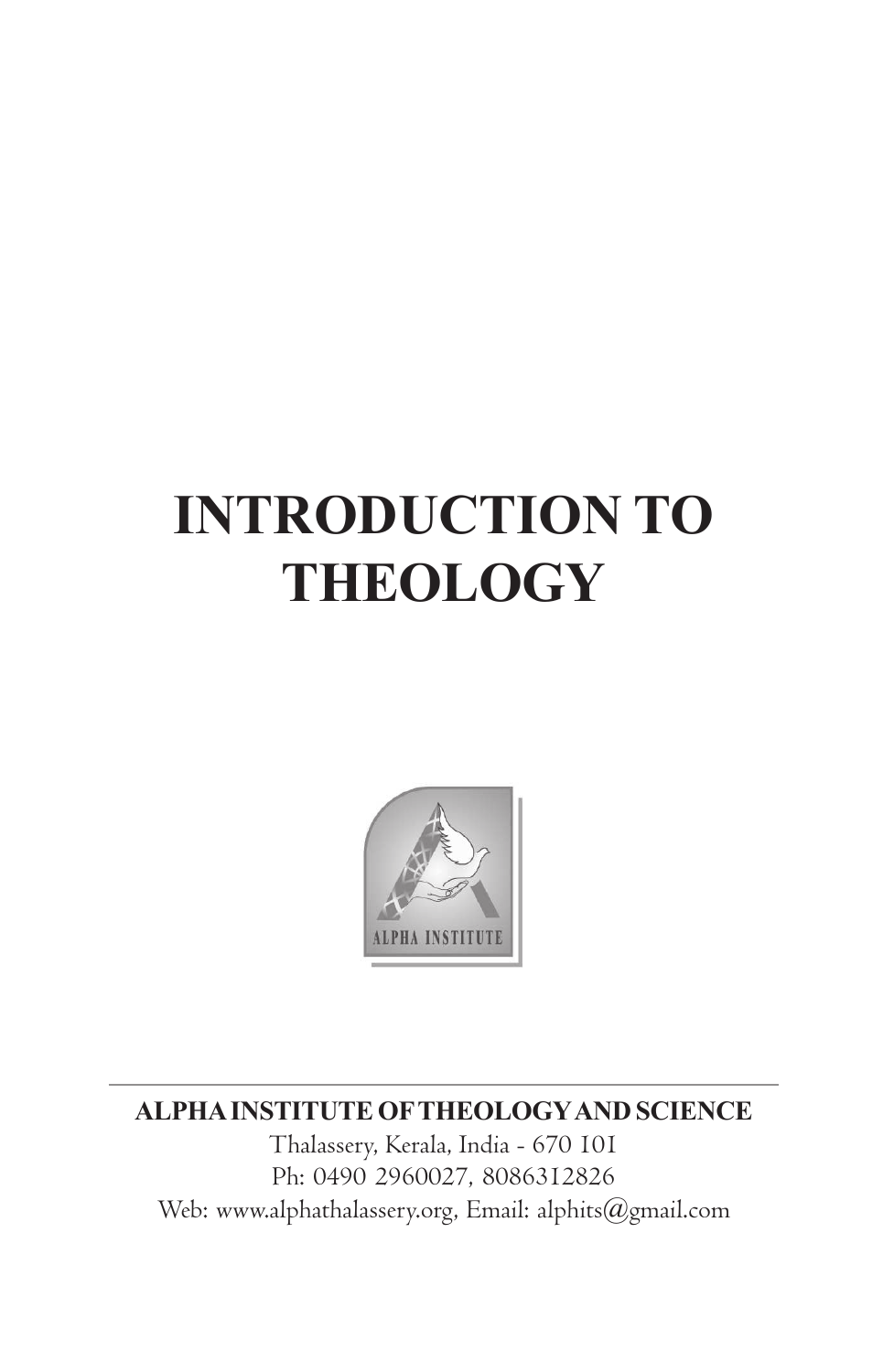## **INTRODUCTION TO THEOLOGY**

| Title:                    | Introduction to Theology                                                         |
|---------------------------|----------------------------------------------------------------------------------|
| Published by:             | The Director, Alpha Institute,                                                   |
|                           | Tellicherry, 670101, Kannur, Kerala                                              |
|                           | Ph: 0490 - 2960027<br>$3rd$ July 2021 ( <i>St. Thomas Day</i> )                  |
| Published on:             |                                                                                  |
| <b>Editorial Board:</b>   | Rev. Dr. Joseph Pamplany                                                         |
|                           | Rev. Dr. Philip Kaviyil                                                          |
|                           | Rev. Dr. Tom Olikkarottu                                                         |
|                           | Rev. Dr. Jisi Maria CMC                                                          |
| <b>Office Assistance:</b> | Bro. Roshin Parakkalayil                                                         |
|                           | Mrs. Jeshitha Vijesh                                                             |
|                           | Design & Layout: Mr. Midhun Thomas                                               |
| Printing:                 | Vimala Offset Press, Thalassery                                                  |
| Copy Right:               | © All rights reserved. No part of this publication may be reproduced, stored     |
|                           | in or introduced into a retrieval system, or transmitted, in any form, or by any |
|                           | means, electronic, mechanical, photocopying, recording or otherwise              |
|                           | without the prior written permission of the publisher                            |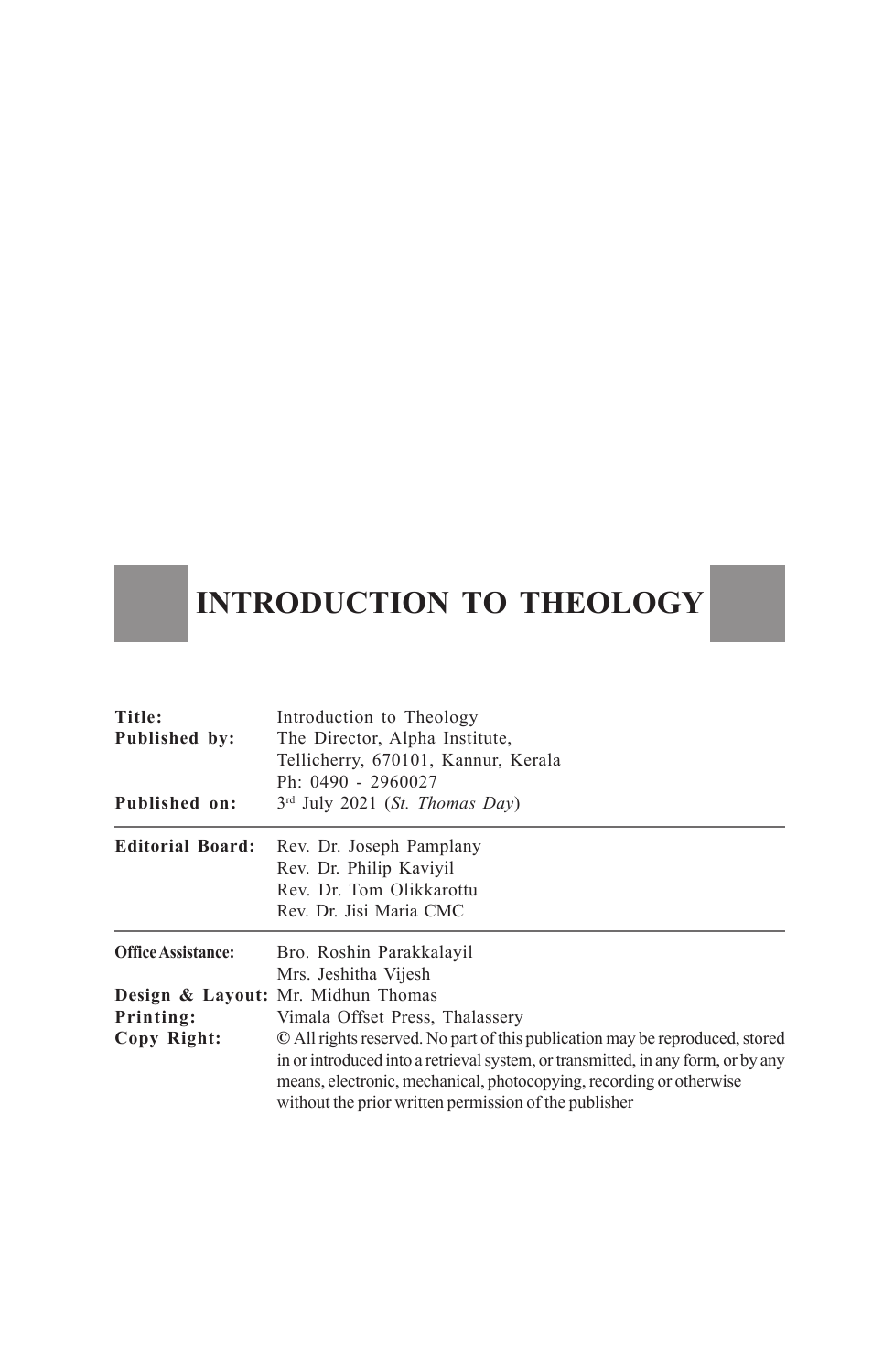## **Contents**

 $\mathcal{L}(\mathcal{L}(\mathcal{L}(\mathcal{L}(\mathcal{L}(\mathcal{L}(\mathcal{L}(\mathcal{L}(\mathcal{L}(\mathcal{L}(\mathcal{L}(\mathcal{L}(\mathcal{L}(\mathcal{L}(\mathcal{L}(\mathcal{L}(\mathcal{L}(\mathcal{L}(\mathcal{L}(\mathcal{L}(\mathcal{L}(\mathcal{L}(\mathcal{L}(\mathcal{L}(\mathcal{L}(\mathcal{L}(\mathcal{L}(\mathcal{L}(\mathcal{L}(\mathcal{L}(\mathcal{L}(\mathcal{L}(\mathcal{L}(\mathcal{L}(\mathcal{L}(\mathcal{L}(\mathcal{$ 

and the control of the control of the control of the control of the control of the control of the control of the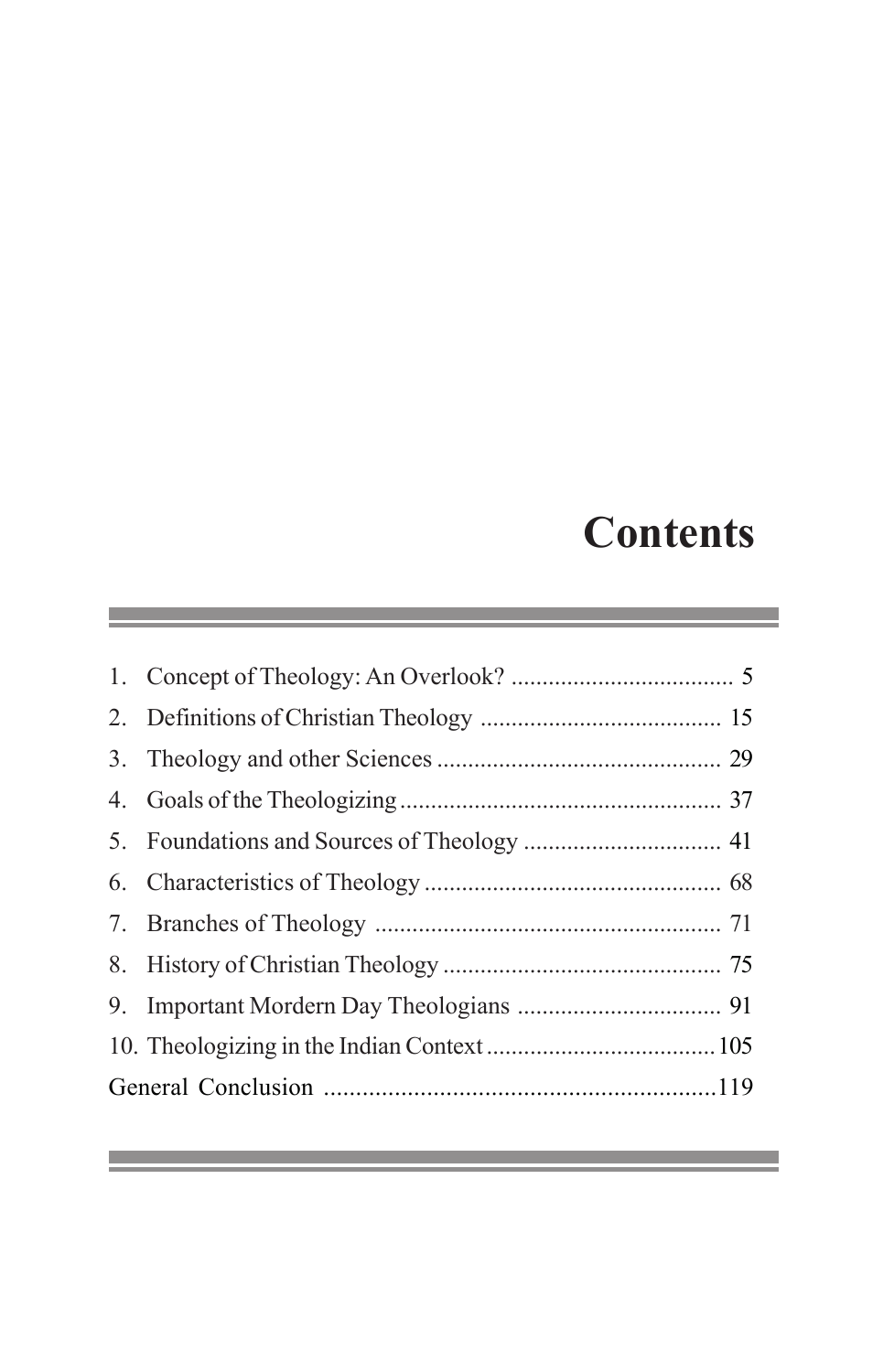*Published for the use of the students of Alpha Institute of Theology and Science*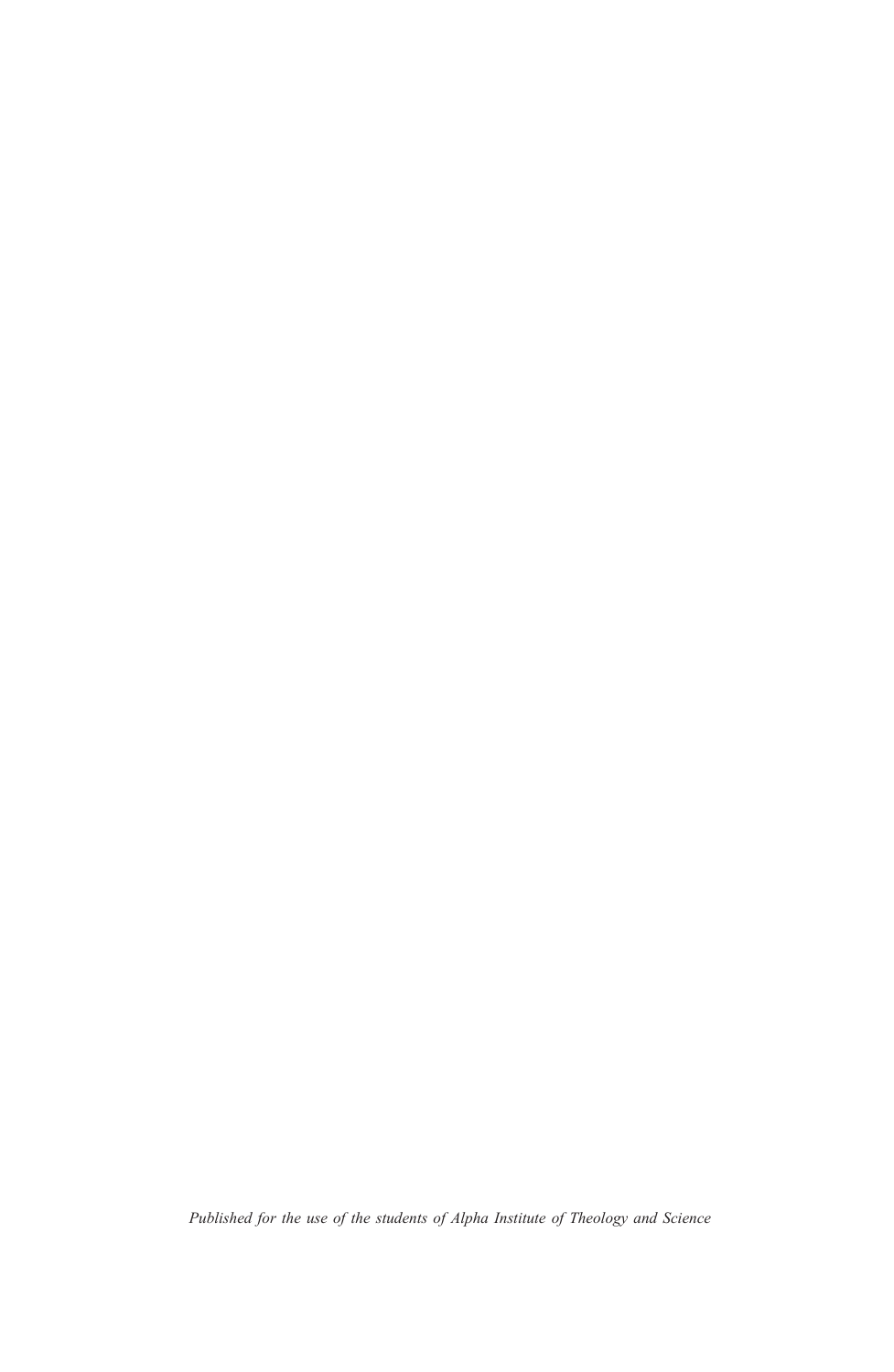## **Chapter 1**

## **Concept of Theology: An Overlook?**

#### **Introduction**

Knowledge without devotion is futile. Devotion without knowledge is irrational. But true knowledge of God includes understanding everything from His perspective and that is vivid, personal and worthy. Theology is an art of learning to think God's thoughts after him. It is to learn what God loves and hates, and to see, hear, think, and act the way God wishes. Knowing how God thinks is the first step in becoming godly. Hebrews 5:11–6:3 teaches that deepening theological understanding equips one to be able to differentiate good from evil, and it exhorts believers to mature in their knowledge of God and His ways:

For though by this time you ought to be teachers, you need someone to teach you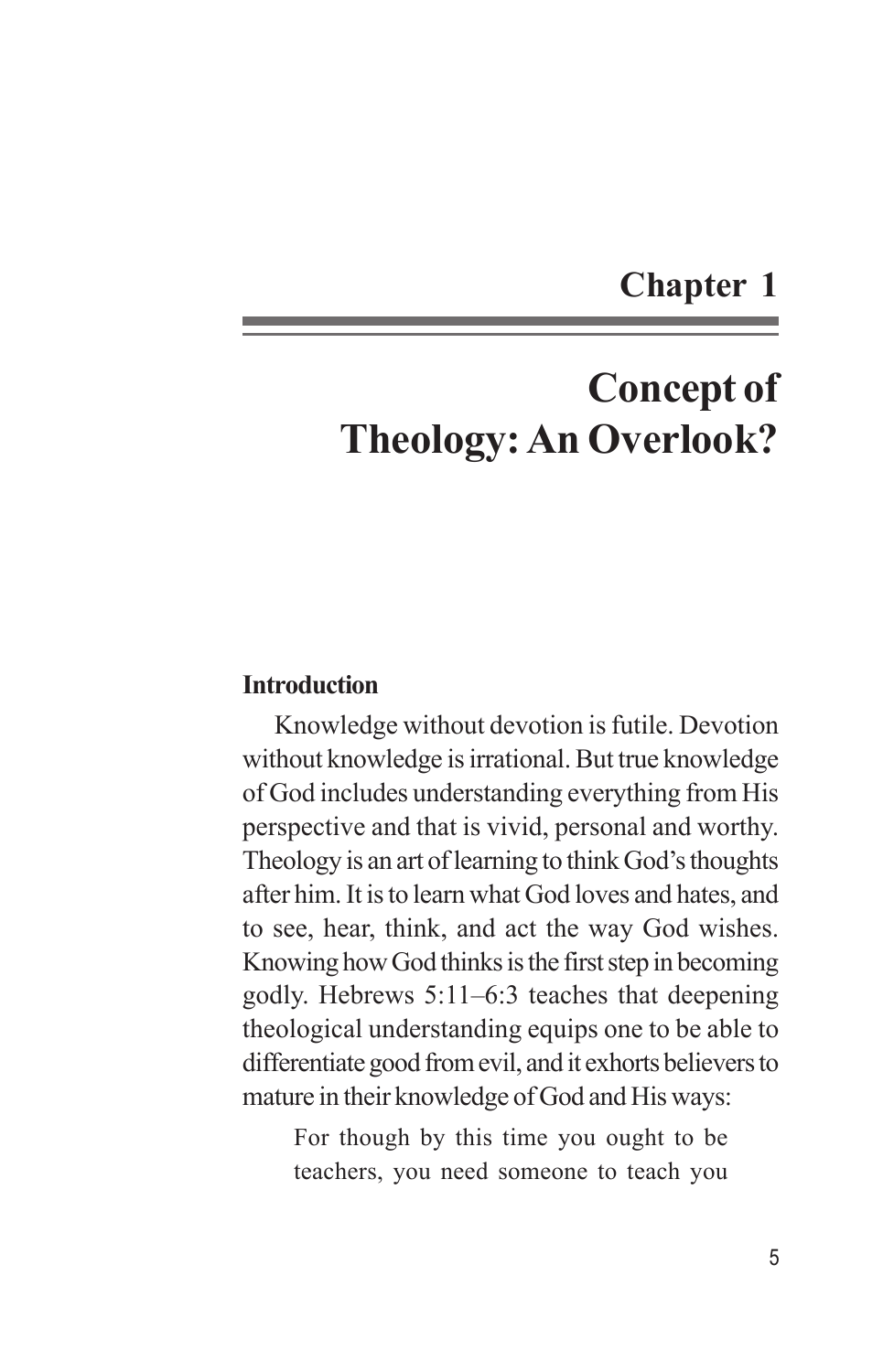again the basic principles of the oracles of God. You need milk, not solid food, for everyone who lives on milk is unskilled in the word of righteousness, since he is a child. But solid food is for the mature, for those who have their powers of discernment trained by constant practice to distinguish good from evil. Therefore let us leave the elementary doctrine of Christ and go on to maturity. (Hebrews 5:12–6:1).

In this introductory chapter the basic questions about God and his existence, the possibility of any God talk, and the nature of knowledge of God, the possibility of God experience and religious language etc. are briefly explained.

## **1.1. The God - Question**

Theology is generally understood as the discourse on God or God-talk. But in the present world of secularism, agnosticism and atheism, God's existence cannot be taken for granted. Does God exist? Even if God exists, can we know anything about God? Can we speak of God meaningfully as we speak about other subjects and objects?

## **1.2. The Existence of God**

On the existence of God there are normally three views: Theism, agnosticism and atheism within each of these views there are innumerable schools and divisions of opinions. Atheism is a position that rejects the existence of God. The term theism, first introduced by Ralph Cudworth (1617-1688), derives from the Greek word *theos* meaning "god". It refers to any belief system that incorporates the existence of a deity. A deity is a supernatural being thought of as holy, divine or sacred. Theism refers to any kind of belief in any god or gods, so it is difficult to make any other generalizations about it. Two people may both say they believe in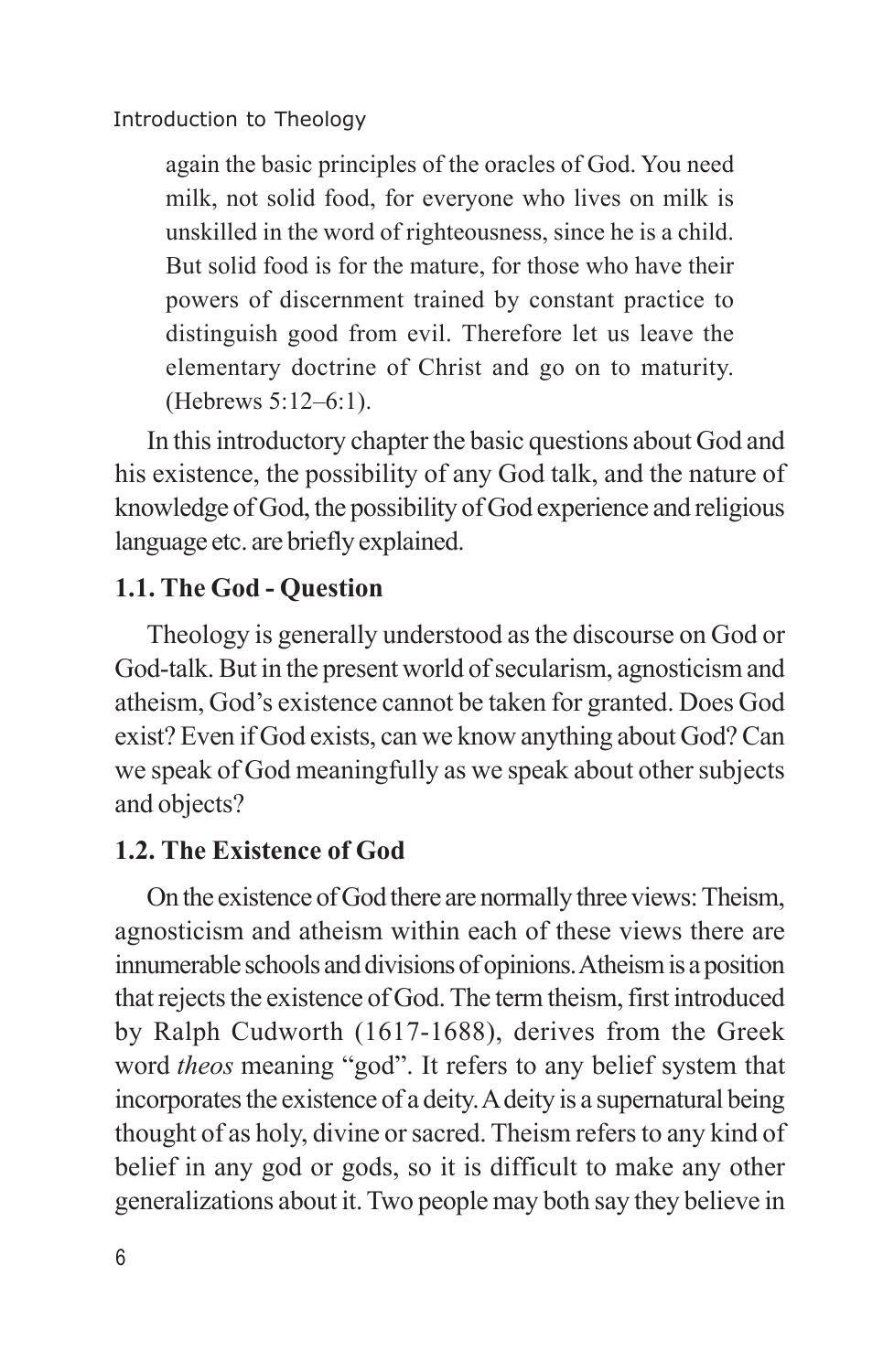God, so they're both theists; but what they mean by "God" could be completely different. Belief in God is also normally attached to other beliefs, such as belief in an afterlife or the soul. However, theism can also refer to religions with extremely different beliefs, such as reincarnation.

## **A. Types of Theism**

One can subdivide theism in many ways. For example, it can be divided into separate historical / cultural traditions, such as Judaism, Christianity, Hinduism, and Islam (and each of these could be subdivided still further).

You can also define types of theism by number of God:

- · **Monotheism**: one god
- · **Polytheism**: many gods
- · **Ditheism**: two gods, usually one good and one evil
- · **Henotheism**: one main god with many minor gods

Alternatively, you can divide it in terms of different ideas about the *nature* of the god or gods:

- **Pantheism**: God = everything or the universe
- · **Deism**: God created the whole universe but does not interfere in events
- $\bullet$  **Autotheism**: God = the self or is within the self
- · **Eutheism**: God is entirely merciful and just
- · **Misotheism** / **Dystheism**: God is evil

## **B. Quotes about Theism**

## **Quote 1**

· "This most beautiful system of the sun, planets and comets, could only proceed from the counsel and dominion of an intelligent and powerful Being." (Isaac Newton)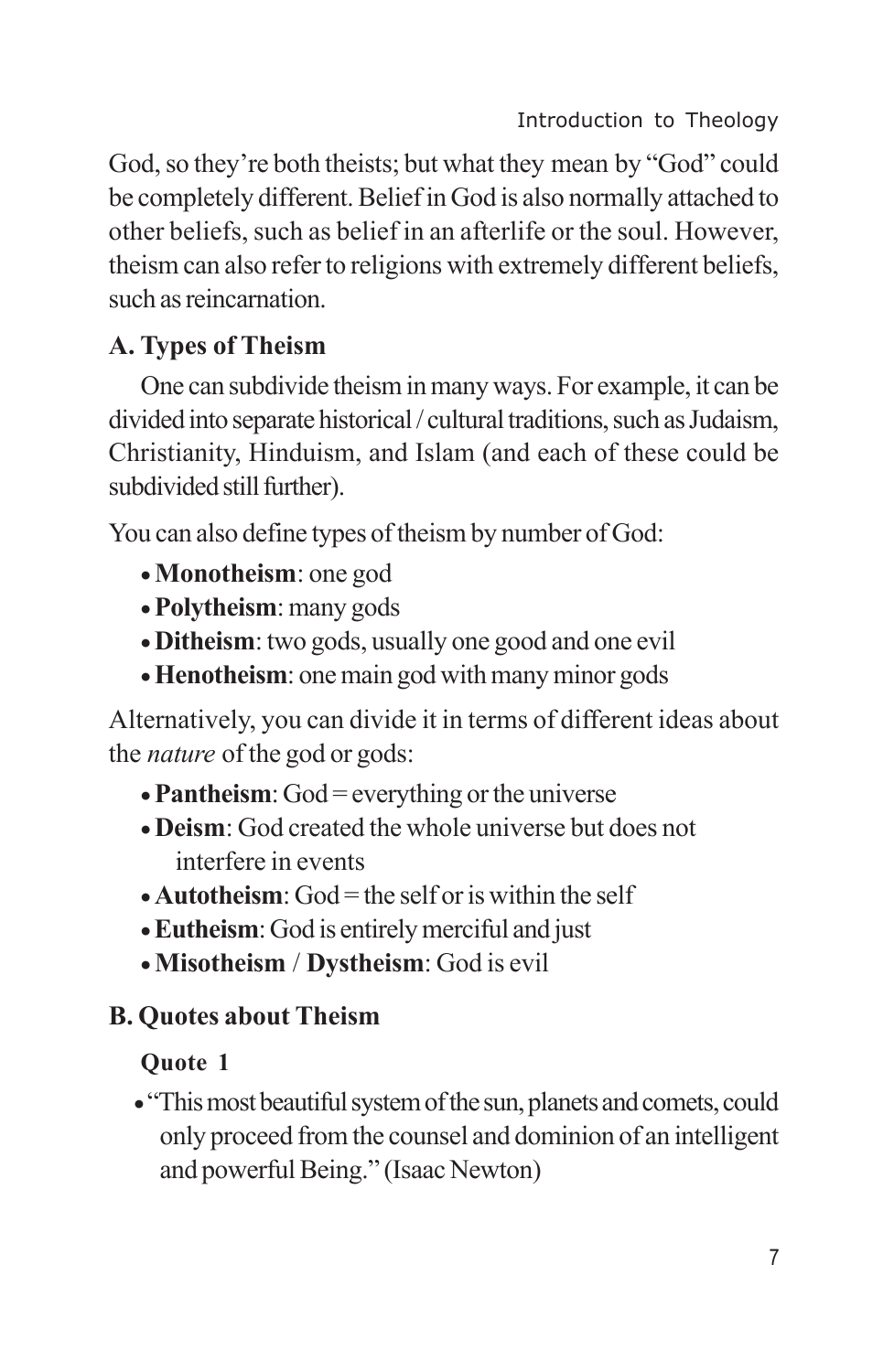· Isaac Newton was a theist and one of the greatest scientists of all time. Newton's vision of the universe was extremely orderly and rational, like an elaborate and beautiful machine. His ideas gave rise to the view of God as a cosmic watchmaker who designed the universe and then left it alone to unwind according to its own laws.

## **Quote 2**

- · "The function of prayer is not to influence God, but rather to change the nature of the one who prays." (Søren Kiergkegaard)
- · Kierkegaard was a Danish philosopher, and a Christian, who tried to argue philosophically for monotheism. He argued that faith alone was not a reason to believe in something, and tried to develop a more philosophically rigorous understanding of God and Christian practice. Part of his argument was that we should give up on the idea of asking God for help and instead take responsibility for our own lives and actions.

St. Thomas Aquinas gave five proofs for the existence of God. They are cosmological arguments, drawn from the cosmology of the time. From effects one is led to the cause and thus finally one arrives at the Ultimate Cause and the Prime Mover. These arguments may be helpful to those who believe, but to the non-believers these proofs seem to be not convincing. As Cardinal John Henry Newman had correctly pointed out, these proofs are abstract and philosophical and they can only provide a 'convergence of diverse probabilities'. In principle, we can say that human person can come to the knowledge of God with the light of reason. "Our holy mother, the church, holds and teaches that God, the first principle and last end of all things, can be known with certainty from the created world by the natural light of human reason (Vatican I, *Dei Filius*, no,2; Vatican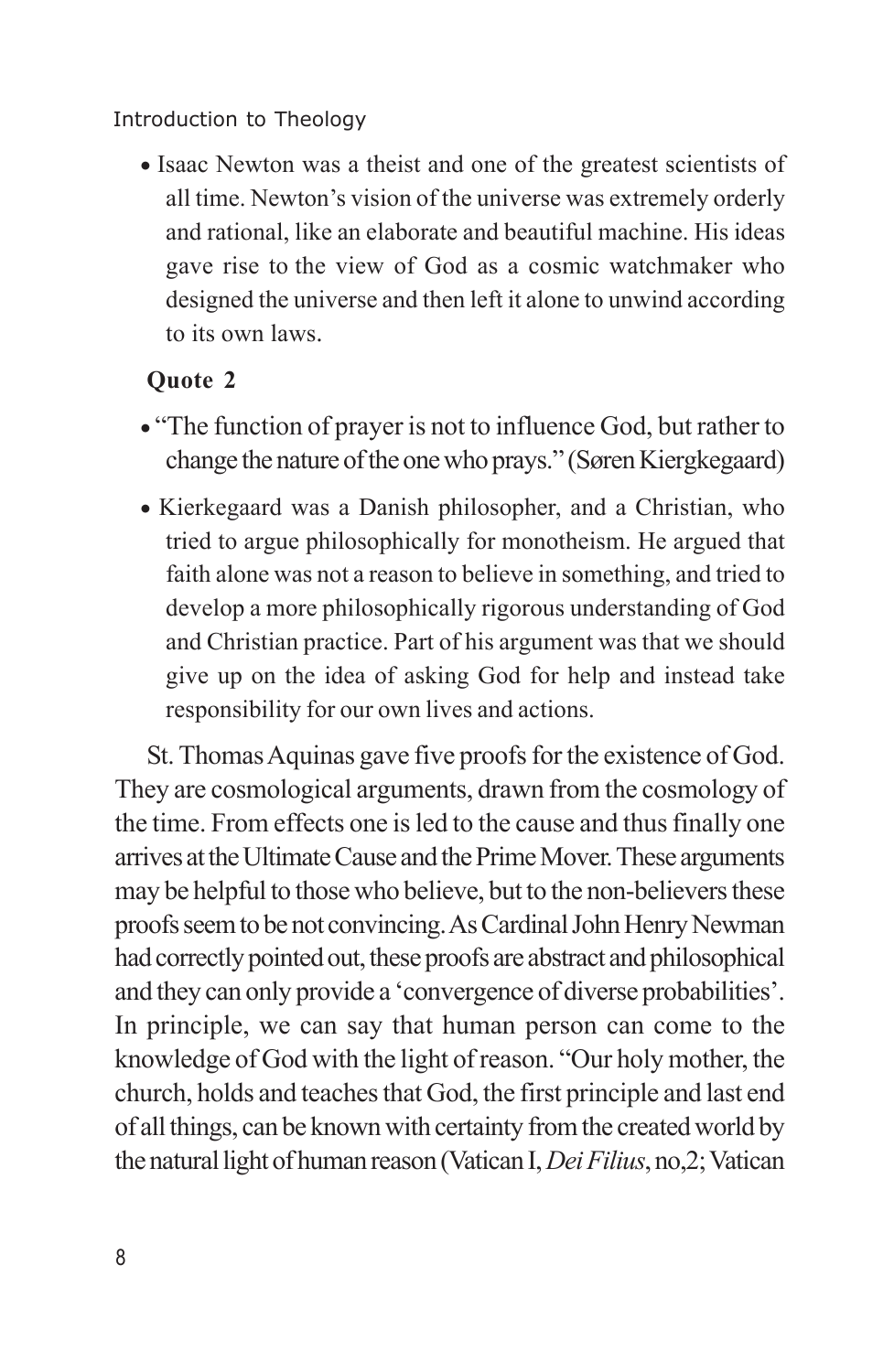II, *Dei Verbum* no.6). Without this capacity, man would not be able to welcome God's revelation. Man has this capacity because he is created 'in the image of God' (Gen.1: 27)' (CCC. no.36).<sup>1</sup>

#### **C. Theism vs. Atheism vs. Agnosticism**

The opposite of theism is atheism, or the belief that there are no gods. Atheism was once rare in the Western world, but it has grown rapidly over the past two centuries since traditional theistic beliefs and organized religions have been threatened both by science and by exposure to alternative belief systems from around the world. Atheists deny the existence of God, but often embrace other religious teachings, especially regarding morality and compassion; and atheists argue that true morality springs from reason and compassion rather than the will of God or the fear of disobeying God.

Although atheism is relatively new in the west, various atheistic belief systems have been popular in Asia for thousands of years. While some forms of Buddhism (from India) and Taoism (from China) are theistic, other forms have no gods, and can be considered atheistic. And Indian and Chinese atheism are very different from Western atheism in their rituals, traditions, and general philosophical outlook.

Agnosticism is quite different from either atheism or theism; it is not a belief, but rather an acknowledgement that we don't know whether gods exist or not; or at least the agnostic claims that he or she doesn't know! Most reasonable people are at least *a little* agnostic: some theists acknowledge that they don't know for a fact that God exists, even though they have faith; and some atheists, conversely, acknowledge that they can't be certain there is no God. However agnostics consider both theism and atheism to be irrationally based on faith.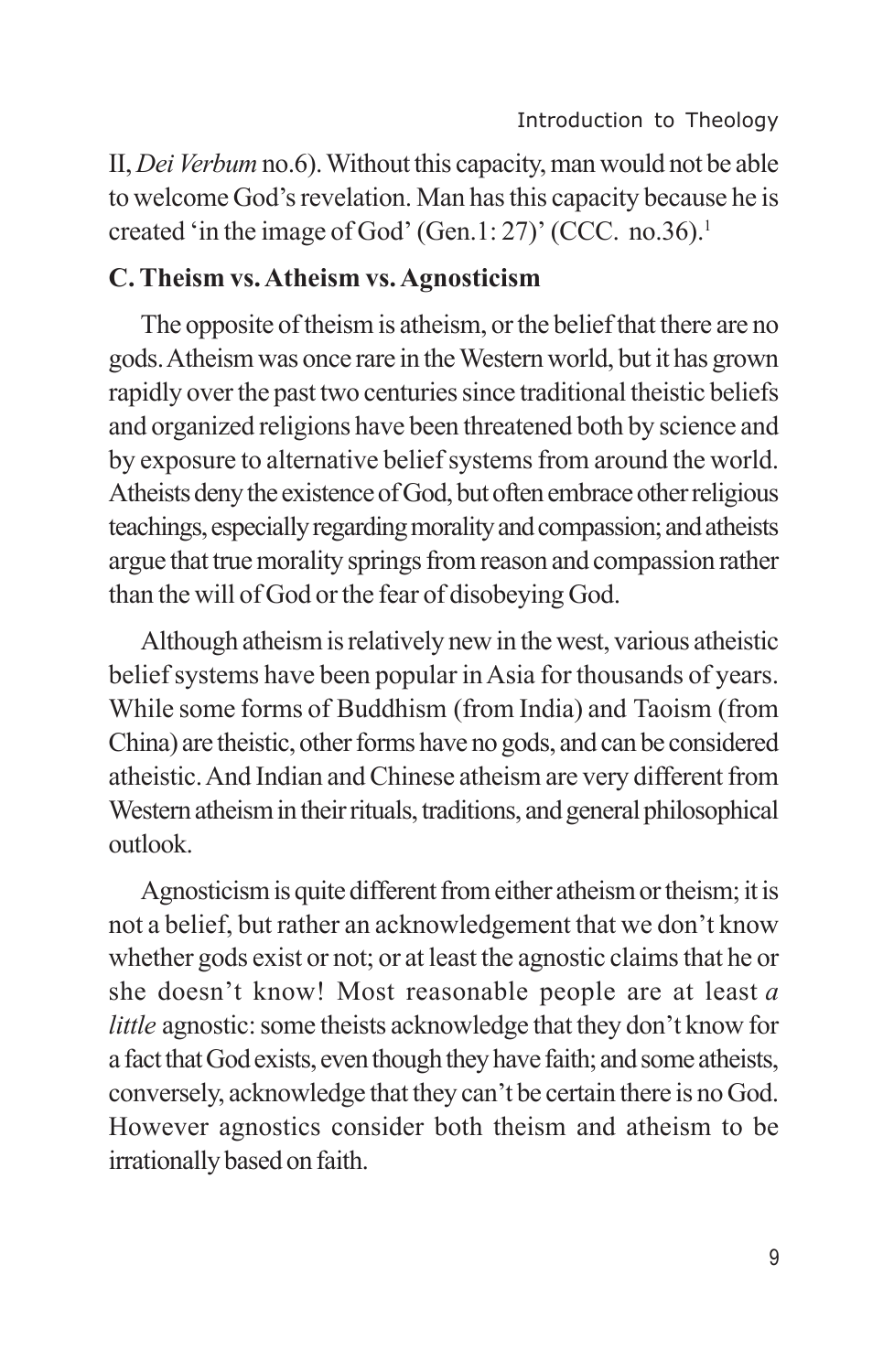#### **1.3. Is God Talking Possible?**

Even though God exists and we can know about his existence, can we speak about God meaningfully as he ineffable, infinite and inexhaustible? The classical Hindu tradition says that we can only say what God is not: *neti, neti*.<sup>2</sup> The mystical traditions and the classical Negative Theology too deny the possibility of positively speaking about God. But the biblical tradition and the mainline Christian tradition affirm that we can speak about God and we can have a positive understanding of God, though our knowledge of God is very limited. "Since our knowledge of God is limited, our language about him is equally so. We can name God only by taking creatures as our starting point, and in accordance with our limited human ways of knowing and thinking. All creatures bear a certain resemblance to God, most especially man, created in the image and likeness of God. The manifold perfections of creatures-their truth, their goodness, their beauty - all reflect the infinite perfection of God. Consequently we can name God by taking his creatures perfections as our starting point, 'for from the greatness and beauty of created things comes a corresponding perception of their Creator' (Wis. 13:5).

Human persons can have some knowledge of God, but their knowledge of God is limited. God is not an object to be experienced like other objects. Human persons cannot fully comprehend the Mystery of God as it transcends human capacities. As God is the source and destiny of the whole creation, there is a certain similarity, though very imperfect between the Creator and the created. It is by studying the created world and its qualities and eliminating its imperfections and limitations that we arrive at an understanding of God and divine mysteries. The history and the realities of the time also influence human knowledge and perspective. All these mean that human knowledge and perspective. All these mean that human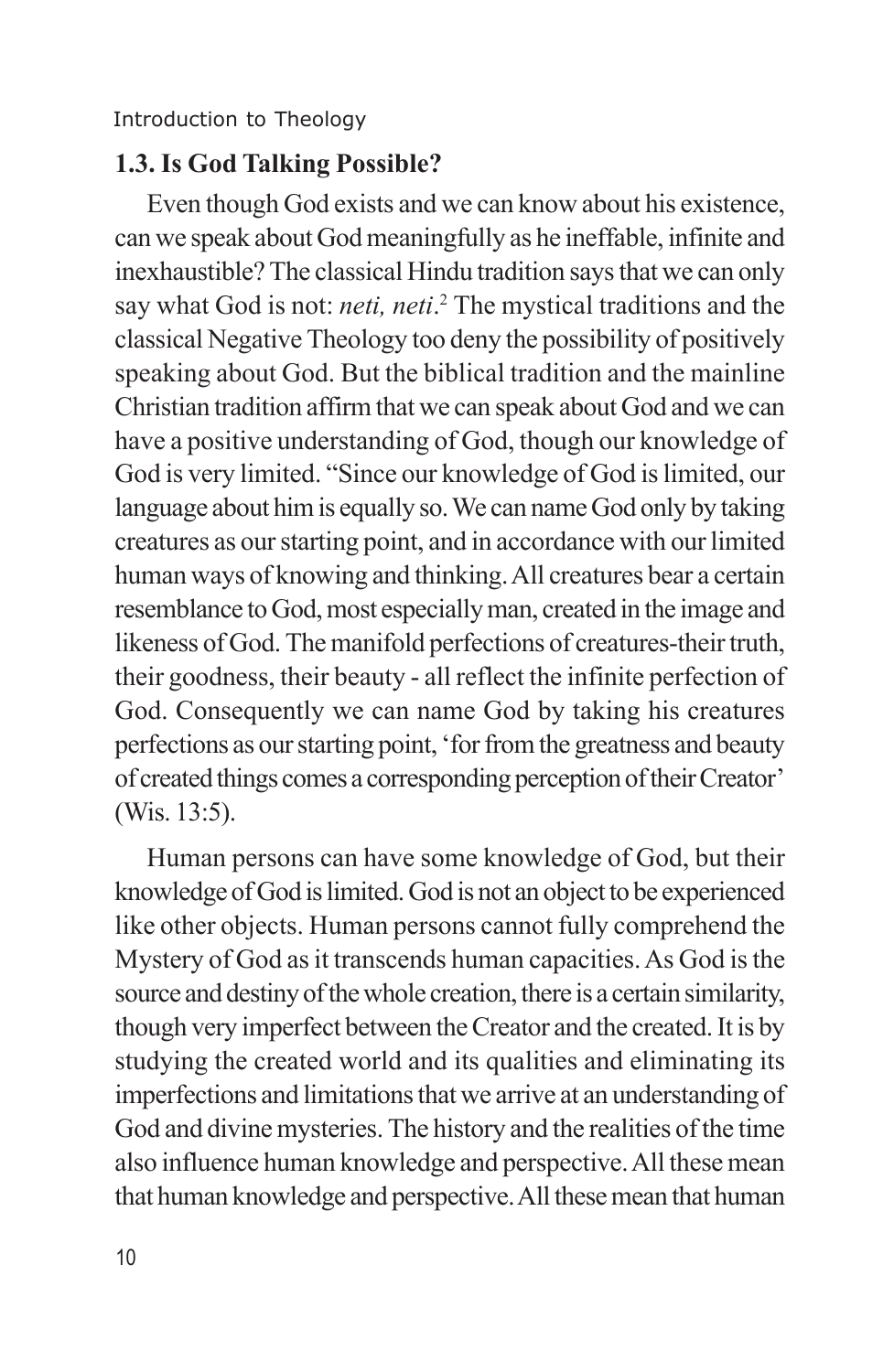knowledge of God and its articulation need continuous revision and reformulation.

### **1.4. The Knowledge of God as Analogical**

The kind of knowledge of God is called in classical theology 'analogical knowledge'.<sup>3</sup> 'Analogical 'is contrasted with 'univocal' and 'equivocal'. Univocal means that a particular word or language is used with the same meaning. For God and creatures the same term or same language cannot be used with the same meaning because God belongs to the order of 'infinite' whereas the creatures belong to the order of 'finite'. There is infinite gulf between the two. So the language used for the created order cannot be predicated to God. Hence no theological language, or God-talk, in the univocal sense is possible. Equivocal means that the same word or language may be used for entirely different things with the consequence that they do not signify anything. Hence the only alternative is an analogical knowledge of God and an analogical way of talking about God. The whole theological enterprise is possible only with the role of analogy.

The theory of analogy was developed by Aristotle and further refined by the Scholastic theologians, especially Thomas Aquinas. Analogy is used to explain the ontological relationship between the creator and the created and for the possibility of knowing God by reason. 'Being' can be predicated in the proper sense, only to God, absolutely. But all 'beings' share or participate in the Being of God. Analogical predication is possible due to this participation of beings in God. If there is no such 'correspondence' between God and humans, we cannot know God. Jesus taught us to call God 'our Father'. This predication is neither univocal nor equivocal, but analogical. Purifying the concept of the earthly 'father' by removing all its imperfections and limitations, we apply it to God in an eminent way. 4 In God perfection exists in total wholeness in an infinite manner.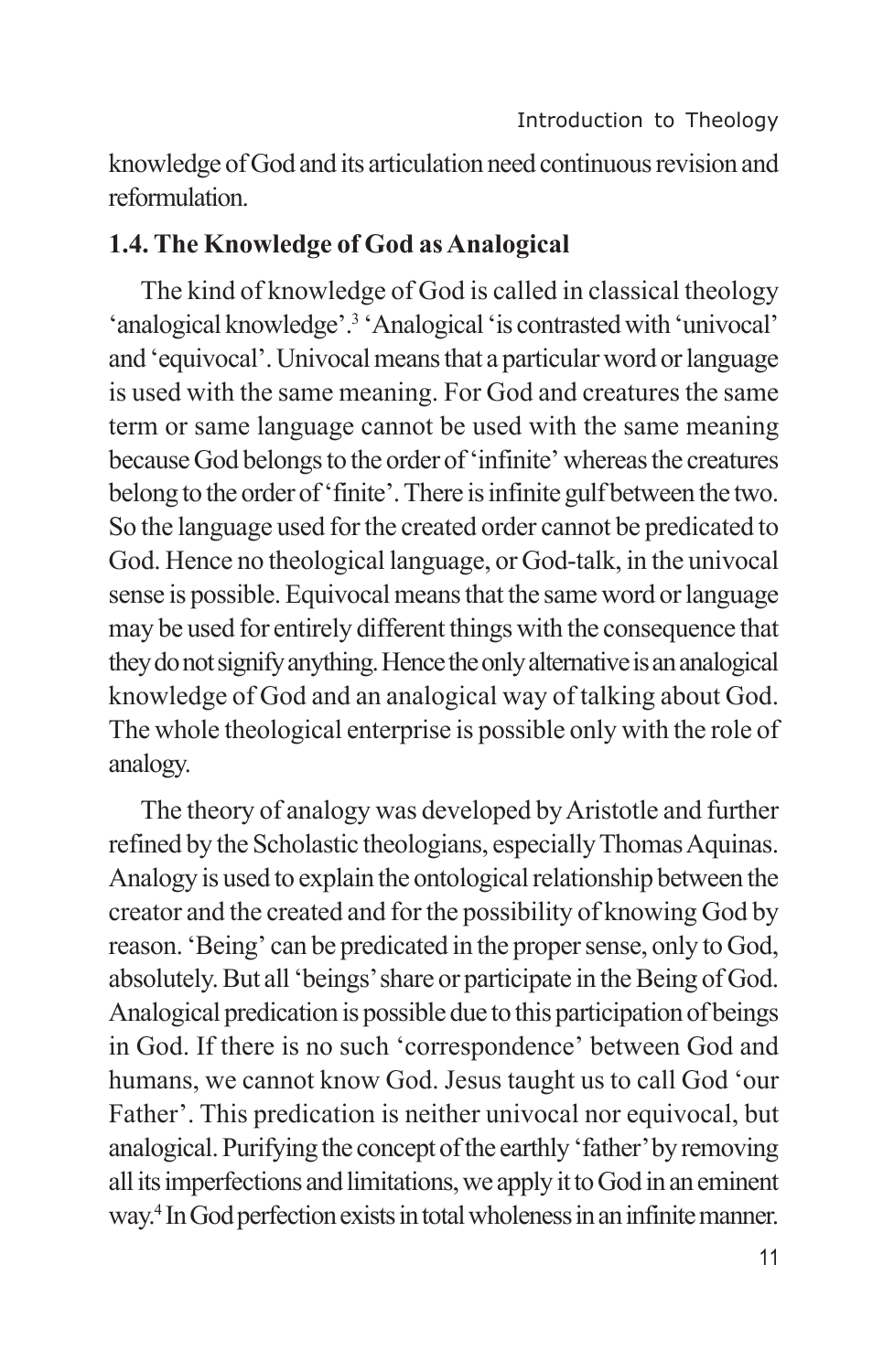Creation is the expression of the love of God; it reflects the rays of God's perfection and beauty. Hence from the created order we can know something about God and we can speak of God.

## **1.5. God - Experience**

If we want to speak of God, we must experience and know God in some way. The fact that humankind has some kind of God experience or religious experience is attested in human history in the various religious traditions among peoples of all nations and cultures of all times and all places. The reality of religion and religious experience is a very complex one, which has been the object of study by various sciences such as, history of religion, anthropology of religion, sociology of religion, psychology of religion, phenomenology of religion, philosophy of religion and theology of religion. Every one of these sciences deals with the subject of religion from its own particular point of view. They have their own different definitions of religion and religious experience. Psychology, Phenomenology, philosophy and theology have identified different types of religious experience<sup>5</sup>. In general one may define religious experience as that intimate and immediate awareness of being touched or grasped by the divine. It is the experience of an encounter with a tremendous and fascinating mystery (R. Otto), the experience of something very strange like the 'burning bush' (Ex 3:2-6), the experience of the glory and brightness of the Sun (Transfiguration episode, Mat 17:1-13), the experience of hearts burning (Emmaus Experience, Lk. 24:13-35). This experience can be expressed only in a symbolic language. Hence God-talk or religious and theological language is not ordinary language. It is a language of its own. We may call it faith-language as symbolic language. As God or Divine is totally the other, absolutely incomprehensible and transcendent, God cannot be fully understood, and God-experience cannot be articulated in ordinary day-today language; "Theology uses ordinary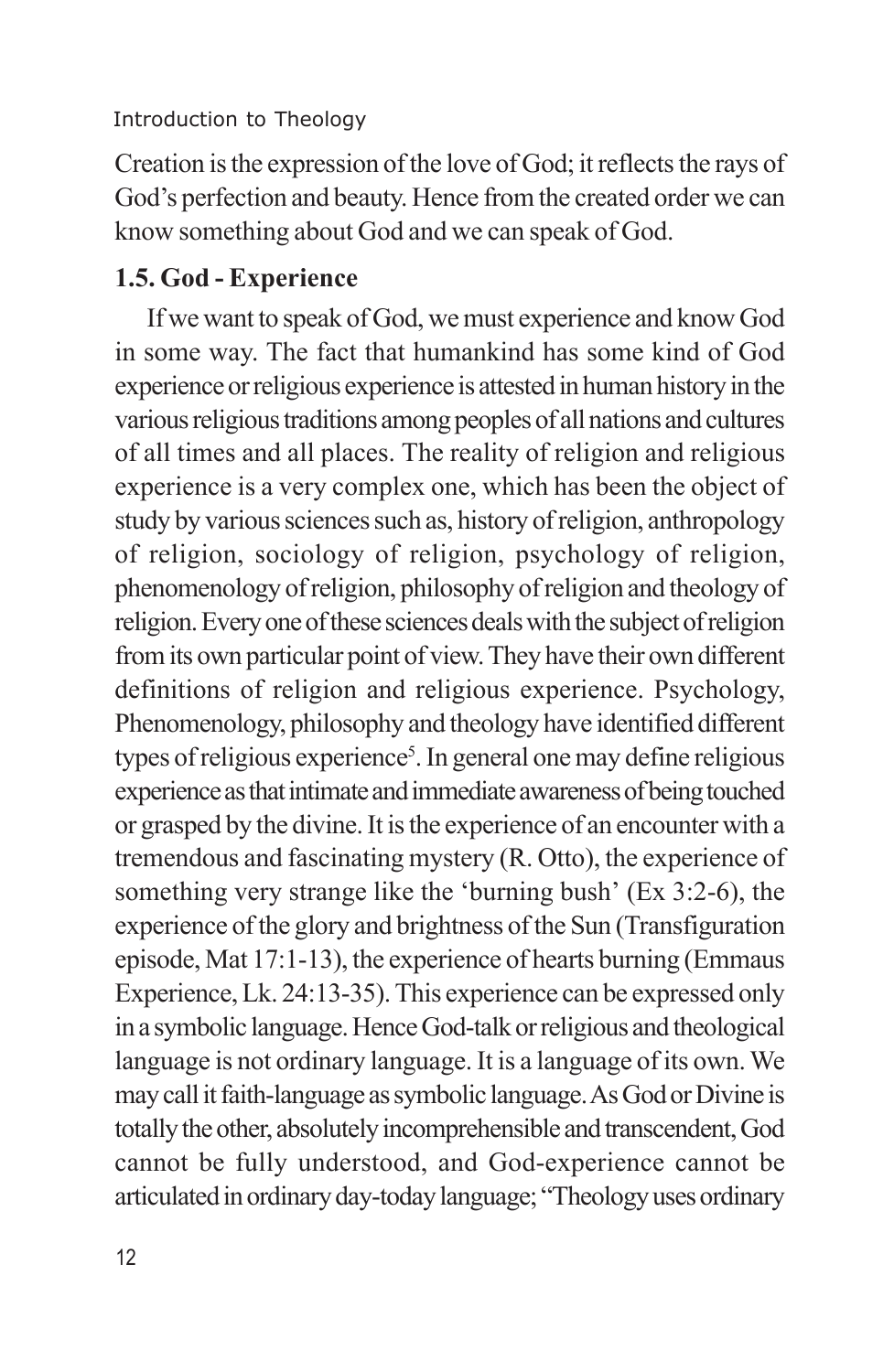language in an extraordinary way" (I.T Ramsey, *Religious Language* 1957).

#### **1.6. Religious Language as Symbolic Language**

We have mentioned that religious language or God-talk is a symbolic language. Human beings who are embodied can experience the spiritual and transcendental reality of God only through the medium of visible realities, which we call symbols, and it is only through symbols such experience can be further mediated. A religious symbol is the meeting-point between the human and the divine. God's self-disclosure and human response meet together in the symbol.<sup>6</sup> The characteristics of religious symbols may be described as follows: a) they are pointers to something beyond themselves; b) they contain or participate in that to which they point. Hence God is really what we call Him in faith language. c) Religious symbols cannot be artificially created. They function or cease to function corresponding to their ability or inability to give expression to and to mediate for the human community the reality which they point to.

Every religion is a system or set of such symbols, images, stories, narratives, beliefs and rituals. It is the mutual participation in these symbols, which gives coherence, unity, continuity and solidarity to the community. Two examples of symbols may be given: Jesus Christ is the supreme symbol of Christianity. In Jesus the divine and the human met together and united in the supreme way. In the person of Jesus we find the fullness of God's revelation and the fullness of human response. In Jesus we meet God, experience God and he is the medium of God's self-communication or self-gift to humankind. Jesus Christ is the Sacraments of God. Jesus not only points to God, he is God-incarnate.

Another example is the Eucharist, which is the sacrament and symbol of Christ's presence in the Church, in the Christian community. In the Eucharist the Christian believers meet Christ and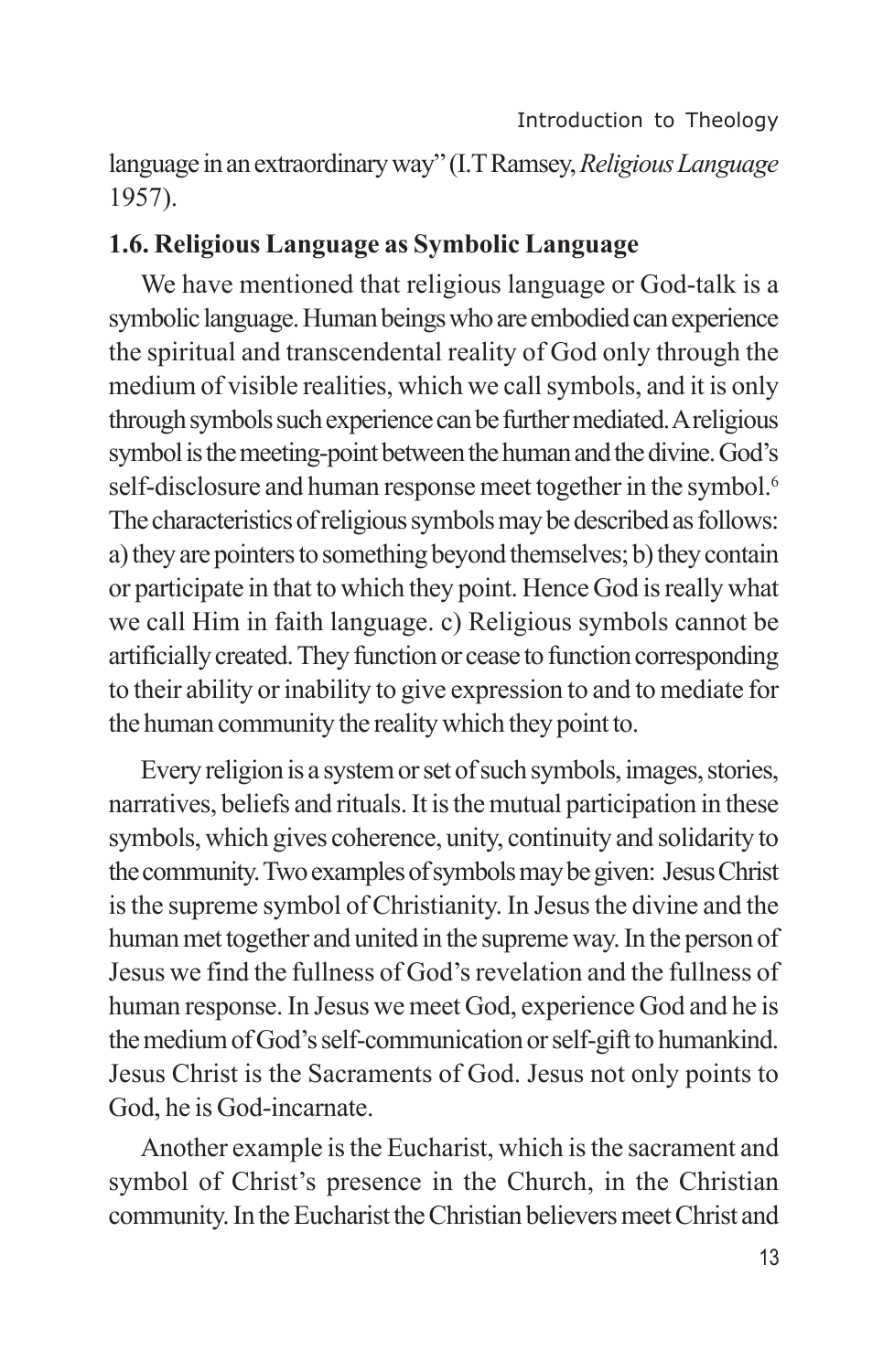experience Christ as the Eucharist is Christ, while at the same time it contains or participates in Christ; it is his Body. Christ's presence in the Christian community is expressed, experienced and mediated by the Eucharist. But Christ's presence in the Church and in the world is already there; it is a reality, even prior to the Eucharist is the symbol of this presence.<sup>7</sup>

Christian theology does not simply deals with proving God's existence and human being's capacity to know God and speak of God. But on the other hand, it presupposes faith, and it is a faithreflection. However, what we have discussed above provides a solid rational foundation to Christian theology. What we have said above establishes that God's revelation or God's self-communication and human response in faith are based on a strong philosophical and anthropological foundation. After all, God's revelation or self-gift reaches us only through our mind, reason, body and sense perception, either of the individual or of the community, mediated through symbols, and we can understand, express, articulate ad mediate it only through symbols and by means of symbolic language. Hence, not only natural theology, but also Christian theology has a symbolic function.<sup>8</sup>

## **End Notes**

- <sup>1</sup> Kuncheria Pathil and Dominic Veliath, *An Introduction to Theology*, Bangalore: TPI, 2005.
- $<sup>2</sup>$  Ibid.</sup>
- <sup>3</sup> Kuncheria Pathil and Dominic Veliath, *An Introduction to Theology*, Bangalore: TPI, 2005.
- <sup>4</sup> Kuncheria Pathil and Dominic Veliath, *An Introduction to Theology*, Bangalore: TPI, 2005.
- <sup>5</sup> William James, *The Varieties of Religious Experience,* 1902, Martin Buber, *I and Thou,* 1937, Rudolf Otto, *The Idea of the Holy* 1950.
- <sup>6</sup> Kuncheria Pathil and Dominic Veliath, *An Introduction to Theology*, Bangalore: TPI, 2005.

8 Ibid.

<sup>7</sup> Ibid.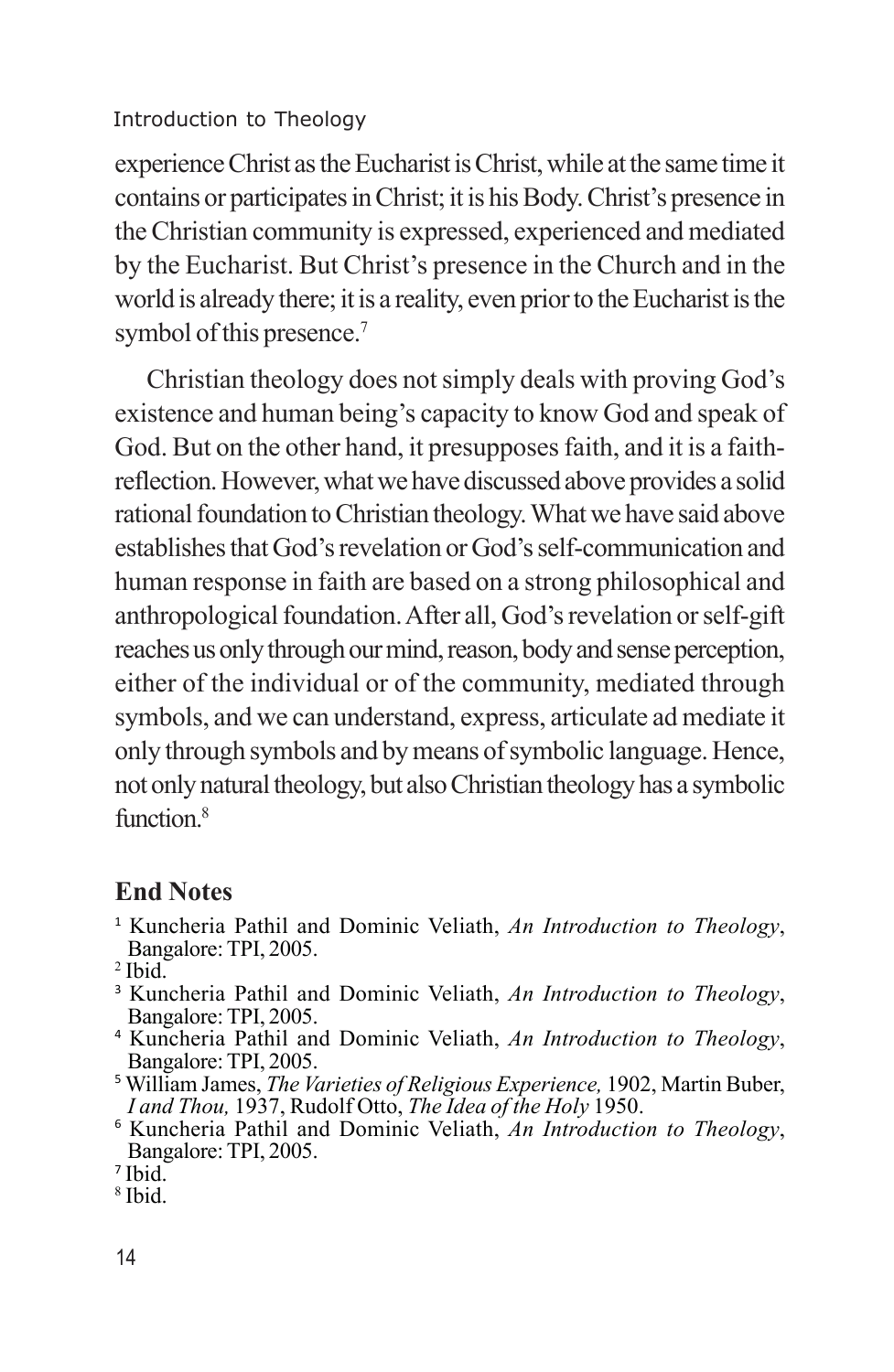## **Chapter 2**

## **Definitions of Christian Theology**

 $B_{\rm V}$  natural reason man can know God and the basis of his works. But there is another wonder, which is the knowledge, that man cannot possibly arrive at by own powers: the order of divine revelation through an utterly free decision, God has revealed himself and given himself to man (Vatican 1, *De Fila*). This he does by revealing the mystery, his plan of loving goodness formed from all eternity in Christ, for the benefit of all men. God has fully revealed this plan by sending and his beloved Son, our Lord Jesus Christ, and the Holy Spirit" (Catechism of the Catholic Church, no 50).

God creates, conserves and provides everything and from the crested realities humans can know God, But from the very begin God also revealed himself and invited humans to la communion with him."At various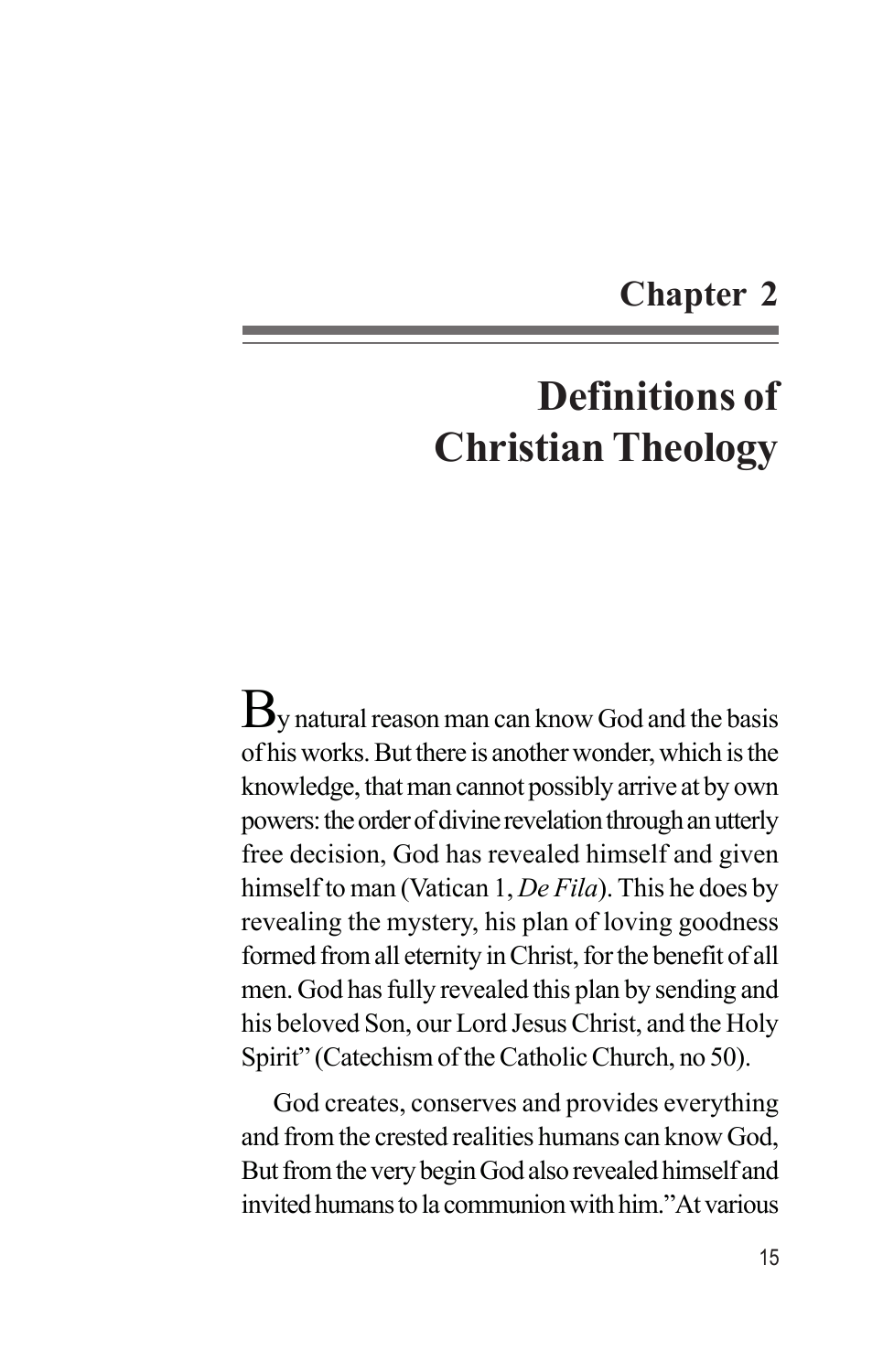times in the past and in different ways God spoke to our ancestors through the prophet in our own times, the last days, he has spoken to us through his Son" (Heb 1: 1-2) And humankind responded to God's invitation through faith. God's revelation and its counterpart, human faith, and their rational understanding constitute the subject matter of Christian theology. <sup>1</sup>And yet, within this basic framework itself, there have been various understandings, emphases, and definitions of Christian theology. The different definitions of theology derive from divine and different perspectives, such as, etymological origins, conventional usage in the past, ideological standpoints, different systems and thought patterns and different goals and objectives.

## **2.1.** *Theologia*

The term theology derives from the Greek words, (Èåïò-*theos*-God and Ëïãïò-*logos* -word, discourse, science) which literally means, "discourse on God', 'science of God, God-talk etc. Plato and his master Socrates (5-4 B.C.) used the term *theologia* to point out some of the statements and discussions in the Greek poets on gods' in order to criticize them as unbefitting divine beings. Aristotle used the term for his metaphysics or 'First Philosophy', which explained the whole of reality in terms of the 'Absolute Principle' or 'Supreme Mind' The Fathers of the Church, starting with Clement of Alexandria and Origen, began to use the term theology for the Trinitarian and Christological discussions of the time, and subsequently for the interpretation of the Sacred Scriptures. Christian theology in its beginnings was simply the study and interpretation of Sacred Scriptures. With the 'Scholastics' and the establishment of the system and institution of 'universities' theology became a specialized academic discipline along with arts, medicine and law. During this period theology meant the entire gamut of Christian doctrines and Scriptures and their rational and systematic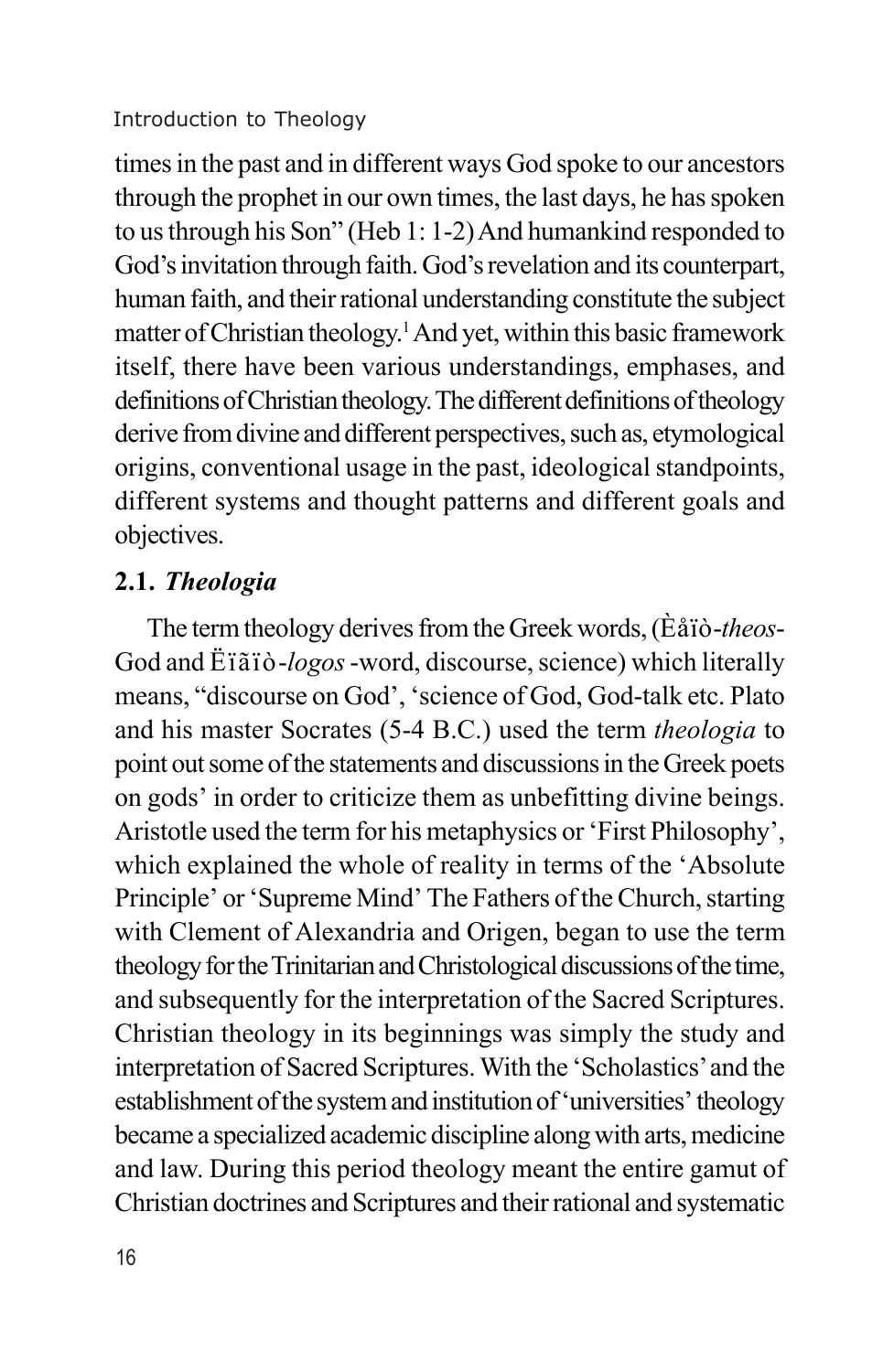explanations. The classical definition of theology derives from this period. It was the definition of St. Anselm, which is widely used by all even today.

## **2.2. Faith Seeking Understanding**

St. Anselm defined theology as *fides quaerens intellectum*, 'faith seeking understanding'.<sup>2</sup> This definition is self-explanatory. By theological activity Christian faith tries to understand itself in rational terms. In other words, rational activity is called in to understand and explain faith. Hence theology is not a mere rational activity, not a human search or quest or investigation on God, based on reason alone, but a search to understand God's Words and action revealed in human history for the salvation of humankind.! That is to say, theology is primarily an activity of faith; it is a science of faith. Faith experience is the starting-point of theology. Theological activity can be carried out only with a living experience and practice of faith. On the one hand, it starts with faith, is guided by faith, and on the other hand, it enhances faith. Anselm would say therefore, *credo ut intelligam*. 'I believe in order to understand' Faith alone can lead to real understanding; God's Word alone can be the ultimate answer, Human intellect, left to itself, is unable to understand the mystery of God and his activity.

 Hence, practically speaking, the guidance for the theologian is the Word of God attested in Sacred Scripture and Tradition. Therefore, all discussions on God or religion will not fall into the category of theology, Philosophy of God, Philosophy of Religion, Sociology of Religion, Anthropology of Religion, Phenomenology of Religion, Psychology of Religion and similar sciences may deal with the Absolute Reality and religious experience But they cannot be called theology, as they are not explicitly and formally guided by faith or 'God's revealed Word'. In other words, their starting-point is not faith, but the empirical, observable, scientific data and they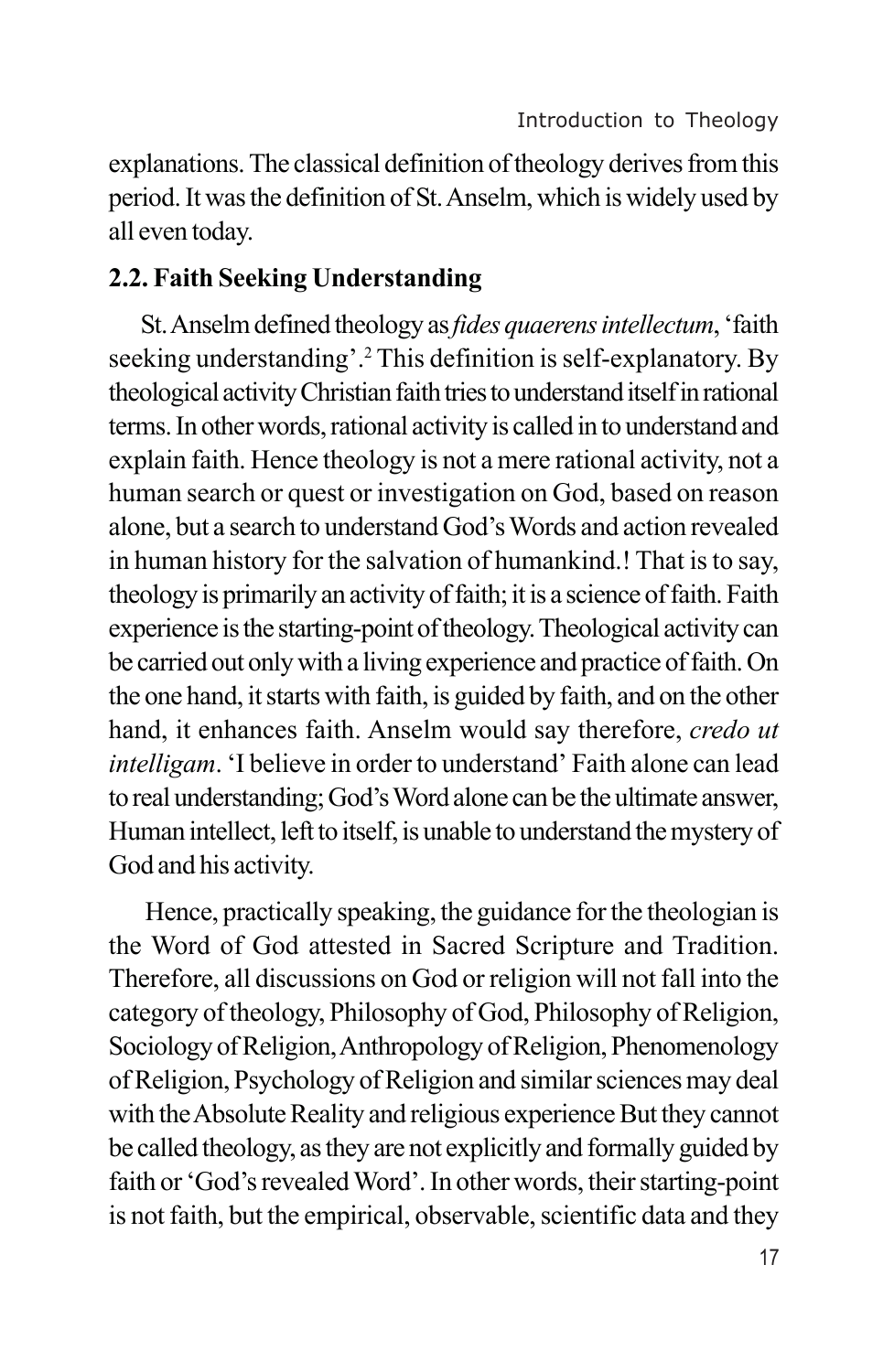draw conclusions according to the principles and norms of each of these sciences.

In spite of the emphasis on faith, for Anselm and the Scholastics in general, theology also has a rational dimension. Human intellect and reason critically examine faith and its practice, analyze, organize, explain, articulate and spell out its implications and consequences, and apply them to life. Here reason is guided and enlightened by faith in its understanding of the mysteries of faith, though not in any exhaustive way. Thus rational and critical activities save faith from falling into irrational superstition and dogmatism. Theological and rational activities move spontaneously from faith-experience to its expressions in doxology, witness, worship, beliefs, doctrines and other intellectual and rational articulations and elaborations. *Fides quae* (believe in) implies and leads to fides quae (believe that). This means that faith-experience or our response to the self-gift of God (*fides quae*) implies a rational content and involves consequences that need to be expressed or articulated in beliefs and doctrines (*fides quae*).

The definition of Anselm tries to strike a balance between fideism and rationalism. Fideism accepts everything revealed by God without any attempt to scrutinize it by reason. Rationalism rejects everything that is not clearly understood by reason. Avoiding both extremes, this understanding holds that "theology's source and starting point must always be the word of God revealed in history. While its final goal will be an understanding of that word, which increases with each passing generation. Yet, God's word is Truth (cfr. John 17,17), the human search for truth-philosophy, pursued in keeping with its own rules - can only help to understand God's word better." (*Fides et Ratio n. 73*).

This definition, 'faith seeking understanding', however, needs further refinement and clarification what is the meaning of faith here?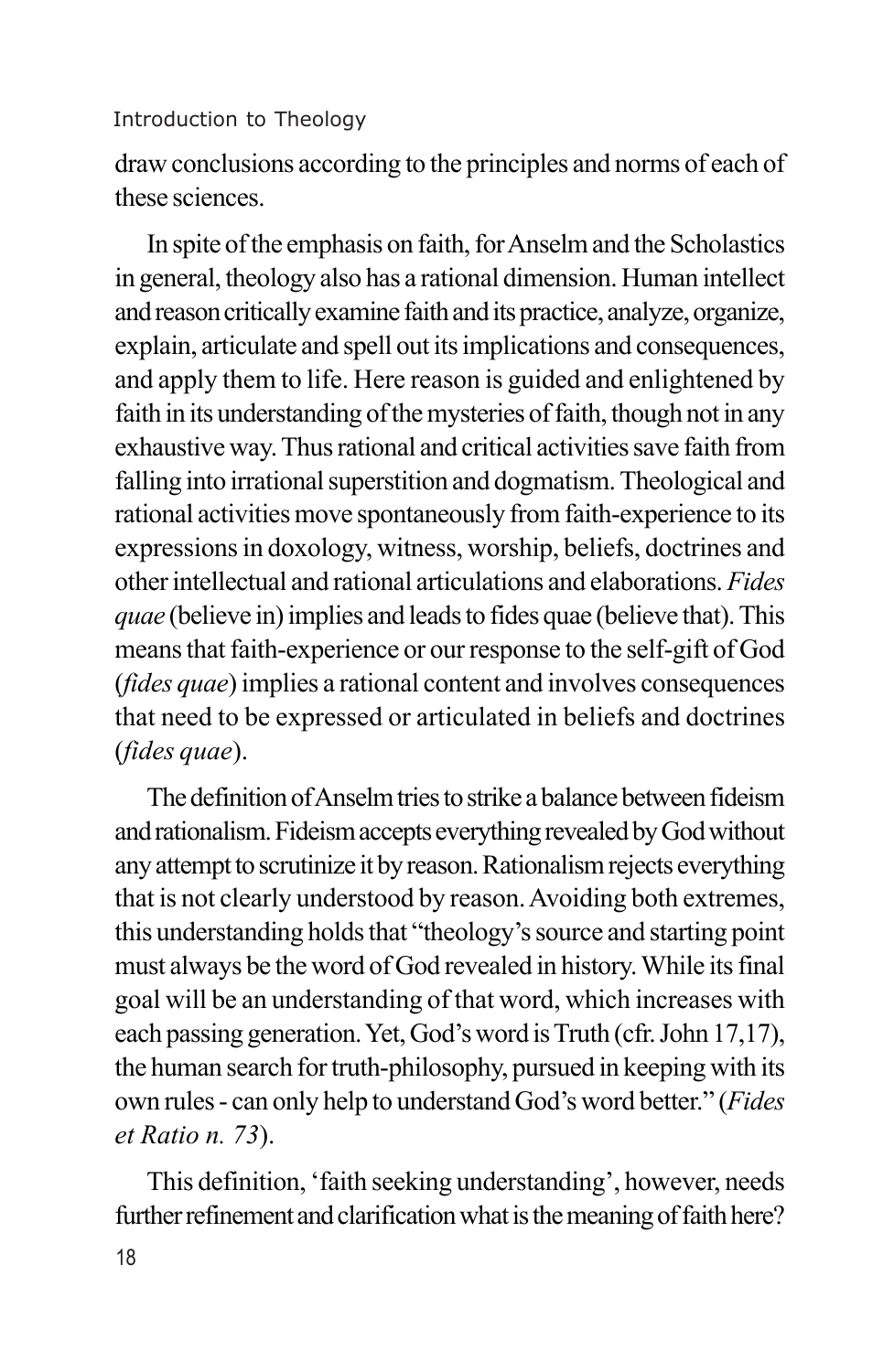It was very often understood as a set of truths and doctrines revealed by God, and the task of theology was seen just to understand and explain them, examine the relationship among these truths and draw conclusions from those truths. But God's revelation is primarily God's self-communication and the invitation to share God's life and salvation, and not the mere revelation of a set of truths or doctrines. Faith is an existential attitude rooted in a fundamental option, which permeates the believer's whole existence in response to God's call and gift. By faith humans freely commit themselves entirely to God who reveals or gives Himself. Of course, free human response is inspired, moved and assisted by God's grace. God's grace is first (Vatican II, *Dei Verbum,* no.5). If faith involves an existential attitude and absolute commitment to God, and not merely a set of truths, then faith is never a finished product, just to be understood and handed over intact as something ready-made. Faith as an orientation, a fundamental option, an activity and commitment, is never perfect, but often feeble and lukewarm, and yet always dynamic. Faith needs growth and development. It must be also pointed out here that time and culture always situate understanding'.<sup>3</sup>

A pilgrim character belongs to the very nature of the Church. The Church will be only gradually led to the understanding of faith and to the fullness of truth. Hence the task of theology is not simply to hand over or to communicate a particular 'understanding' of faith, held at a particular point in history. The task of theology is a continuous seeking for new understanding' of faith and its implications for life. Every new generation has to struggle and give an account of their faith in their own times, an account we must give ourselves and others of the truth of our hope (1 Pet.3: 15). No one can ever resolve completely the tension between faith and reason, between theology and the mystery. This polarity is healthy and fruitful, and is the source of""all theological creativity and newness.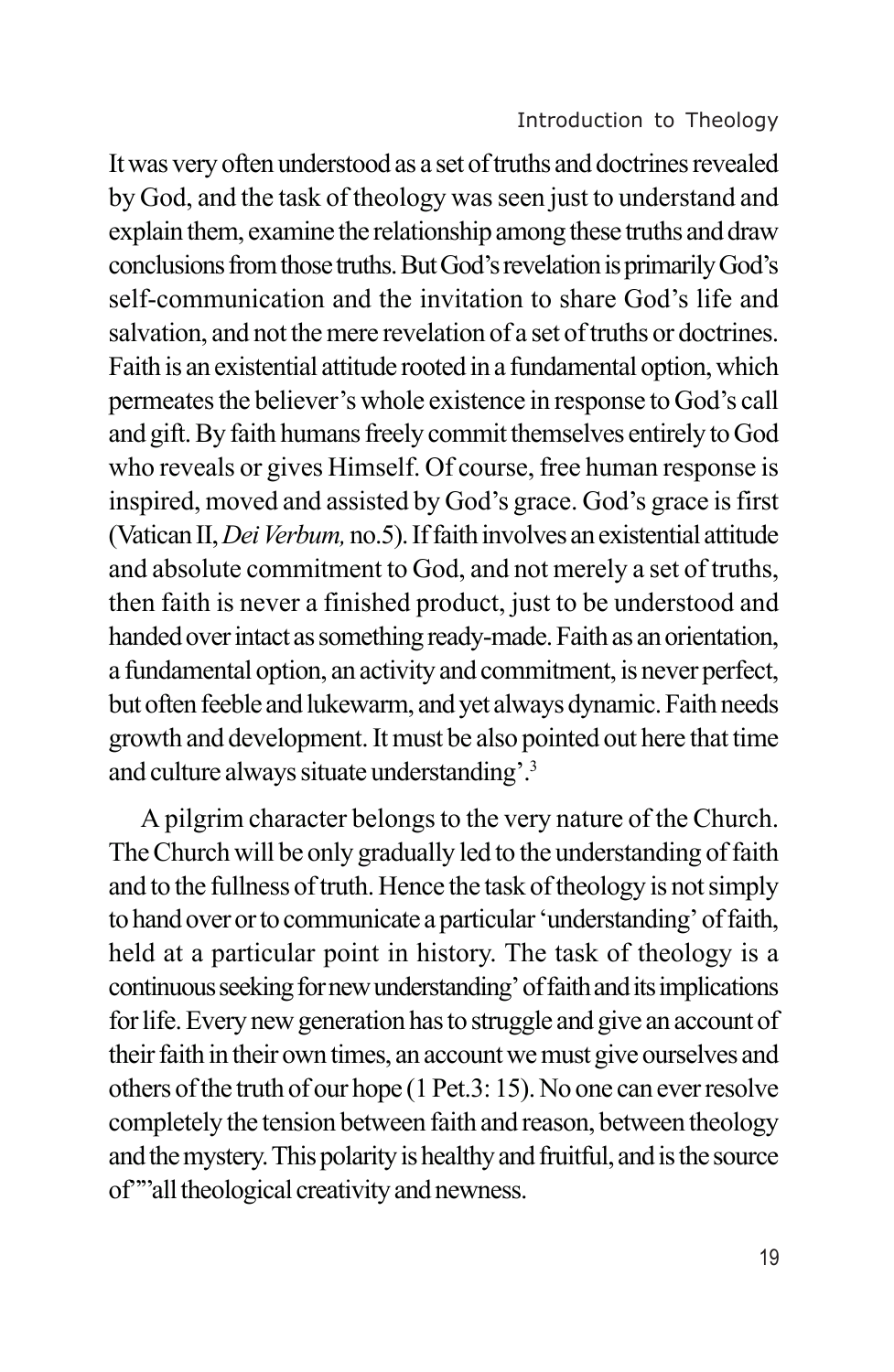#### **2.3. Eastern Approach:** *Lex Orandi, Lex Credendi*

 The approach of the Eastern Churches to theology was quite different from the Scholastic approach of the West. The emperor Diocletian in the 4<sup>th</sup> century divided the Roman Empire into East and West, and with the sons of Theodosius I, East and West became two empires and two different groups of Churches with their own different customs, disciplines, liturgies and theologizing methods.<sup>4"</sup>In the investigation of revealed truth, East and West have used different methods and approaches in understanding and proclaiming divine things. It is hardly surprising then if sometimes one tradition has come nearer than the other to an apt appreciation of certain aspects of a revealed mystery, or has expressed them in a clearer manner. As a result these, various theological formulations are often to be considered as complementary rather than conflicting. With regard to the authentic theological traditions of the Orientals, we must recognize that they are admirably rooted in holy Scripture, fostered and given expression in liturgical life, and nourished by the living tradition of the Apostles and by the writings of the Fathers and spiritual authors of the East" (Vatican II, *Unitatis Redintegratio* no. 17).

Indeed, theological reflections must flow from faith-experience, and liturgy is one of the primary sources or a unique source of faith experience. The Liturgy and the Sacraments not only express but also mediate the faith-experience. But the dictum can be used also in the reverse order *lex credendi lex orandi* which would mean that the "law of faith or belief is the law of prayer". It means that prayers and liturgies are the products of faith-experience. On the one hand the faith-experience expresses itself in forms of prayers and worship and on the other hand; prayers and liturgies mediate the faith experience. Liturgy also needs a strong theological foundation, lest it falls into superstition and sheer emotionalism.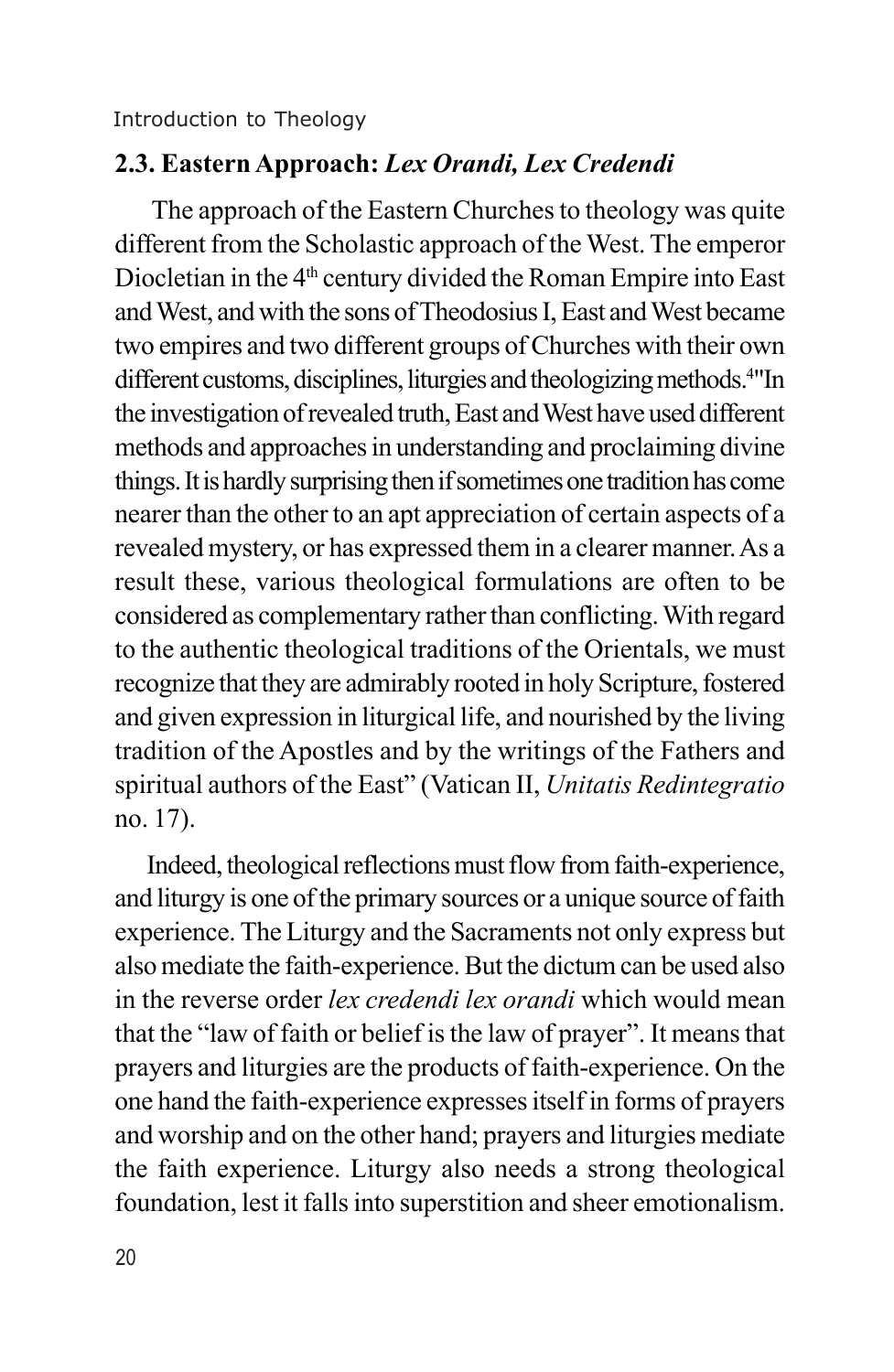Moreover, when we say that liturgy is the source of faith-experience and thus the *locus theologicus* is an invitation to make our liturgies real celebrations of faith-experience and thus to make them real sources of theological reflection. The East equally rejects a sterile liturgy lacking in faith experience. The source of theological reflection is the liturgical experience, not merely any particular liturgical text or rubrics however ancient they are.

### **2.4. Theology as Faith-Reflection on Reality<sup>5</sup>**

Scholastic theology, as it entered into universities and academic circles, led to speculative philosophical theology and arid intellectualism. The Protestant reformers reacted to this and proposed the *sola scriptura* principle. Later, the Enlightenment and Rationalism dismissed all authorities, whether Bible or the Church and theology became once again pure philosophical and national discourse on God, human being and world. Romanticism emerged during this period as a reaction to Rationalism, and reasserted the role of human experience, Christianity was seen not as a set of doctrines and systems but as a sharing in the religious experience of Christ. The task of theology was understood as identifying analyzing and articulating this experience in order to draw its consequences for the life of the community. Romanticism stressed the role of the individual in the community and for the community. Socialism and Marxism overemphasized society and community at the expense of the individual. The pendulum swung to the other side once again with Capitalism and some of the modern philosophies like Existentialism, which emphasized the person and the individual. The role of theology was perceived as the understanding of the Reality of which humans are part and parcel. Political theologies and Liberation theologies emphasized the role of theology not mainly as 'understanding the reality, but as 'changing the reality with special focus on the society rather than on the individual. This historical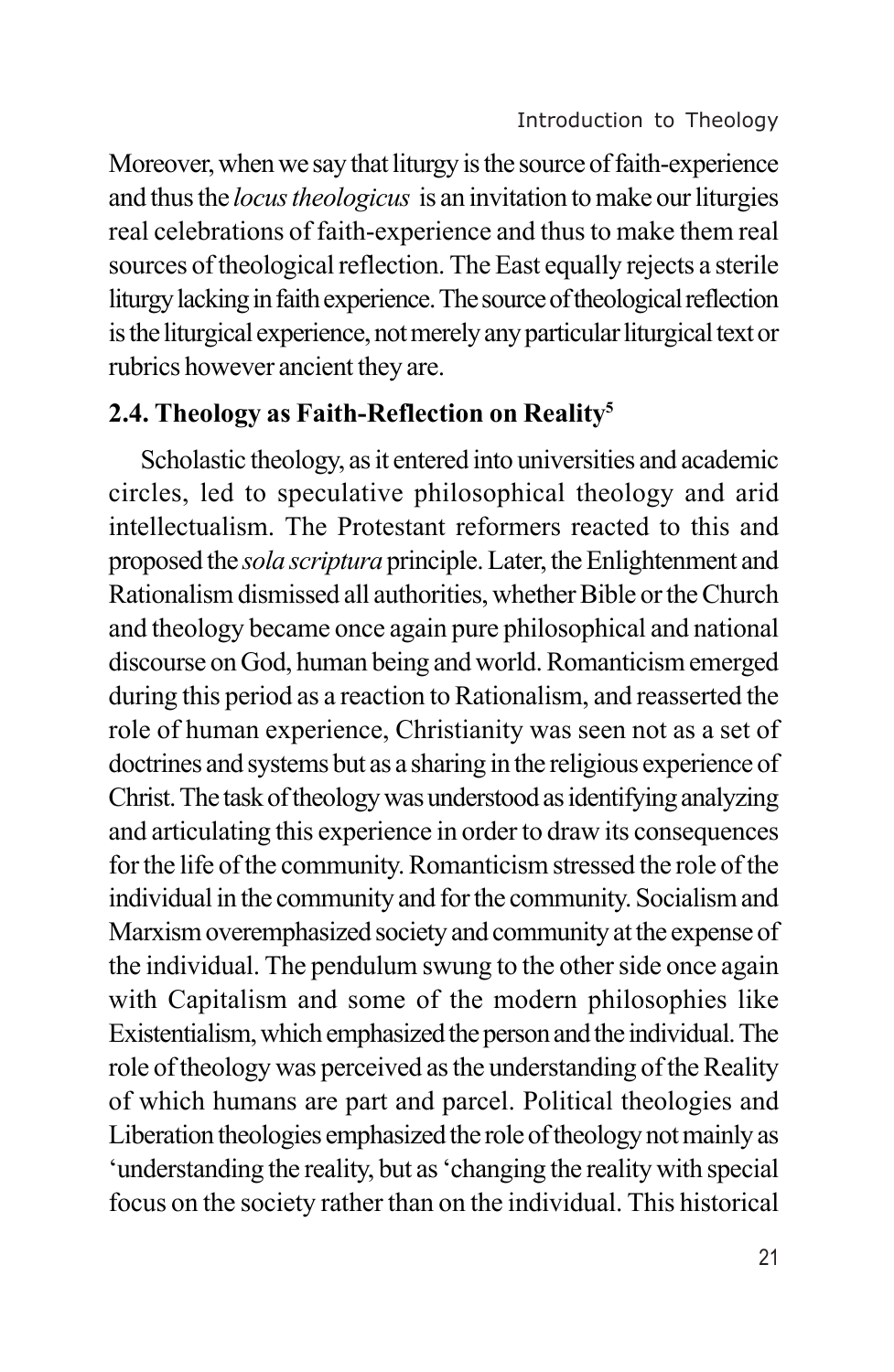perspective of the general theological scenario is, indeed, too simplistic. However, a few modern definitions of theology may be very briefly introduced in this overall historical background.

Christian theology was never understood as an exclusive treatment on God. Thomas Aquinas had brought everything under the sun into theology. Theology used to discuss everything, including God, humankind and world; of course, everything from the perspective of faith or under the light of faith. Hence theology was generally understood as 'faith-reflection on reality'. With the emergence of the awareness of historical consciousness and the human character of all theological language, a theology 'from below' beginning with human experience was recommended to complement the theology 'from above'. Within the anthropological and existentialistic philosophical framework, Karl Rahner called theology 'Theological Anthropology'.

## **2.5. Theology as Theological Anthropology<sup>6</sup>**

Karl Rahner remarked that whatever we say about God says something about us, and whatever we say about ourselves says something about God and humanity are correlative terms. " soon as man is understood as the being who is absolutely transcendent, in respect to God, anthropocentricity and these centricity in theology are not opposites but strictly one and the same thing, seen from two sides" (K. Rahner, *Theological Investigations*, Volume 9. p.28). The object of theology is not God as such, but man as related to God. What theology discusses is God's plan of human salvation as revealed by God. Therefore theology deals formally not with God, but with human beings in relation to God, their fundamental openness to God, about *the mystery of God's plan for human salvation.* The God of theology is a God related to the humans, understood by them only because of their transcendental horizon. Theology, in fact,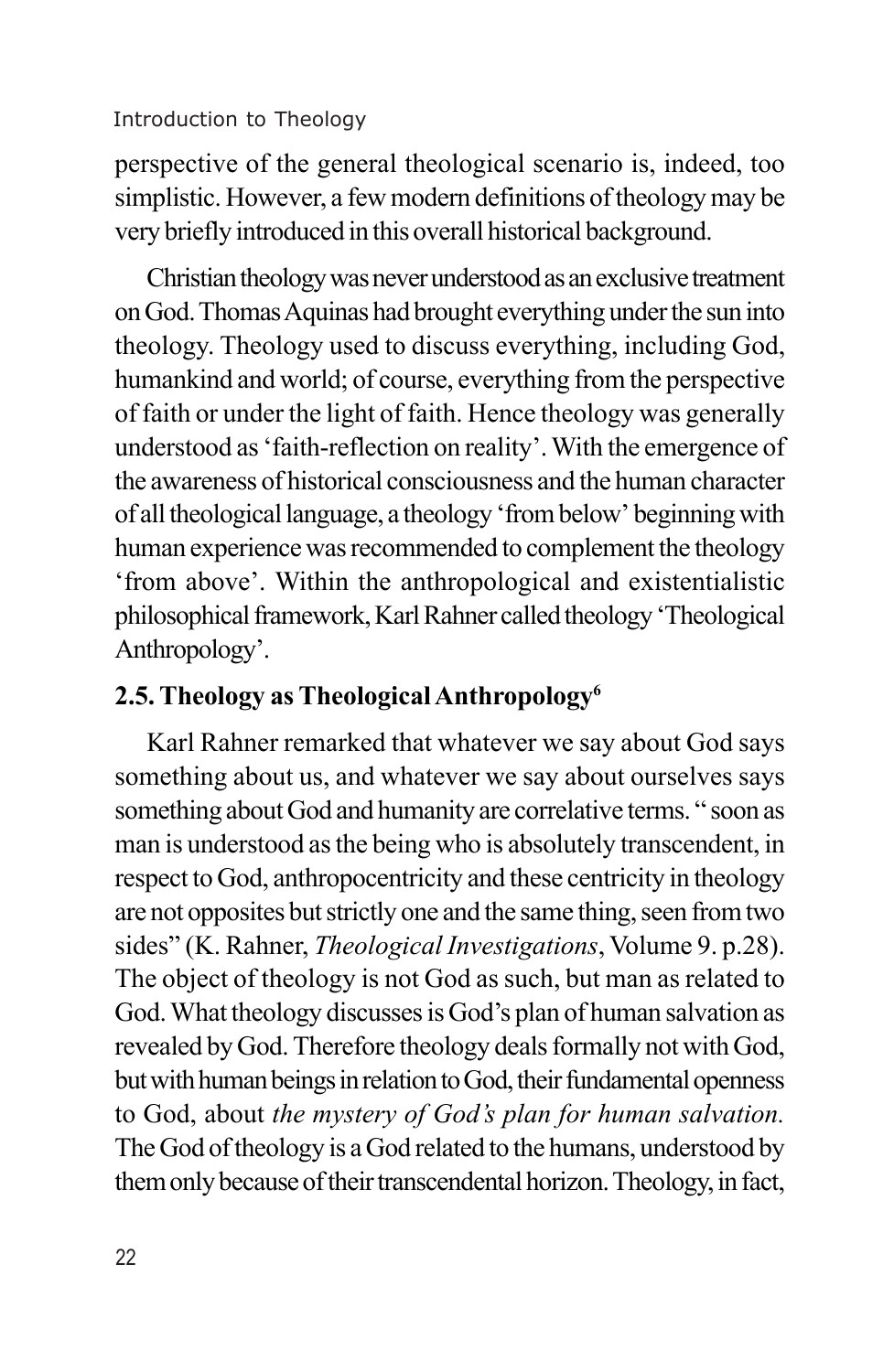speaks more about humans than about God. Hence theology can be rightly understood as *Theological Anthropology.*

'Human beings' are not one theme among many in theology.

All theological questions are part of humanity's theological understanding of itself. Revelation is the revelation of the salvation of humankind, not revelation of God in Himself. All questions of theology, Trinity, Christology etc have to be read and understood anthropologically, i.e. what is their meaning for the human person and human salvation? What are the roles and relations of the Three Persons in God for human salvation? Christology cannot be conceived without the transcendental openness of human beings to God, their *potentia oboedientialis* for "hypostatic union". Similarly all theological topics have to be rightly seen from the anthropological side. This is the theology from below that is necessary for our time so argued Rahner. Only such an understanding of theology and such treatment of theology are acceptable to modern women and men. They feel that many of the statements of theology are forms of mythology and are not to be taken seriously. Simply by appealing to the mystery, which God has revealed is equally unacceptable Theological statements are to be formulated in such a way that what is meant by them is to be connected to our own human self understanding as manifested in our experience. Only then theology will become relevant and meaningful. It should not be seen as reductionism, i.e. reducing everything to human experience. We can only speak about a God as known to us, as revealed to us, and as received by faith. It does not mean that God is simply our creation, or only an object of our experience.

#### **2.6. Theology as Critical Reflection on Christian Praxis<sup>7</sup>**

As we have indicated above, in the early centuries theology was just the meditation on the Sacred Scriptures and their interpretation.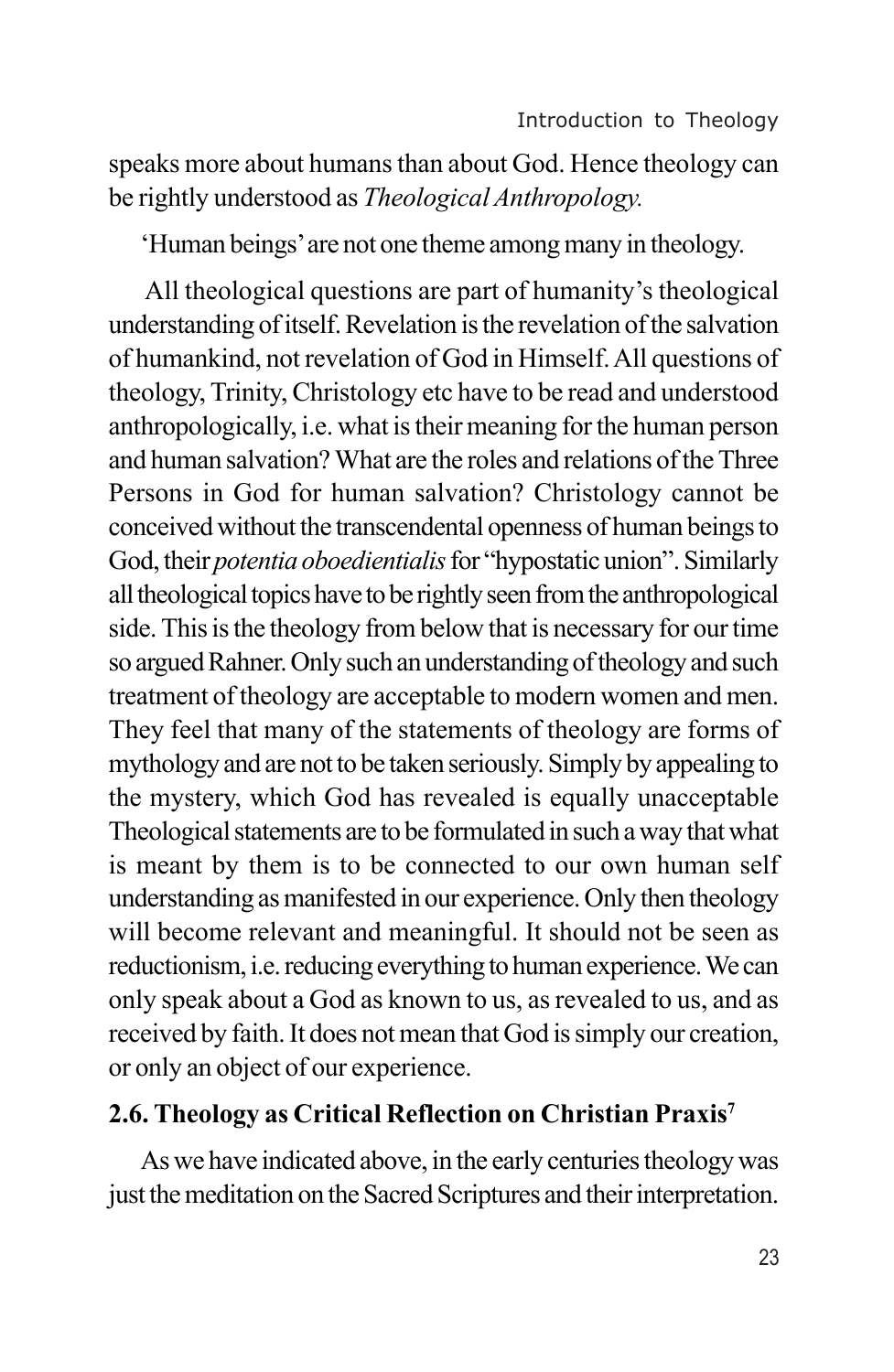is whole purpose was the enhancement of sanctity, spiritual perfection, spiritual nourishment and contemplation. Here theology was viewed as Wisdom and Intuitive Knowledge rather than a rational reflection or rational knowledge. Although this sapiential and spiritual dimension of theology remains always one of its permanent characteristics, in our own times 'Liberation Theology made a shift in the emphasis from knowledge and theory to praxis'. Gustavo Gutierrez defined "theology as a critical reflection on Christian praxis in the light of the Word<sup>8</sup>" Theology has to deal with human beings and the realities of this world and not exclusively with the supernatural realities. The Church and all Christians have to be involved in the social, political and cultural movements of the time by reading the signs of the time and thus to be at the service of both the world and of the Kingdom of God. The Church is not to be centered upon itself, but upon the Kingdom of God. The Church has to find itself by loosing itself by living "the joys and the hopes, the grieves and the anxieties of men of this age" (*Gaudium et Spes*, no.1). Christian faith is, therefore, not simply a set of truths to be understood and formulated by theology. but it is the call for a praxis and commitment for the transformation of the world into the Kingdom of God.

Theology is a critical reflection on Christian praxis. In this view, the emphasis is not merely on correct understanding (*orthodoxy*), but on correct or right practice (orthopraxis). Critical reflection on praxis means that the concrete life of faith and the historical praxis of faith in society, including economic, socio cultural, and political issues of life in the world, have to be critically examines in the light of the Word of God Theology has to open to the totality of human history and deal with the real issues and questions of the modern world, and to respond to them. Such critical reflection must necessarily accompany concrete pastoral action in view of the total liberation of the whole of humankind from all oppressive forces and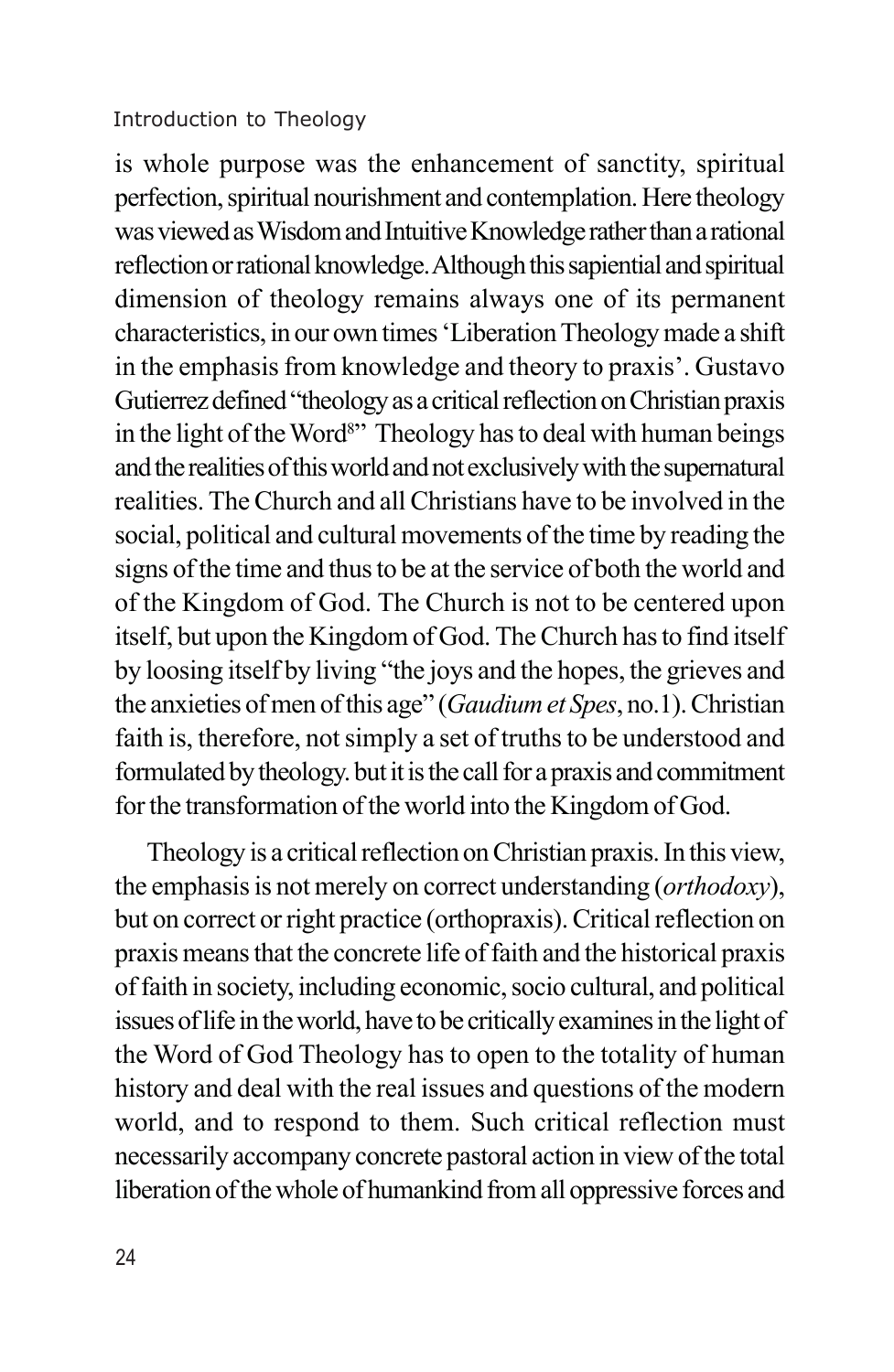structures. Such theology, linked to praxis. has a prophetic role, to interpret the historical events, revealing and proclaiming their profound meaning, challenging Christians for a radical and clear commitment to make this world a better place for all people. Such a liberation theology is not a special branch of theology, but a new way of doing theology. It is a praxis-centered theology that does not stop with merely offering reflections and creating new understanding, but it becomes part of the whole process of transforming the world into a new, just and equitable society, which may be called 'this-side of the Kingdom of God' or 'the penultimate of the Kingdom of God'. For a critique of this approach see Chapter IV, section G.

## **2.7. Theology as Hermeneutics<sup>9</sup>**

 "Theology is the interpretation of Christian faith in the context of contemporary existential realities and the interpretation of contemporary realities in the light of the Word of God*.*" 10 Theologizing is the continuous dialogue and interaction between the Gospel or Christian message and the new realities of the time. It is the interpretation of the meaning of human life and of the totality of reality in the light of the Gospel, and at the same time it reinterprets the Gospel and faith itself. On the one hand, the Gospel or Christian faith puts questions to the actual situation and, on the other hand the present realities put questions to faith so that faith itself may be reinterpreted. The content of Christian faith needs continuous interpretation and re-interpretation, so that it may become understandable and relevant for every new age. Such interpretation or re-reading is needed both to distinguish between the core of the message and its historical and cultural expressions, and also to safeguard authentic faith. It is the task of theology to scrutinize, criticize and if necessary, to reform the Church's teachings, its understanding and formulations of faith and even to change its historical praxis.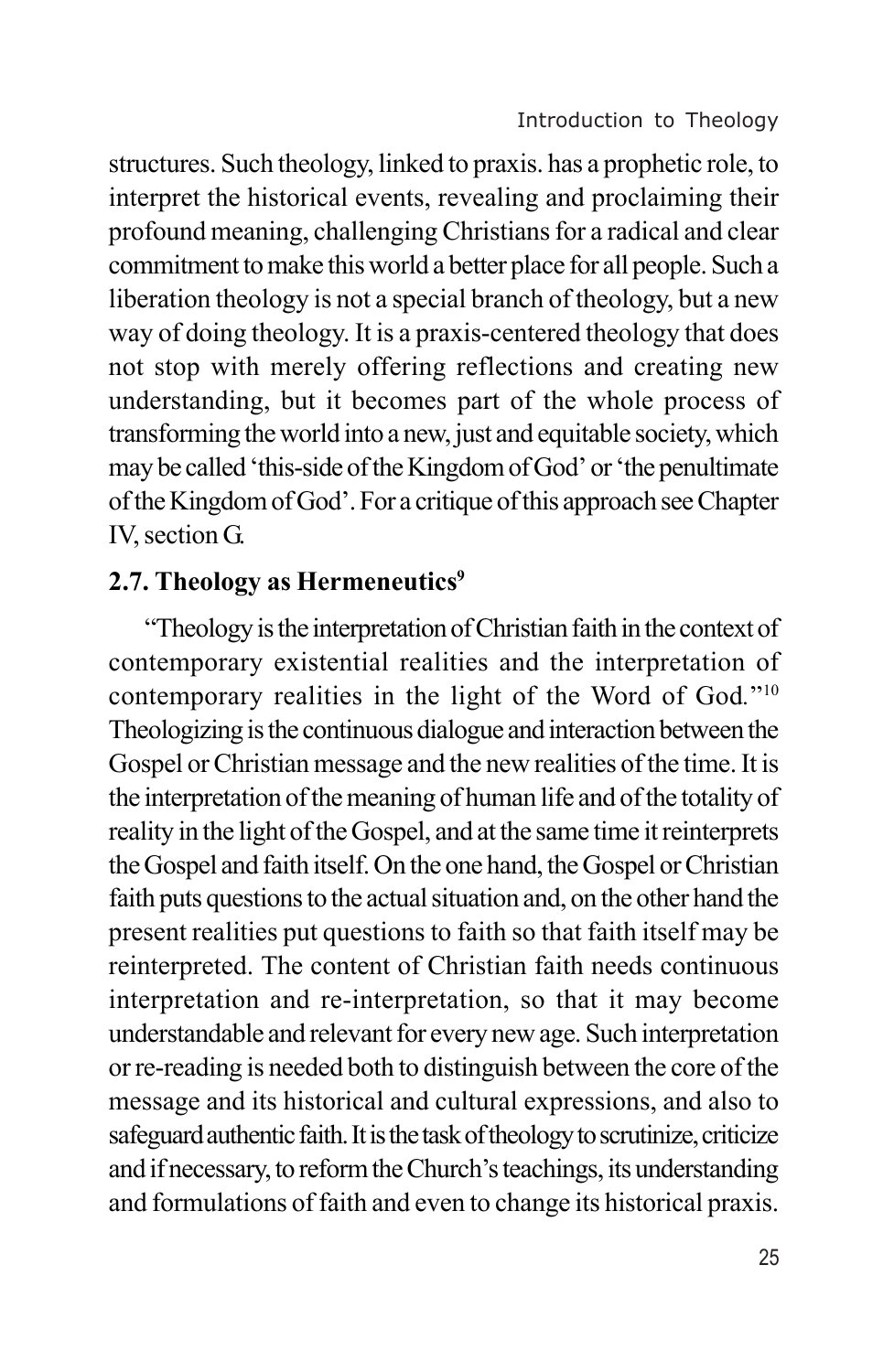Theologizing is therefore an ongoing, continuous process of hermeneutics or interpretation.

### **2.8. Theology as Interpretation of the Christian Story**

Christian theology is not a theoretical and speculative system of thought or a set of doctrines. Rather, it begins with the *Christian Story,* the story of God's entry into human history, the story of God becoming man in Jesus Christ in order to save the whole of humankind from sin and death. This story is recorded in the Bible, especially in the New Testament and attested in Christian tradition. There are also other stories' among other peoples, nations and cultures, the Jewish story, the Hindu story, the Islamic story, the Buddhist story etc. By 'story' we do not mean here a mere imaginative creation by the human mind. God's entry into human history is not like other physical events; they are very special events that can be grasped only by "faith, only by the human spirit the spiritual faculty of the human person. God's revelation and action in history can be responded to by a human person only in faith for which the initiative (grace) should come from God himself. Some people prefer the term 'story' rather than faith, as faith is an abstract term, which may very often be misunderstood as a set of truths revealed by God and accepted by a human person. Human experience of the Divine can be expressed only in symbolic language, as we had mentioned elsewhere. Story, myth, narrative and poetry are part of this symbolic language. Thus the term story (narrative, myth) indicates the mystery aspect of the event or reality and its symbolic character.

Hence Christian theology may be also defined as the interpretation of the world and human life in the light of the Christian Story. Some theologians prefer the term 'mythos' to story faith, narrative' and 'world-view According to this view the terms 'story and narrative' are used also for non-sacral and ordinary events and imaginative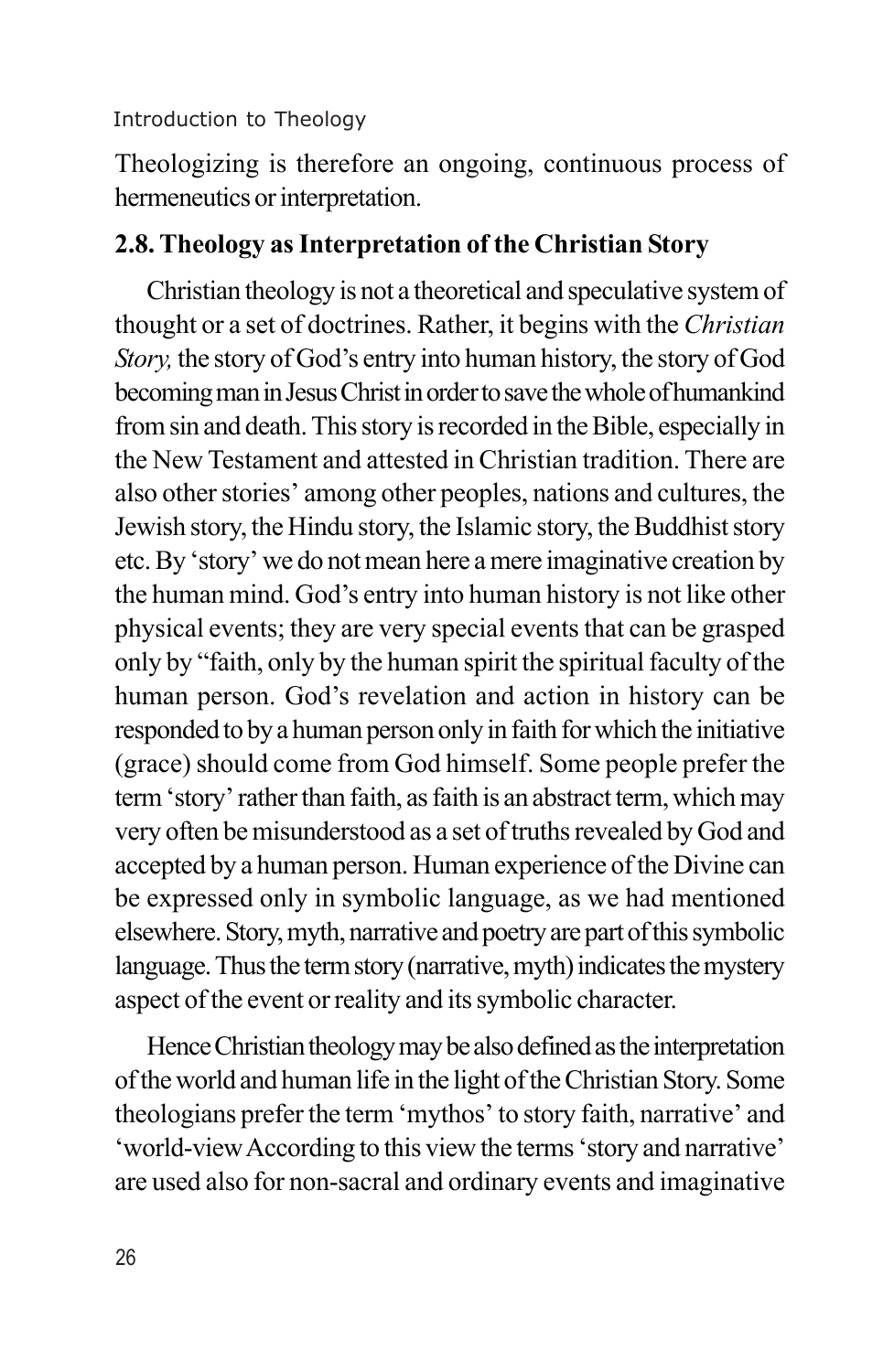creations. The terms, "faith and world-view' have an intellectualistic and privatistic base. Hence, the term "mythos is introduced. Mythos is used to designate that set of symbols, rituals, narratives and beliefs which taken together announce and mediate the presence and action of the Divine in the life a community of persons."<sup>11</sup> Theology may he thus defined as reflection upon Christian mythos*.* However, the tem mythos' can be misunderstood if not properly explained.

## **2.9. A functioning Definition of Theology**

Drawing inspiration from the many definitions of theology given above, we would propose a working definition of theology as follows:

Christian theology is a systematic and critical interpretation on the meaning of human life and reality in general from the perspective of the Revelation in Jesus Christ on the one hand, and a reinterpretation of Christian Faith on the other, in the light of the new experience and context of the changing realities of the world, in and by the believing community**. 12**

This working definition of theology is self-explanatory in the light of the other definitions. It is a systematic reflection and interpretation because theology tries to present a coherent view in which, all the different elements become parts of an integrated whole. The meaning and truth of one part is derived and verified from its integral relation with the other parts and the whole in its unity and coherence. Theology is a critical discipline in its prophetic character as it challenges the present Christian faith and praxis to become what it ought to be and to constantly purify and reform itself, and thus to unfold itself until the eschatological fulfillment. It goes without saying that theological reflection and interpretation deal with the ultimate meaning and mystery of human life and of reality in its totality, including the human, the cosmic and the Divine, from the perspective of Christian revelation, as enshrined in the Bible and the Christian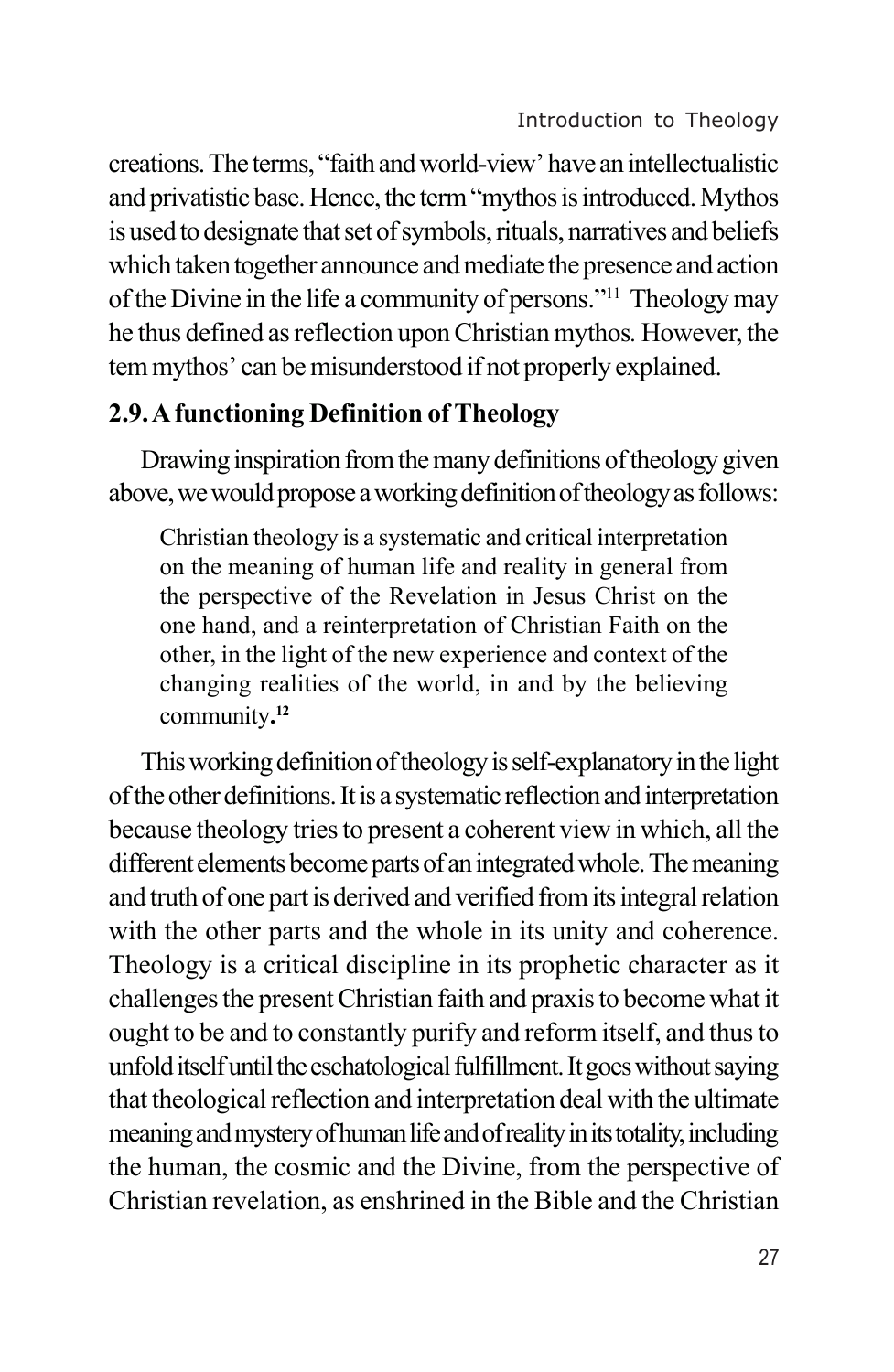Tradition. On the other hand, in theological interpretation, Christian faith and praxis themselves are constantly challenged by the human sciences and scientific developments and new experiences derived from the changing realities of the world. It means that Christian faith itself, while maintaining certain continuity, needs continuous reinterpretation, reformulation and reform both in theory and praxis. Finally the whole process of theologizing takes place within the believing Christian community, of course, led by the individual theologians and the authentic teachers of the Church or the Magisterium. Christian theology is not simply produced by the creative minds of individual theologians independent of the Christian community or the Church. Theologians are called to be the spokespersons of the community even in their prophetic criticism. Further elaboration of some of these points will be given later in the next chapter.

#### **End Notes**

<sup>1</sup> Kuncheria Pathil and Dominic Veliath, *An Introduction to Theology*, Bangalore: TPI, 2005.

2 Ibid.

- 3 Ibid.
- 4 Ibid.
- 5 Ibid.
- 6 Ibid.
- <sup>7</sup>Ibid.
- <sup>8</sup> *A Theology of Liberation,* 1974, 6-15.
- <sup>9</sup> Kuncheria Pathil and Dominic Veliath, *An Introduction to Theology*, Bangalore: TPI, 2005.
- $10$  Ibid.
- <sup>11</sup> Theodore W. Jennings, Jr. *Introduction to Theology,* London, 2ff.
- <sup>12</sup> Kuncheria Pathil and Dominic Veliath, *An Introduction to Theology*, Bangalore: TPI, 2005.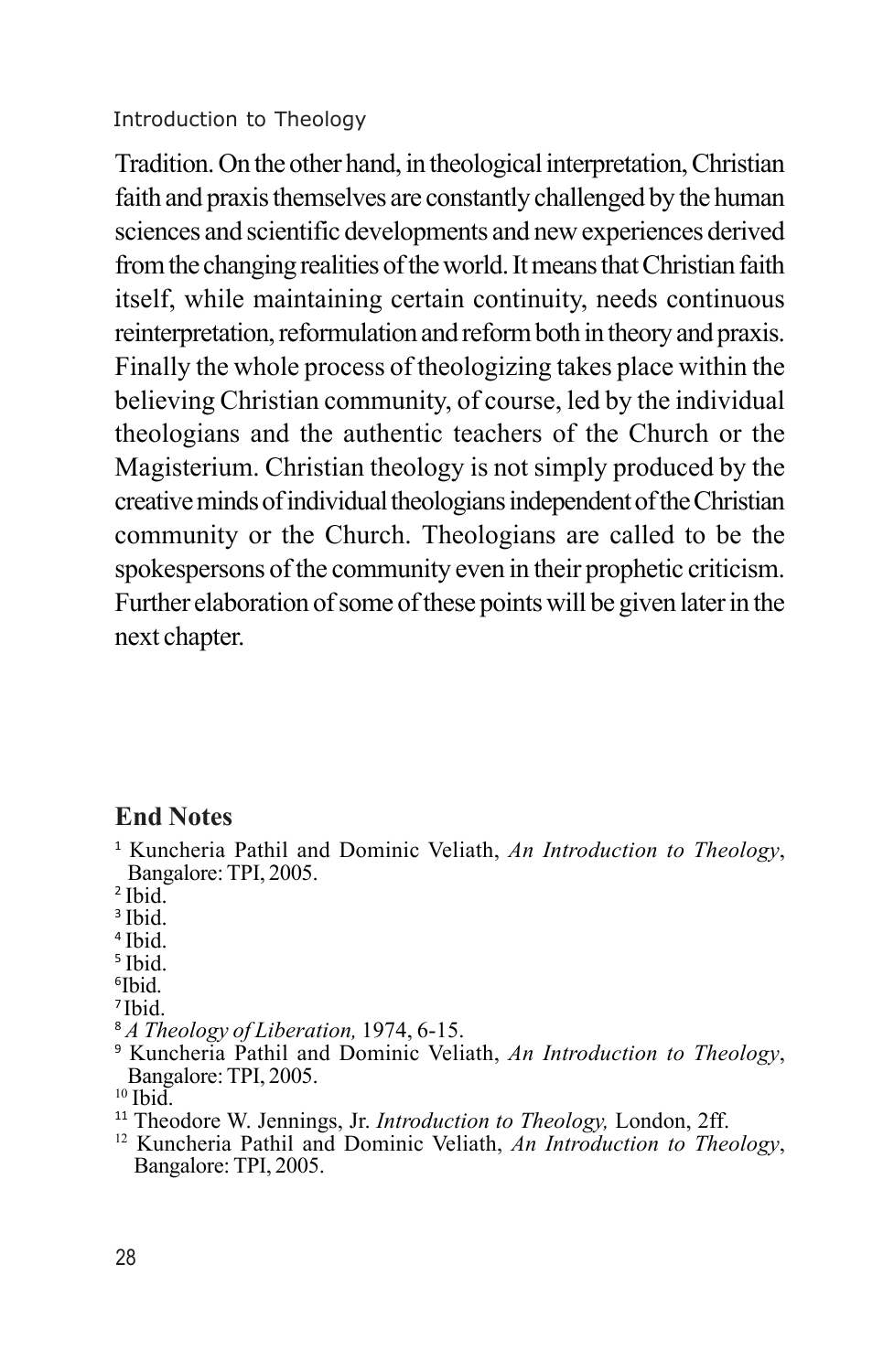## **Chapter 3**

## **Theology and other Sciences**

Science (*scientia*) means knowledge, a system of clear, precise and valid knowledge. There are many sciences or scientific disciplines. Physics, chemistry, geology, biology etc. are called natural sciences. Then, there are the so-called human sciences, such as, history, anthropology, sociology, psychology, economics, politics etc. Philosophy is yet another discipline. Religious sciences form another category, such as, history of religion, sociology of religion, psychology of religion, phenomenology of religion, philosophy of religion etc. Theology may be also called a science. It is the systematic study of Christian faith, or the science of Christian faith. Similarly there are sciences of Jewish faith, Hindu faith, Islamic faith etc. In all these different sciences, the meaning of 'science' is not exactly the same. Each science has its own concept of science, its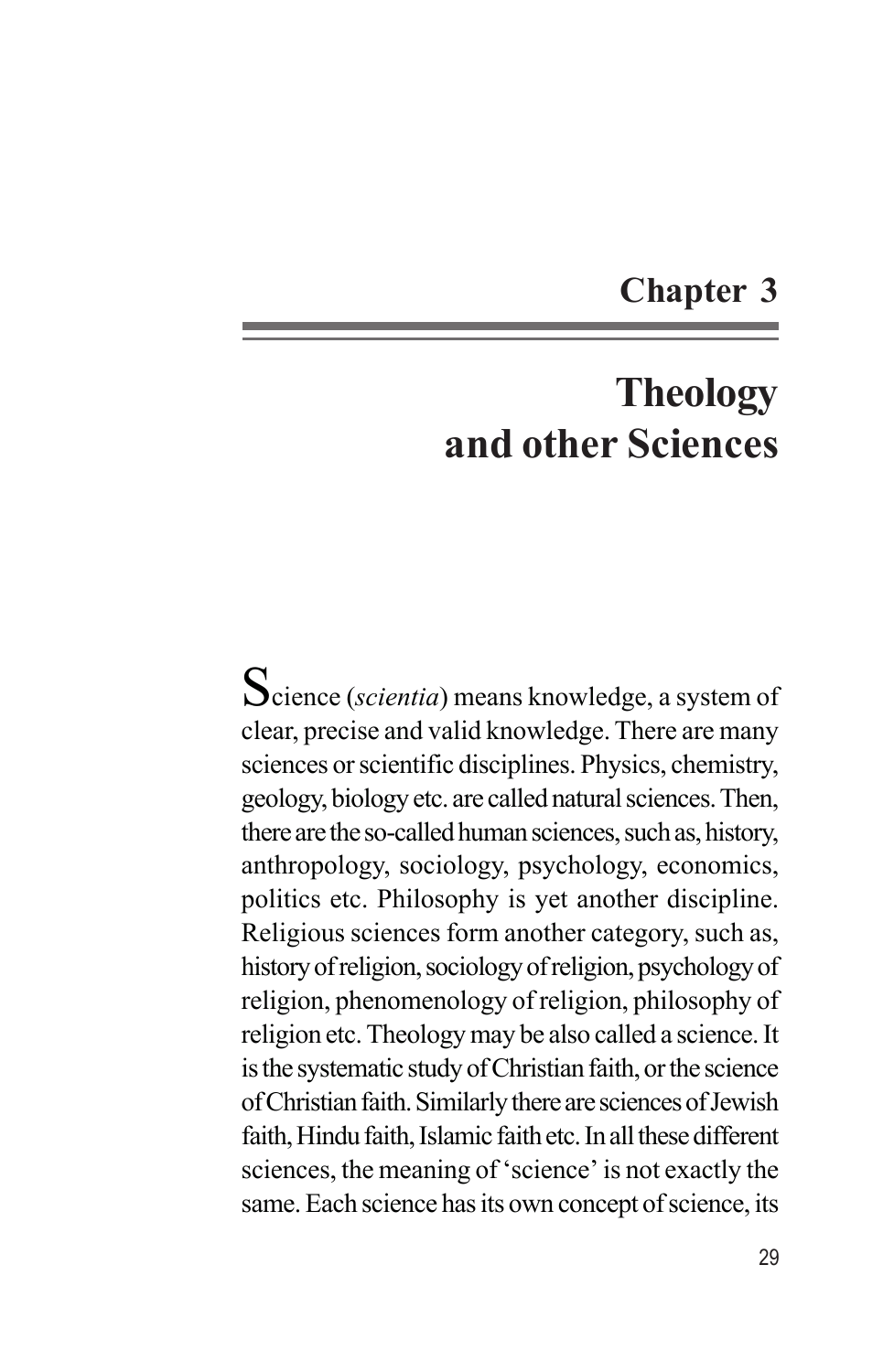own method, principles and system. The term 'science' can be used for any discipline, which has an object or area of study, method, principles, unity and systematization.

## **3.1. Theology as a Science**

Christian Theology can be called a science, as it deals with the Christian faith, the study of its content, its implications for life and its interpretation in a systematic way, with its own methodology and principles.<sup>1</sup> In Christian theology God's revelation given to human persons and received in faith is rationally or reasonably understood, explained, its meaning for life interpreted in a coherent manner and applied to actual life in community. Hence theology can be called a science and it is a human and rational discipline with a consistent language, meaning and method.

## **3.2. Relationship among Sciences<sup>2</sup>**

How is Christian theology related to other scientific disciplines? First of all, all sciences explain one and the same reality, but from different perspectives, from the point of view of each science. Hence naturally, all sciences understand and explain reality in comprehensive and coherent way. Secondly, all truth and reality come from God. Therefore reality and our knowledge about it form an integral whole, and they have a certain ontological coherence whether we know it or not. Thirdly, it is the same human mind and intellect which tries to understand reality, and inevitably, the human mind will attempt to integrate every branch of knowledge into a whole in a coherent manner. Therefore, all sciences are related to one another in the unity of human consciousness. The natural conclusion is that no science can work in an exclusive way, but all sciences have to be related to one another, while respecting the legitimate autonomy of each science. The claim of absolutism on the part of individual sciences is rejected today. Each science today realizes its limitation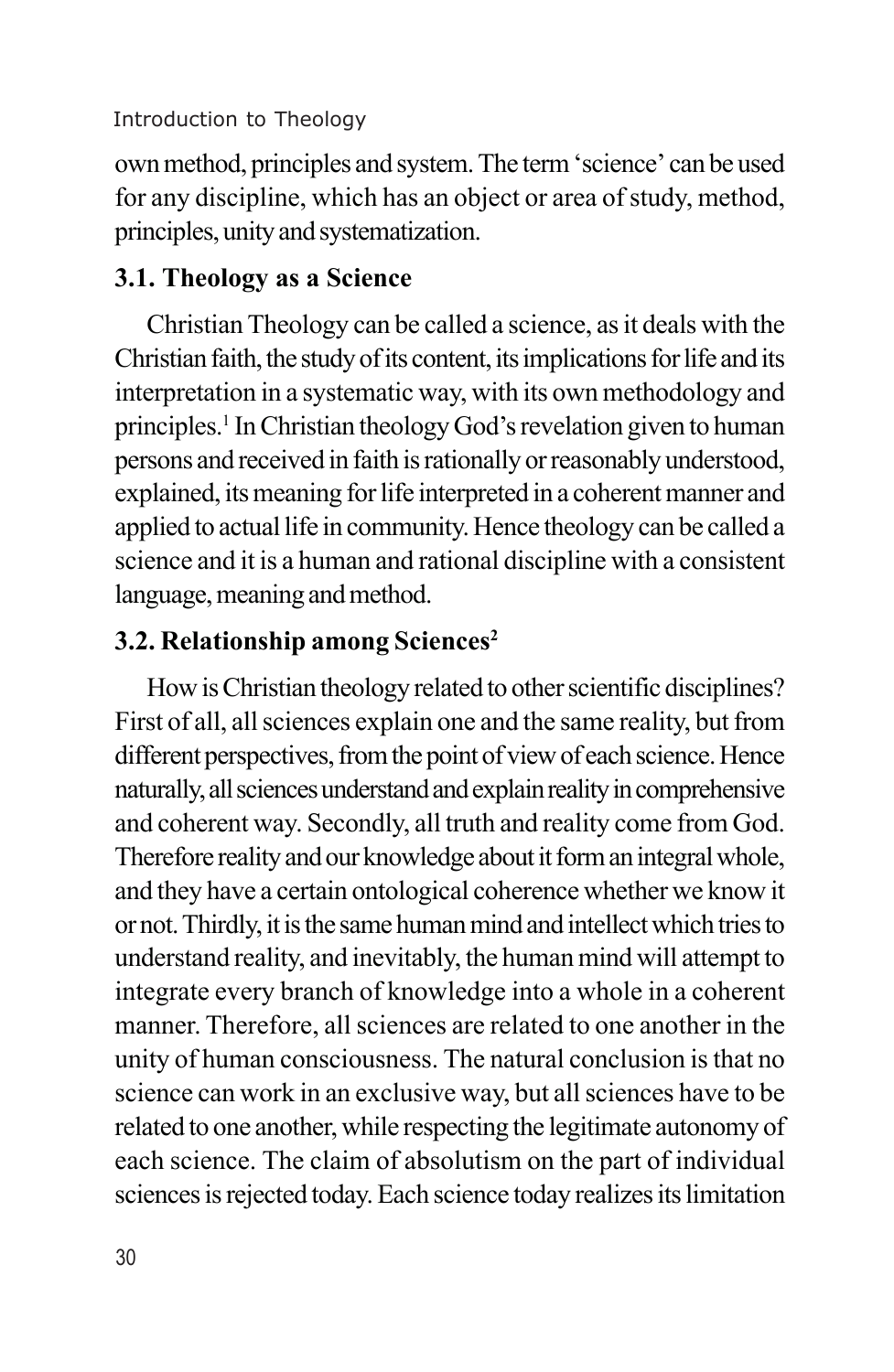and has become aware of the mystery of reality, of life, especially the mystery of human life and of this universe.

#### **3.3. Theology and Philosophy**

Biblical theologies, spiritual and mystical theologies, and some of the early Oriental theologies like that of the Syrian Fathers, were more poetic, narrative and symbolic in type or style. But gradually due to the close similarity between philosophy and theology, philosophical categories and systems were more and more used to express, articulate and communicate the Christian faith, especially beginning with the Greek Fathers, as we have indicated above. Thus Christian theology in the West became mainly philosophical theology. Philosophy was called the 'handmaid of theology (*ancilla theologiae*). Both philosophy and theology deal with the ultimate questions, namely, the ultimate meaning of human life and of the world. Hence both are very much related. There is no one philosophy, but many philosophies, with different starting points, categories, methods and systems. Each philosophy organizes and interprets the data of human experience in the light of some keycategory or organizing principle, such as, matter, nature, life, organism, process, energy, mind, spirit etc. This key-category is chosen by the philosopher by his/her own choice or intuition or experience, and the first task of the philosopher is to explain the key-category as the basis of his/her system.<sup>3</sup>

In all philosophies reason alone is the guiding principle. But theology while dealing with the same ultimate questions is guided by the revealed Word of God and faith. Hence the source of theology and its approach are quite different from that of philosophy. But for understanding, explaining and interpreting the Christian faith, any philosophical category or system can be used with its own strength and weakness. However, theology need not depend on any one particular philosophy as an exclusive medium of communication of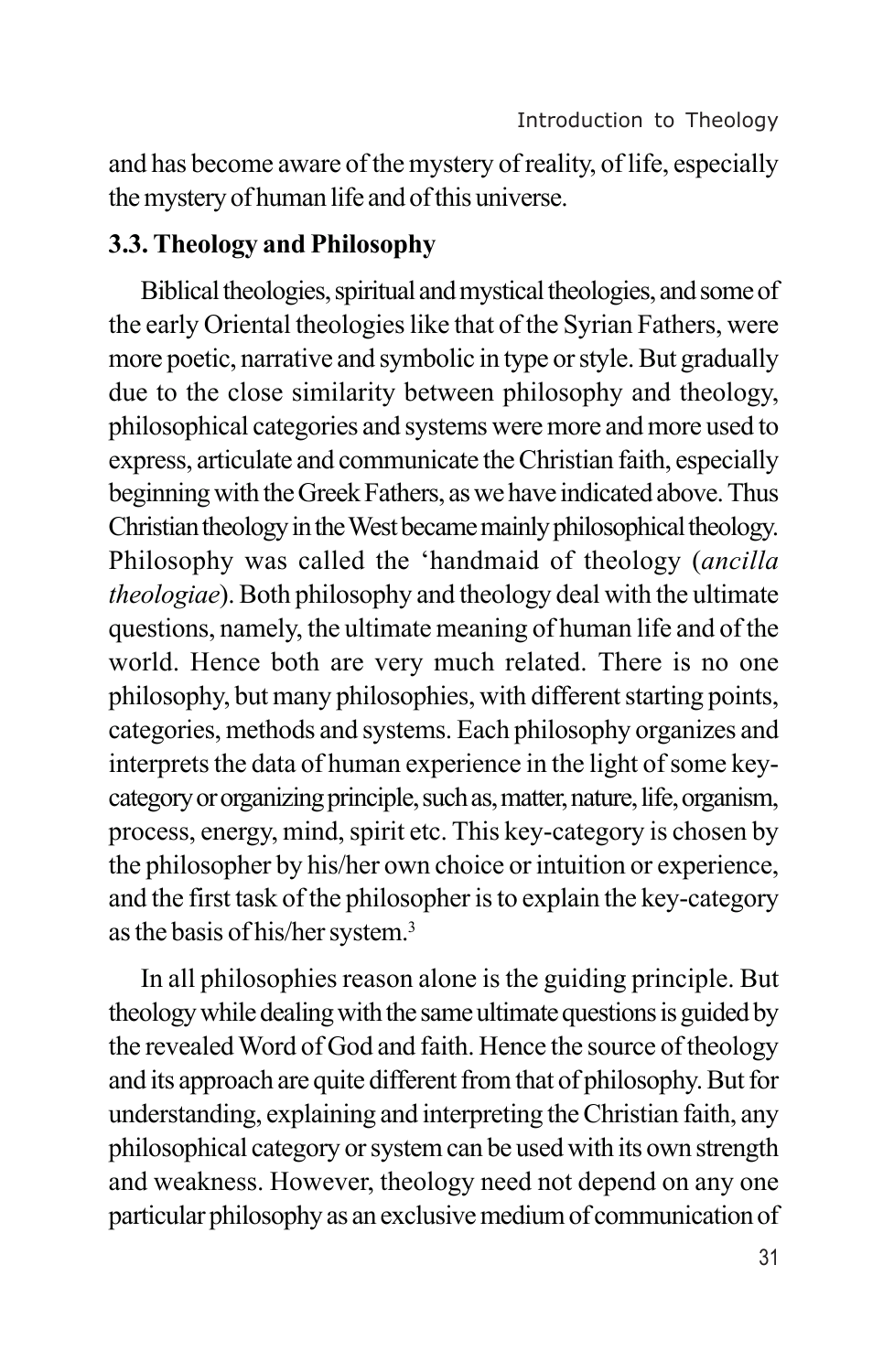faith. Some of the Fathers of the Church like Origen, Clement of Alexandria, Augustine and Bonaventure used Platonic and Neo-Platonic philosophy to explain and communicate Christian faith. For example, the Platonic philosophy of *'logos'* was used to explain the Christian doctrine of creation, incarnation and redemption. Other medieval scholastics like Thomas Aquinas, Albert the Great and others used Aristotelian philosophy for explaining Christian faith. For example, categories of nature' and 'person' were used to understand and explain Christology, the union of divinity and humanity in Christ. Some modern theologians like Rudolf Bultmann, Karl Rahner and others used Existentialist philosophy for understanding, explaining and interpreting Christian faith. A clear example is Christian anthropology in existentialist categories. Similarly some Indian theologians like Brahmabandab Upadhyaya, Swami Abhishiktananda, Raimundo Pannikar and others made attempts to use Indian philosophical systems like the *Vedanta* for theologizing in India. The understanding of the Christian Trinity in terms of *Saccidananda* is just one example.

## **3.3.1 Role of Philosophy in the Historical Development of Theology**

It is clear that, from its beginnings, the Christian message contained in the New Testament does not avoid but rather seeks an encounter with the philosophical reflection of the Greeks. The severe pronouncements of Christians against pagan religion never included philosophy (with some exceptions). Intellectuals among the believers presented themselves to pagan society and culture as followers of the "true philosophy."

**Saint Augustine** was a staunch defender of this attitude, which he accepts and practices with due circumspection. Philosophy in itself does not lead to despise revealed truth. In fact, it is the only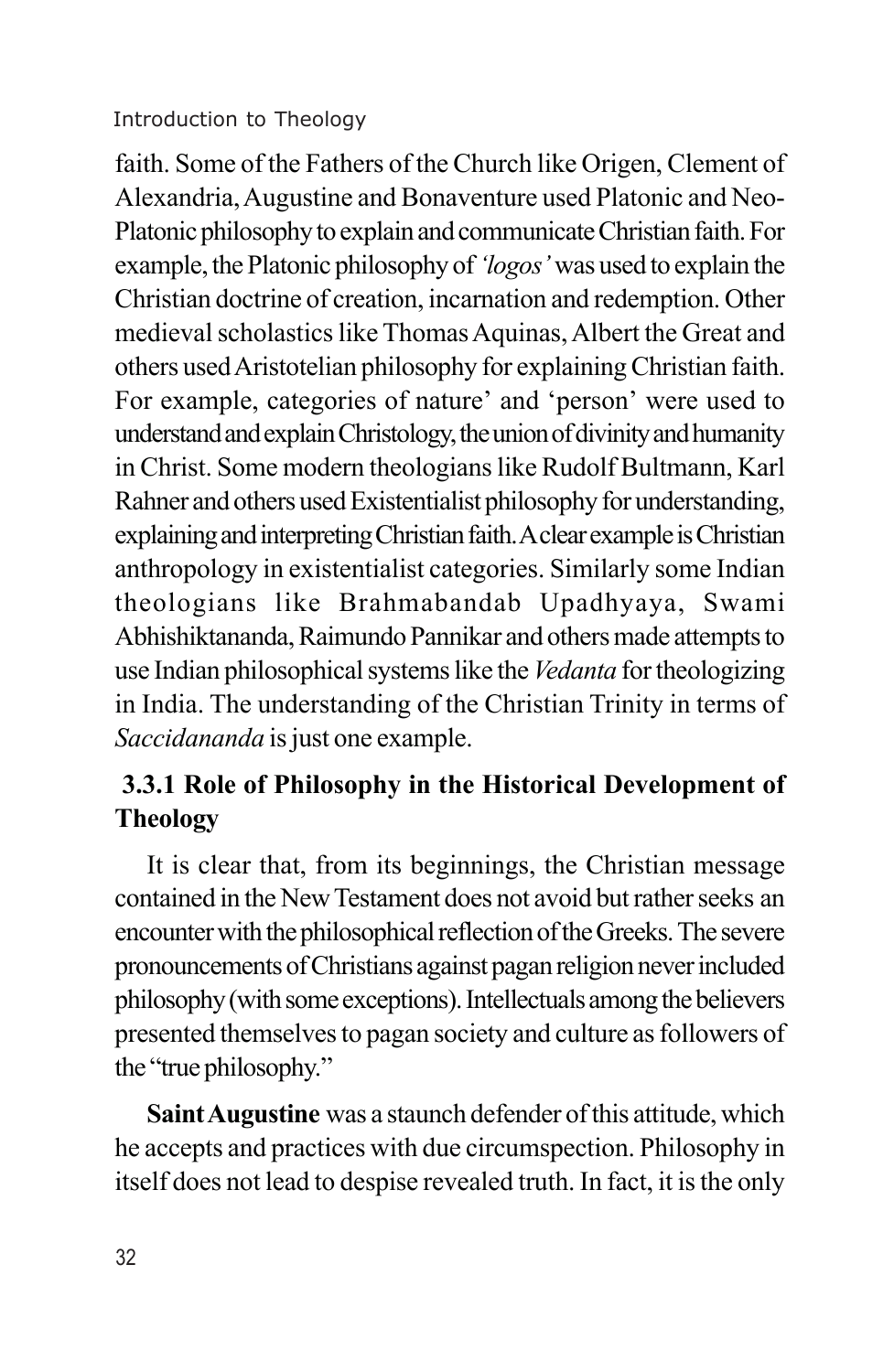solid path that allows us to understand it. Undoubtedly, theology uses concepts that come from philosophy, but it has adapted and perfected them to help us understand revealed truth.

**Saint Anselm** received the Augustinian heritage and offered a more elaborate vision of the relations between reason and faith. For St Anselm, reason is not a competitor of the faith (or vice versa): the two can talk in a common language. He called philosophy as *Ancilla theologie*- hand maid of theology. It means that divine Wisdom is higher than human wisdom, but it also indicates that philosophy is indispensable for theological work.

For **Saint Thomas Aquinas**, philosophy and theology converge in one rational construction and explanation of the Christian faith. For him, it is impossible that what belongs to philosophy be contrary to what belongs to the faith. Philosophy does not play an external or marginal role in the sacred science, but rather imparts a pattern of rationality to theology. This [pattern of rationality] permits theology to put in order, interpret and express the contents of Revelation.

With **Descartes and Kant**, philosophy becomes an autonomous science, leading to the **disappearance** of any significant link it has with theology. Sacred science is required to submit its conclusions to philosophy. The crisis in the relations between the two disciplines become more acute with the spread of Kantian thought and idealism, which many Catholic theologians espoused (with little fruit) in the first decades of the 19th century.

In contemporary theology, aside from the **dialectical opposition** between the two disciplines defended by **Karl Barth**, the ideas of **Paul Tillich** (1886-1965) have become widespread in theological circles. He applied the basic idea of his system — the "principle of correlation" — to the relationship between theology and philosophy. According to Tillich, theology and philosophy have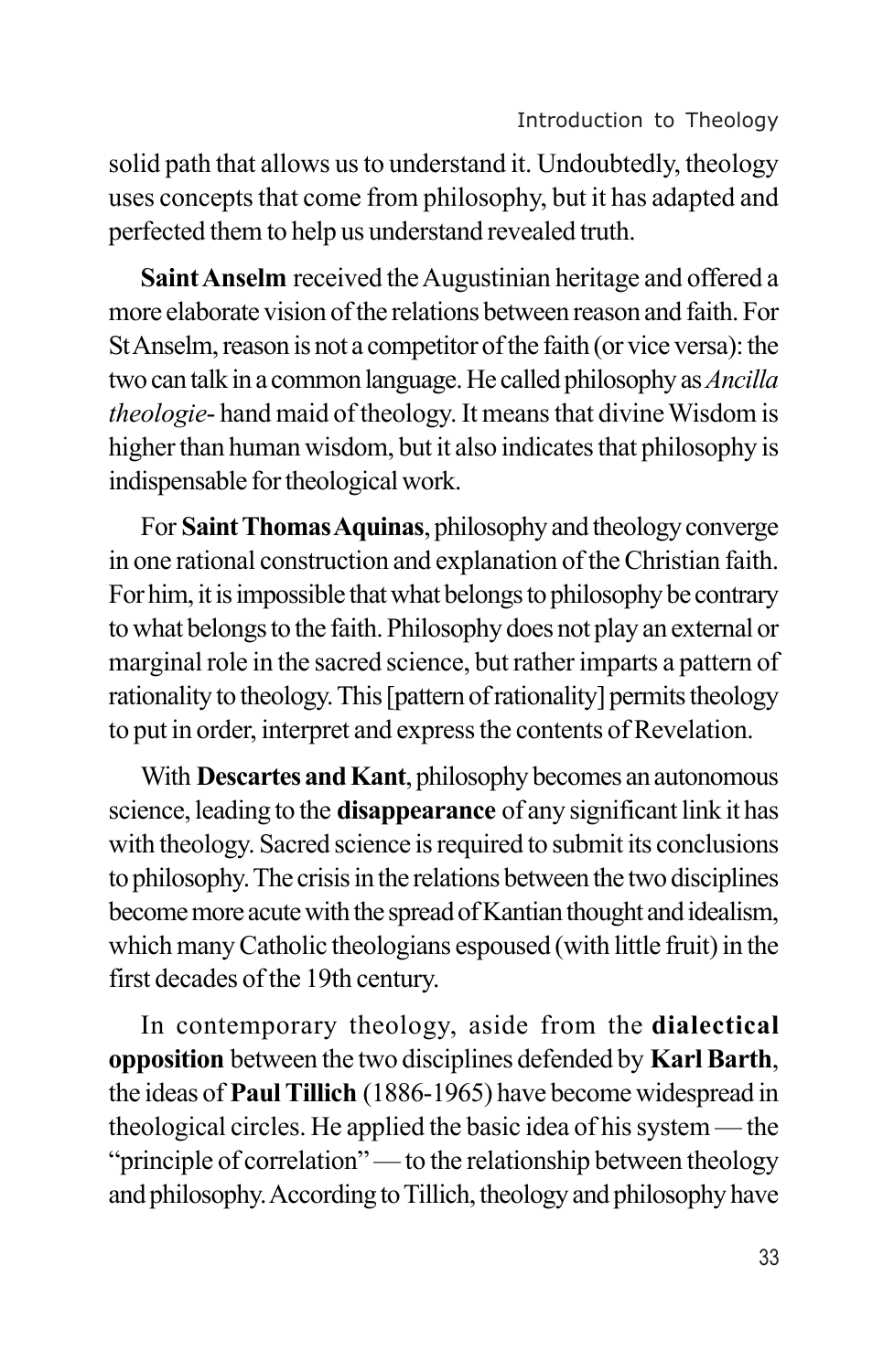to be thought out together because they have a relation of mutual dependence since both have the same object, which (Tillich says) is being. This object is considered by philosophy in an abstract way and by theology in a concrete way.

The relationship between theology and philosophy is a central issue in the thought of **Karl Rahner** (1904-1984), who spoke about **hermeneutic circularity** to explain his point. Between the two sciences (he said) there exists a bilateral relation, which translates into a double "servant hood": there is a fundamental relation of service of philosophy with respect to theology, and an analogous subsidiary relation of theology with respect to philosophy. A central point in Rahner is to defend the need for theology to count on philosophy for its work as the only way to overcome the dangers of dogmatic positivism and of Biblicism. The methodological intent of **W. Kasper** says that the discourse about God presupposes the metaphysical question about being. Thus, in so far as theology is a discourse about God, it becomes an associate and guarantor of philosophy.

## **3.4. Theology and Social Sciences**

Traditional theologies in the West used mainly philosophical categories and systems to explain the mysteries of faith, and thus constructed speculative theological systems in order to understand" reality and to explain the ultimate meaning of reality and human life. Their emphasis was on 'understanding the meaning of life and reality. The contemporary contextual theologies, such as, Political Theology, Theology of Hope, and Liberation Theology, on the other hand, began to use social sciences, their categories and methods of analysis in the theologizing process and activity. Human and social sciences, such as, sociology, anthropology, psychology, economics, and politics study the human phenomena, both individual and social, from different perspectives and by using different methods. The studies by these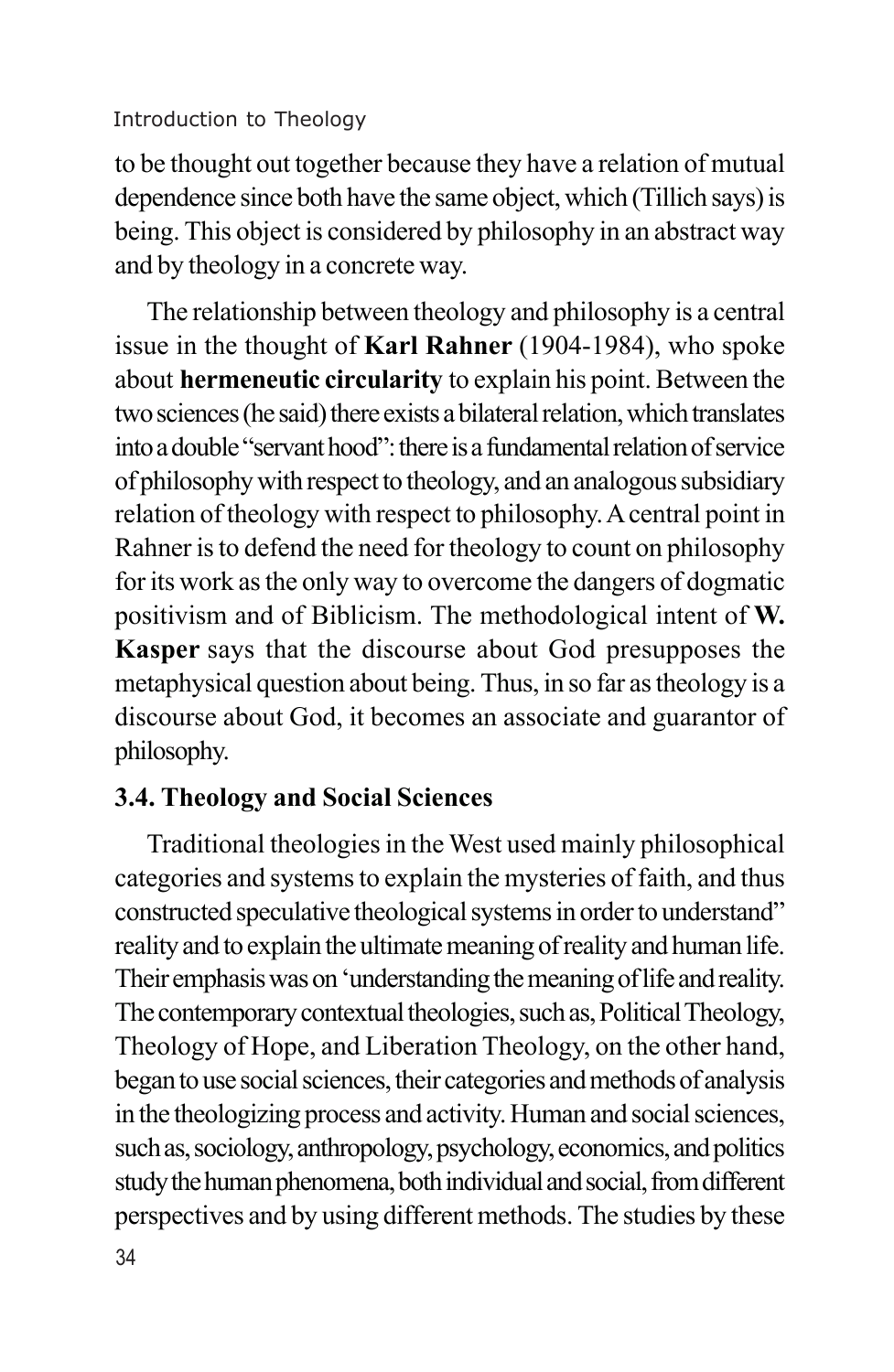various sciences and their results, though partial, are really complementary. They contribute to human self understanding. These sciences have enormous bearing on theology. Theological reflections should take into consideration the data and findings of these sciences.

The contemporary contextual theologies, especially Liberation Theology, made a departure and used mainly the social sciences as the tool of theologizing. For the main objective of Liberation Theology was not simply to understand reality but to transform the reality. In order to transform reality, they started with the analyses of the situation or reality, for which they used the social sciences, such as, sociology, anthropology, economics, politics etc. Critical reflections on the basis of the Word of God were followed in order to inspire, support and mobilize the social process of change. Thus in Liberation Theology the social sciences played a very significant role.

## **3.5. Theology and Religious Science**

Christian theology can also use the results and findings of 'religious sciences, such as, sociology of religion, anthropology of religion, psychology of religion, phenomenology of religion etc. These sciences study the religious phenomena from an empirical point of view, from the particular point of view of each science, analyze them, examine their structures and explain how they function and their role in the lives of individuals and society. Christian theology can use the findings and results of these sciences for the scientific analysis of theological data and for their comprehensive interpretation. Even the discoveries of natural sciences and developments of technology can contribute to theological reflection No area of human experience can be excluded from theological reflection. Theology, therefore, needs today an interdisciplinary methodology in order to fully understand reality and to draw insights and inspiration from all sciences and disciplines.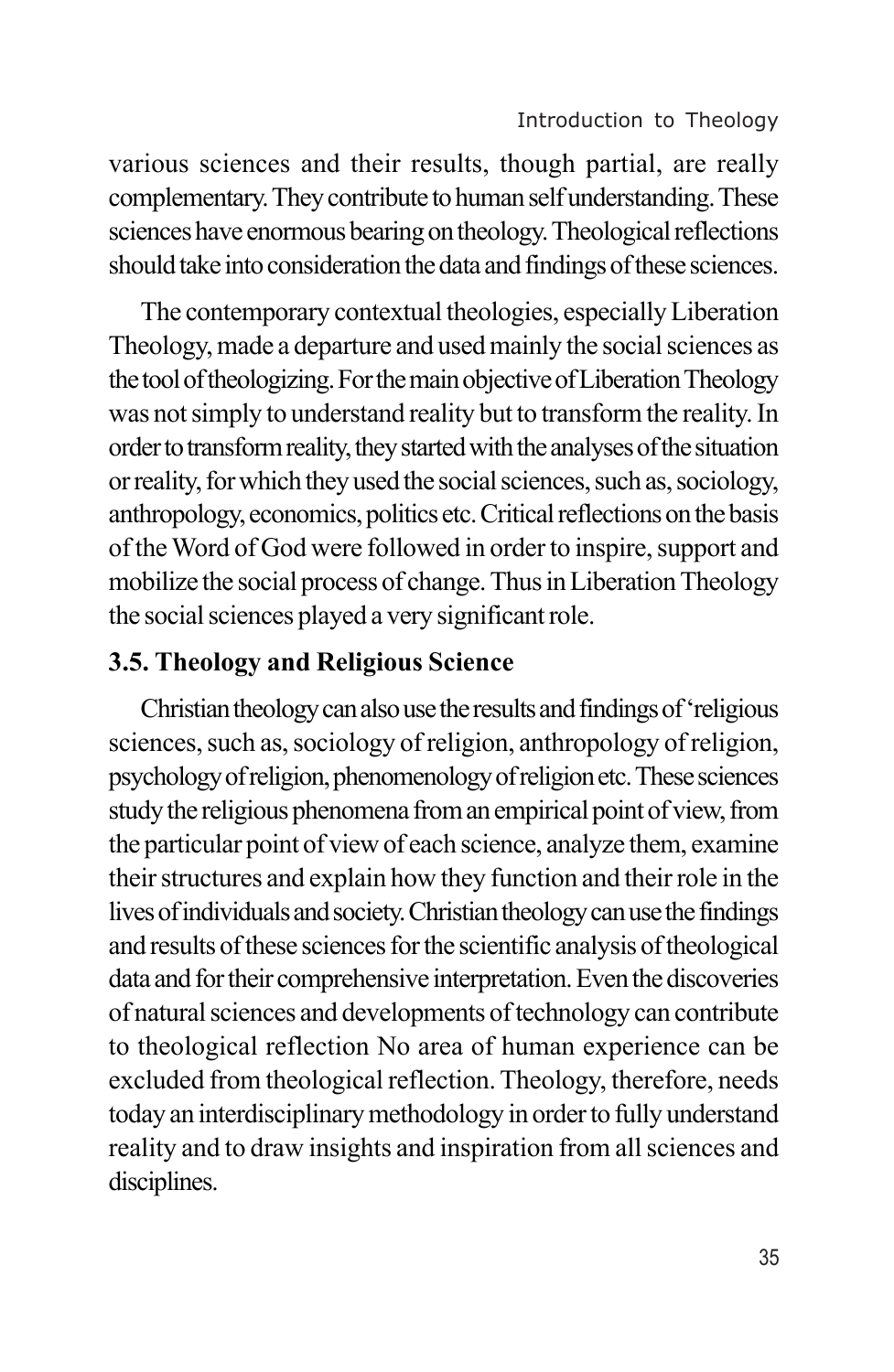Theology does not interfere with the internal laws and consistencies of other sciences and it does not make any judgment on them, but remains open to all sciences and disciplines. However, there cannot be really any opposition between theology and other disciplines. "Methodological research in all branches of knowledge, provided it is carried out in a truly scientific manner and does not override moral laws, can never conflict with the faith, because the things of the world and the things of faith derive from the same God. The humble and persevering investigator of the secrets of nature is being led, as it were, by the hand of God, in spite of himself, for it is God, the conserver of all things, who made them what they are" (Vatican II, *Gaudium et Spes,* no.36).

#### **End Notes**

<sup>1</sup> Kuncheria Pathil and Dominic Veliath, *An Introduction to Theology*, Bangalore: TPI, 2005.

<sup>2</sup>Ibid.

<sup>3</sup> Owen C. Thomas, *Introduction to Theology*, 1989, 5.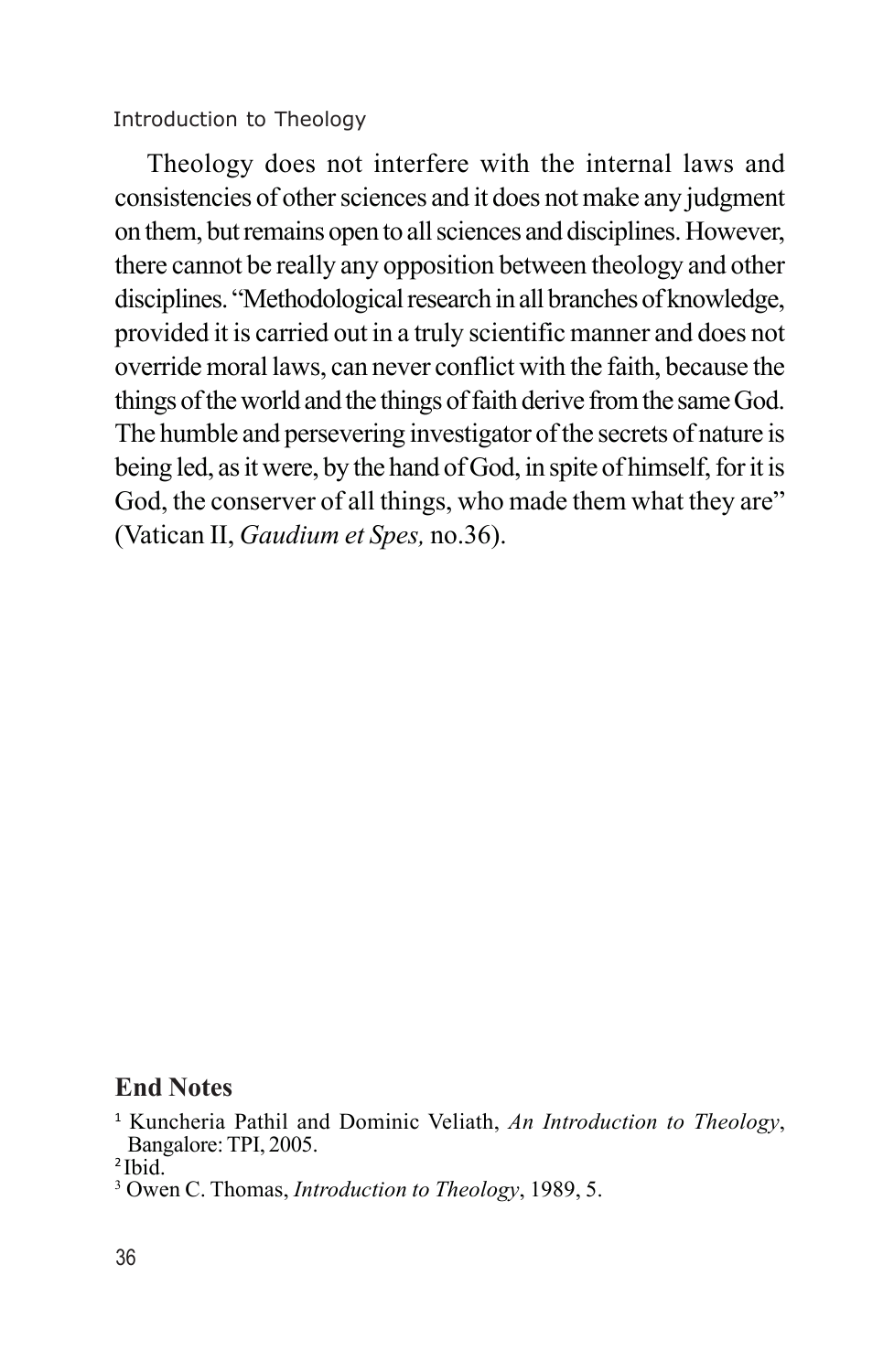# **Chapter 4**

# **Goals of the Theologizing**

 $T_{\rm he}$  different definitions of theology given in the previous chapters have already shown that they have a different emphasis with regard to the goals of theology. In the definition of theology as faith seeking understanding, the specific goal of theology has understood the mysteries of faith and understanding the meaning of life and of this world. Awakening the faith-experience or encountering the Divine and thus enhancing our divinization or holiness were the main goals of theology in the formula of *lex orandi*, *lex credendi.* In the notion of theology as theological anthropology the goal of theology is conceived as authentic human existence by the right understanding of the human person in relation to God and to other humans and to the entire universe. In liberation theology's understanding, the goal of theologizing is to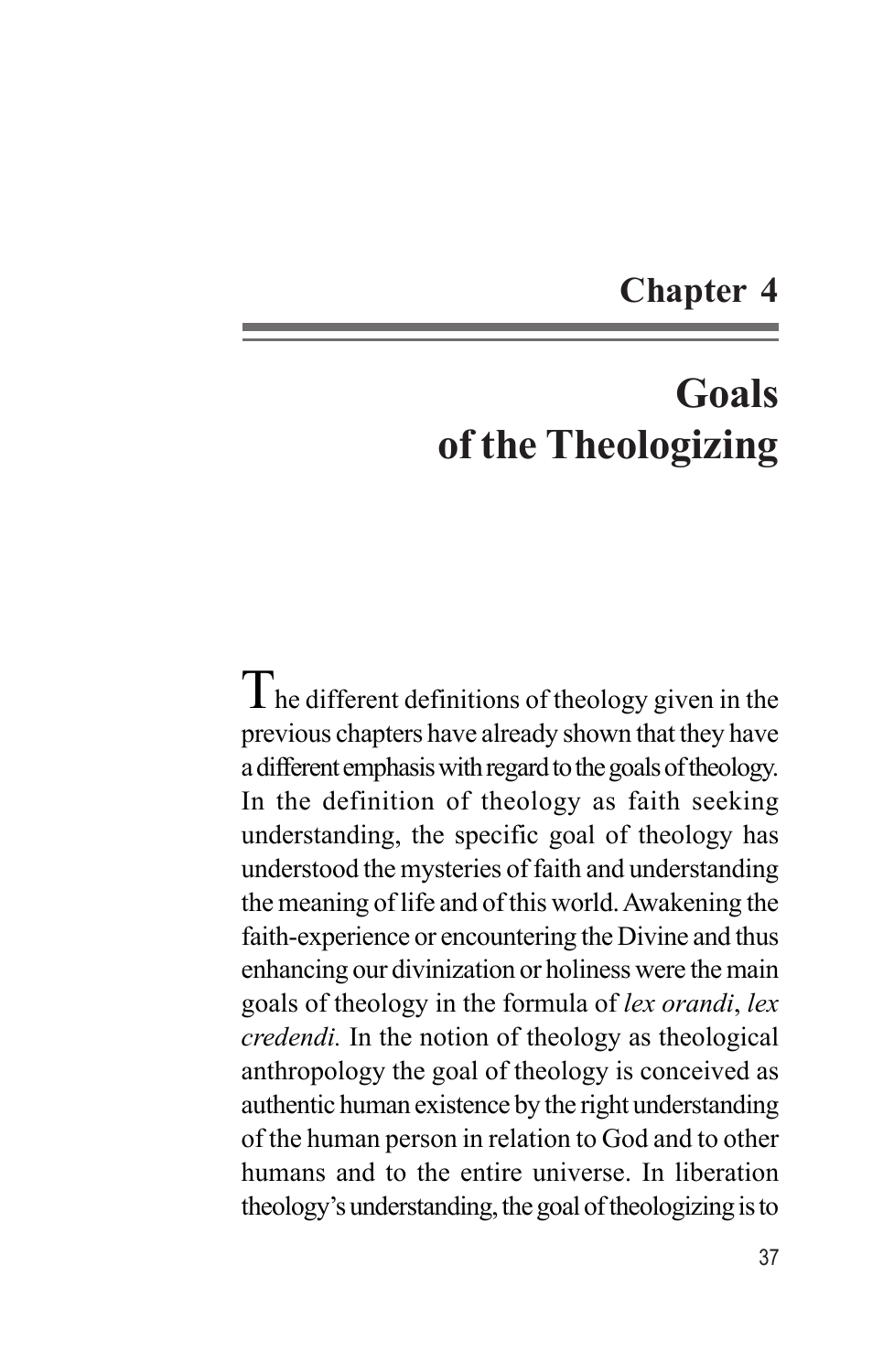transform the social reality and human society. In the different methods and models of theologizing, the goals also are different, especially in their emphasis. However, at the very outset of this discussion on the goals of theologizing, we would like to affirm that the different goals of theologizing belong together; they are complementary and they cannot be strictly separated.

The theology of the early Fathers of the Church, both apostolic and post-apostolic, was apologetic and polemical. They wanted to defend and protect the Apostolic faith against the attacks both from by the heretics and from outside by the enemies and opponents of it. In the process, they also explained the faith, its content, implications and pastoral applications. Later, theology was directed to the instruction and faith-formation. The medieval period, in the context of the universities and academic studies saw the emergence of speculative and philosophical theologies. Bur understanding the mysteries of faith or the divine plan of human salvation and promotion of authentic human existence and salvation both of individuals and of human community were always integral parts of the goal of theology. The contemporary contextual theologies are responses to the specific problems like injustice to the poor, discrimination of the women, the dalits, the tribals etc. Their goals were restoration of justice to all, abolition of inequality, discrimination, promotion of freedom for all and the establishment of the Kingdom of God. With this general introduction on the goals of theology, we would like just to list the different goals of theologizing.

**1**. The origin and core of Christianity is the Christ-event and the Christ-experience. It was the Christ-experience, which held together the disciples of Christ, gave existence to the Christian community and constituted the Christian faith. In Jesus Christ they saw the face of God and in him they found their saviour and salvation. This faithexperience is transmitted from generation to generation by the Church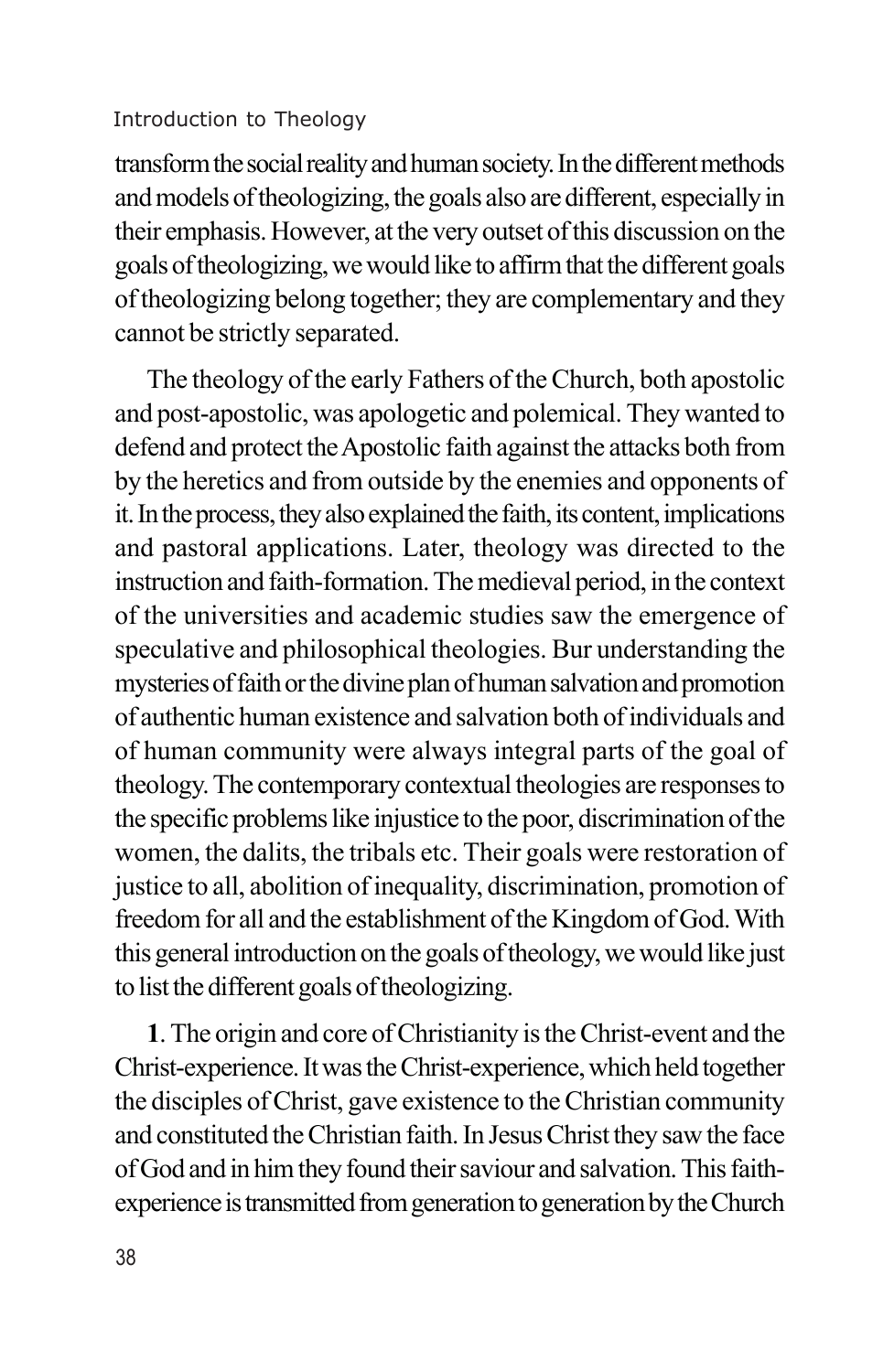through the mediation of Scriptures, tradition, worship, liturgy, prayers, doctrines, beliefs, disciplines, and catechesis and by their rational as well as symbolic articulations in theology. Theology's primary task is, therefore, to awaken, strengthen and communicate the faith-experience.

**2**. Theology also explains analyses, elaborates and systematizes the faith and thus helps to understand and assimilate it better and better. Every experience naturally tends to its expression and articulation by which the experience is understood rationally and deepened. This is also true with regard to faith-experience. Hence theologizing is an ongoing and continuous process, which leads so ever new understanding of faith.

**3.**The Word of God or God's revelation is always communicated by the human word. Theology interprets the Scriptures and unveils the Word of God and its message for us today. Theology can do this only in the context of contemporary realities and experience of today. One of the important goals of theologizing is, therefore, to understand the Word of God and its authentic meaning and implications for life today.

**4.** Theology has both an interpretative and prophetic role. It has to help the Church in its process of discernment as regards the practices of the Christian community. In short, one of the goals or objectives of theology is to make the faith relevant and meaningful for today.

**5.** One of the primary roles of theology is the systematic exposition of the Christian faith showing its unity and the interconnectedness of its constituent elements. Ordinary believers perceive the unity of faith and its various elements by an intuition. Theology shows the unity and coherence of faith by deeper analysis, by moving from the centre to the periphery and from the periphery back to the centre. It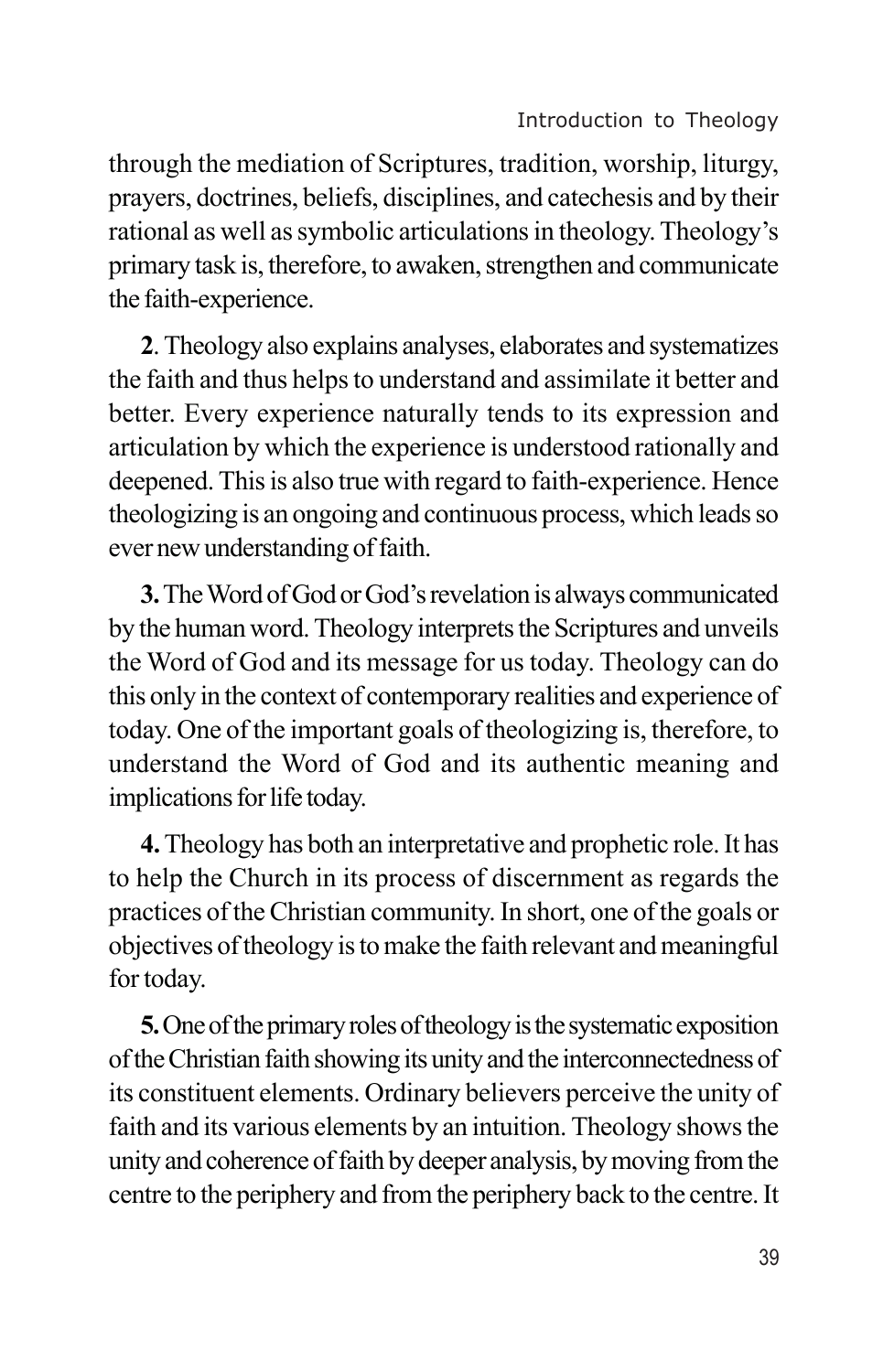is the task and goal of theology to show this relationship to the core or foundation and its coherence to the whole.

**6.** The pastoral role of strengthening the faith and empowering Christian life is another important goal of theology. Theologians are to be believers, men and women of deep faith, and they should exercise their role of theologizing with great responsibility. They should not be involved in sterile criticism and irresponsible ways of theologizing. Their role is both pastoral and prophetic. Theological creativity should be coupled with the pastoral responsibility to the community and fidelity to the original and authentic Christian faith. All theologizing is to protect, safeguard, deepen and strengthen the faith of ordinary Christian believers.

**7.** The goal of theologizing is not only the transformation of individual Christians and the renewal or reform of the Church, but also the transformation of the whole world into the Kingdom of God. Jesus preached the coming of the Kingdom of God and the mission he entrusted to his disciples is the proclamation and the realization of the Kingdom. The Kingdom of God will be realized on this earth, though not in its full and final form, when the whole humankind will be able to live together as one community or a 'Community of communities' based on the values of the Kingdom, that is, with the values of love, justice, peace, equality and harmony. The final goal of theologizing is to enhance, promote and realize the Kingdom of God on this earth and beyond it.

We conclude this treatment on the goals of theologizing with the affirmation once again that these different goals shall not be looked upon as separate or unrelated. All of them are closely related to one another, one complementing the other. All the same, a particular method of theologizing in a particular context may have to emphasize one specific goal more than others.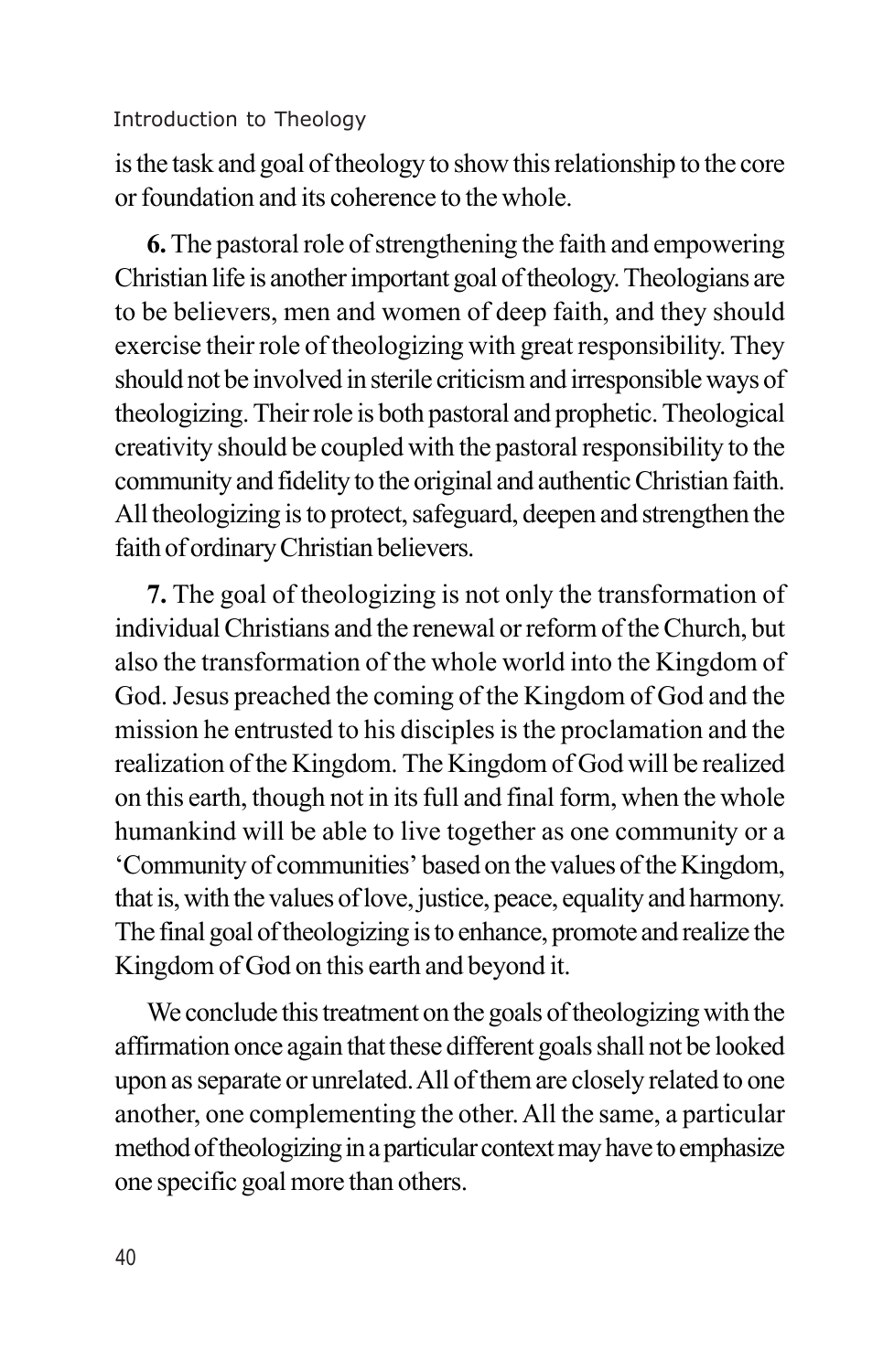# **Chapter 5**

# **Foundations and Sources of Theology**

 $A$ fter having described what theology is, in the present chapter we are reflecting on the sources of theology? If theology is the interpretation of faith or the Word of God in the context of the contemporary realities and vice-versa, what are the sources of faith and the Word of God? What is the source of Christian revelation? We begin this chapter by underlining the foundations of theology- faith and revelation. It will be followed by a brief history of the debate on the sources of theology. There are several kinds of sources for theology. The primary source of theology is the faith experience of the early Christian community, as attested in the Sacred Scripture and the entire Tradition embodied in the liturgy and the sacraments, the creeds and the teachings of the Church, especially of the Apostolic Fathers etc. God's word revealed in the whole of creation and in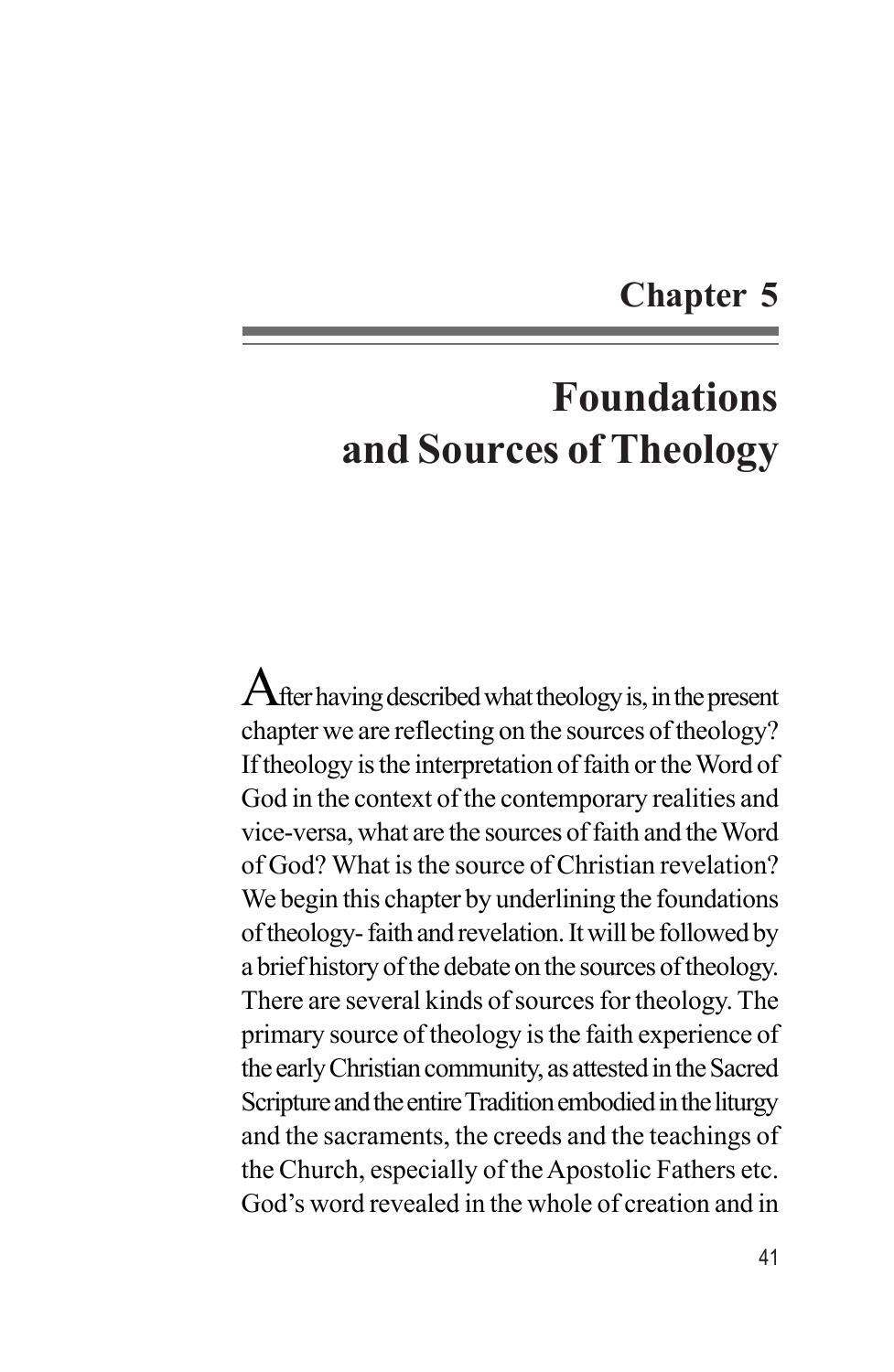the entire history of humankind and in the lives, cultures, and religions of all peoples should be also attended to as resources of theology.

# **5.1. Foundations of Theology**

The foundations of Christian theology are Faith and Revelation. We have seen in the previous chapter that the starting point of theology is faith-experience, and that theology is the understanding and interpretation of the faith-experience. Christianity began with the Abba experience of Jesus Christ and the experience of the disciples of Jesus who found in Jesus their God and Savior. This faith experience presupposes God's revelation in Jesus Christ directed towards humankind in view of human salvation. Thus Faith and Revelation, though they are distinct, cannot be separated. Revelation is God's self-communication, which can be realized or terminated only when it is received and responded to by human persons in faith. Hence Faith and Revelation are two sides of the same process, and they are the foundations of theology.

## **5.1.1. Faith**

The attitude of faith is a universal human phenomenon. Every human person has some sort of faith, whether they are aware of it or not. The human person is a free and spiritual being who realizes himself/herself by one's own decisions and actions in history. Human experience shows that no finite object can really or ultimately satisfy the human quest. In every decision and action every human person in the quest for final self-realization or ultimate salvation tends to the infinite and transcendent, whatever way they may conceive it. This transcendental object or supreme value or ultimate meaning to which a person clings and which guides and inspires our whole life and action, and to which we have an absolute commitment, can be called 'faith'. Paul Tillich, the famous Protestant theologian, in his book, *Dynamics of Faith* (1958) defined faith as 'ultimate concern, the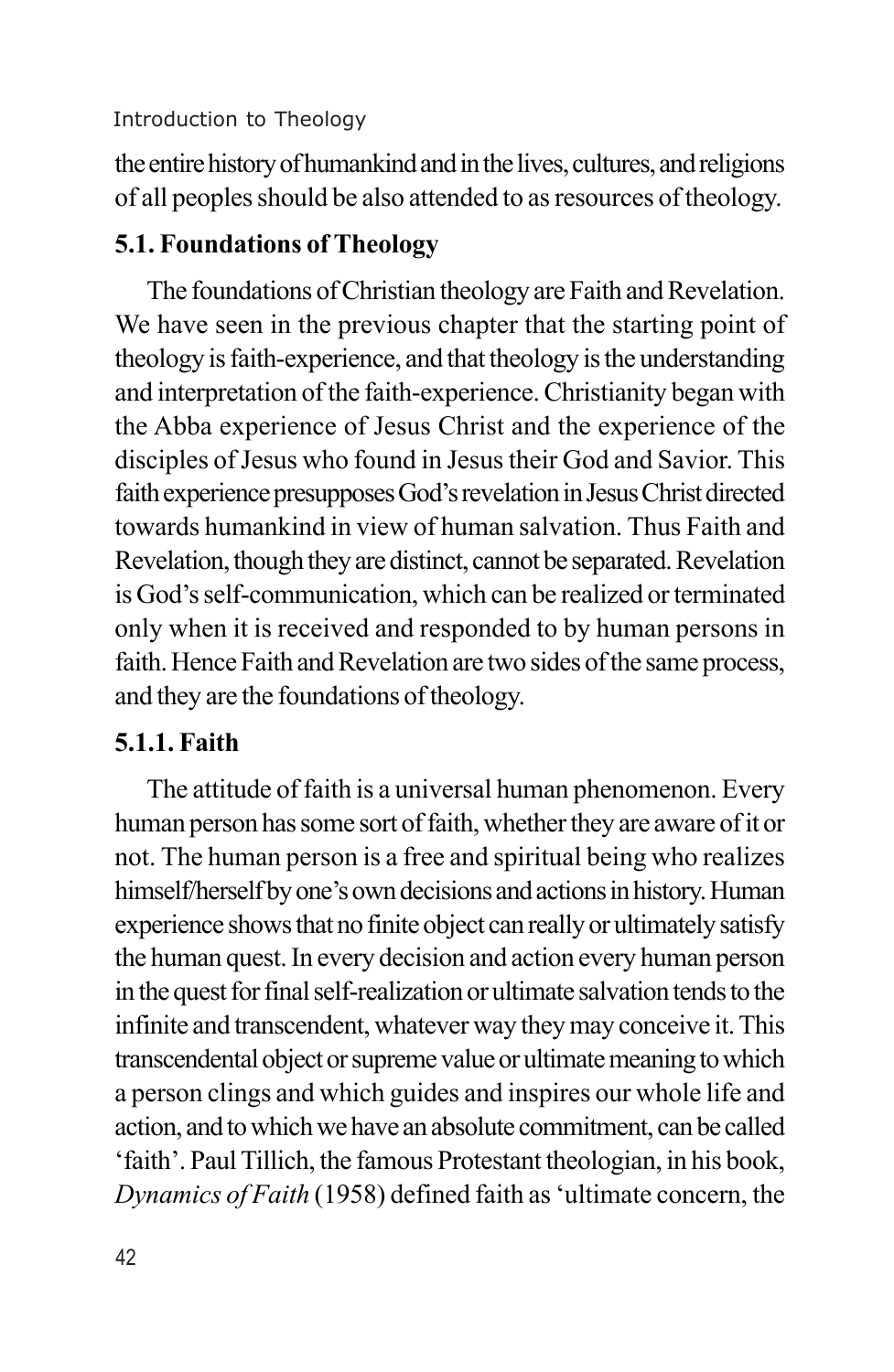state of being ultimately concerned. We are concerned with so many things, physical health, food, occupation, family, friends, spiritual goods etc. But what proceeds from the center of our being and what absorbs the energy of our whole heart and mind may be called 'ultimate concern. It is true that people can make passing values their gods. A person may not be even explicitly aware of their faith or ultimate concern. The object of faith may be varied according to persons and communities, and one can discuss what kind of faith is more relevant or meaningful or worthy of absolute commitment.

Abraham is called the father of faith", "the father of all who believe" (Rom 4:3). "By faith, Abraham obeyed when he was called to go out to a place which he was to receive as an inheritance; and he went out, not knowing where he was to go"(Heb 11:8; ef. Gen 12:1-4). By faith he lived as a stranger and pilgrim in the Promised Land, and by faith he offered his only son in sacrifice. Three major religions, Judaism, Christianity and Islam, share the faith of Abraham. Here faith means obedience to God's word and deep commitment to God's call. It is faith in God's activity in history God can be experienced in the world and in history. It is the deep conviction that God is present in history leading his people to freedom. This conviction can overcome all obstacles in our lives and provide us great courage and confidence. In the midst of failures, strophes and utter hopelessness this conviction can give us new hope and inspire us to make new beginnings. Amidst sin and death, which will give us strength, serenity and peace to set out towards the future trusting absolutely in God.

Christian faith has its own specificity and uniqueness. It is faith in Jesus Christ that in him God has fully manifested and spoken definitively. In Jesus not only God revealed himself, but also in him God has revealed what a human person and humanity is. In Jesus God revealed his plan of human salvation and the way to establish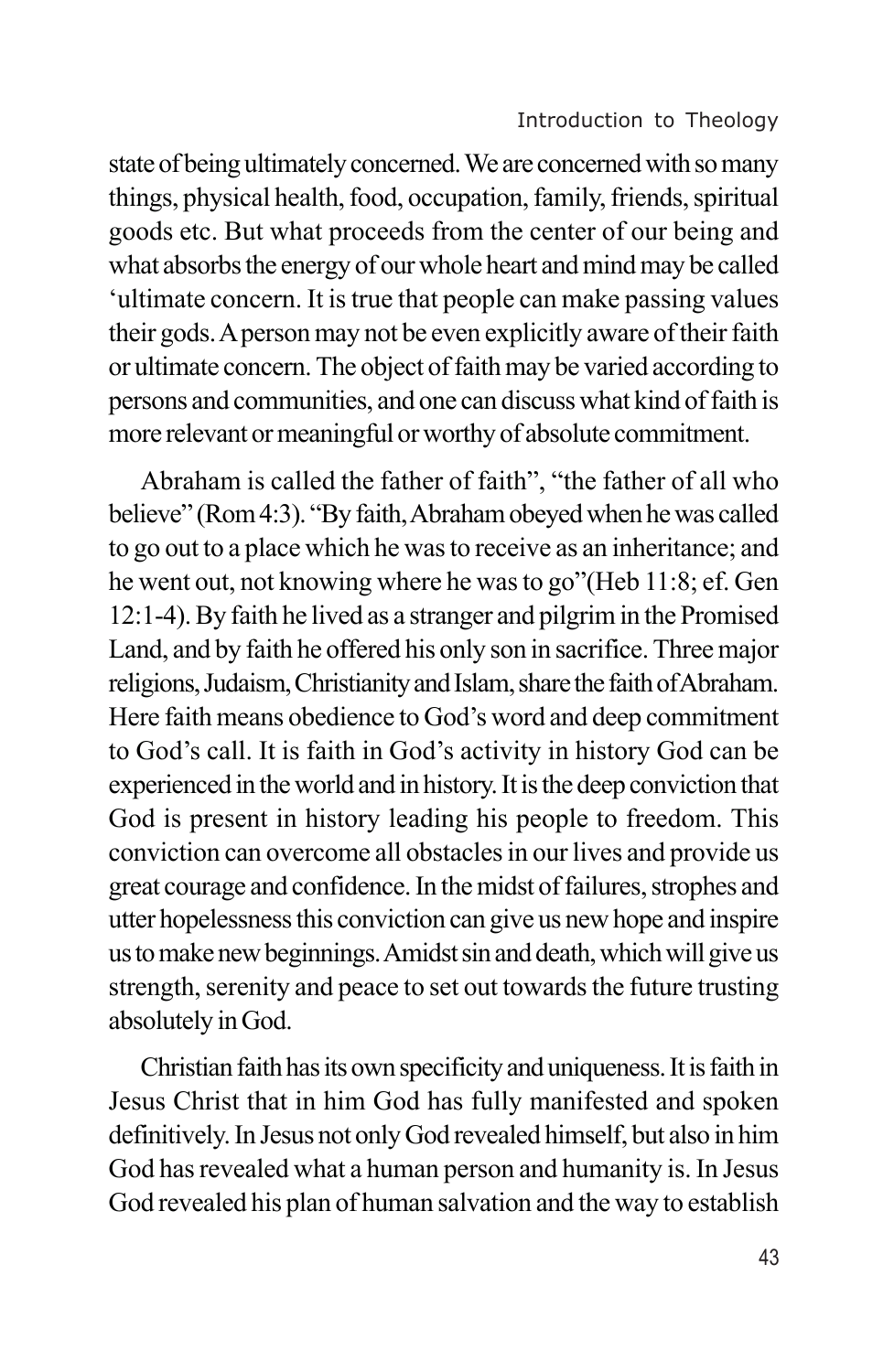the Kingdom of God', i.e. liberation here on earth and eternal salvation hereafter. According to Christian faith Jesus Christ is Word of God-incarnate' who by his incarnation, ministry, death and resurrection inaugurated the Kingdom of God, showed and effected human salvation. In Jesus Christ the promises made to Abraham and Israel was fulfilled, and salvation is now offered to all peoples and nations. Jesus still abides in the world, especially in the Christian community or the Church and guides both the Church and the world through his Spirit. God's decisive and definitive action in Jesus Christ in history and his abiding presence and action here and now gives confidence to the Christian believer to face all challenges both personal and societal.

Christian faith is the total response and commitment of the whole person to God as revealed in Jesus Christ. It is not merely the intellectual acceptance of some truths revealed by God or taught by Christ. All the same, faith has its rational, cognitive, ethical, mystical and emotional and other dimensions, which are expressed in various ways, in creeds, beliefs, dogmas, rites and rituals, moral behavior and codes of conduct etc. Hence faith and beliefs are not the same. Beliefs are doctrines, which are the rational and cognitive dimensions and conceptual expressions of the content of faith. Any conceptualization of faith will be in a sense one-sided, partial, limited, inadequate and imperfect. Hence in the conceptualization of faith in beliefs and doctrines, while there are aspects of truth, there can be changes, development and pluralism according to time, culture and categories of thought patterns. Hence, in the course of the history of Christianity, there has been clear dogmatic development. There is one Christ and one faith in Christ, but there have been different Christologies. There is one and the same faith in the salvation given by Christ, but there had been different soteriologies. There has been one and the same faith in the real presence of Christ in the Eucharist,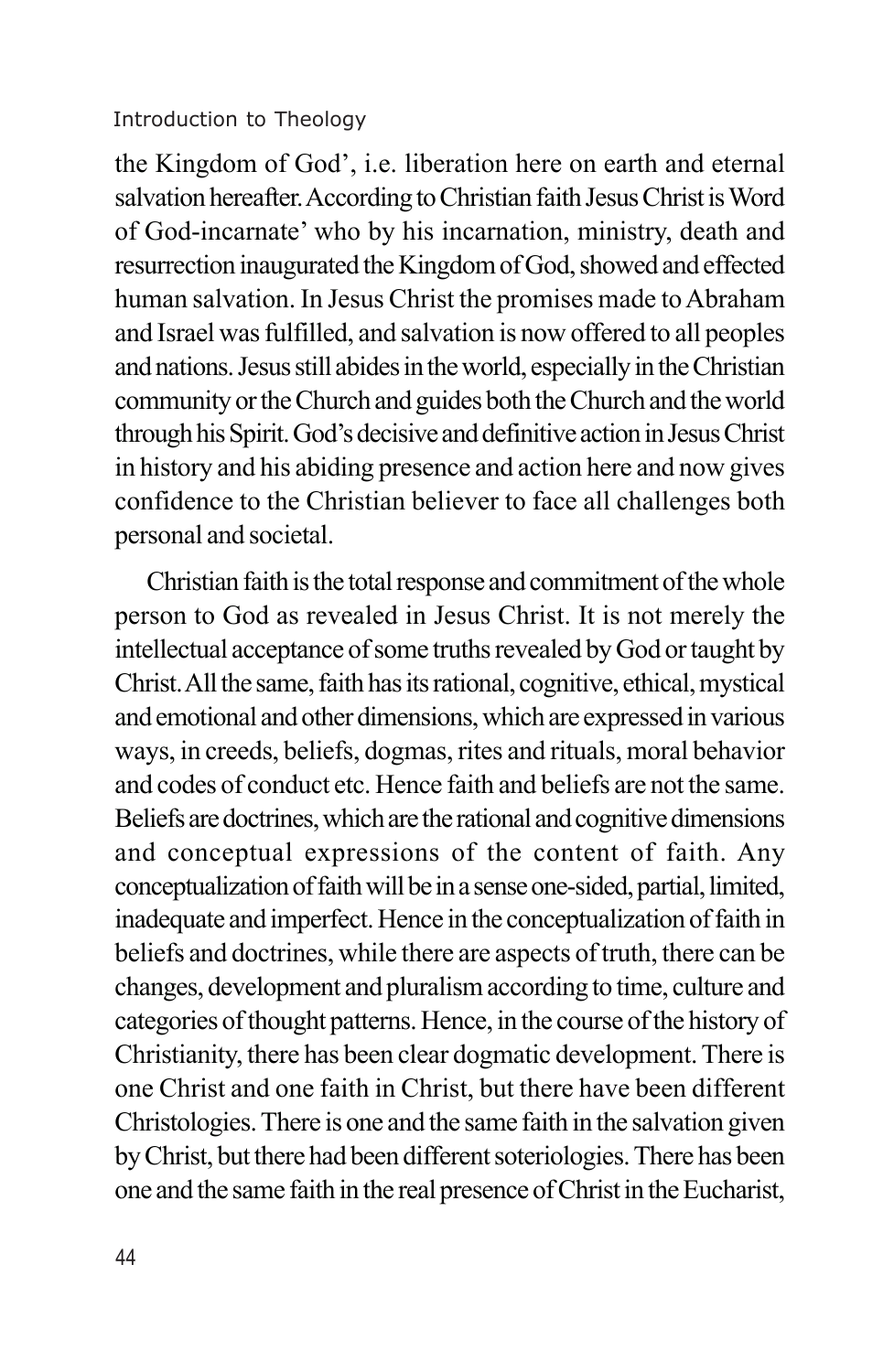but there have been different doctrines and theories to explain it. It means that one and the same faith can be expressed in different beliefs and doctrines; faith may be one, but beliefs and doctrines can be, to some extent, different and diversified. Although beliefs and doctrines are partial and inadequate, they are necessary for understanding, communicating, stimulating and mediating faith. So we cannot dismiss beliefs and doctrines as unimportant. Theology as we have seen in chapter one, functions in this realm of conceptualization and rational reflection on faith. Naturally, theology is not identified with faith. Theology only makes an attempt to understand and justify faith and applies it to life.

Can there be changes in the understanding and elaboration of faith? First of all, if faith is a personal relationship and commitment to God, there can be differences and changes in its depth and intensity on the part of any human person, especially in the course of one's physical, psychic and mental development. We are reminded here of the faith development theories of Piaget, Eriksson and others who have tried to classify the stages in the development of faith and its different patterns in the lives of human individuals. Secondly, with regard to the content of faith and its understanding and expression there will be differences according to time, history, culture and the thought patterns. Thirdly, faith itself is a perilous journey between faith and unfaith, belief and unbelief in one's own life. Often our faith is challenged and questioned by doubts in every new situation and experience. In fact, doubt can help deepen any faith that is living and growing; it clarifies and consolidates faith. Fourthly if faith is a personal relationship and commitment, there is need of passing from conventional faith to real faith. Children receive faith from their parents and community, and it is only gradually they personally appropriate and make it personal. In Europe today many people can only be called 'Christian; they are just baptized, receive fed communion are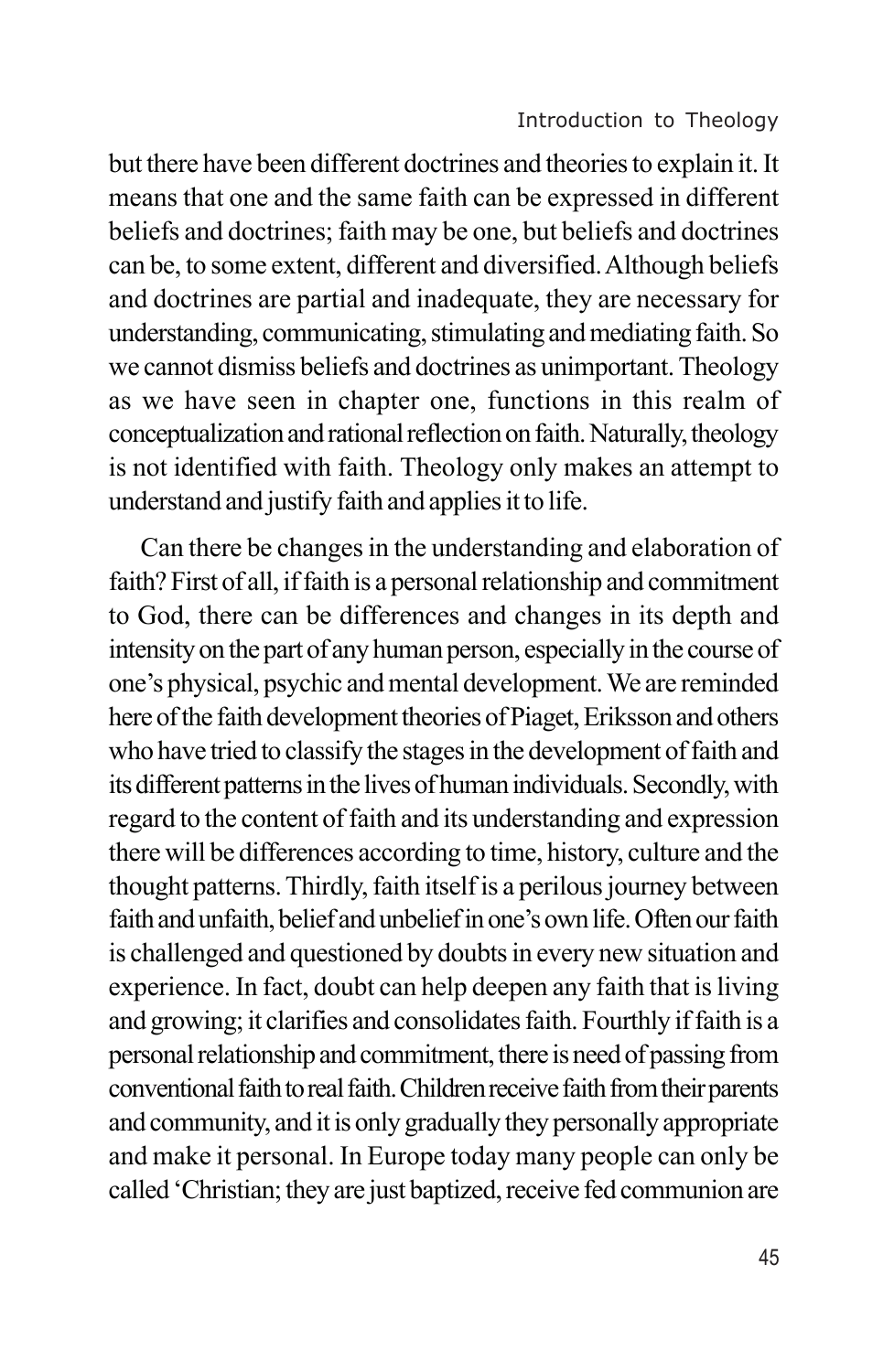married and buried in the Church. Many do not have any personal faith. This phenomenon is often called "Cultural. Christianity From cultural Christianity one has to change oneself personal Christianity.

Faith is not merely the assent of the intellect to a set of truths: it is a personal encounter and experience, which transforms the whole person. We see this from the lives of those who have really encountered Jesus. Their total lives were radically changed by the love of God and the love of neighbor. Faith is to be manifested in life, action, praxis, and ethical life. The New Testament has ample references to this. Love of God has to be manifested in the love of the neighbor. Faith is to be manifested in one's behavior, not in what one says, but in what one does. Liberation theology has emphasized this point. Theology's task according to them is not merely understanding reality but changing or transforming it. Jon Sobrino has put it beautifully as follows: "To know the truth is to do the truth; to know Jesus is to follow Jesus".

Above all, faith is a free gift of God. "When St. Peter confessed that Jesus is the Christ, the Son of the Living God, Jesus declared to him that this revelation did not come from flesh and blood but from my Father who is in heaven" (Catechism of the Catholic Church, no. 153). But we receive it normally through our parents and community, the Church. The Church sustains, nourishes and hands over the faith entrusted to it. But faith is never imposed upon anybody. It is to be received as a human free act. It is a free response to God's self-gift. Faith, therefore, implies and anticipates God's revelation. The analysis of faith will point to God's self-revelation to the humans.

# **5.1.2. Revelation**

Faith and Revelation, though distinct and distinguishable, are inseparably united. They are two sides of the same event. One cannot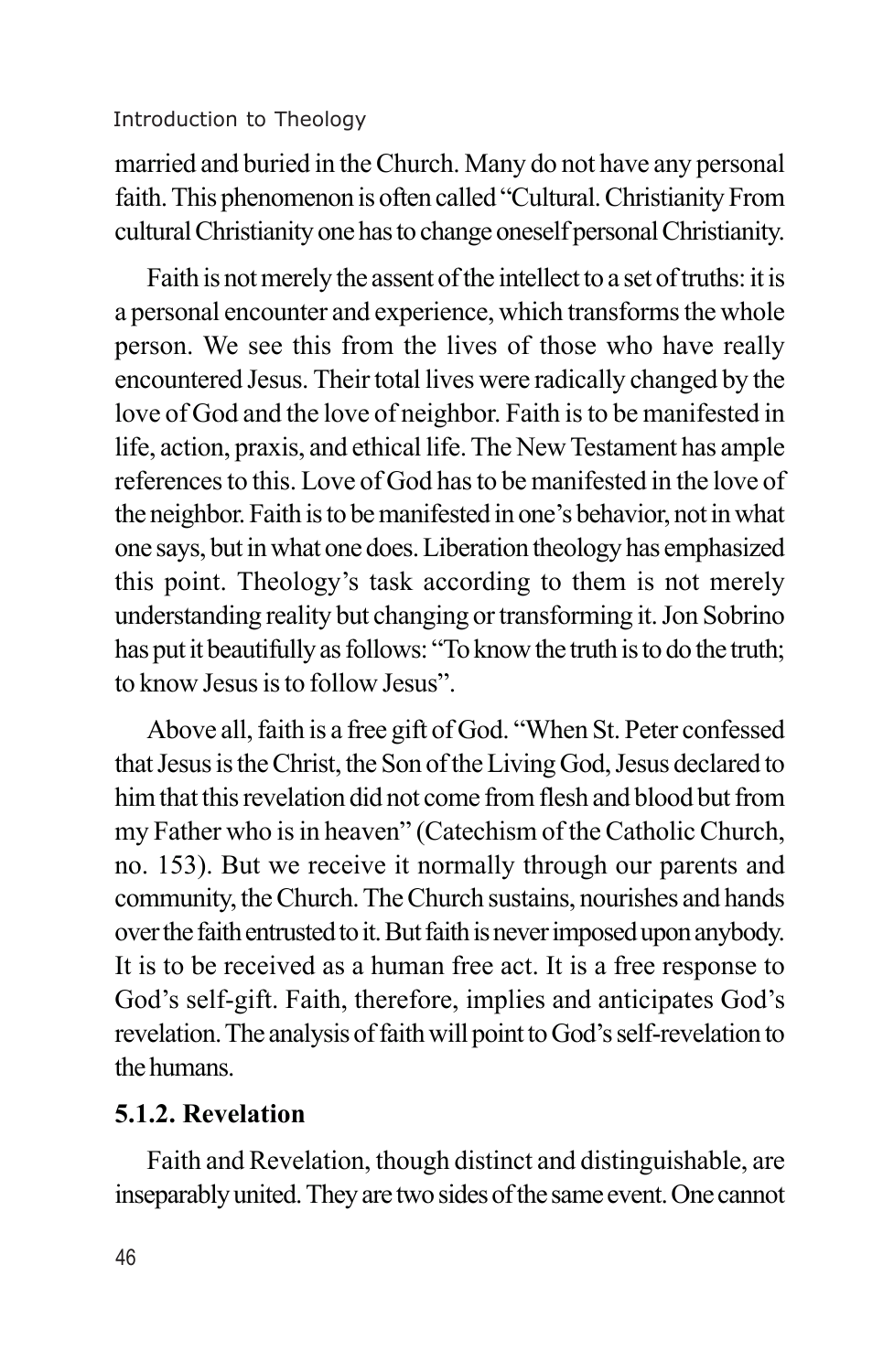exist without the other. The object of faith is God, transcendentally ultimate, which can be known only when God reveals himself. Revelation is God's self-communication to humans and faith is the response on the human side. Revelation becomes a concrete historical reality only when human persons receive it. God's self-revelation becomes complete only when it is actualized and concretized by the human response. Any communication and self-gift presupposes two persons and two simultaneous actions, giving and receiving Revelation is to be received, perceived, grasped and responded to As there is another full treatise to deal with the details of faith and revelation, here we only want to introduce the concepts of faith and revelation since they are the foundation of theology and its sources.

On the subject of revelation Vatican II practically repeats the teachings of Vatican I; but gives it a personalistic flavor. God in his goodness chose to reveal or give himself to humankind: "In His goodness and wisdom. God chose to reveal Himself and to make known to us the hidden purpose of His will by which through Christ the Word made flesh, man has access to the Father in the Holy Spirit and comes to share in the divine nature" (DV, 2). God created all things by the Word, and the created realities reveal the glories of God. God revealed himself and his plan of human salvation in history by calling Abraham, by liberating Israel from Egypt and by promising to humankind a Savior. The Council teaches further:

"Then after speaking in many places and varied ways through the prophets, God last of all in these days has spoken to us by his son' (Heb.1: 1-2), For He sent His Son eternal Word, who enlightens all men, so that He might dwell among men and tell them the innermost realities about God... Jesus perfected revelation by fulfilling it through his whole work of making himself present and manifesting himself: through his words and deeds, his signs and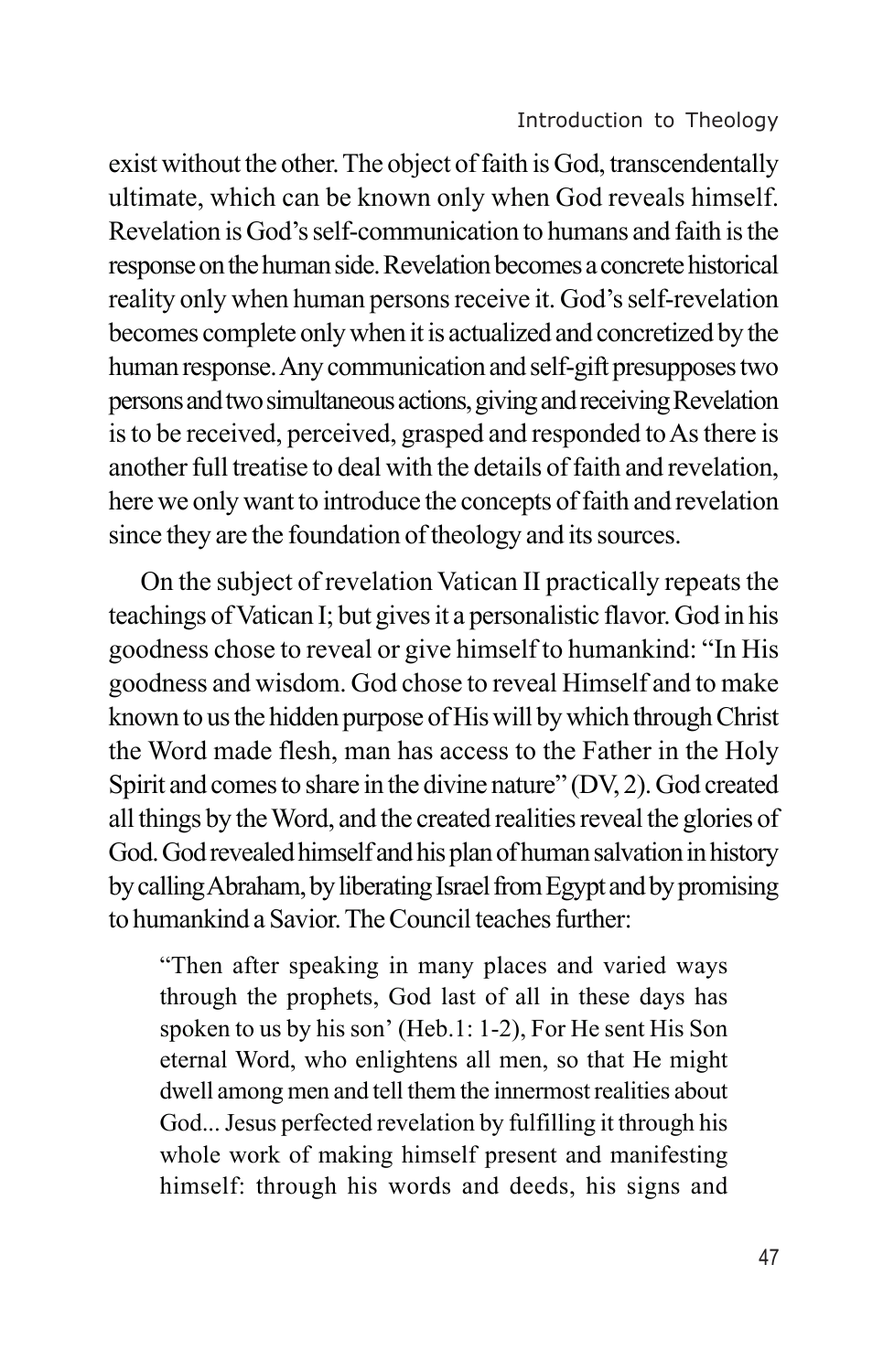wonders, but especially through his death and glorious resurrection from the dead and final sending of the Spirit of truth. Moreover, He confirmed with divine testimony what revelation proclaimed that God is with us to free us from the darkness of sin and death and to raise us up to life eternal" (DV, 4).

Jesus Christ commissioned his Apostles and disciples to proclaim and communicate this revelation or gift of God or good news to the whole of humankind. The Church has received this heritage and tradition and proclaims it today. The Holy Spirit, the Spirit of truth, bequeathed to the Church by Christ, leads her to the fuller understanding of this revelation (DV, 4-5).

God's revelation is an utterly gratuitous self-gift of God. God speaking to the humans is a human way of expressing this reality. God's message and the gift of divine life is what it signifies. God's word explains his actions in history and his actions witness to his word. God's word and deed belong together. God speaking, therefore, means the communication of his message and life by his dynamic presence in the heart of reality and of every person and by his special intervention in history. Edmund J. Dunn has given a comprehensive definition of revelation. Revelation is "God's gracious self-disclosure reaching out to humans as an invitation, as well as promise, to participate in God's own life of unfathomable love, mediated to us through persons, nature, history, everyday experience, and, in an ultimate way, in and through God's very Word, Jesus Christ" (*What is Theology?* 1998, p.42).

According to traditional Christian teaching, Jesus Christ is the fullness of God's revelation. There will be no further public revelation:

Christ, the Son of God made man, is the Father's one, perfect and unsurpassable Word. In him He has said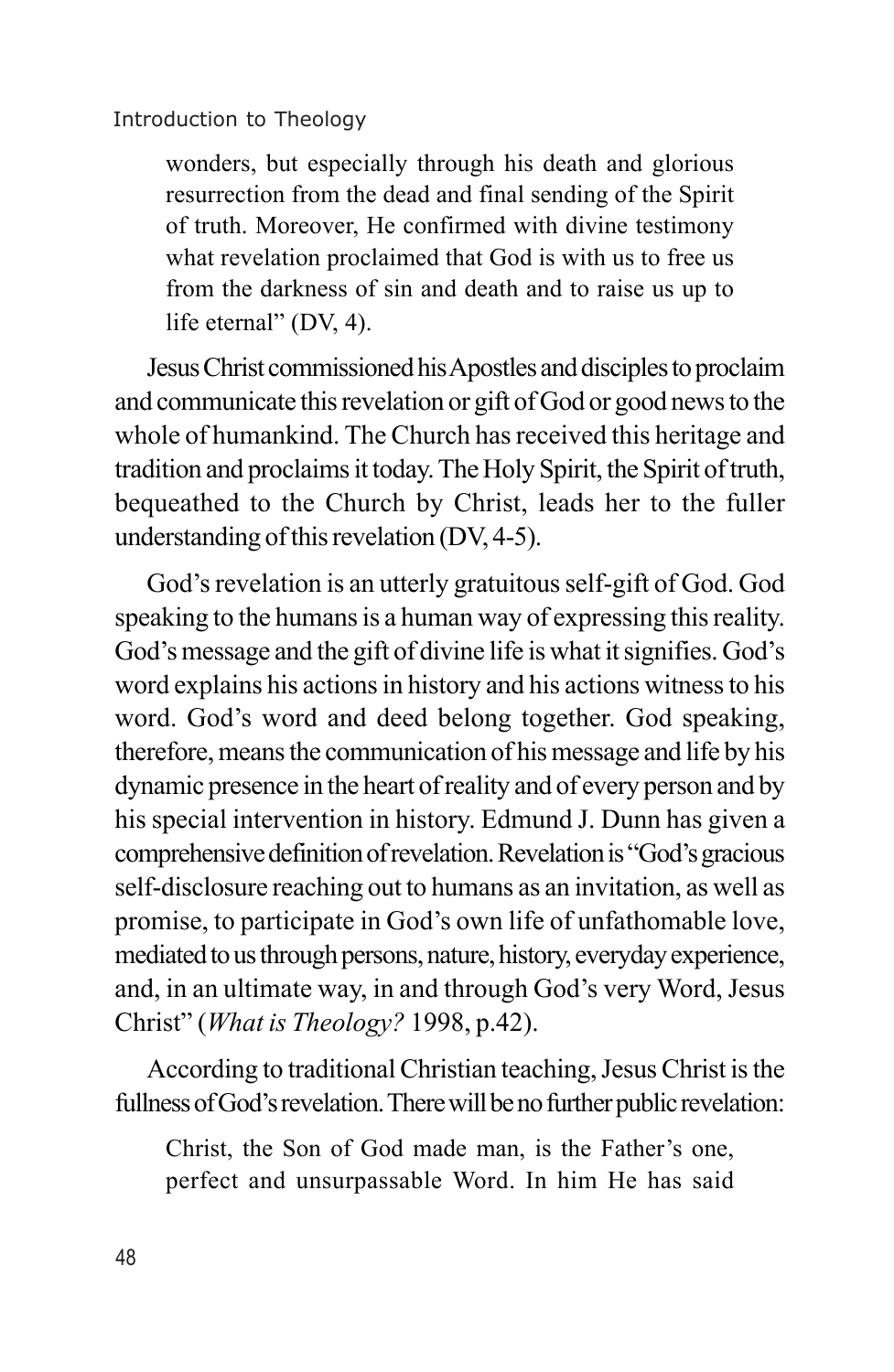everything; there will be no other word than this one... The Christian economy, therefore, since it is the new and definitive Covenant, will never pass away: and no new public revelation is to be expected before the glorious manifestation of our Lord Jesus Christ. Yet even if Revelation is already complete, it has not been made completely explicit; it remains for Christian faith gradually to grasp its full significance over the course of the centuries. (*Catechism of the Catholic Church. 65-66*).

The teaching on the definitive and full revelation in Christ is very often misunderstood as if we already know the whole truth and everything about God's plan of salvation. We do not know yet in any comprehensive way the mystery of Christ. It has to be gradually unfolded by the work of the Spirit who alone will lead the Church into the fullness of truth. Revelation is closed' with Christ does not mean that God is no more present and acting in history. With the resurrection of Jesus and the sending of the Holy Spirit salvation history has already entered into a new and definitive period with the eruption of the Kingdom God into this world. God through the risen Christ and His Spirit is all the more dynamically present in the created world and in human history leading the whole creation to its final fulfillment.

In our age of pluralism and relativity of history, cultures and religions, naturally, any claim to monopoly of revelation by Christianity will be challenged. How can a single historical revelation mediate God's self-communication universally? Has not God revealed himself also to other peoples in other cultures, civilizations and religions? What about the claim made by other religions about God's revelation to them? Christian theology has not yet seriously grappled with this question. The documents of Vatican II, however, have affirmed God's presence and action in other cultures and religions: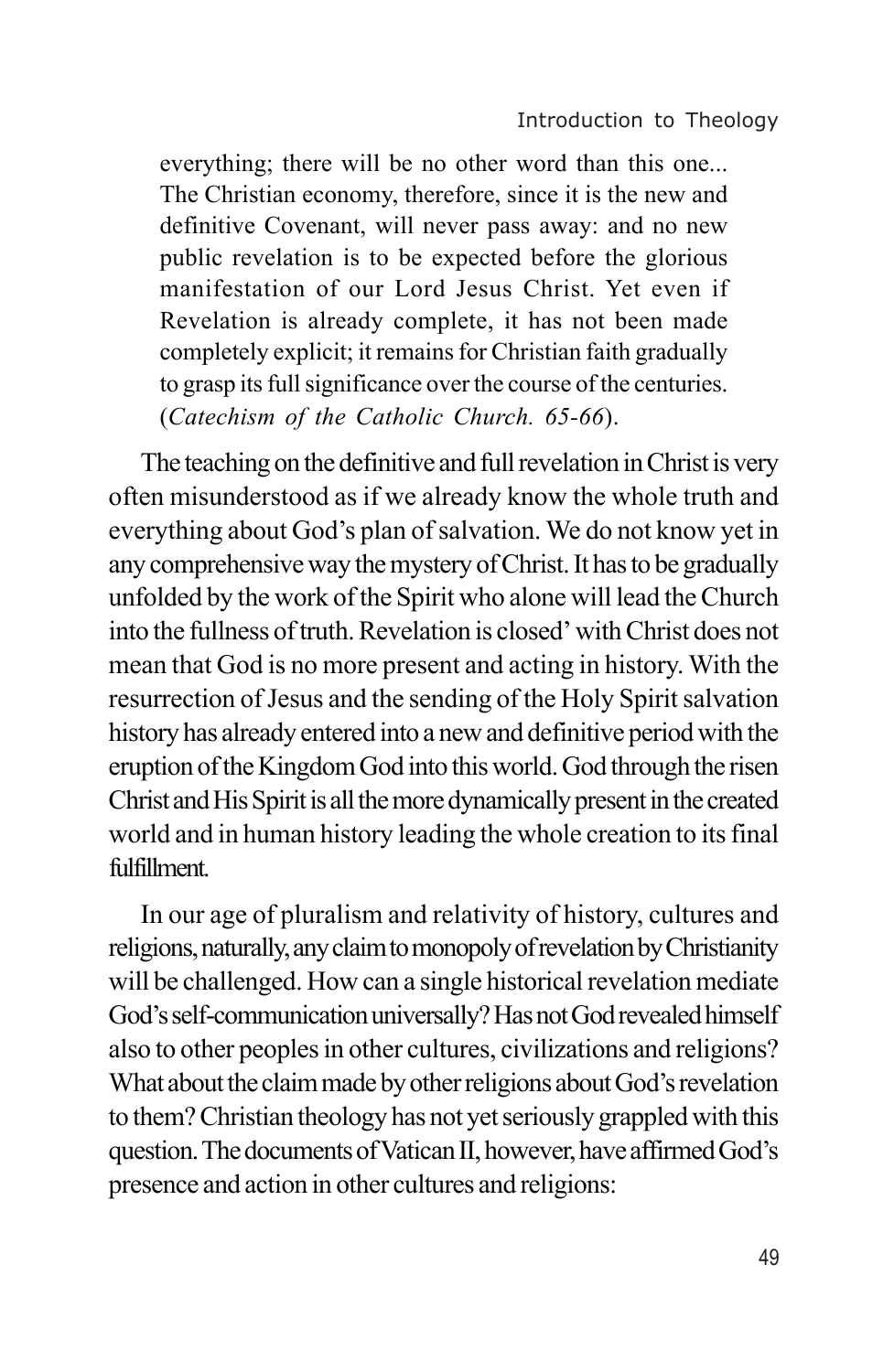God's presence and action, of course, means his revelation by his dynamic presence and deed. The task of theology then will be to explain the relationship of God's revelation in Christ and in other religions. Revelation is, after all, not God merely revealing a set of truths, but an existential experience of transcendence and mediation, which is universal, as God wills to save all people. God's revelation among other peoples and religions is made more explicit and definitive in His revelation in Christ. In Christ God fully revealed who and what a human person that He loves the whole humankind as His sons and daughters and that He is fully present and active in history liberate humankind from injustice, oppression, sin and finally from death. God's dynamic presence in the heart of reality and his se communication within every person and human community mean universal revelation, which is not a threat to Christian revelation. On the contrary, pluralism of religions and of revelations calls for dialogue and mutual relatedness, searching for a community of communities or the Kingdom of God. (*Nostra Aetate:2, Gaudium et Spes: 22* and *Ad Gentes:*7).

It is true that Christianity does not deal with a revelation, which is general, universal and existential experience of transcendence, but with the concrete historical revelation in Jesus Christ, which is mediated by the Church. But a universal existential experience of transcendence is the basis of historical revelation, and at the same time, historical revelation reaches human persons through the subjective existential experience. Hence historical revelation and subjective experience have to be related in their polarity.

As social beings all of us belong to a society and community. We receive many things from the community. Revelation, more precisely historical revelation, is not given to each person directly by God,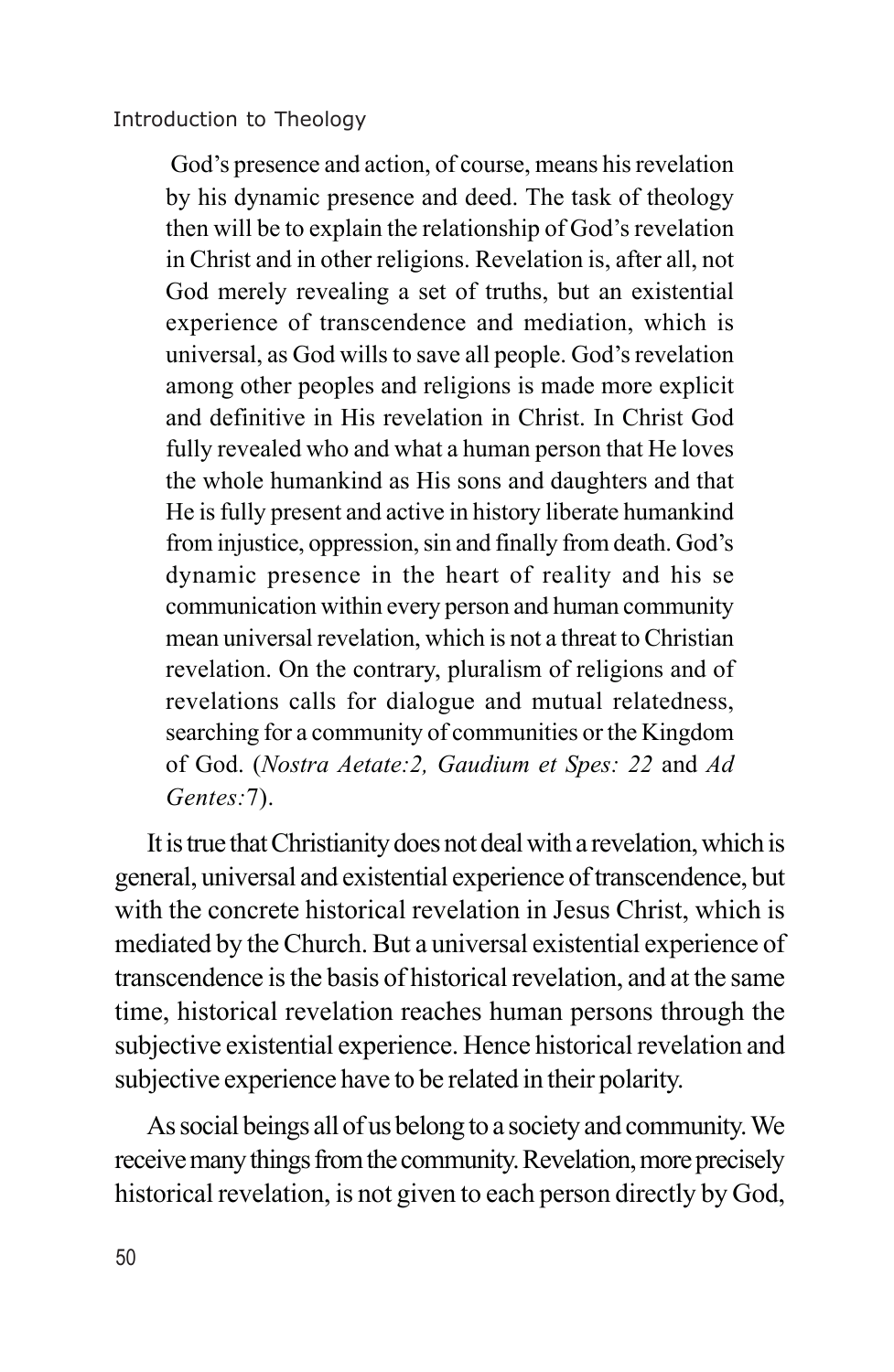but we receive it in and through the community. Every religious experience here in our case, faith and revelation, is mediated to us in and by the community through signs and symbols, objects, events and persons. Christian revelation is, above all, a personal encounter with Jesus Christ, not simply some knowledge, wisdom, or cognitive truths. It is an experience of its own kind with a holistic character, which is totally engaging one's whole person, not only one's intellect and will.

Revelation is thus a very complex reality and so is its concept. It has various components, which are often singled out and emphasized, and thus various models of revelation are presented. Revelation as *doctrine* is one model. Here the cognitive contents of revelation as propositions or deposit of truth are understood as revelation. They are either contained in the Sacred Scripture or passed on as tradition by the living Magisterium of the Church. Another model conceives revelation as the *presence* within the believer as a personal encounter with God. It is not a mere communication of some knowledge, but the presence of the living and life-giving God. A third model conceives revelation as experience, the personal existential experience, which is universal and possible for all human persons. Revelation as history is a fourth model. It is not merely an event, which takes place in the inner subjectivity of the human person, rather it is an event of history, a universal and public historical event that can be historically established by its analysis and interpreted as an act of God in human history. These models do not exclude each other; rather they must be interrelated. All these aspects constitute the different dimensions of revelation.<sup>1</sup> Revelation experience is distinct from its expressions, interpretations and conceptualization. For example, what we have in the New Testament is not revelation as such; it is the expressions and interpretations of the original revelation experience of the Apostles and Disciples of Christ.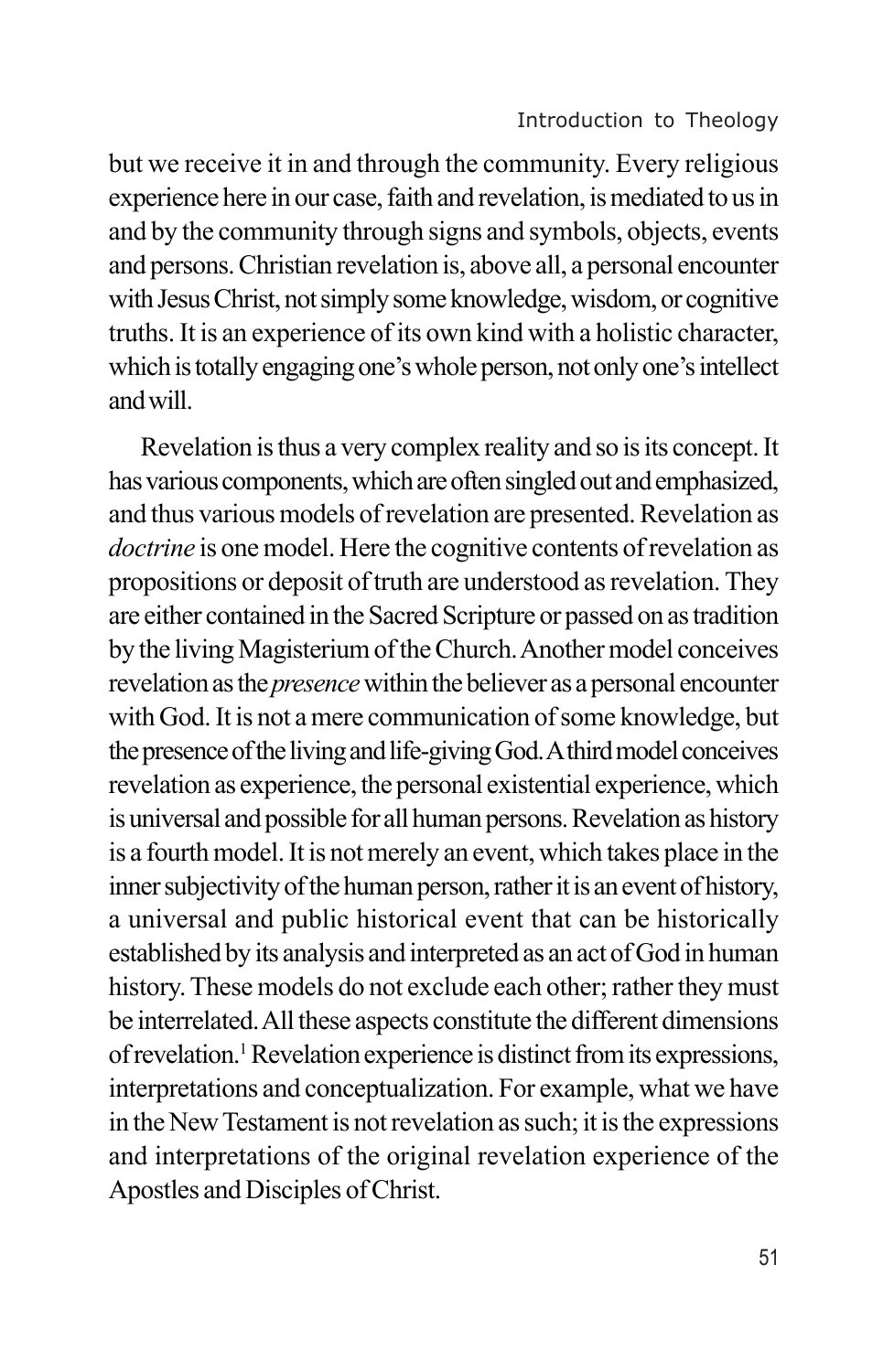# **5.2 Sources of Christian Theology**

Revelation and faith are integral to theology, as they form together the foundations and sources of theology; however, they never mean uncritical acceptance and blind faith. Revelation is God's gracious self-disclosure inviting people for participation in the Divine love and plan for the world. Faith is a response to the self-revealing God and theologizing is an interpretation of this faith-experience or God experience. The OT is the description of the faith-experience of Israel, and the NT is the Jesus experience of the Apostles and early Christian community. It is the record of how the humanity responded the perfect and complete divine revelation that happened in the person of Jesus of Nazareth.

# **5.2.1. Revelation**

Revelation is a revealing or disclosing, or making something obvious through active or passive communication with God. It can originate directly from God, or through an agent, such as an angel or heavenly figure. One who has experienced such contact is often called a prophet. Christianity considers the Bible as divinely or supernaturally revealed or inspired. Thomas Aquinas first described in two types of revelation in Christianity as general revelation and special revelation. General revelation occurs through observation of the created order. Such observations can be logically led to the important conclusions, such as the existence of God and some of God's attributes. General revelation is also an element of Christian apologetics. Certain specifics, such as the Trinity and the Incarnation, are revealed in the teachings in the Scriptures and cannot otherwise be deduced except by special revelation.

# **5.2.2. Scripture**

52 Bible is the collected work of faith, which the Church proclaimed as canonical with her divine authority. II Vatican Council pointed out the importance of Scripture in the Christian life as follows: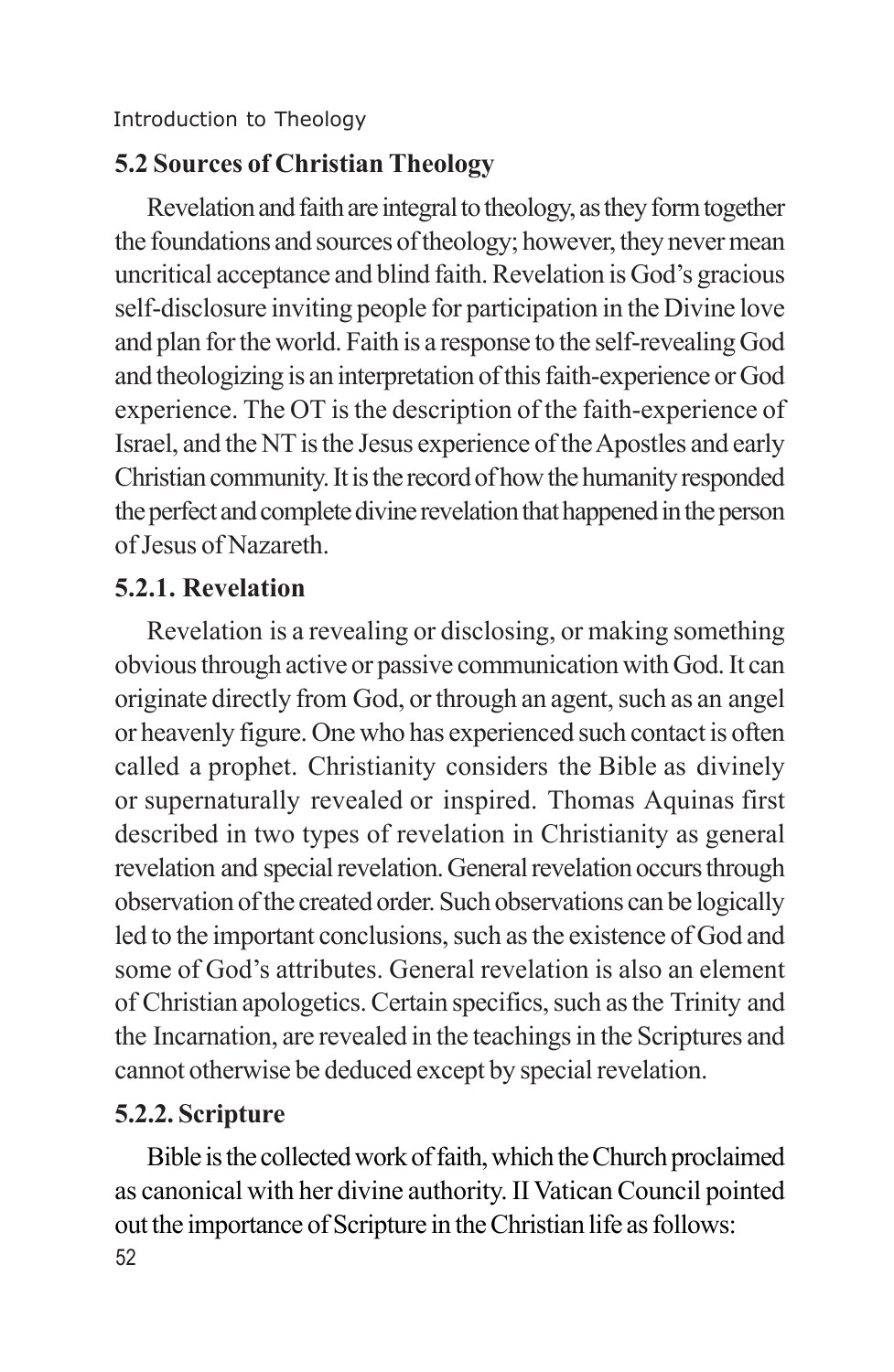"The sacred synod earnestly and specifically urges to all the Christian faithful… to learn by frequent reading of the divine scriptures the excelling knowledge of Jesus Christ (Phil. 3:8). For ignorance of the Scriptures is ignorance of Christ" (St. Jerome). The Bible is word of God only to those who believe in God, because it is not merely a literature or document of scientific observations, or historical demonstration. Its human authors were neither scientists nor historians; they were all men of God who were moved with deep faith. They tried to interpret Gods intervention in the history in the light of faith and by the power of Holy Spirit. They aimed to convey how God loved so immensely the world and humankind.

Scriptures are a normative source of faith and theological reflections. In fact Scriptures are the *norma Normans* (a norm that norms) and *norma non-normata* (a norm not normed by other norms). It is because the entirety of Scriptures is written under the inspiration of the Holy Spirit. *Dei Verbum* (11, 12, 21-24) explains the nature and authority of the Scriptures. God's word, is a promise in the form of a saving word given to humanity. Such promises have to be accepted in the living conditions in a living manner. The Word of God is made alive in the community by the Church through Scriptures, Catechesis, Sacraments, Prayer, Liturgy, Doctrine, and devotions, customs and above all through the living faith.

## **5.2.3. Tradition**

Sacred tradition or holy tradition is a theological term used in some Christian traditions, primarily in the Catholic, Anglican, Eastern Orthodox and Oriental Orthodox traditions, to refer to the fundamental basis of church authority. The word "tradition" is taken from the Latin *trado*, *tradere* meaning to hand over, to deliver, or to bequeath. The teachings of Jesus and his Apostles are preserved in writing in the Bible as well as word of mouth and are handed on. This perpetual handing-on of the Tradition is called a living Tradition;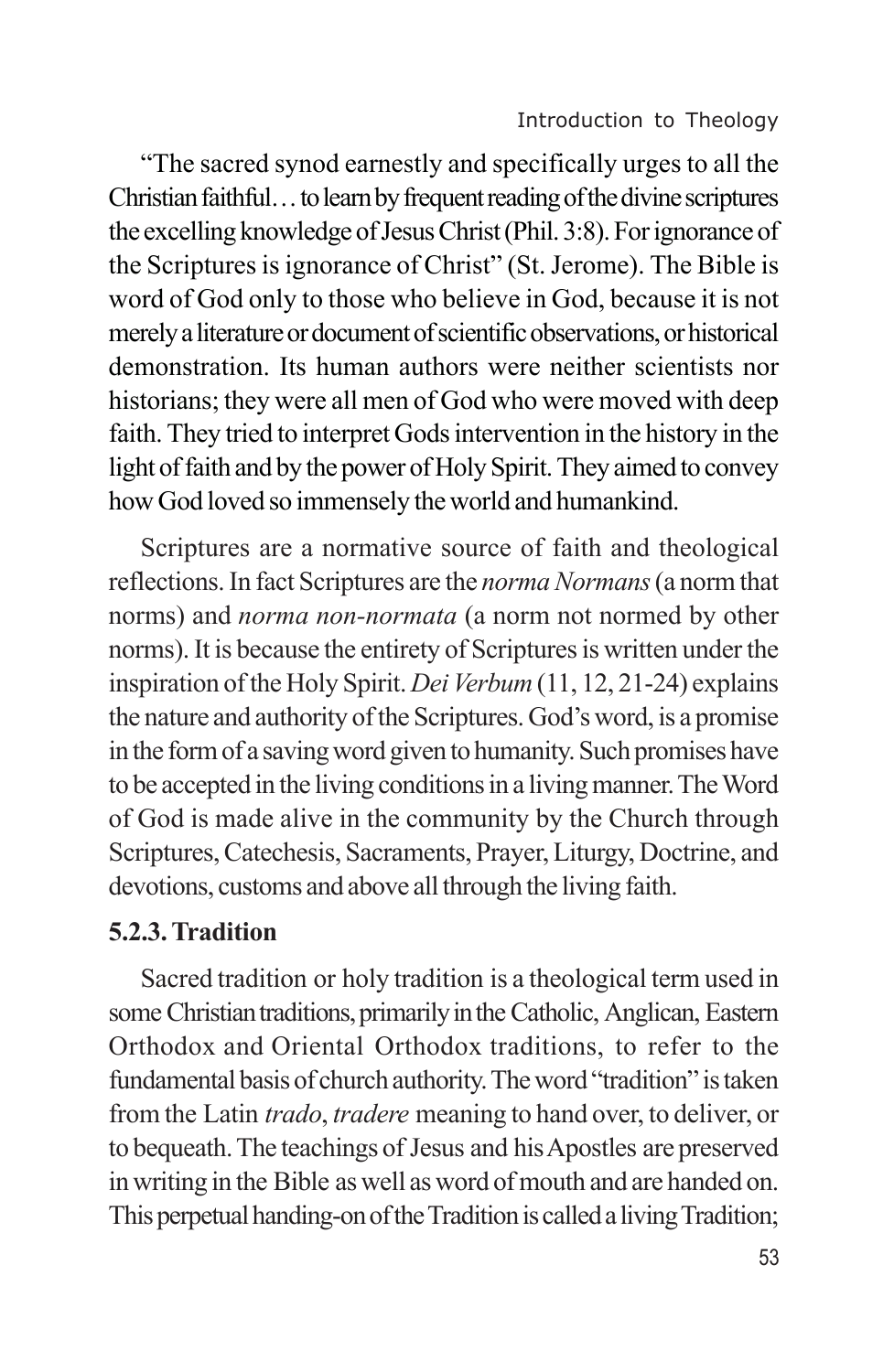it is the transmission of the teachings of the Apostles from one generation to the next (in this sense there is only one single tradition, i.e., the Apostolic Christian Tradition). The term "deposit of faith" refers to the entirety of Jesus Christ's revelation, and is passed to successive generations in two different forms: sacred scripture (the Bible) and sacred tradition (through apostolic succession).

In the theology of these churches, sacred scripture is the written part of this larger tradition, recording (albeit sometimes through the work of individual authors) the community's experience of God or more specifically of Jesus Christ. Hence the Bible must be interpreted within the context of sacred tradition and within the community of the church. Sacred tradition and thus sacred scripture as well, are "inspired", another technical theological term indicating that they contain and communicate the truths of faith and morals God intended to make known for mankind's salvation. This is in contrast to many Protestant traditions, which teach that the Bible alone is a sufficient basis for all Christian teaching (a position known as sola scriptura).

# **5.2.4 Reason**

Although some people - both Christians and non-Christians consider reason to be the opposite of faith, many Christians emphasize that it is an essential aspect of their theological approach. They often use reason, like tradition, to help determine how to understand the Bible. However, most Christians do not believe that reason is infallible. Therefore, there will be times that Scripture and tradition conflict with reason, and in those cases most Christians will argue that reason is wrong.

Reason is the processing, or coordinating, factor. We have brains; and we think about what God has revealed, if not consciously, then unconsciously. Of course those of us who do theology must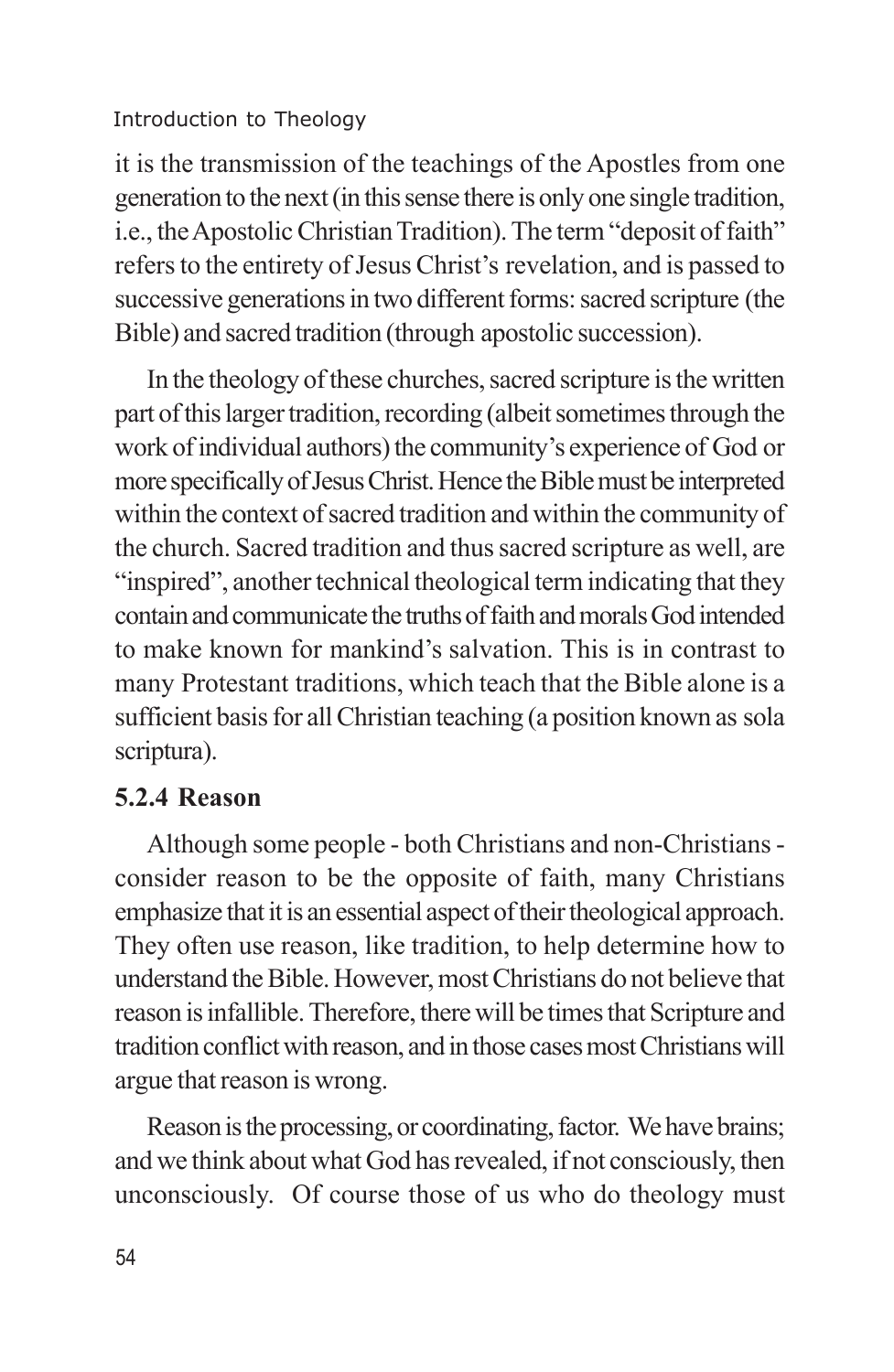consciously think our way through what God has revealed in Scripture, what we have received from tradition, and what we have experienced.

## **5.2.5 Experience**

Most Christians also consider experience, which includes people's five senses as well as their thoughts and feelings, to be an important source of theological understanding. Although people's understanding of their experience is subjective, what happens to them is still real, and so Christianity must be able to explain it. However, experience should be used in combination with the other sources of Christian theology, rather than as its only source.

If the Bible is the objective, normative factor, experience is the subjective, personal element. Experience varies from individual to individual. And of course, those who subordinate the other factors to experience become a law unto themselves. Their experience becomes the model for all. Truth is what they perceive it to be.

## **5.2.6 The** *Sensus Fidei*

"The *sensus fidei* refers to the instinctive sensitivity and discrimination which the members of the Church possess in matters of faith."The holy People of God shares also in Christ's prophetic office: It spreads abroad a living witness to him, especially by a life of faith and love and by offering to God a sacrifice of praise, the fruit of lips praising his name. The whole body of the faithful who have an anointing that comes from the holy one cannot err in matters of belief. This characteristic is shown in the supernatural appreciation of the faith (*sensus fidei*) of the whole people, when "from the bishops to the last of the faithful" they manifest a universal consent in matters of faith and morals. By this appreciation of the faith, aroused and sustained by the Spirit of truth, the People of God, guided by the sacred teaching authority (*magisterium*), and obeying it, receives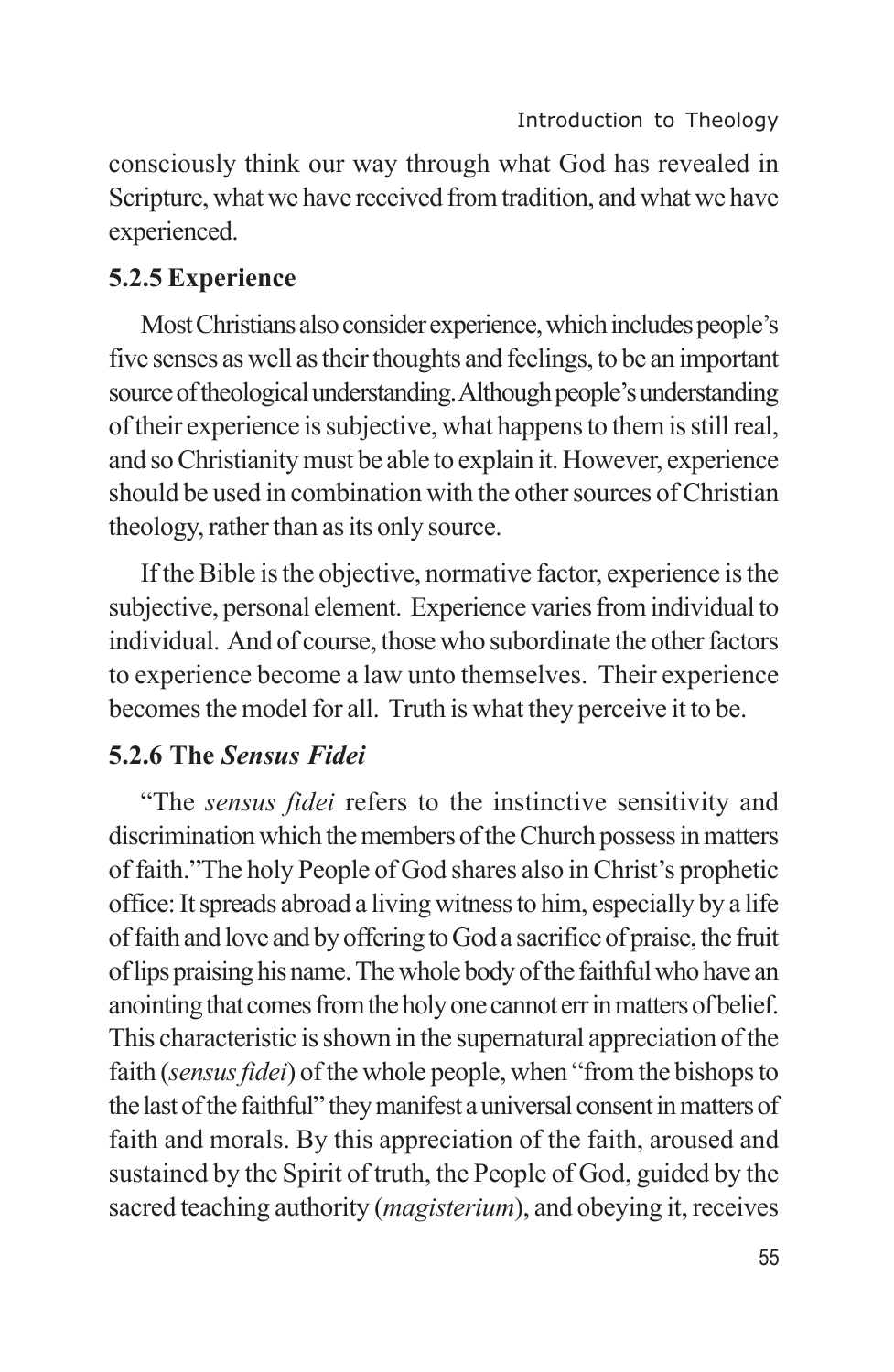not the mere word of men, but truly the word of God, the faith once for all delivered to the saints. The People unfailingly adhere to this faith, penetrates it more deeply with right judgment, and applies it more fully in daily life (LG 12).

### **5.2.7 Magisterium**

The sacred deposit, Scripture and Tradition, were entrusted by the apostles to the whole Church. The responsibility for interpreting the sacred deposit, however, lies with the *Magisterium* - the bishops headed by the Bishop of Rome, the Pope. The bishops and the Pope are formally considered to be the apostles' successors. by all the faithful, and, proceeding undeviatingly with this same undertaking, it proposes to proclaim publicly and enunciate clearly the doctrine concerning bishops, successors of the apostles, who together with Peter's successor, the Vicar of Christ and the visible head of the whole Church, direct the house of the living God (LG, 18).

"That divine mission [the spread of the Gospel], which was committed by Christ to the apostles, is destined to last until the end of the world (cf. Mt. 28:20), since the Gospel, which they were charged to hand on, is, for the Church, the principle of all its life for all time. For that very reason the apostles were careful to appoint successors in this hierarchically constituted society" (LG 20). "In order to fulfill such exalted functions [those ecclesiastical functions of the bishops], the apostles were endowed by Christ with a special outpouring of the Holy Spirit coming from them (cf. Acts 1:8; 2:4; Jn. 20:22-23), and, by the imposition of hands (cf. 1 Tim. 4:14; 2 Tim. 1:6-7), they passed on to their auxiliaries the gift of the Spirit, which is transmitted down to our day through Episcopal consecration" ((LG 21). Hence, the Roman Catholic Church is said to be apostolic "because she is founded on the apostles," and "continues to be taught, sanctified, and guided by the apostles ...through their successors." (CCC. 857).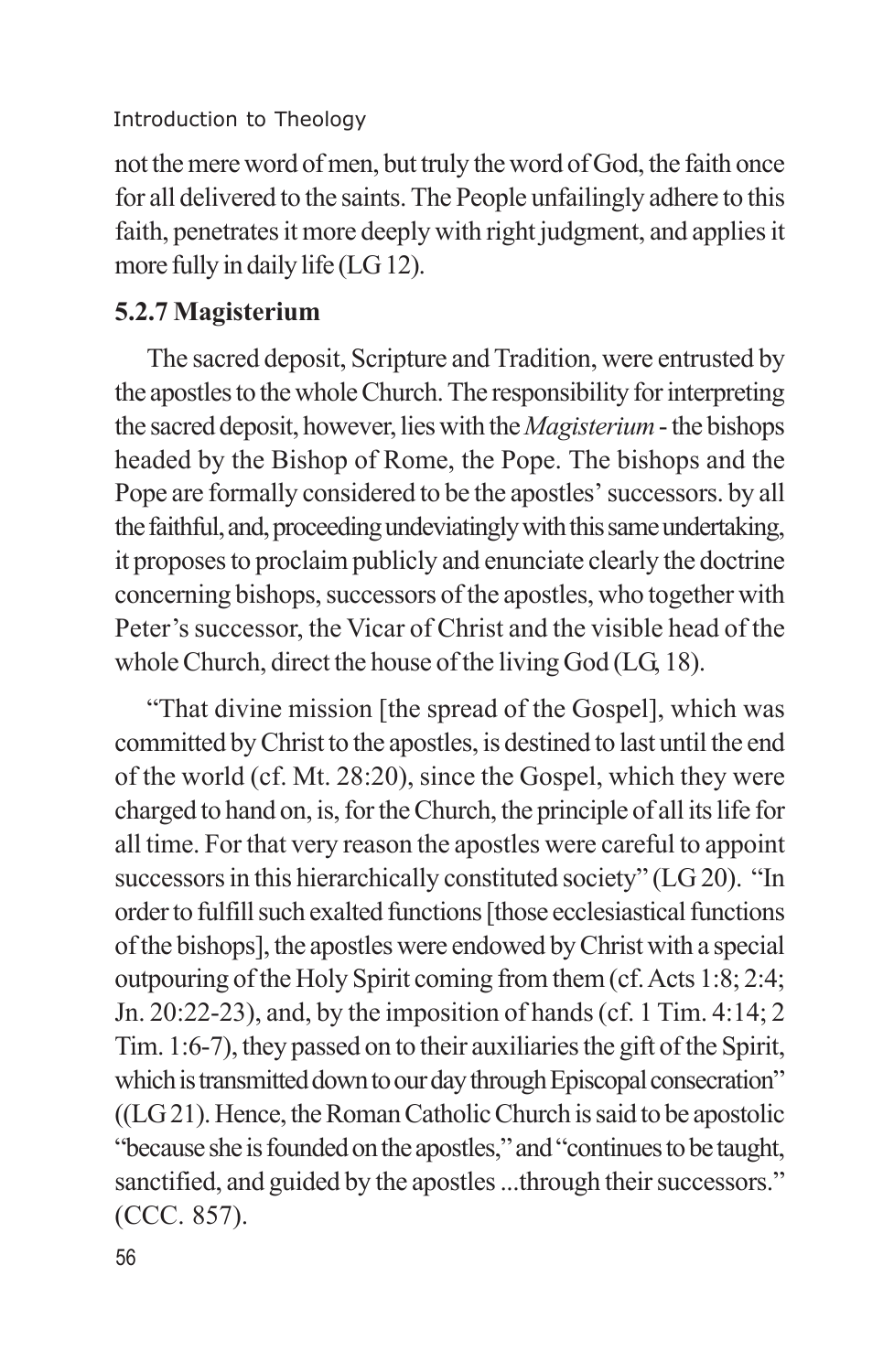The task of giving an authentic interpretation of the Word of God, whether in its written form or in the form of Tradition, has been entrusted to the living teaching office of the Church alone. Its authority in this matter is exercised in the name of Jesus Christ. Yet this *Magisterium* is not superior to the Word of God, but is its servant. It teaches only what has been handed on to it. At the divine command and with the help of the Holy Spirit, it listens to this devotedly, guards it with dedication and expounds it faithfully. All that it proposes for belief as being divinely revealed is drawn from this single deposit of faith (DV. 10).

This means that the task of interpretation has been entrusted to the bishops in communion with the successor of Peter, the Bishop of Rome. Theologian Avery Dulles adds:

Since revelation is public, the church requires a way of publicly proclaiming the doctrine that expresses or safeguards that revelation. Catholics find evidence in the New Testament that Christ commissioned Peter and the apostles with the responsibility of overseeing the life and witness of the church. The pope and the other bishops are regarded as successors, respectively, of Peter and the other apostles. One of their most important tasks is to keep the church in the truth of the Gospel by proclaiming sound doctrine and condemning doctrinal deviations. In this function the hierarchy constitutes the church's official teaching body, or *magisterium*.

The Pope, a word which comes from a Latin term meaning father, is the Bishop of Rome and the head of the Roman Catholic Church. According to Boettner, at his coronation, the Pope is triple crowned as the Father of Princes and Kings, Ruler of the World, and Vicar of our Savior Jesus Christ. Later documents (i.e. Vatican II) emphasize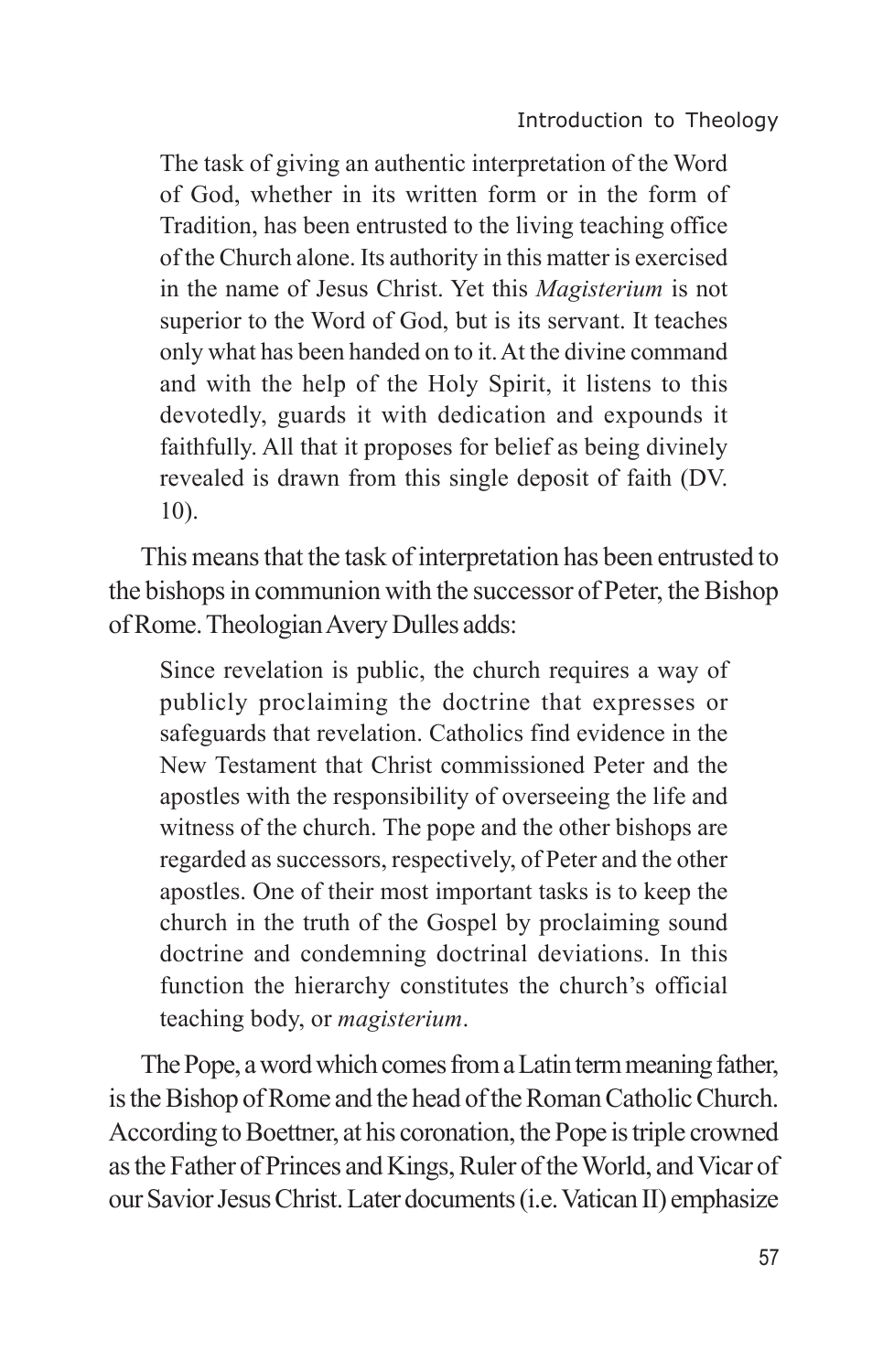the Pope's title as Vicar of Christ and his supreme ecclesiastical authority. ...the Roman Pontiff, by reason of his office as Vicar of Christ, namely, and as pastor of the entire Church, has full, supreme, and universal power over the whole Church, a power which he can always exercise unhindered.

The Lord made Peter alone the rock-foundation and the holder of the keys of the Church (cf. Mt. 16:18-19), and constituted him shepherd of his whole flock (cf. Jn. 21:15 ff.). It is clear, however, that the office of binding and loosing which was given to Peter (Mt. 16:19), was also assigned to the college of the apostles united to its head (Mt. 18:18; 28:16-20). According to the Catechism, The "power of the keys" designates authority to govern the house of God, which is the Church. Jesus, the Good Shepherd, confirmed this mandate after his Resurrection: "Feed my sheep." The power to "bind and loose" connotes the authority to absolve sins, to pronounce doctrinal judgments, and to make disciplinary decisions in the Church.

# **5.2.8 Liturgy**

Liturgy is another most important source of theology. Two key patristic phrases are consistently employed to defend the reunion of liturgy and theology with a foundational emphasis on liturgy. The primary dictum, set forth in the fifth century by St. Prosper of Aquitaine (and source of endless debate), asserts that the law of prayer establishes the law of belief. The second phrase, promulgated much earlier in the second century by St. Irenaeus (probably the oldest use of the principle), suggests that one's theological opinion should be established by the Eucharist. Liturgical experience for the Fathers was thus both a source and a canon for their theological thought. In other words, the hermeneutical foundation for patristic theology associated in the Church's liturgical tradition, the *lex orandi*,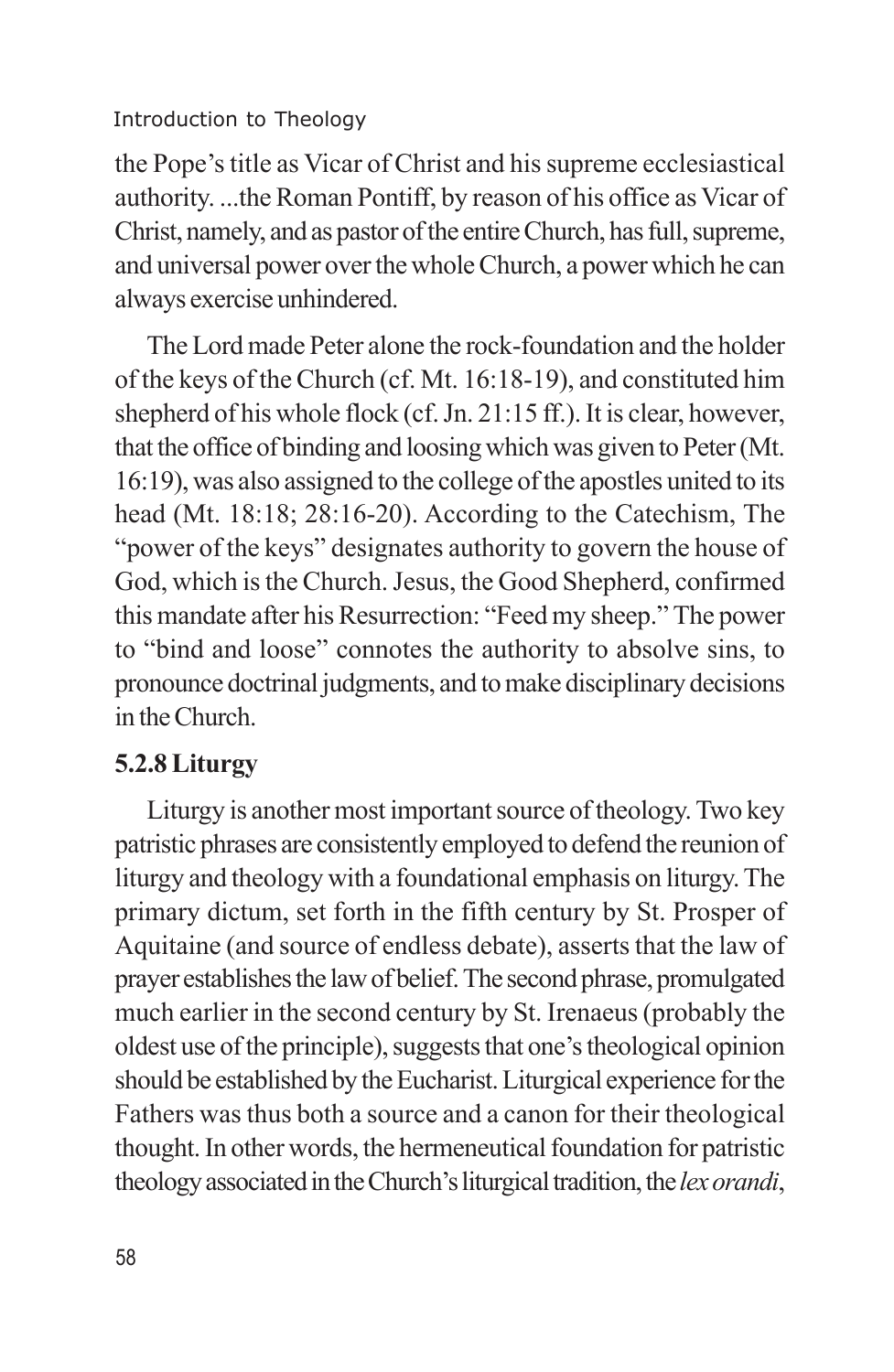described as "the epiphany and the experience of the Church of herself and of her faith."

Theology seeks to understand and interpret the tradition of the Church through the liturgy. However, to do so requires theology to turn to the liturgy not only as the source of theology but also as its object. Schmemann's "Orthodox hermeneutic" thus places the liturgy as its object strictly as a means to the ultimate end of discovering the liturgy as the source of theology, as the "real 'key'" of both the liturgy and tradition. If liturgy must be the source of theology, then theology must first show how liturgy can be this source. How does liturgy function as source? This is the fundamental hermeneutic question.

An example of theology demonstrating how the liturgical tradition functioned as a source in the early Church by observing that during the early centuries of the Church a "theologian" would have been a bishop with two primary duties: 1) in his church presiding over his community's liturgical celebration, i.e. preaching and administering the Eucharist; and 2) in his community caring for the members of his flock. A theologian in the early church was primarily a pastoral liturgist.

The bishop and his flock regularly encountered the Word of God in the homily and in the Eucharist. Theology was simply a description of that encounter. Discerning the dynamic *lex orandi-lex credendi* ["law of prayer-law of belief"] is not simply a question of asserting that what the Church believes is already somehow expressed in liturgical texts and rites, but more fundamentally that what the Church believes is an articulation of what is accomplished by God in the liturgy and experienced and first known there by the Church.

This is an important distinction that is a clear echo in two ways. First, theology is not so much an explanation of God as it is a finite attempt to find the right words to describe the faith of the Church,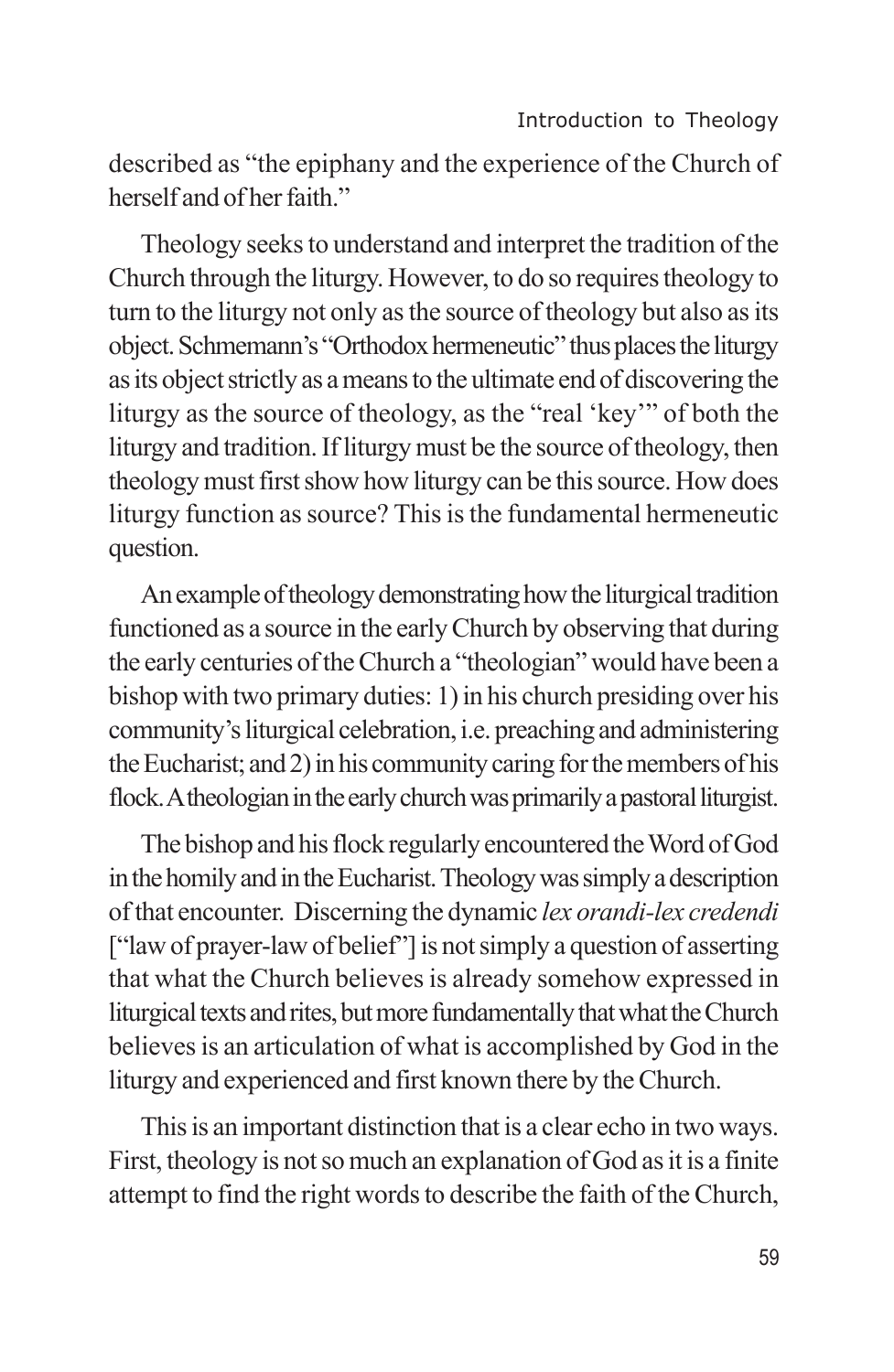i.e. what one experiences in its liturgical gathering. In other words, the *lex credendi* of the Church that is established by the *lex orandi* of the Church is a feeble attempt to articulate what God's work has done in the lives of His people within the context of the Church gathered around the Eucharistic altar. And second, the *lex orandi*liturgical texts and rites-cannot merely be plumbed for *lex credendi* as theological doctrine. This is why many did not place much hope in the movement of a "return to the Fathers." They worried that such a movement would merely be a return to texts instead of an acquisition of the mind of the Fathers. When disconnected from the liturgical and ecclesial experience that is grounded in apostolic tradition, texts can be interpreted in any number of ways to prove any number of biases.

The emergence of Christian dogma is also from liturgy. When early Christians first began developing an intellectual foundation for the one true faith, Driscoll suggests that the need for such an enterprise was initially only recognized intuitively:

There was a massive "something" on which thinking rested, to which efforts at articulation continually referred. This "something" was the absolutely new reality entrusted to and experienced by the Apostles. Indeed, it was a Presence, a somebody filled with divine glory: Jesus Christ risen from the dead.

Their descriptions and defenses of the one true faith, then, did not primarily appeal to liturgical texts or biblical sources such as the gospel accounts of Christ or the Pauline epistles, though the scriptures (i.e. the Law, the Prophets, and the Psalms) certainly were foundational for them. Instead, they consistently turned to "a Somebody", the ongoing presence of the crucified and risen Christ. And His presence was particularly perceptible, or rather, based on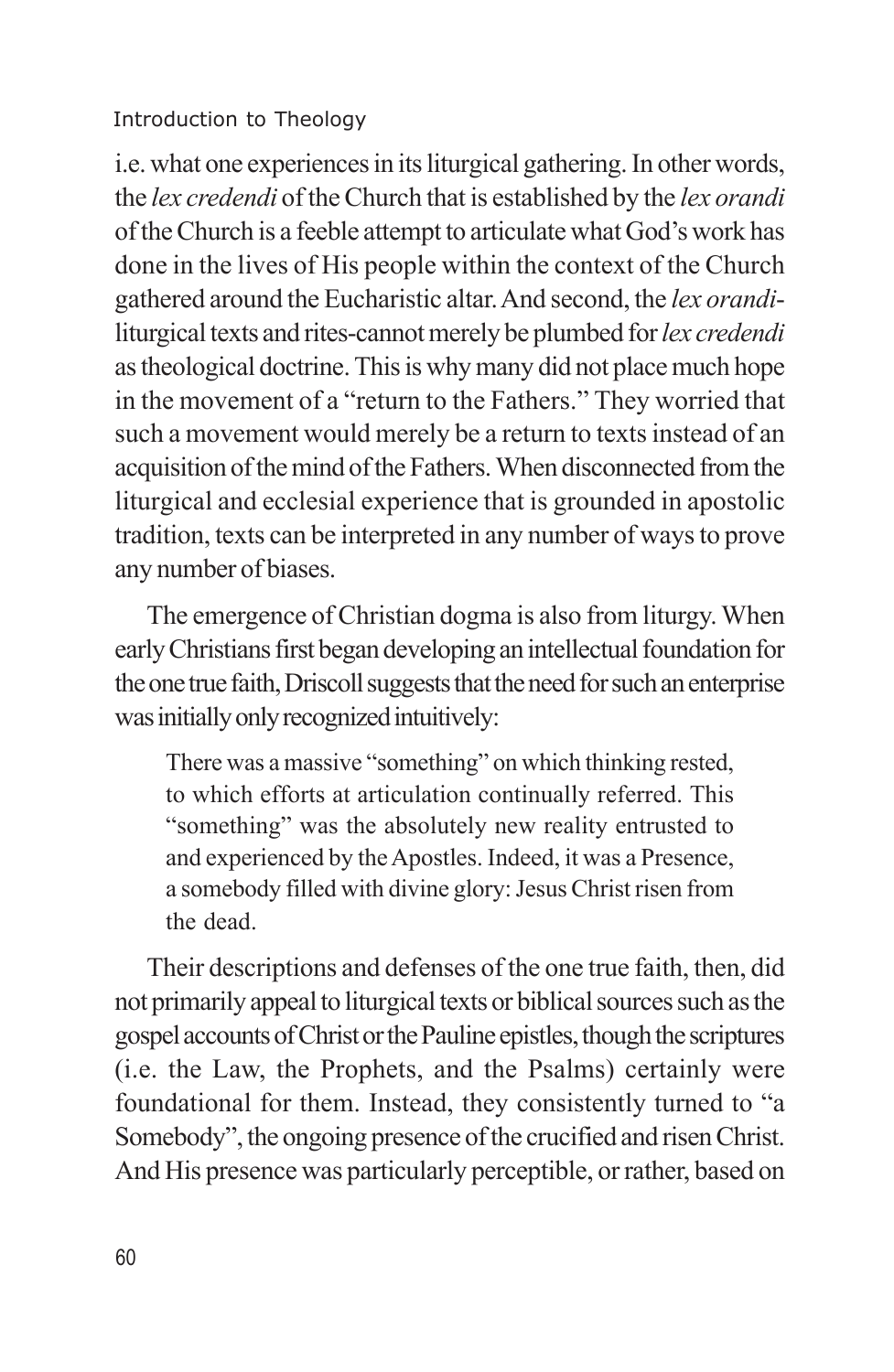Christ's promises, most certainly available in two places: baptism and Eucharist.

Both baptism and Eucharist were commanded by the Lord. And both commands included a promise. When Christ sent His disciples out to all the nations to make disciples and to baptize them in the name of the Trinity, he promised them He would always be with them to the end of the age (Mt. 28:20). When He commanded them to take the cup and the bread, He promised them His presence once again through His body and blood (Lk. 22:19; 1 Cor. 11:23- 26). As commands of Christ, baptism and eucharist thus became the two key components of the *lex orandi* from the very beginning. And "On the foundation of what God accomplishes in these celebrations and from the community's experience of them there developed a history of thought, a history of theology. Some ways of understanding things eventually became normative themselves: *lex credendi*."

# **5.2.9 Teachings of the Fathers of the Church**

Fathers of the Church were instrumental in living, teaching and giving shape to the Christian life and practices, hence they are called Church Fathers (1 Cor 4:15). The term is used of writers or teachers of the Church not necessarily ordained and not necessarily "saints." The period of the Fathers of the Church falls in between 1-7/8 centuries of Christian era. They were the pioneers in interpreting the scriptures, instituting Christian practices, teaching correct doctrines (orthodoxy), fighting against false doctrines, etc. The vast amount of literature of the Fathers of the Church is a source of enlightenment and paradigm for theologizing for all later ages of Christians.

# **5.2.10 Papal Documents**

Official documents of the Catholic Church have evolved and differentiated over time, but commonly come from four basic sources: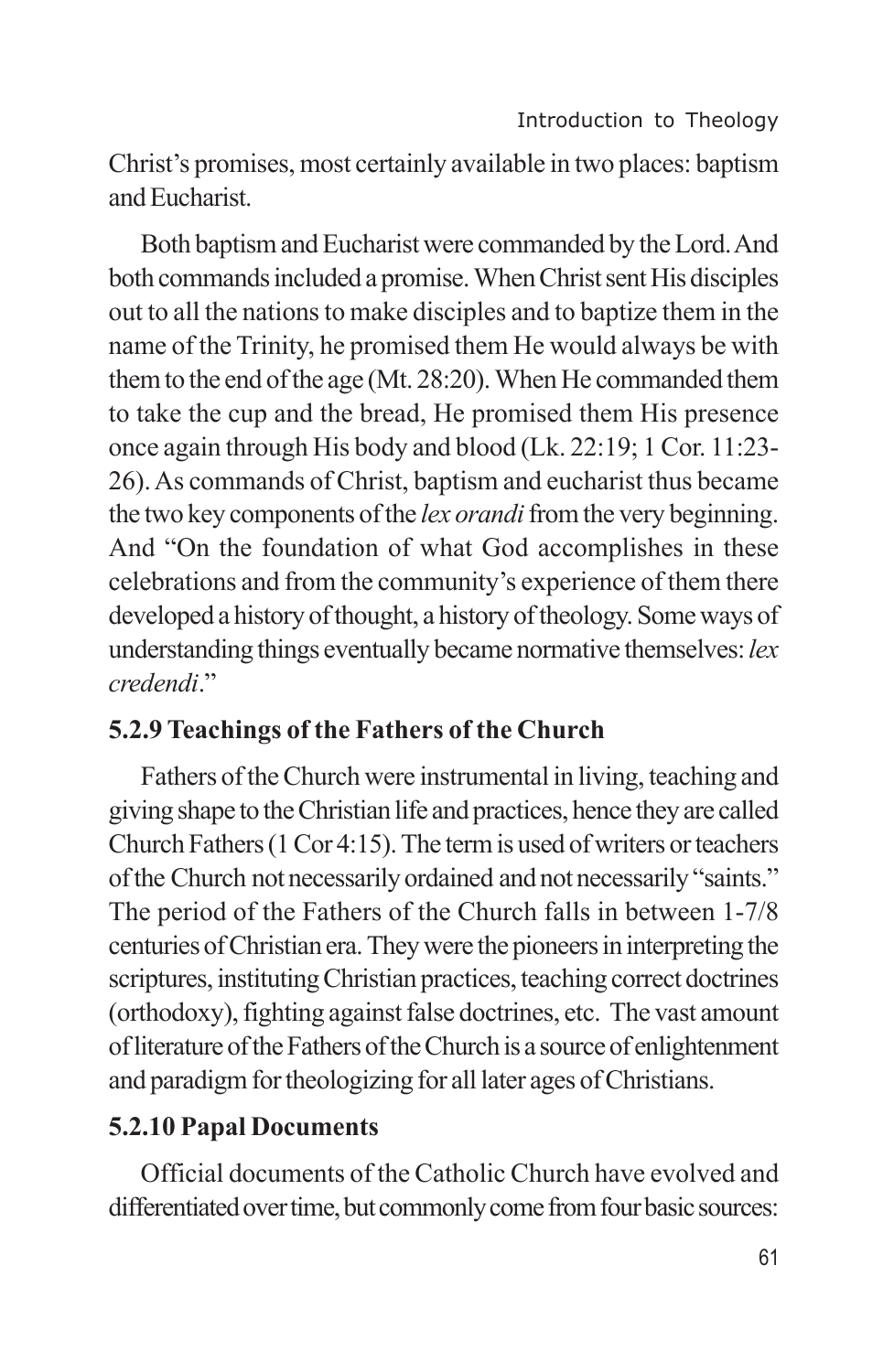1) Papal documents, issued directly by the Pope under his own name; 2) Church Council documents, issued by ecumenical councils of the Church and now promulgated under the Pope's name, taking the same form as common types of papal documents; 3) Curial documents, issued by offices of the Holy See but authorized by the Pope; and 4) Bishops documents, issued either by individual bishops or by national conferences of bishops. The types of each are briefly explained below.

# *5.2.10.1.* **Decretal letter (Litteras decretals)**

Once a common papal document, decretals are now restricted to dogmatic definitions and (more commonly) proclamation of canonizations and beatifications.

# *5.2.10.***2. ApostolicConstitution (Constitutio apostolic)**

Apostolic constitutions are considered the most solemn kind of document issued by a pope in his own name. Constitutions can define dogmas but also alter canon law or erect new ecclesiastical structures. An example is John Paul II's apostolic constitution *Ex Corde Ecclesiae*, defining the role and responsibility of Catholic institutions of higher education.

# **5.2.10.3. Encyclical Letter (Litterae encyclicae)**

Encyclicals are the second most important papal documents, exhorting the faithful on a doctrinal issue. Its title taken from its first few words in Latin, an encyclical is typically addressed to the bishops but intended for instruction of Catholics at large. Most of the best known social teaching documents have been encyclicals. Examples include Leo XIII's *Rerum Novarum*, first introducing Catholic social teaching, and John Paul II's *Centesimus Annus*, expanding on the application of the social teaching of *Rerum Novarum* in the post-Cold War world.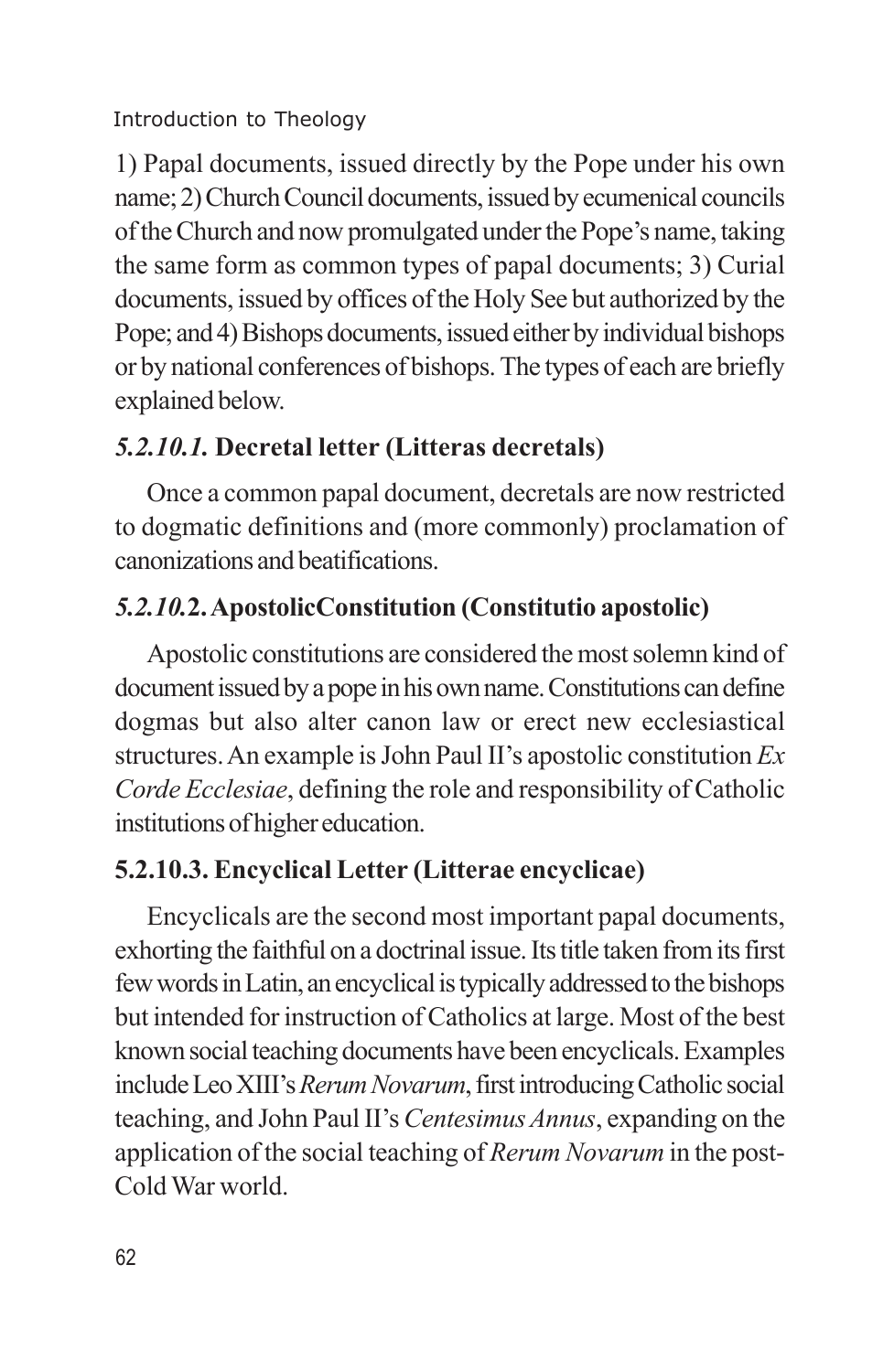### **5.2.10.4.** *Apostolic Letter* **(***Litterae apostolicae***)**

Apostolic letters are issued by popes to address administrative questions, such as approving religious institutes, but have also been used exhort the faithful on doctrinal issues. Apostolic letters do notypically establish laws, but rather should be thought of an exercise of the Pope's office as ruler and head of the Church. Paul VI issued *Octogemisa adveniens* in 1971 as an apostolic letter because it was addressed to one person, Cardinal Maurice Roy.

#### *5.2.10.5.* **Declaration (declamatio)**

A declaration is a papal document that can take one of three forms: 1) a simple statement of the law interpreted according to existing Church law; 2) an authoritative declaration that requires no additional promulgation; or 3) an extensive declaration, which modifies the law and requires additional promulgation. Declarations are less common now as papal documents, but were resorted to several times by the Vatican II Council. An example is *Dignitatis Humanae*, the Declaration on Religious Liberty.

#### *5.2.10.6. Motu Proprio*

Either an administrative or doctrinal document written by the pope and addressed to a particular portion of the clergy, Magisterium, the faithful or to the Church as a whole. These documents are generally quite brief and address a specific issue, which pertains to the Church in a particular time in history. A motu proprio can enact administrative decisions, or alter Church law (but not doctrine). An example is Benedict XVI's *Summorum Pontificum*, which relaxed restrictions on celebration of the traditional mass.

#### *5.2.10.7.***Apostolic Exhortation (Adhortatio apostolica)**

An apostolic exhortation is a formal instruction issued by a pope to a community, urging some specific activity. Lower in import than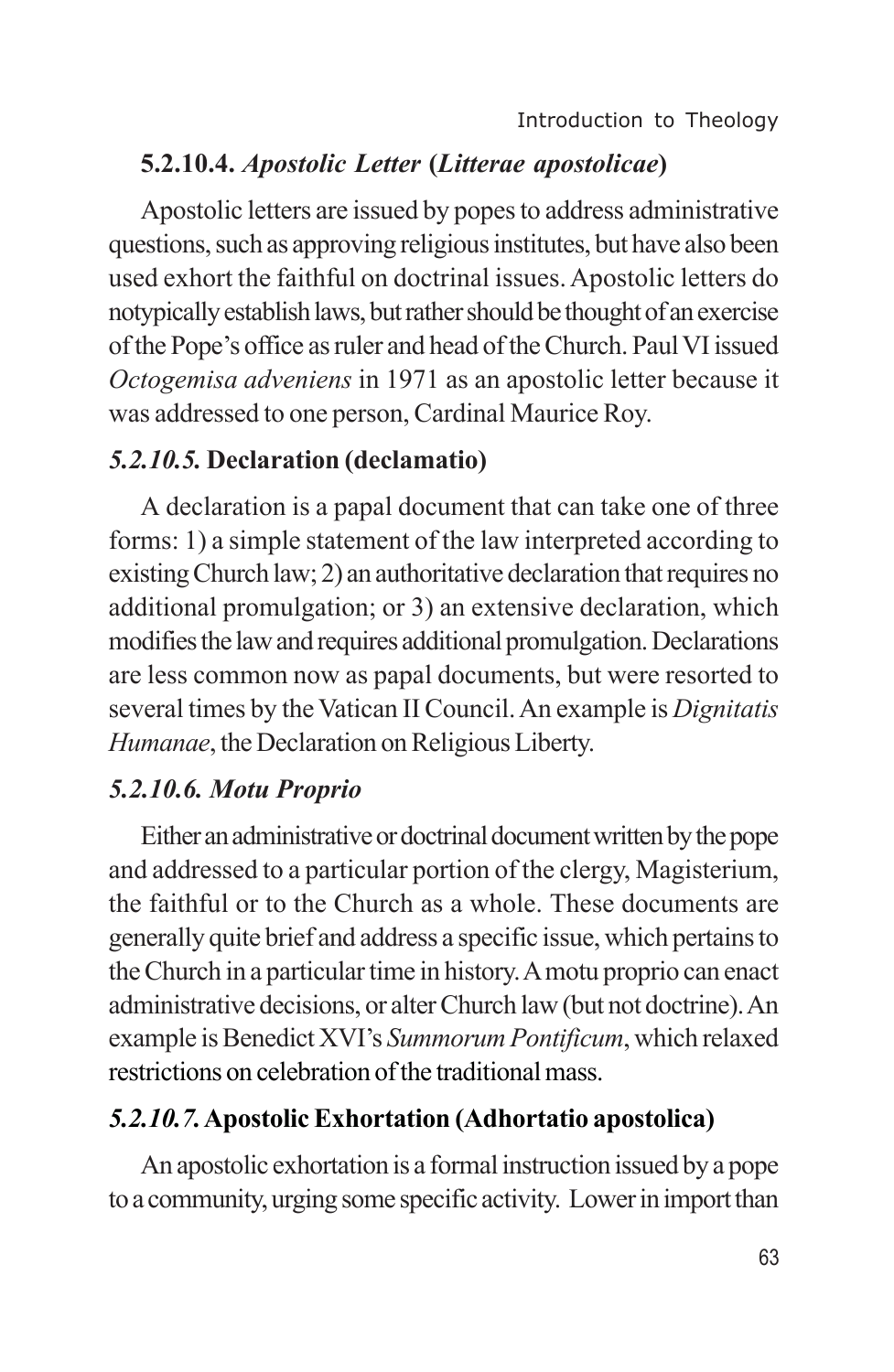an encyclical or apostolic letter, an exhortation does not define doctrine. An example is John Paul II's *Familiaris Consortio*, affirming the meaning and role of marriage and the family.

### *5.2.10.8.***Allocutions**

An allocution is an oral pronouncement by a pope, with pastoral, not doctrine, import. Increasingly common in the modern age, allocutions are a way for popes to exhort the faithful both within and outside the context of homilies. An example is John Paul II's 2003 homily in Rijeka, *The Family Requires Special Consideration*.

# *5.2.10.9. Papal Bull*

Papal Bull is a particular type of letters patent or charter issued by a Pope. It is named after the lead seal (*bulla*) that was appended to the end in order to authenticate it. In terms of content, the bull is simply the format in which a decree of the Pope appears. Any subject may be treated in a bull, and many were and are, including statutory decrees, Episcopal appointments, dispensations, excommunications, apostolic constitutions, canonization and convocations. The bull was the exclusive letter format from the Vatican until the 14th century, when the papal brief began to appear. The brief is the less formal form of papal communication and is authenticated with a wax impression (now a red ink impression) of the Ring of the Fisherman. There has never been an exact distinction of usage between a bull and a brief, but nowadays most letters, including encyclicals, are issued as briefs.

## *5.2.10.10.* **Conciliar Documents**

Traditionally, Church councils have issued documents only in the form of decrees or constitutions. The Fathers of Vatican II, however, intended a pastoral rather than a strictly doctrinal council, and as a result issued a number of different kinds of documents, all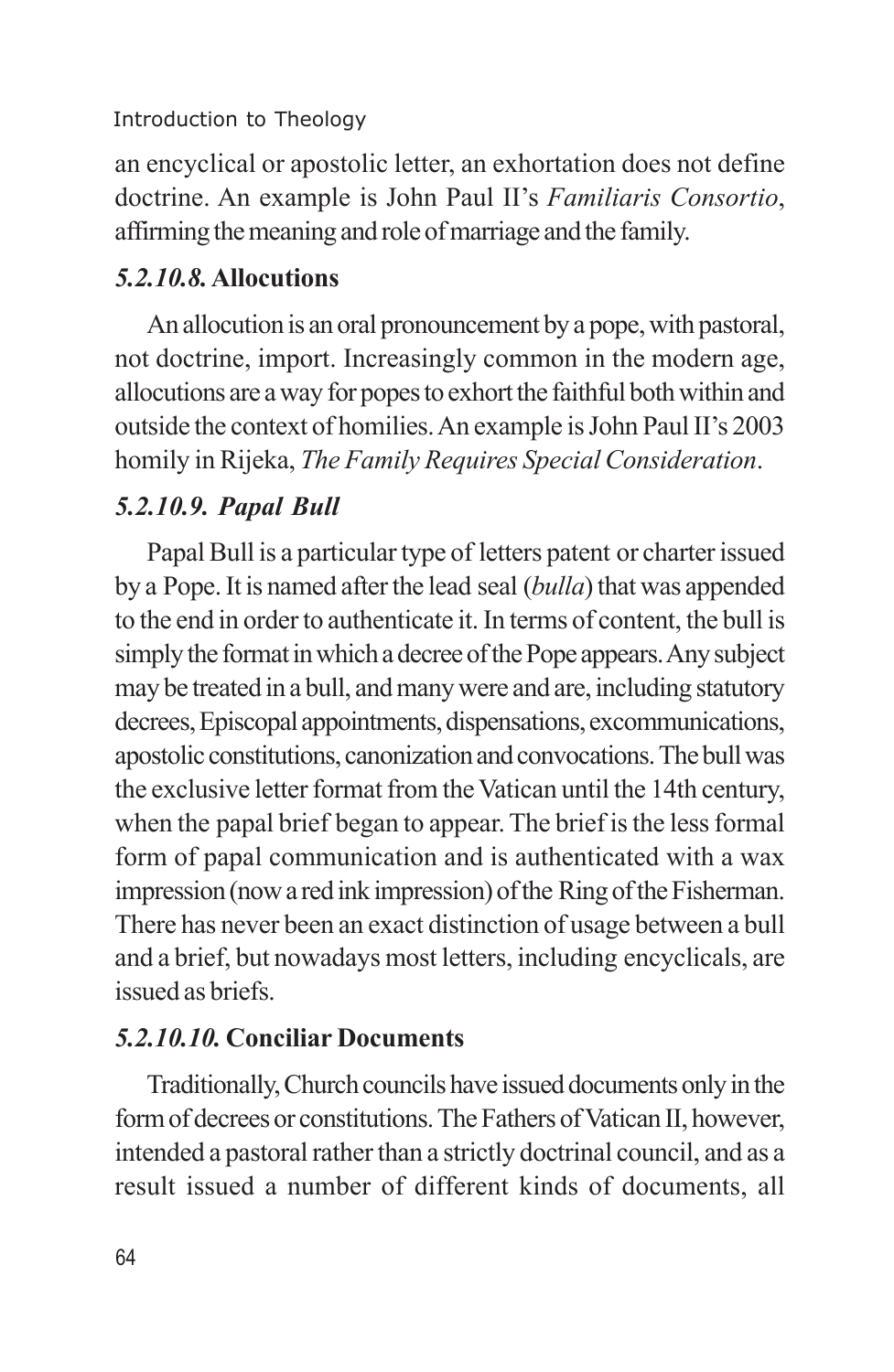promulgated under the Pope's name and therefore taking the same name and form as papal documents. The highest form of document was the **constitution**, of which there were four (eg.: *Gaudium etpes*, the Pastoral Constitution on the Modern World). Ten other documents were issued as **decrees**, addressing specific issues within Church life (eg.: *Unitatis Redintegratio*, the Decree on Ecumenism). Finally, three documents were issued as **declarations**, fairly brief documents (eg.: *Dignitatis Humanae*, the Declaration on Religious Liberty).

# *5.2.10.11. Curial Documents*

# **i) Instruction**

Instructions are statements issued by a Congregation, always with the approval of the pope. Instructions are usually intended to explain or clarify documents issued by a Council or decrees by a Pope. An example of an instruction is *Donum Vitae*, an instruction issued by the Congregation for the Doctrine of the Faith, clarifying Church teaching on the respect due in law for human life in its earliest stages.

# **ii) Recognitio**

A *recognitio* supplies the acceptance by the relevant office of the Holy See of a document submitted to it for review by a local conference of bishops. Such acceptance is required for such conference documents to modify universal law. A *recognitio* thus gives conference documents legislative effect.

# **iii) Replies to Dubia**

Dubia are official responses to questions (*dubia*) of bishops addressed to the Holy See seeking clarification on statements of doctrine or discipline. Dubia are addressed to congregations having jurisdictions. An example is the Letter Concerning the Congregation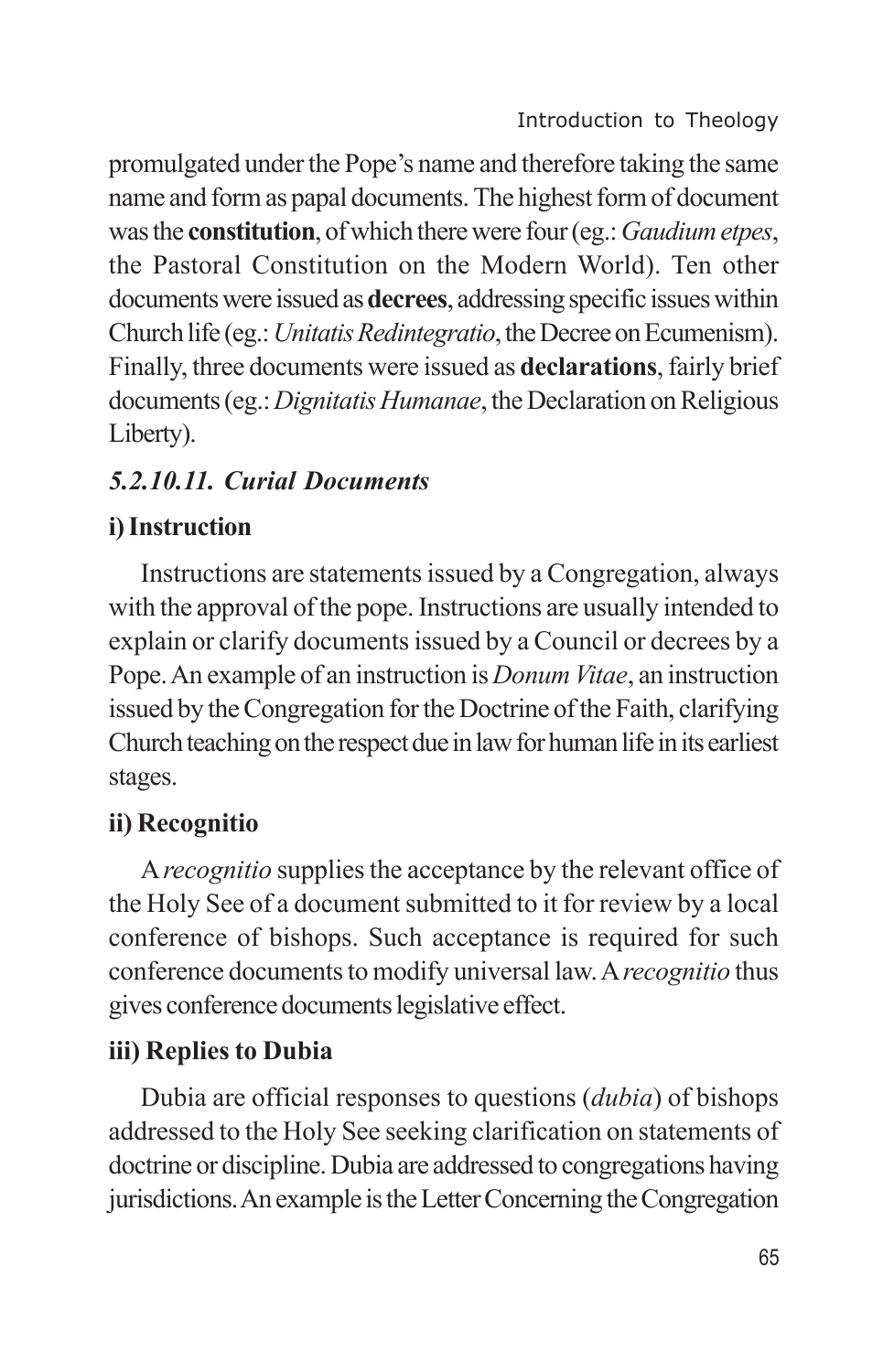for the Doctrine of the Faith (CDF) Regarding *Ordinatio Sacerdotalis*, confirming that the latter document's affirmation that the Church does not have the authority to ordain women to the priesthood belongs to the deposit of the faith.

# **iv) Bishops Documents**

National bishops' conferences were formally established by the Vatican II (*Christus Dominus* 38). Bishops conferences issue **pastoral letters**, explaining how Church teaching is to be put into effect in the relevant country. To have authority, however, such letters must be consistent with the teaching of the universal Church; they must also receive official confirmation from the Holy See by means of a recognitio from the relevant curial office. Statements issued by an individual bishop only have authority within that bishop's diocese, and only provided that such statements do not conflict with the Church's universal law and teaching.

# **5.2.11. Dogmas of Christianity**

What is dogma? Dogma in its defined form is a truth or proposition of truth taught by the Church as revealed or as evident in the deposit of faith given to Christians in the scriptures or tradition. Dogmas are definitive proclamations of God's definitive revelation in Christ enacted by the Church in the form of a proposition of truth. God's revelation in Jesus Christ is a historical event. That faith-experience of the disciples of Christ and the early Church had to be mediated to all generations. This is done through Scriptures, traditions, liturgy, sacraments, dogmas and doctrines. Through dogmas the Church fixes the belief systems and expressions of faith in order to keep the unity of faith as well as to distinguish the true faith from false faith and heretical teachings. The Church through its magisterial authority and by the *sensus fidei* (sense of faith) of the Christian communities fixes the faith-expressions, its language and doctrines through the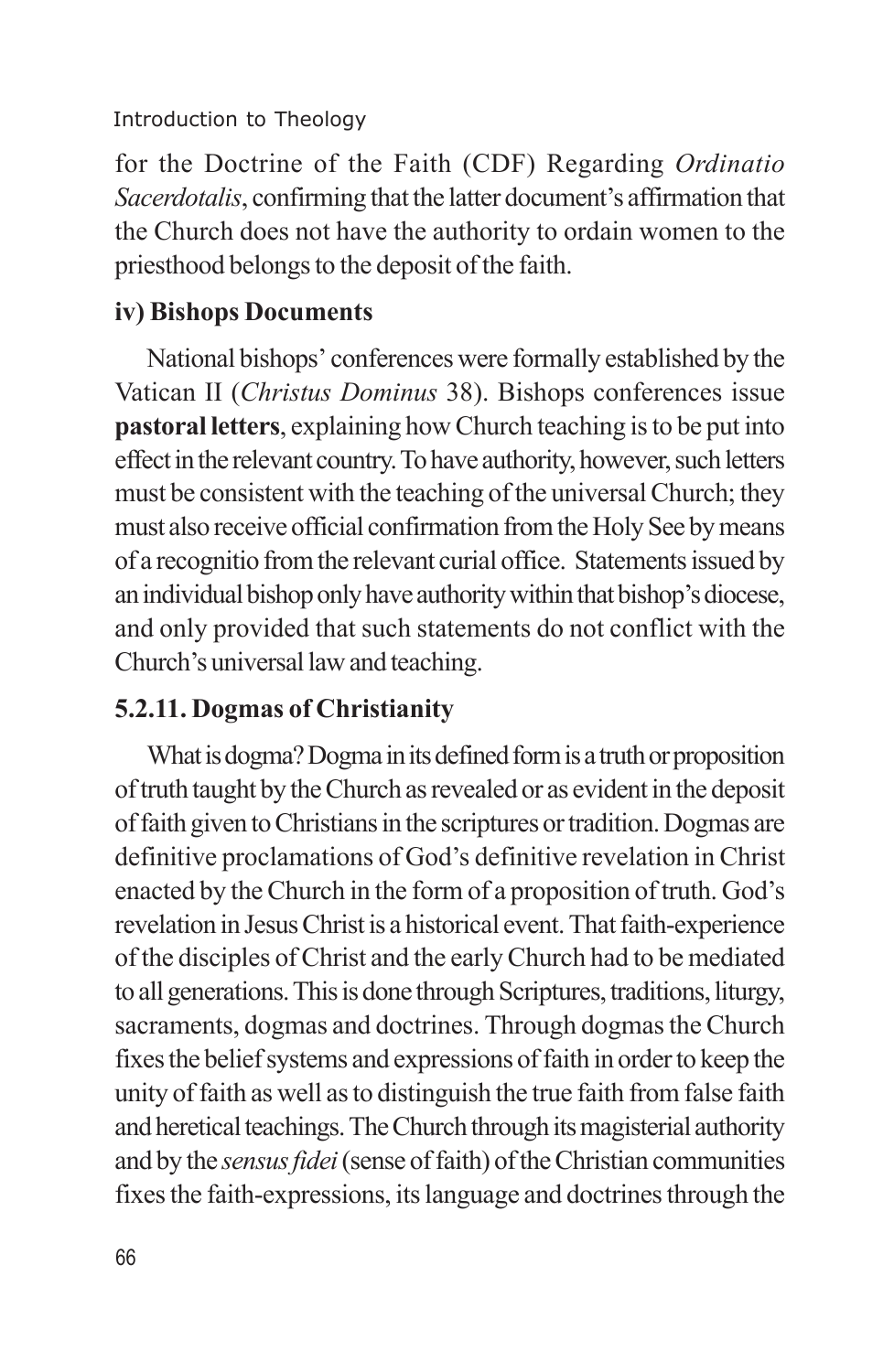dogmas. Dogmatic definitions are contextualized by the historical, cultural and linguistic factors.

**Hierarchy of Dogmas:** In the Catholic Church there is a hierarchy of dogmas. This is set by the strength of the relationship a dogma has to the foundations of Christian faith: i.e., mystery of Christ, and the salvific activities of the Christ. Those dogmas that are closely related to these foundations of faith will be valued higher and others lower. For example: dogmas on Blessed Virgin Mary stand after those on the mysteries of Christ: dogma of Immaculate Conception approved by Pope Pius IX on  $8<sup>th</sup>$  December 1854. Dogmas are thus reliable sources and norms of reliable theology and theological reform. On the other hand even dogmas need to be theologically interpreted and when needed reformulated by advanced theological reflections.

## **End Notes**

1A. E. Mcgrath, *Christian Theology*: *An Introduction,* (2001), 202-208.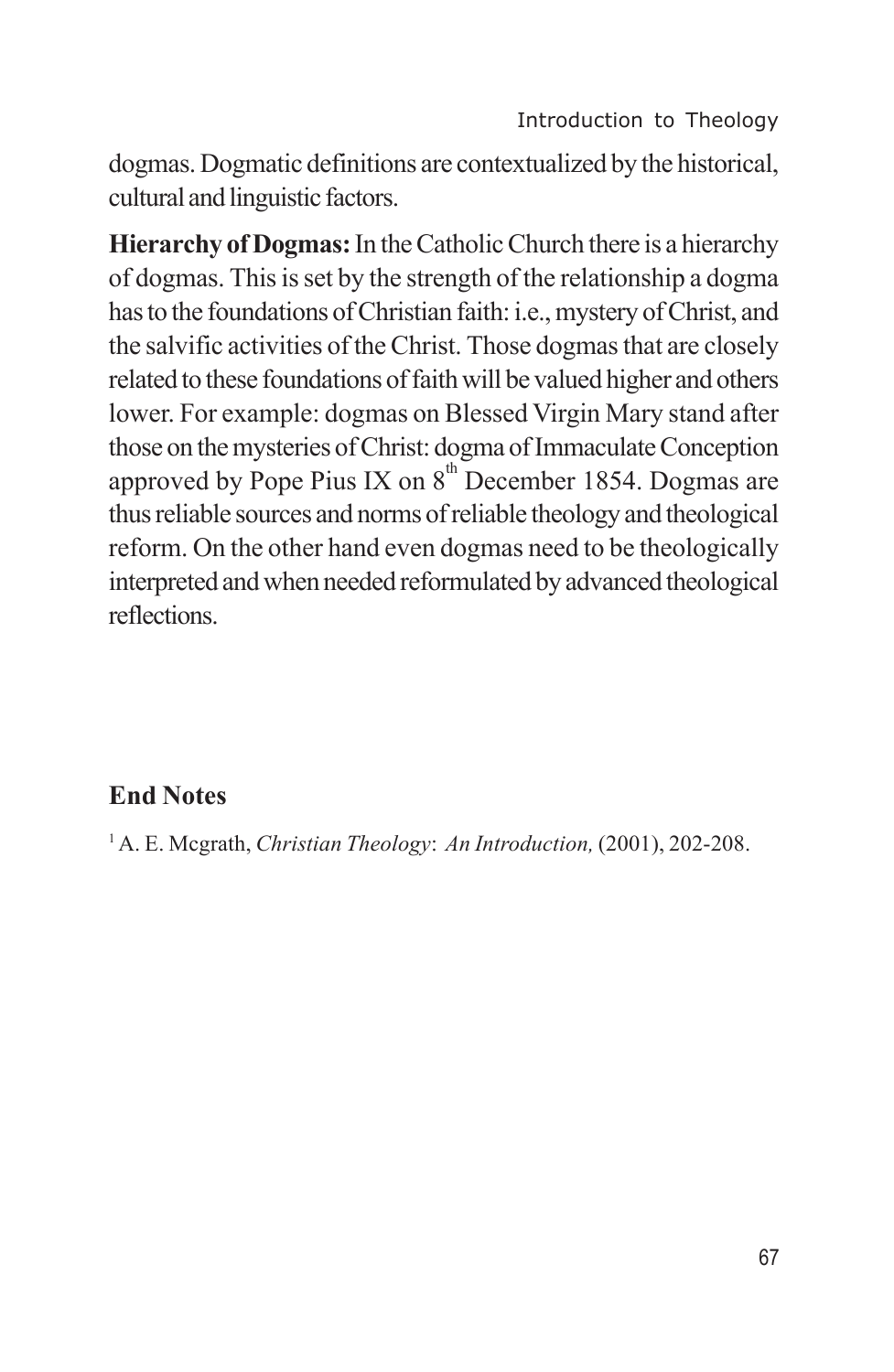# **Chapter 6**

# **Characteristics of Theology**

After making an enquiry into the sources of theology, now we discuss the salient features of theology, or the criteria by which we can distinguish an authentic theology or theologian. Also in this chapter we deal with the aberration of authentic theology- heresy.

#### **6.1 Salient Features of an Authentic Theology**

**6.1.1Biblical:** Theology should be fashioned out of Scripture and should go in accordance with the Scriptures. Theology is born from the Bible, lives with the Bible and finds its end in the Bible. There for authentic theological reflection finds its source in the Bible.

**6.1.2 Trinitarian:** We call theology Trinitarian because the doctrine of the Trinity is not a side point, or just one of many other doctrines. Authentic theology should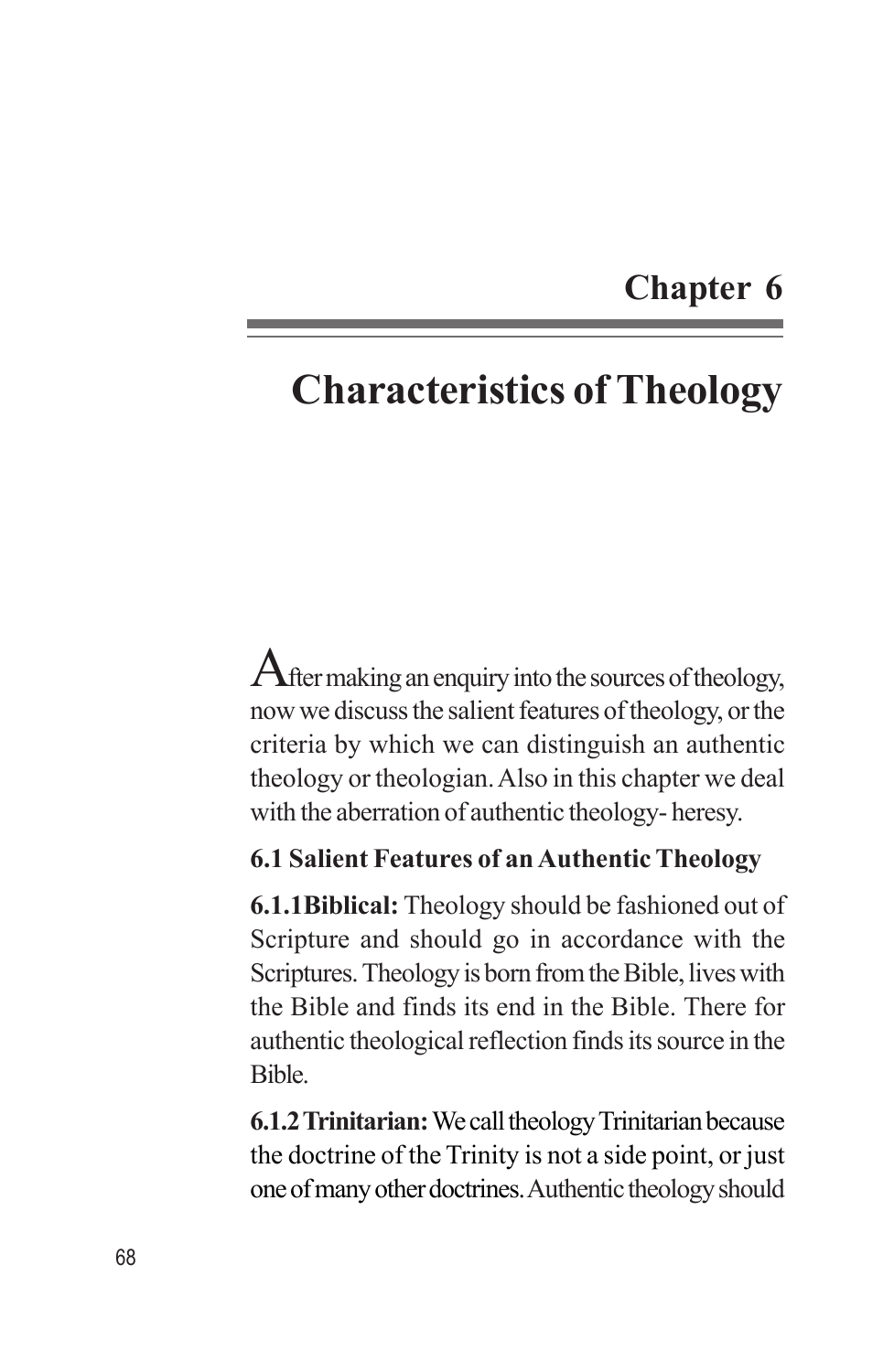focus always on the mystery of most Holy Trinity. Giving glory to the triune God is the purpose of theologizing.

**6.1.3 Ecclesial:** Any kind of theologizing should aim at edifying of the Ecclesia.

**6.1.4 Liturgical:** Worshiping community is the basic unit of the Church. Scripture and theology was born in the heart of the worshiping community. Forming a true worshiping community is the distinguishing mark of the true theology.

**6.1.5 Based on the Patristic pedagogy:** Fathers of the Church are the champions of faith who paved the way for theology and laid foundation of the faith.

**6.1.6Ecumenical:** aim of theology is to realize Jesus' desire that "one flock and one shepherd."

# **6.2 Theology and Heresy**

It is important here to establish the difference between theology in its pure form and heresy, which is its corruption. A heresy is a corruption of dogma and departure from biblical faith through invalid argumentations on scripture. The Apostles warned against heretics who usually corrupt truth because of sensual mindedness and illogical twisting of scriptures (2Peter 3:16). Again, "But you, beloved, remember the words which were spoken before by the apostles of our Lord Jesus Christ: how they told you that there would be mockers in the last time that would walk according to their own ungodly lusts. These are sensual persons, who cause divisions, not having the Spirit" (Jude 17-19). For instance, in the third century, a priest called Arius began to teach that Jesus was not God but was a created being. A proper and systematic study of the Bible helped the Church Fathers to oppose his teaching, which in turn resulted in the formulation of the doctrine of Trinity.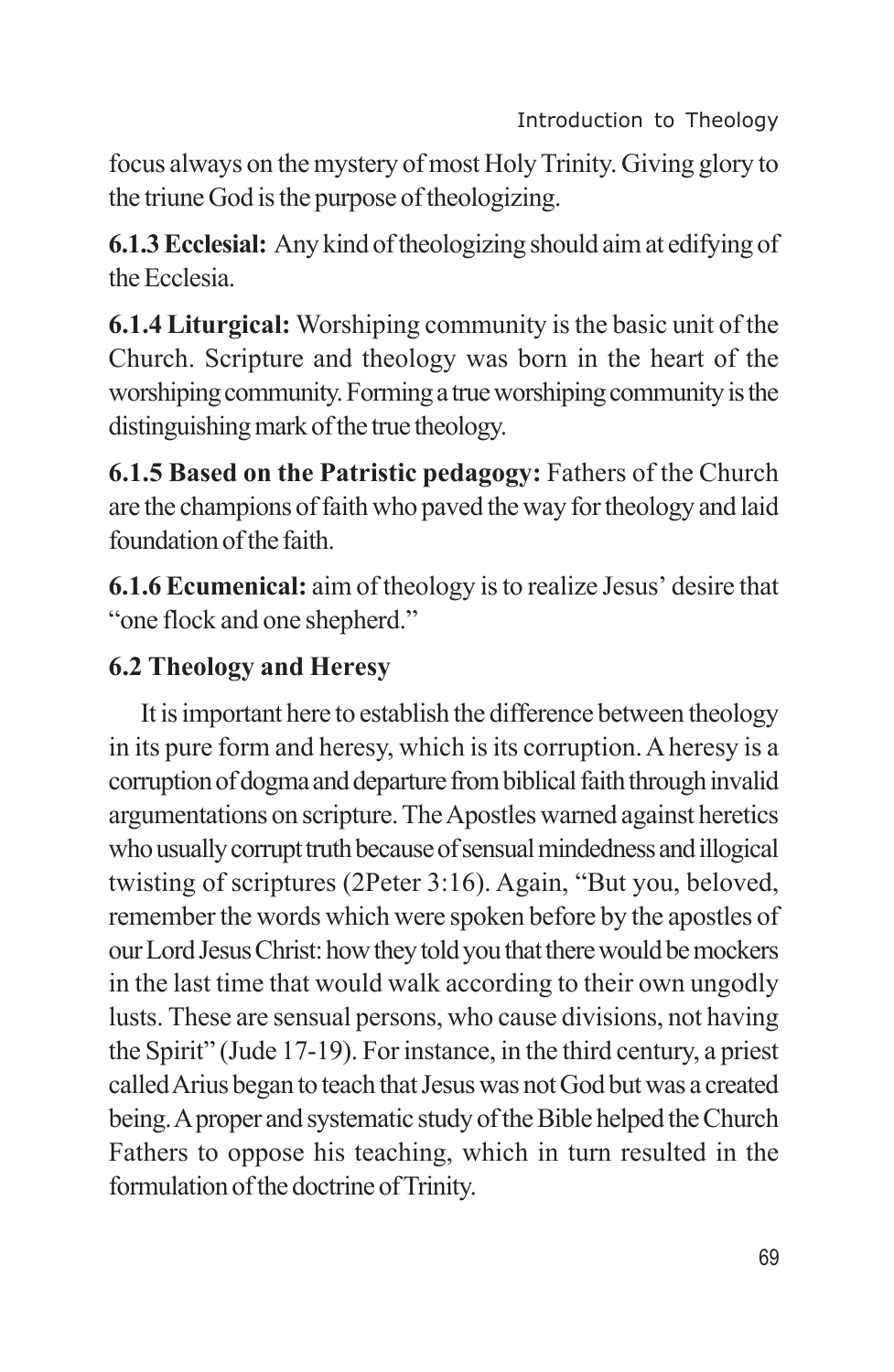There were heretical teachings all time in the Church. During the apostolic period there were people who adamantly argued for circumcision, adherence to Judaic customs etc. Later, Arianism (The Son is distinct from the Father, therefore subordinate to him), Apollinarism(Jesus had a normal human body but a divine mind instead of a regular human soul), Docetism (Christ did not have a real or natural body during his life on earth but only an apparent or phantom one), Gnosticism (doctrine of salvation by knowledge), Monophysitism (in Jesus there were not two-divine and human natures but only one – divine nature), Nestorianism(in Christ there are two persons- one divine and one human. Mary was not the Mother of God –*Theotokos*- but only the mother of the human Christ-*Christotokos*).There are many heretical groups exists in Christianity. For instance, Pentecostal groups, new age churches, end day groups- Emmanuel emperor, Spirit in Jesus, Adventists etc.

Schism is another term that has caused deep wounds in the heart of the Universal Church.In the early church, "schism" was used to describe those groups that broke with the church and established rival churches. The most significant medieval schism was the East-West schism that divided Christendom into Western (Roman Catholic) and Eastern (Orthodox) branches (1054).The greatest of the Christian schisms was that involving the Protestant Reformation and the division from Rome (16<sup>th</sup> Century). Rational and critical approach saves faith from falling into irrational superstition and dogmatism.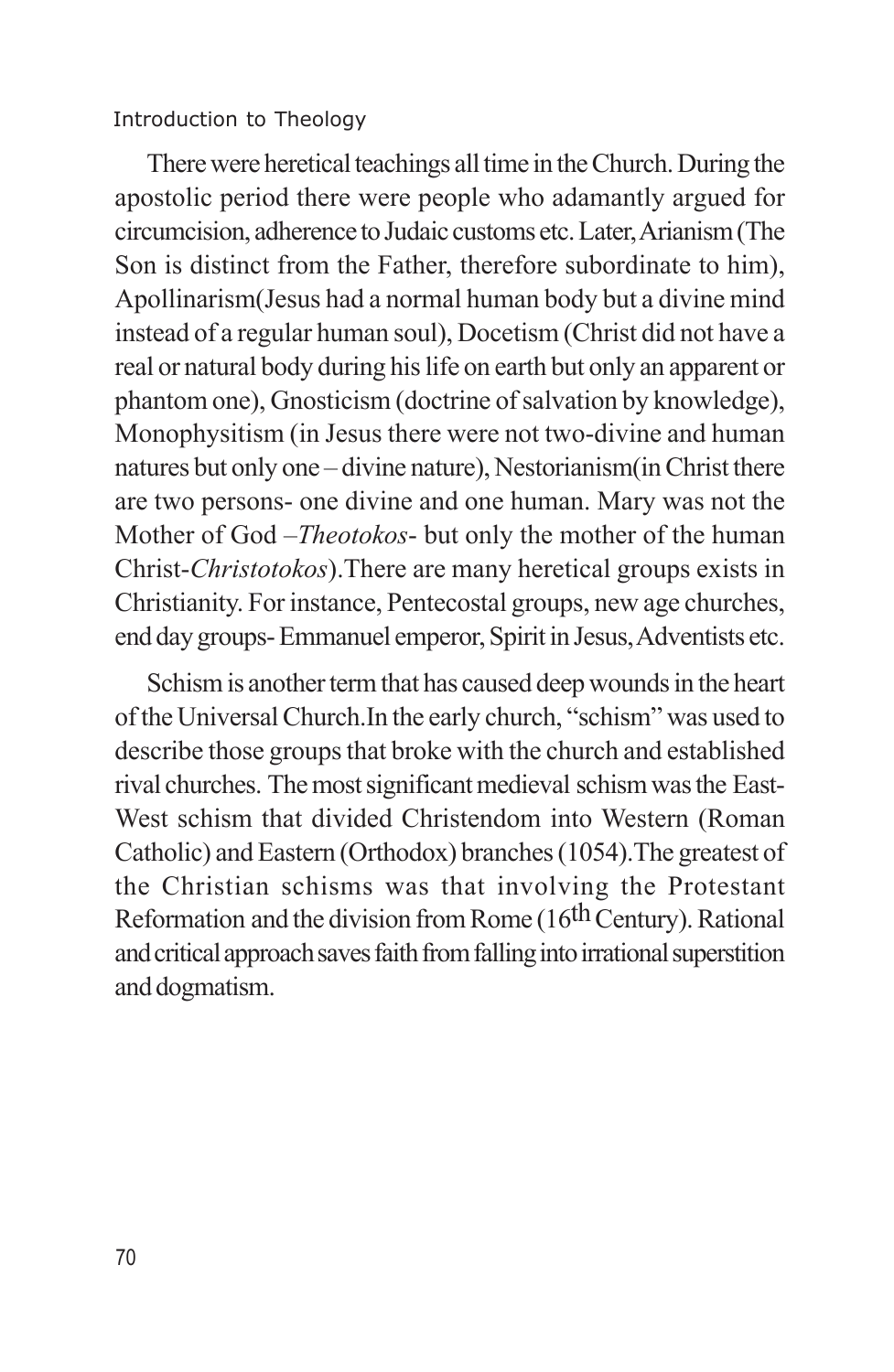# **Chapter 7**

# **Branches of Theology**

One can rightly say that theology is a compound term which includes variety of disciples within it. It covers all most all areas of human life. Christian theology according to its involvement is divided into the following branches:

**7.1. Biblical Theology:** It is both exegetical and theological study of the Old Testament and the New Testament involving also a study of Hebrew, Aramaic, and Greek. It involves exegetical studies of the biblical texts in the original languages. There are two great divisions:

a) Old Testament Theology: It is usually divided into six periods: Theology of the i) Edenic Era; ii) Noahic Era; iii) Patriarchal Era; iv) Mosaic Era; v) Monarchial Era and; vi) Prophetic Era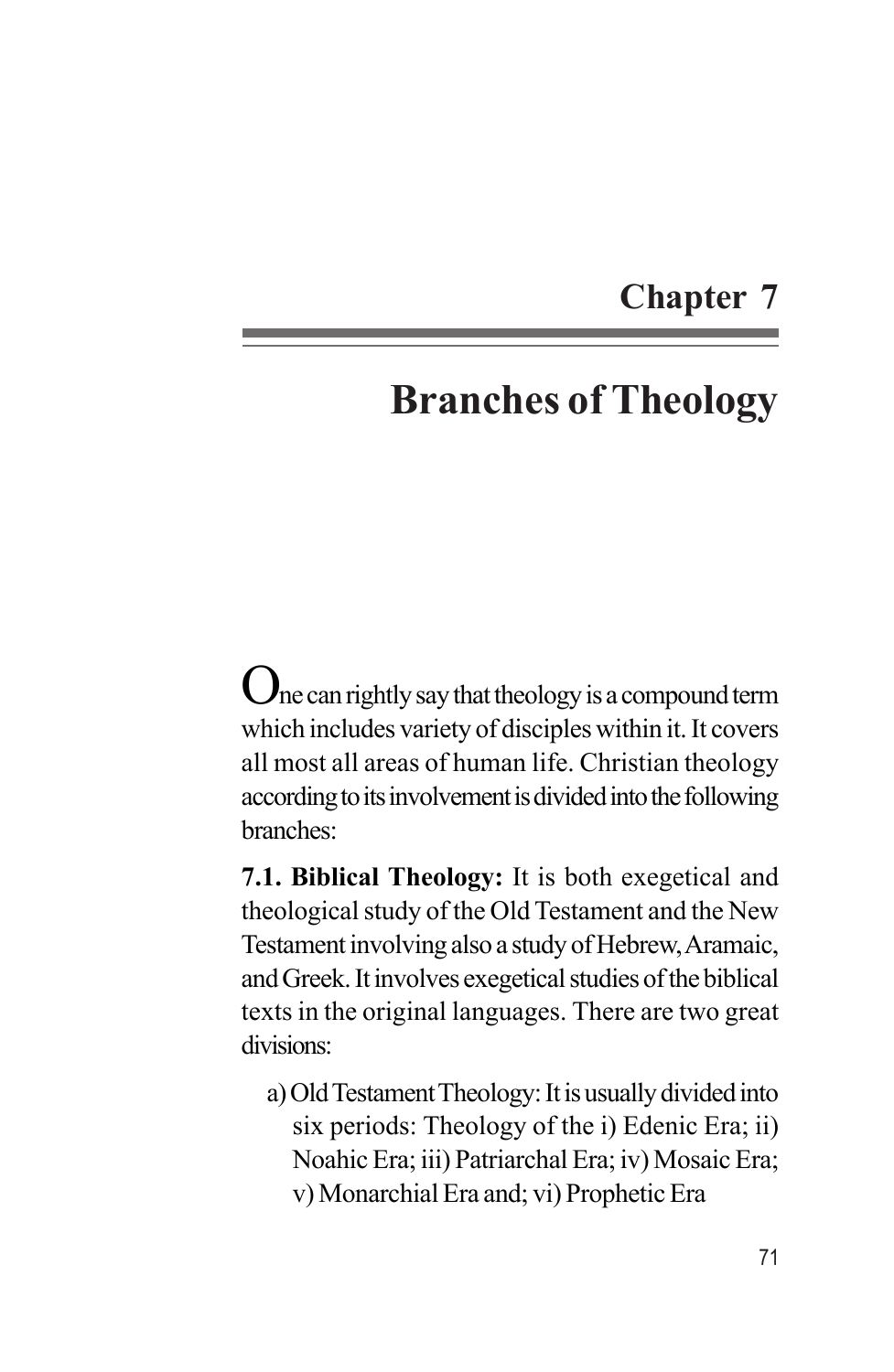b) New Testament Theology: It is usually divided into seven thoughts: Theology of i) the Synoptics; ii) Acts ; iii) James; iv) Paul; v) Hebrews; vi) Peter and Jude; vii) John.

According to the Second Vatican Council: "the 'study of the sacred page' should be the very soul of theology" (DV §11). Pope Benedict XVI opines that "Dogma is by definition nothing other than an interpretation of Scripture".

**7.2. Historical Theology:** It is a study of Church History and the historical development of the theological concepts, teaching, and confessions. The main divisions arei) Ancient Theology (1st Century-A.D. 590), ii) Medieval Theology (A.D. 590-1517), iii) Reformation Theology (1517-1750), iv) Modern Theology (1750-1960) v) study of Contemporary theologies such as Liberal Theology (which usually does not accept the infallibility of Scriptures, sin, atonement, and the Second Return), Neo-Orthodox Theology (which emphasizes on personal faith above propositional theology and does not regard historicity and infallibility of the Bible as important), Radical Theology (treats Biblical accounts as mythological and assumes an atheistic texture), Liberation Theologies (Black, Feminist, Dalit, etc. that look for socio-economic emancipatory themes in Biblical Theology).

**7.3. Systematic Theology:** It is a systematic and logical presentation of the content of Christian faith (dogmas) and the foundation of the Christian way of life (ethics). It deals with, i) Prolegomena (first principles) ii) Theology Proper; iii) The existence of God; iv) The attributes of God; v) The Trinity; v) Creation; vi) Divine Providence; vii) Doctrine of Man (theological anthropology); viii) Christology ix) Pneumatology (doctrine of the Holy Spirit); x) Ecclesiology (doctrine of the Church); xi) Eschatology.

**7.4. Pastoral Theology:** Pastoral Theology focuses closely on the pastoral tasks of the church and its members (not just on the tasks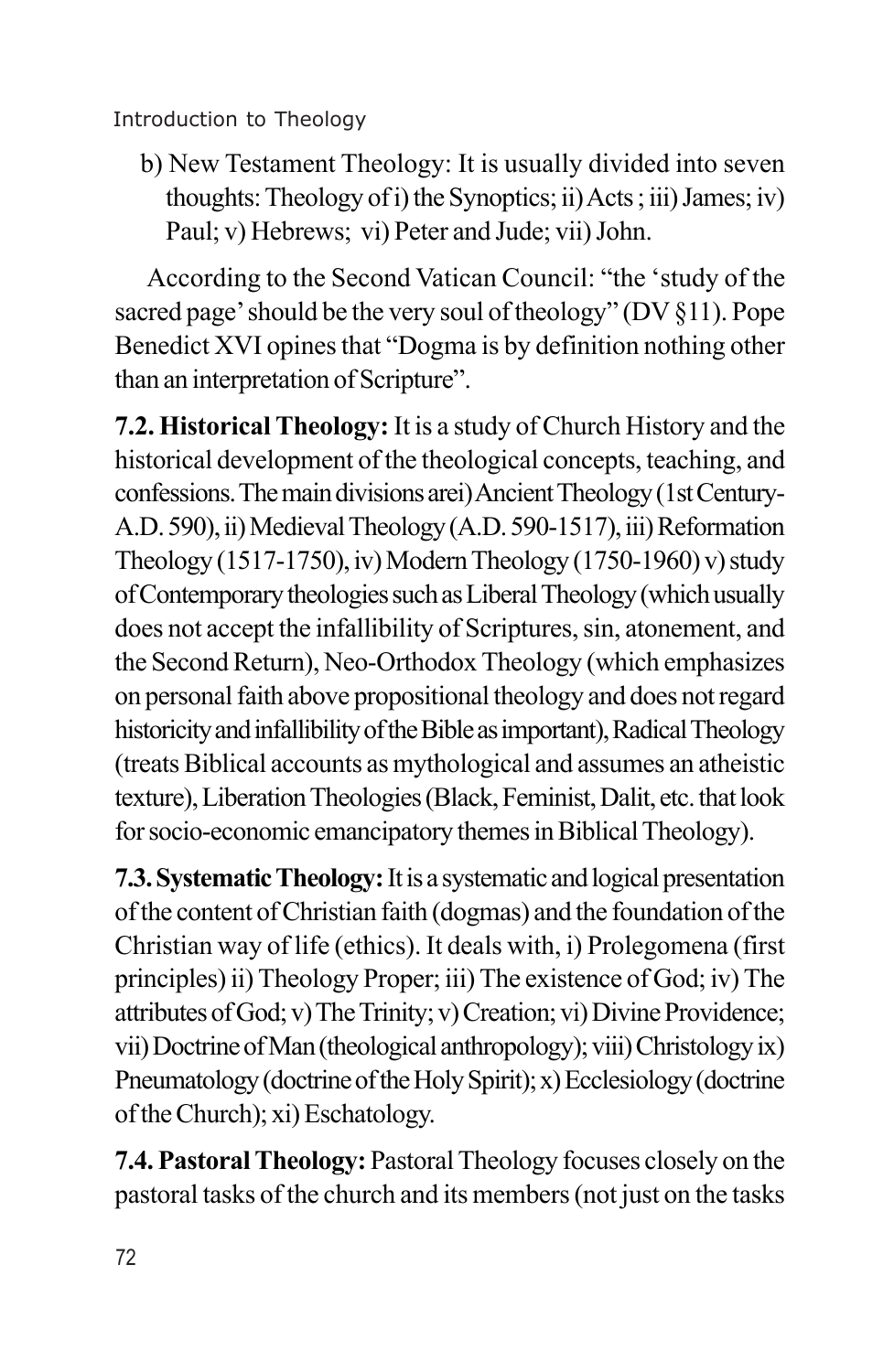of the pastor or pastoral team). This is sometimes called "practical theology," but, again, I think this is a mistake. Properly understood, all Christian theology is rooted in the practices of the church and serves them and is thereby "practical." "Impractical theology" would be theology cut off from church life and would, christianly speaking, be useless. It reflects on the Christian life and practice both within the Church and within the wider society. Therefore it makes explicit the link between teachings of the Church and its application in the wider society. Pastoral theology presupposes other branches of theology such as i) Moral theology (Christian ethics) ii) Ecclesiology iii) Pastoral theology iv) Liturgics v) Homiletics vi) Christian education vii) Christian counseling viii) Missiology.

The above mentioned four departments can also usefully be subdivided in the following way:<sup>1</sup>

## **1. Exegetical Theology:**

- $\triangle$  Biblical studies which focus on the analysis of the contents of Scripture
- $\div$  General introduction of the origins of the Bible.
- $\triangle$  Canonical inquiry into how the shaping of different books of the Bible
- $\triangleleft$  Biblical theology (inquiry into how divine revelation progressed over the course of the Bible).

# **2. Historical Theology (study of how Christian theology develops over time):**

- $\triangle$  The Patristic Period (1st through 8th centuries)
- $\div$  The Ante-Nicene Fathers (1st to 3rd centuries)
- $\div$  The Nicene Fathers (4th century)
- $\div$  The Post-Nicene Fathers (5th to 8th centuries)
- $\div$  The Middle Ages (8th to 16th centuries)
- \* The Reformation and Counter-Reformation (16th to 18th) centuries)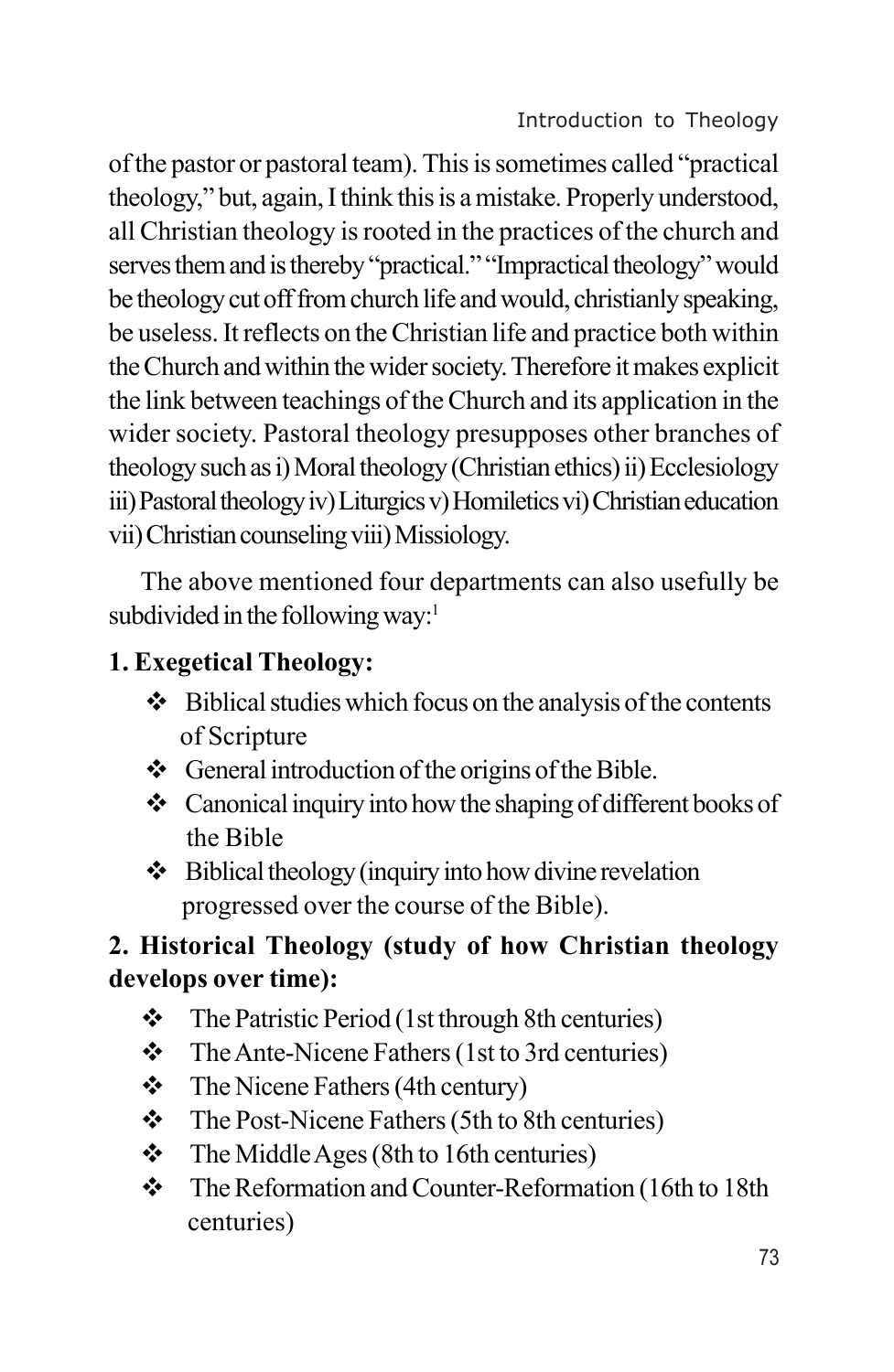$\div$  The Modern Period (18th to 21st centuries)

# **3. Systematic Theology:**

- $\triangleleft$  Prolegomena (first principles)
- v Theology Proper
- $\div$  The existence of God
- v The attributes of God
- $\div$  The Trinity
- ❖ Creation
- $\div$  Divine Providence
- $\triangleleft$  Doctrine of Man (theological anthropology)
- v Christology
- $\triangle$  Pneumatology (doctrine of the Holy Spirit)
- $\div$  Ecclesiology (doctrine of the Church)
- $\div$  Eschatology and the theology of afterlife.

# **4. Practical Theology:**

- $\triangleleft$  Moral theology (Christian ethics and casuistry)
- $\triangleleft$  Ecclesiology
- v Pastoral theology
- $\div$  Liturgics
- $\div$  Homiletics
- $\div$  Christian education
- $\div$  Christian counseling
- v Missiology

## **End Notes**

1 Avery Dulles, *Faith and Revelation in Systematic Theology: Roman Catholic Perspectives*, Francis Schussler Fiorenza and John P. Galvin, eds., (Minneapolis: Fortress Press, 1991), p. 121.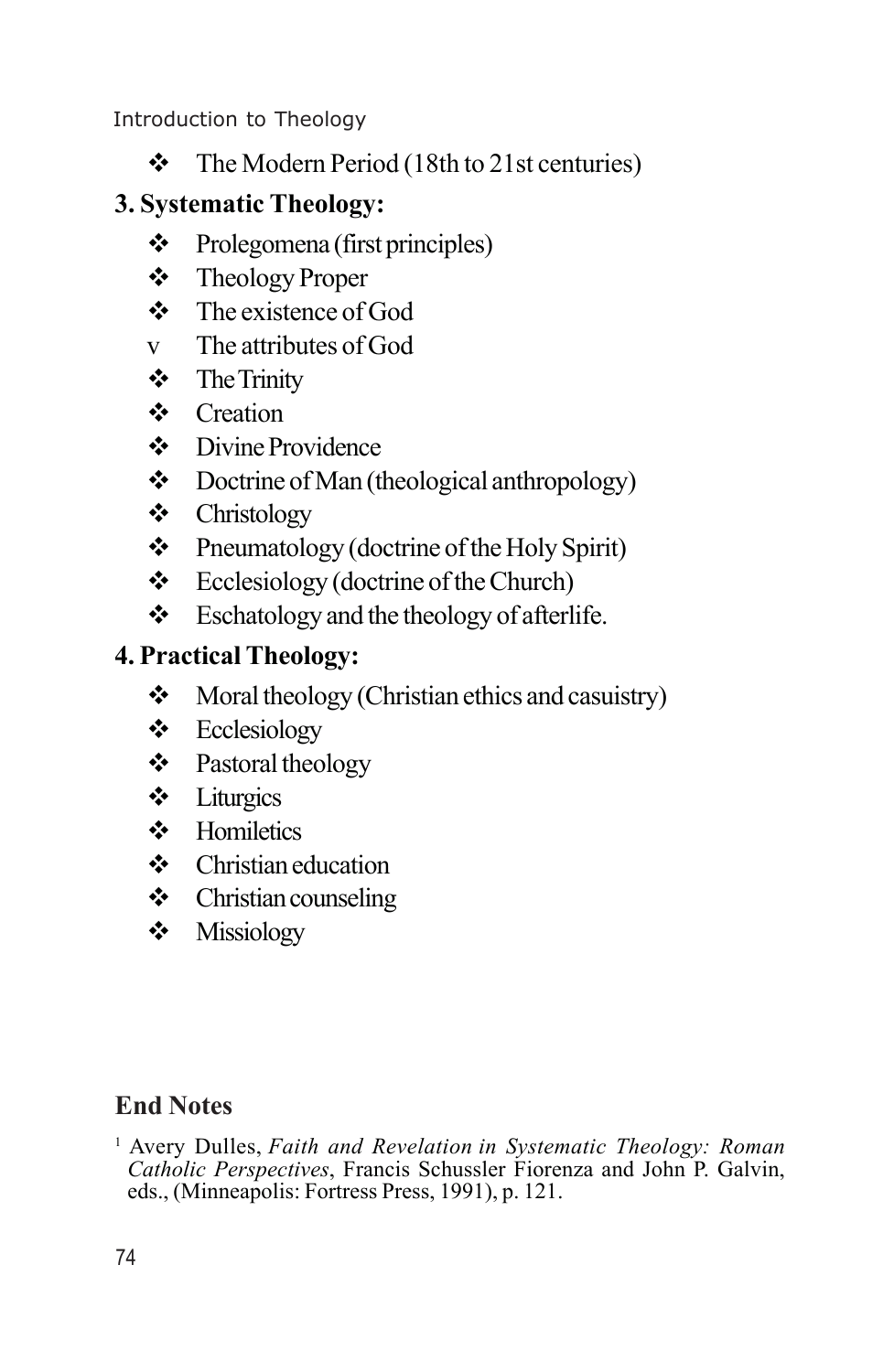# **Chapter 8**

# **History of Christian Theology**

Theology as the present form is a result of great evolution and progress. Men of all times tried to seek and define god, but until God himself had taken the initiative it was remained in futile. Here we try to disclose the different phases in the development of Christian theology.

#### **8.1. Evangelists and** *Hagiographers*

The Sacred writers are the first theologians. The Bible is a collection of books and consequently of theologies. The Old Testament is a collection of different theologies (for example, Yahwist Theology, Elohist Theology, Priestly Theology, Deutronomist Theology, Wisdom Theology etc.) which reflect different concerns and even different cultures. Likewise, the New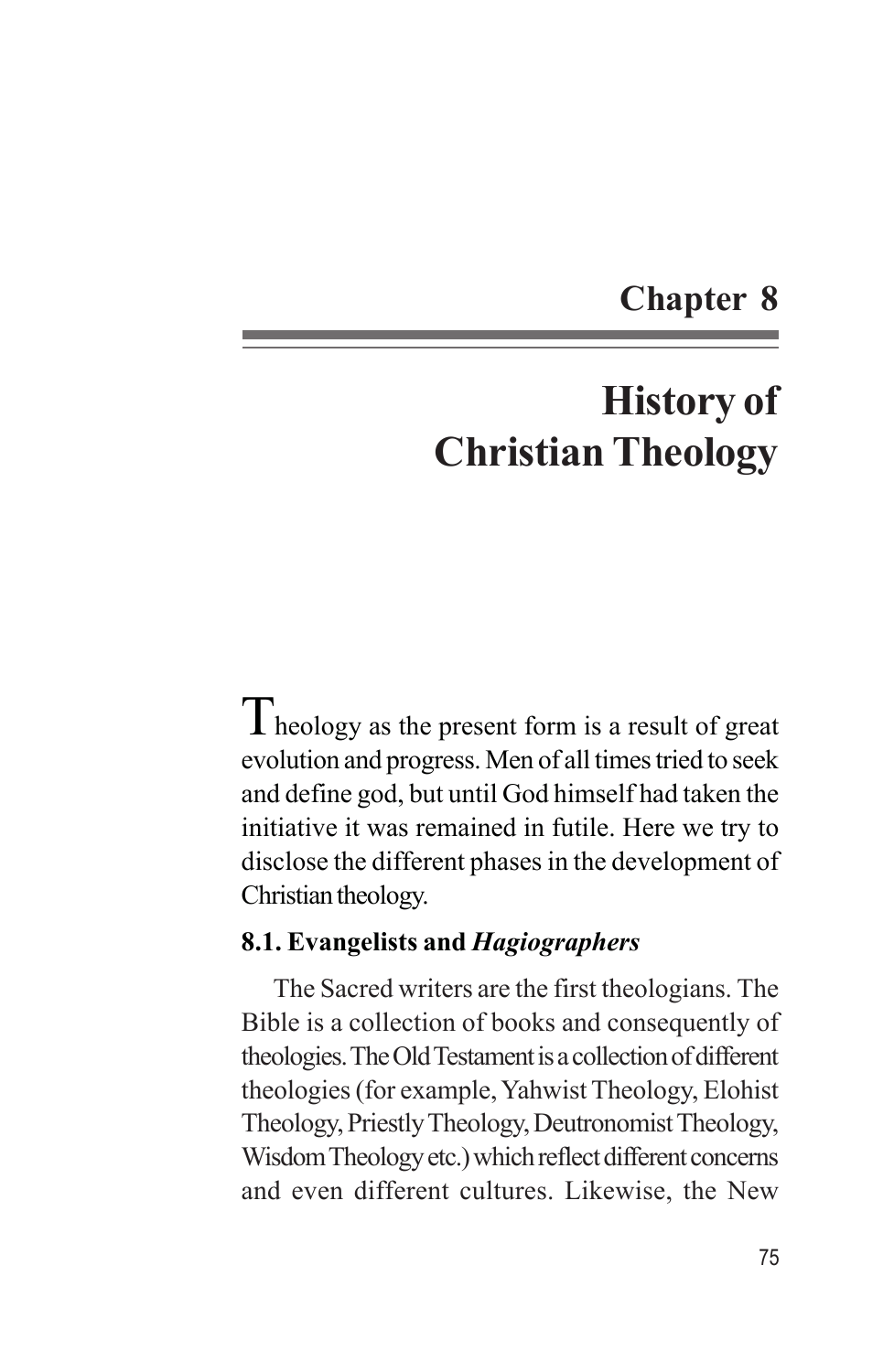Testament is a collection of different theologies. One can note the development of the understanding of the Christ event in the different books of the New Testament. The focus of the New Testament is always the proclamation of the Christ event. But in elaborating this proclamation we find a legitimate pluralism of expression, depending both on the personality and cultural identity of the New Testament authors and the circumstances of the communities they were addressing. Consequently, it is reasonable to speak of a Matthean theology, a Marcan theology, a Lucan theology, a Johannine theology, a Pauline theology etc. in the New Testament The New Testament is not only the source of theology but also the theology itself. It witnesses how the apostles and early church understood the Mystery of Jesus. The New Testament writers are the first interpreters of divine mystery and therefore NT is called as "Normative Theology".

 Prominent Catholic Biblical Theologians in the contemporary period include Raymond E. Brown (1928–1998), Rudolf Schnackenburg (1914–2002), Roland E. Murphy (1917– 2002), Carlo Maria Martini (1927–2012), J. Murphy-O'Connor (1935– 2013), Joseph Fitzmyer (1920-2016) and John J. Collins (born 1946).

## **8.2. Apostolic Period:**

Apostles and their direct disciples preaching, period of oral transmission [nucleus of first century kerygma – Jesus is the foretold Messiah and Son of God, who offered himself as a sacrifice on the Cross for the redemption of humanity from the reign of sin, now in his name salvation is announced to all, repent and believe in him as the sole Lord and God]. This is the period near to the day of the Lord, the molding time of Scripture and theology, period when Scripture began to separate from Tradition and period of the formation of Creed of the Apostles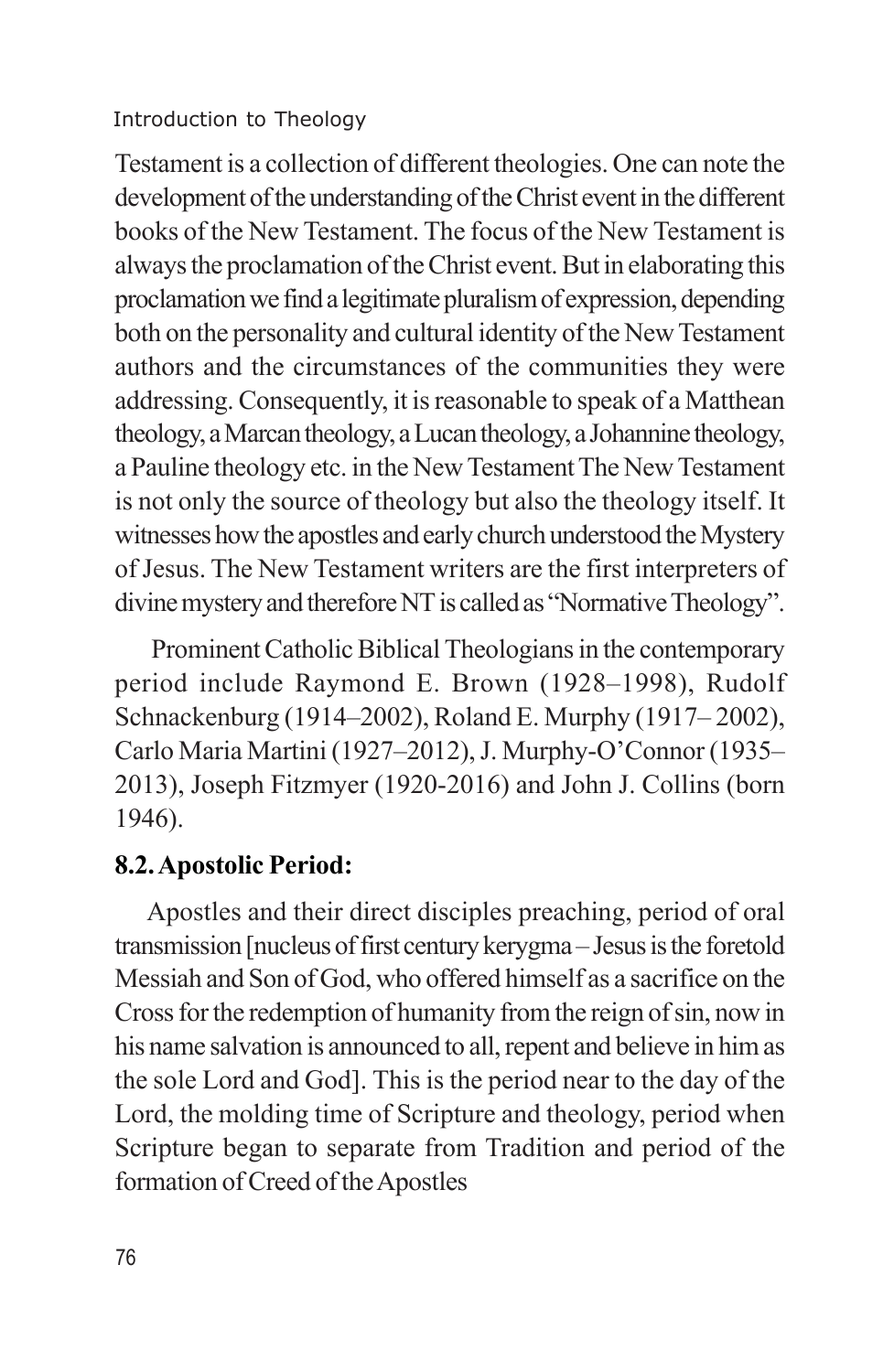#### **8.3. Patristic Period (A.D. 100-800)**

The Church Fathers come under three groups: Greek, Latin and Syriac. Prominent Greek Fathers include Athanasius (c. 296-373), Basil the Great (c. 329-379), Gregory of Nazianzus (c. 329- 390), and John Chrysostom (347-407). Ambrose of Milan (c.340-397), Jerome (347-420), Augustine of Hippo (354-430) and Gregory the Great (c. 540–604) are the prominent Latin Fathers. Prominent Syriac Fathers include Aphraat (c. 270–c. 345), Mar Aprem (306– 373), Babai the Great (c. 551–628) and Narsai of Nisibis (399–c. 502).Catholic Church considers their teaching next to Bible. As St. John Paul II would say "They are the Pillars of the Church." The Great Fathers of the Church and the ecclesiastical writers of the first 800 years rendered important services by their positive demonstration and their speculative treatment of dogmatic truth.

It is the Fathers who are honored by the Church as her principal theologians, excelling as they did in purity of faith, sanctity of life, and fullness of wisdom, virtues which are not always to be found in those who are known simply as ecclesiastical writers, For instance, Tertullian (b. about 160) and Origen, (d. 254), St. Cyprian (d. 258) and St. Gregory of Nyssa. The characteristic of the patristic literature were apologetical and polemical, parenthetical and ascetic, with a wealth of exegetical wisdom on every page. Their theology was rooted in the Bible, especially in the Gospels and in the Epistles of St. Paul. Although it was not the intention of the Fathers to give a methodical and systematic treatise of theology, nevertheless, so thoroughly did they handle the great dogmas from the positive, speculative, and apologetic standpoint that they laid the permanent foundations for the centuries to follow? The following were the key theological developments of the period of the Church Fathers: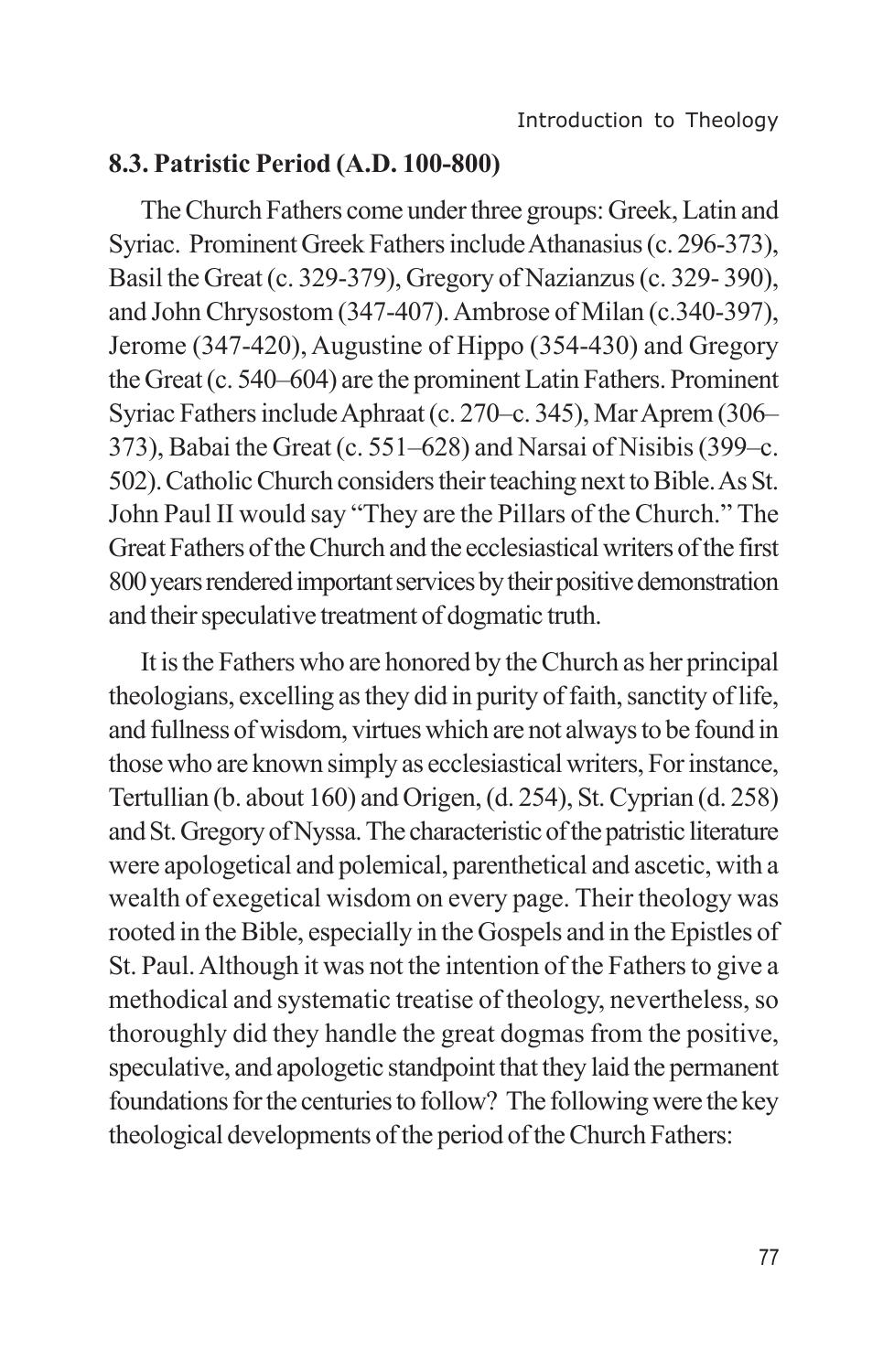- 1. It was during the patristic period that the fixing of the canon of the New Testament took place.
- 2. During this period the role of Tradition was emphasised. The Fathers of the Church strongly insisted on the role of tradition in helping the Church to remain faithful to the apostolic witness.
- 3. The development of the creeds was another important element in the theology of this period. Creeds ranged from the baptismal professions of faith to the formalized creeds articulated by ecumenical councils.
- 4. This period also saw a better understanding of the person of Jesus Christ. Dogmatic teachings about Christ were done in the first ecumenical councils. An important dogmatic framework was done in the council of Chalcedon (451).
- 5. The doctrine of the Trinity was clarified during this period. The Trinitarian faith was fundamentally the same both in the East and in the West. But there were differences in the theological articulation of the mystery.
- 6. A more integral understanding of the Church was done in this period. This period also saw the rise of the five patriarchates: Rome, Alexandria, Antioch, Constantinople and Jerusalem.
- 7. We can note the beginnings of the science of biblical interpretation in this period. For example, Origen made an attempt to formulate the principles for interpreting the Bible.
- 8. We find the emergence of the first schools of theology during this age: The School of Alexandria, the School of Antioch and the School of Nisibis. These schools were the formation centers of Christian theology, seats of liturgical and biblical spirituality and research centers. There were mutual intellectual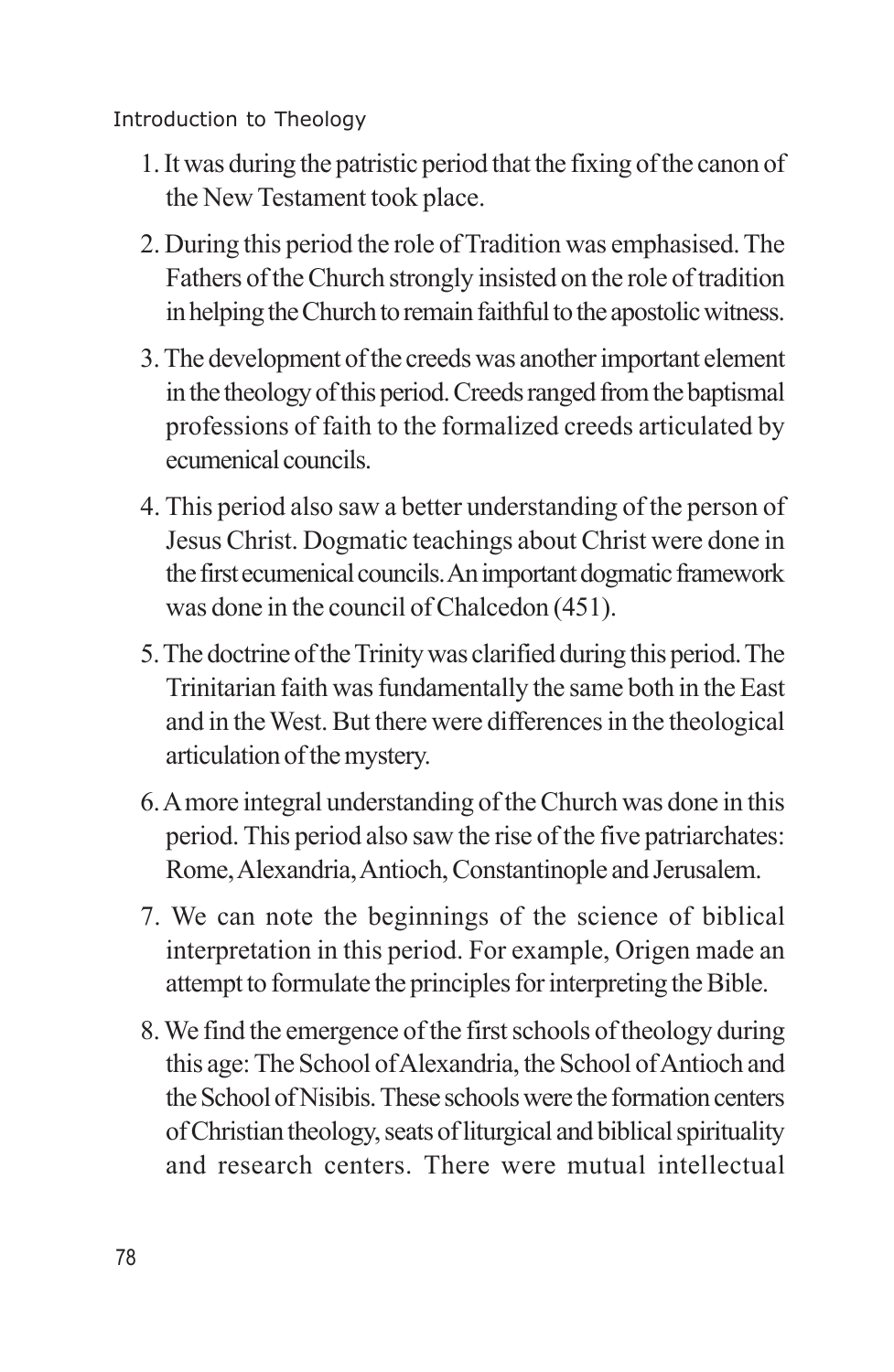collaboration and merging of ideas between these different theological schools.

#### **8.3.1 Augustine (354-430 A. D.):**

Augustine was probably the greatest theologian that the church has ever known since Paul. He was the great summarizer of the Patristic era, and the great motivator of the Reformed, Protestant era. He remains a figure of intense interest in the fields of History, Philosophy and Theology. He shaped Christian doctrine in every major category, but especially the doctrines of Revelation, God, Trinity, Sin, Soteriology, and Ecclesiology. For Augustine, theology was not only a faithful interpretation of the Scriptures, or a speculative task within culture, but also a faithful representation of the Apostolic Tradition. It included apologetics, instruction, preaching, and systematic investigation of the church's doctrine. - His apologetic theology is best seen in his works *against the Donatist and the Pelagians*. His speculative work is best seen in his *City of God* and his systematic investigation of theology can be seen in his *Trinity*, perhaps his most important work. Here the issue of 4 the relationship between reason and revelation finds its first full treatment as a problem for Christian theology.For Augustine, theology was not only a faithful interpretation of the Scriptures, or a speculative task within culture, but also a faithful re-presentation of the Apostolic Tradition. It included apologetics, instruction, preaching, and systematic investigation of the church's doctrine.His apologetic theology is best seen in his works against the Donatist and the Pelagians. His speculative work is best seen in his *City of God* and his systematic investigation of theology can be seen in his *Trinity*, perhaps his most important work. Here the issue of the relationship between reason and revelationfinds its first full treatment as a *problem* for Christian theology.

Major 7 Ecumenical Councils of Patristic Period are listed below: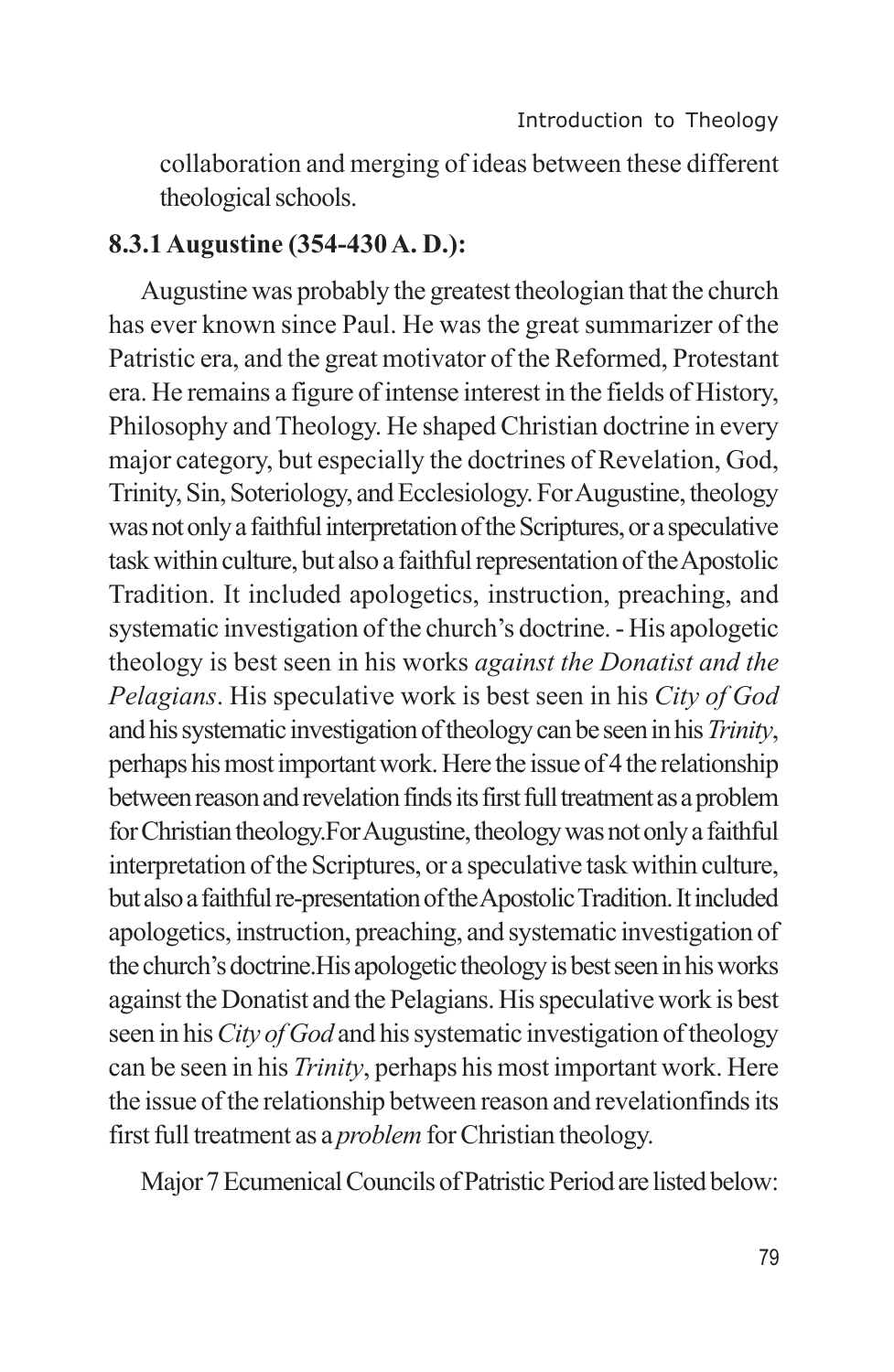| Council                             | Date                         | Topics of discussion                                                                                                                                                                                                                              |
|-------------------------------------|------------------------------|---------------------------------------------------------------------------------------------------------------------------------------------------------------------------------------------------------------------------------------------------|
| First Council of<br>Nicaea          | 325<br>(May 20-June 19)      | Arianism, the nature of Christ, celebration<br>of Passover(Easter), ordination of eunuchs,<br>prohibition of kneeling on Sundays and<br>from Easter to Pentecost, validity of<br>baptism by heretics, lapsed Christians,<br>sundry other matters. |
| First Council of<br>Constantinople  | 381<br>$(May-July)$          | Arianism, Apollinarism, Sabellianism,<br>dininity of Holy Spirit, successor to<br>Meletius                                                                                                                                                        |
| Council of<br>Ephesus               | 431<br>$(June 22-Jul.31)$    | Nestorianism, Theotokos, Pelagianism                                                                                                                                                                                                              |
| Council of<br>Chalcedon             | 451<br>$(Oct.8-Nov.1)$       | The judgments issued at the Second<br>Council of Ephesus in 449, the alleged<br>offences of Bishop Dioscorus<br>of<br>Alexandria, the definition of the Godhead<br>and manhood of Christ, many disputes<br>involving particular bishops and sees. |
| Second Council of<br>Constantinople | 553<br>(May 5 - June 2)      | Nestorianism<br>Origenism                                                                                                                                                                                                                         |
| Third Council of<br>Constantinople  | 680-681<br>(Nov.7 - Sept.16) | Monothelitism, the human and divine wills<br>of Jesus                                                                                                                                                                                             |
| Second Council of<br>Nicaea         | 787<br>(Sept. 24 - Oct. 23)  | Iconoclasm                                                                                                                                                                                                                                        |

# **8.4. The Middle Age, Scholasticism (800-1500)**

The terms 'scholastic' and 'scholasticism' derive from the Latin word *scholasticus* (Greek: *ó÷ïëáóôéêüò*) which means 'that (which)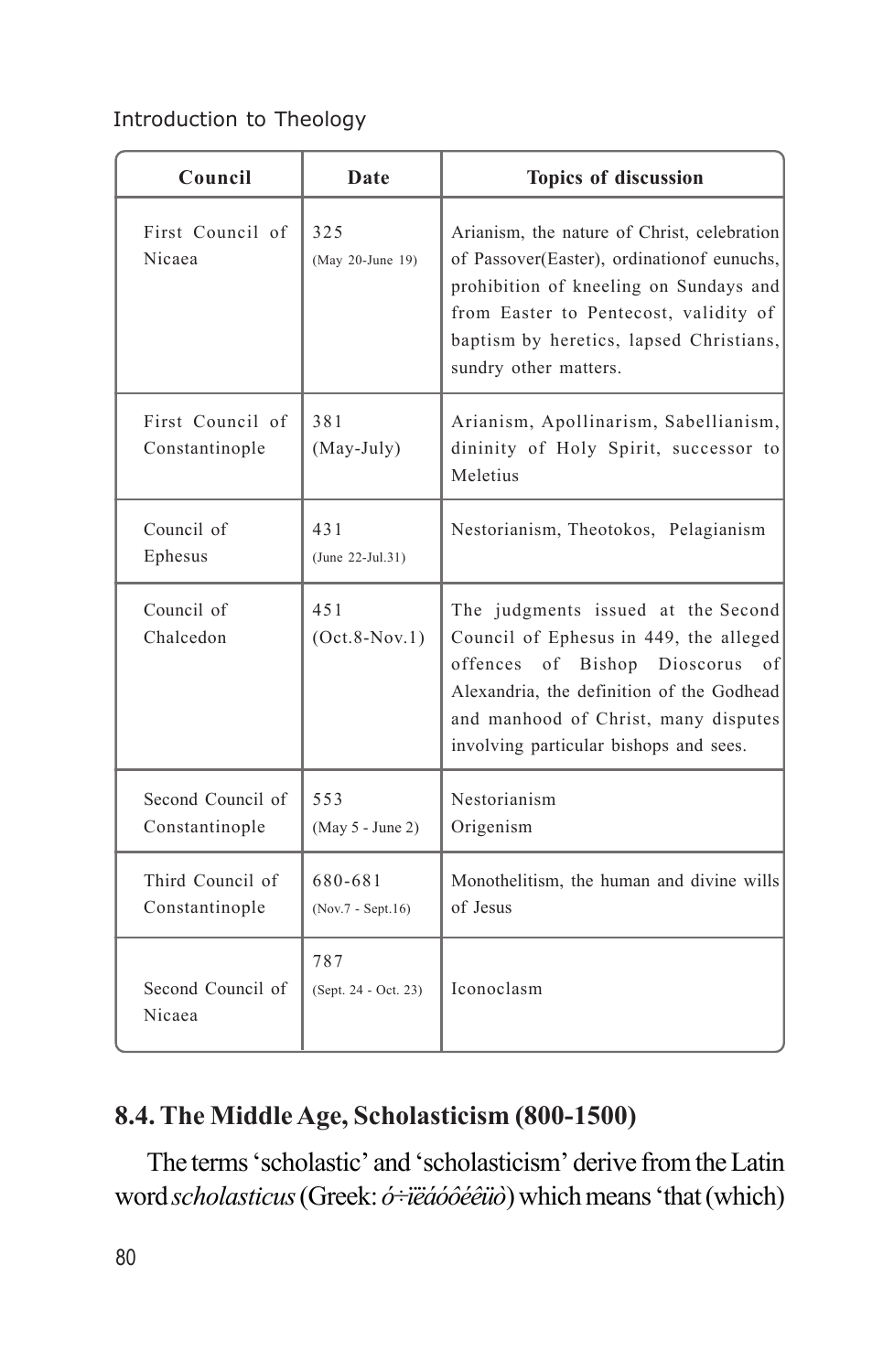belongs to the school'. The beginnings of Scholasticism may be traced back to the days of Charlemagne<sup>1</sup> (d. 814). Charlemagne (742– 814)1, by a decree in AD 787 established schools in every abbey in his empire and attracted the scholars of England and Ireland. Then it progressed in ever-quickening development to the time of Anselm of Canterbury, Bernard of Clairvaux, and Peter the Lombard, and onward to its full growth in the Middle Ages (first epoch, 800-1200). The most brilliant period of Scholasticism embraces about 100 years (second epoch, 1200-1300), and with it are connected the names of Alexander of Hales, Albertus Magnus, Bonaventure, Thomas Aquinas, and Duns Scotus. From the beginning of the fourteenth century, owing to the predominance of Nominalism and to the sad condition of the Church, Scholasticism began to decline (third epoch, 1300-1500). We will analyze three great important figures of Scholasticism Augustine, Anselm, Aquinas (354-1275 A. D.).

## **8.4.1 Anselm of Canterbury (1033-1109)**

Anselm of Canterbury was born in Aosta; North Italy. Anselm was deeply influenced by Augustine, whom he absorbed through every pore. Anselm saw theology as the church's response to situation requiring theological clarity. He also made famous Augustine's statement that theology is "faith seeking understanding" ("*fides quarens intellectum*"). Anselm also thought that the task of theology must include reason as a secondary source for its propositions. Still his insistence is that theology is faith, seeking understanding. Almost all of Anselm's theological works are occasional. Anselm's most famous works were *The Proslogion*, a work on the ontological argument for the existence of God, and *Cur Deus Homo* – which tries to answer the question "Why God became man?" The latter work is where he lays out his famous and influential theory of the atonement known as the "satisfaction theory".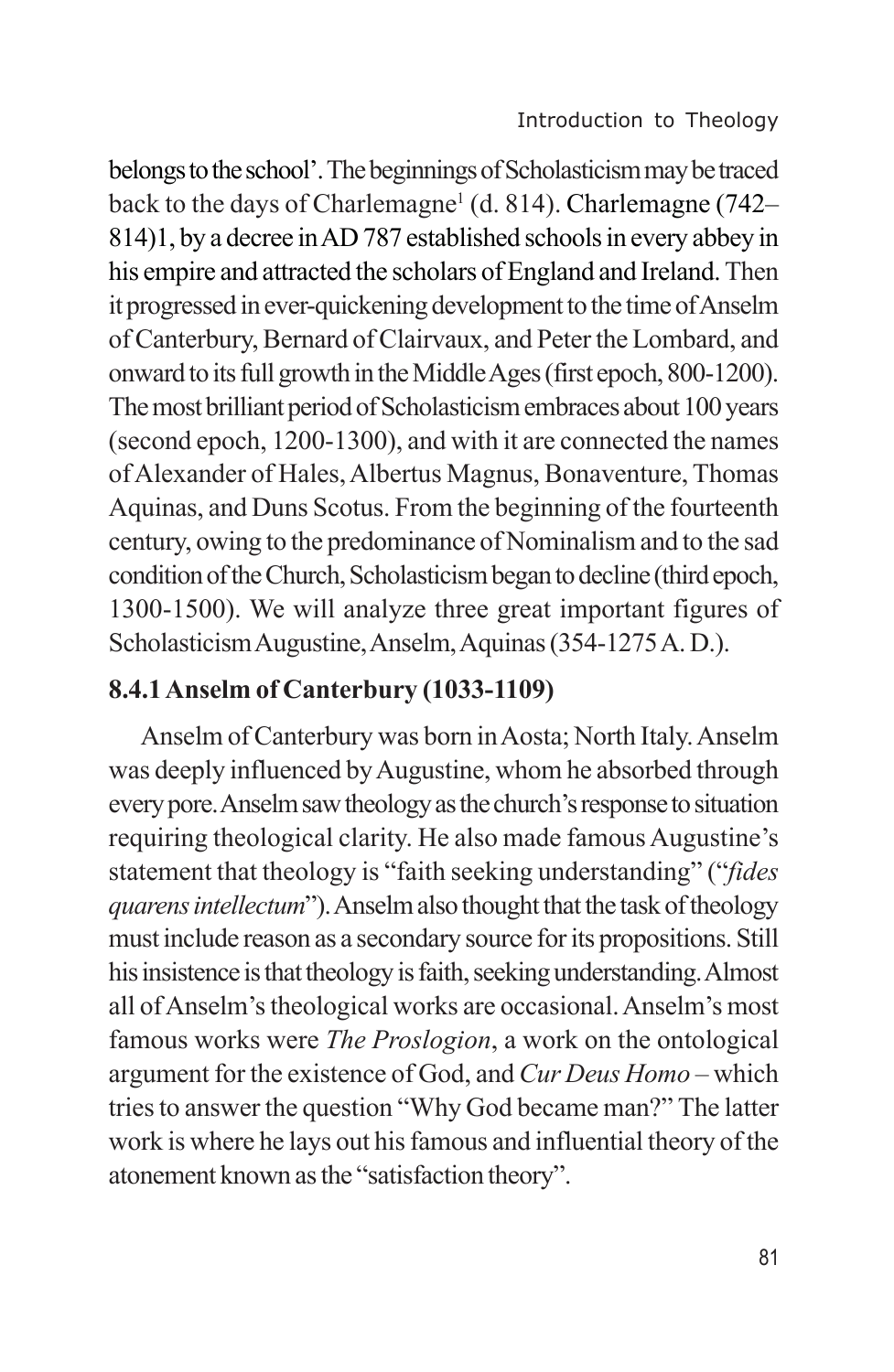# **8.4.2. Thomas Aquinas (1231-1274)**

Thomas Aquinas is unanimously considered to be the greatest of the Medieval Theologians. He was born near Naples 1224/5, of Italian nobility. He was a Benedictine oblate at *Monte Cassino* until1239. He consumed the vast majority of the western intellectual tradition in a space of 1-½ years, (1252-54.). His teaching career began in 1256 and continued until death. He wrote some 9 million words, the greatest collection of which is contained in the *Summa Theologica*. This becomes the standard reference work for theology for hundreds of years.

For Aquinas, theology was the orderly synthesis and systematic exposition of the church's cardinal doctrines In the light of revelation and creation, through reason. His own theology followed the question/ answer method and saw as its task the inclusion of all other branches of learning including philosophy. Theology is, according to Aquinas, the "queen of the Sciences" and therefore the ultimate source for meaning. As a result the Summa was a synthesis of Scripture, Theology, Philosophy, Law and Nature. Theology is not just the study of the revelation contained in Scripture, but the study of everything, with the starting point being God. "Theology is also the sacred teaching itself, still active, in the mode of developing and explicating the seeds in the soil of human reason". It attempts, in terms somewhat different than Anselm, a" faith seeking understanding". But with the accent on understanding, so that reason threatens to usurp faith as the starting point.

## **8.5 Period of Reformation**

82 The Protestant Reformation, a religious movement that began in the sixteenth century, brought an end to the ecclesiastical unity of medieval Christianity in Western Europe. Originally, the word reformation (from the Latin *reformare*, "to renew") suggested the removal of impurities and corruption from church institutions and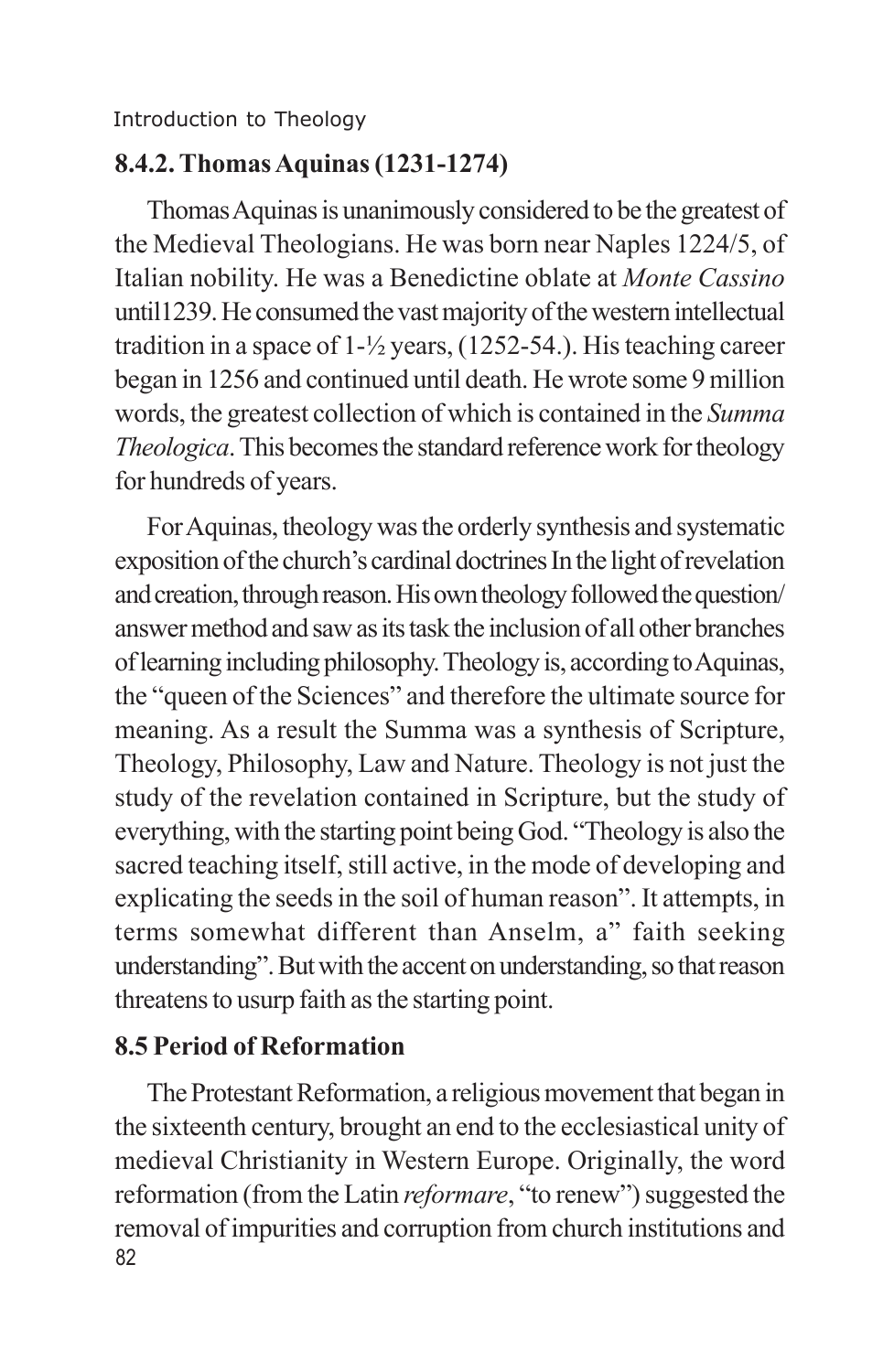people, rather than separation from the unified Roman Catholic Church. The Reformation generally is recognized to have begun in 1517, when Martin Luther (1483–1546), a German monk and university professor, posted his ninety-five theses on the door of the castle church in Wittenberg. Luther argued that the church had to be reformed. He believed that individuals could be saved only by personal faith in Jesus Christ and the grace of God. He thought the Catholic Church's practices focusing on works (such as pilgrimages, the sale of indulgences to obtain forgiveness, and prayers addressed to saints) were immoral. Lutheranism framed by its three famous *solas: sola scriptura, sola fides* and *sola gratia*. Martin Luther envisioned a move back to the Patristic emphasis on the explication and interpretation of Scripture as the substance of theology. Luther clearly joins hands with Augustine in stating that theology was "faith seeking understanding", but the emphasis is just as clearly on the text of Scripture as the point of departure for this faith. In his first lectures on the Psalms he writes, "No one arrives at knowledge of the Godhead if he is not first brought low and has descended to knowledge of himself. For here he also arrives at knowledge of God."

Thus, Luther distances himself from the Mediaeval Scholastic approach to theology, which conceived of it as the task of confirming the reasonableness of revelation. Justification by faith is the point of departure; the rest is worked out from there. But the knowledge of God and the self are to be gained only in mutual relation. The starting point, and only authority for this knowledge is the Scripture, where God has revealed Himself and ourselves. Luther's theology is centered on a close reading of Scripture and oriented towards the preaching and pastoral life of the church. Reformation movements can be positively evaluated as an effort to free theology from scholasticism. Luther tried to bring back Christian theology to its Biblical sources.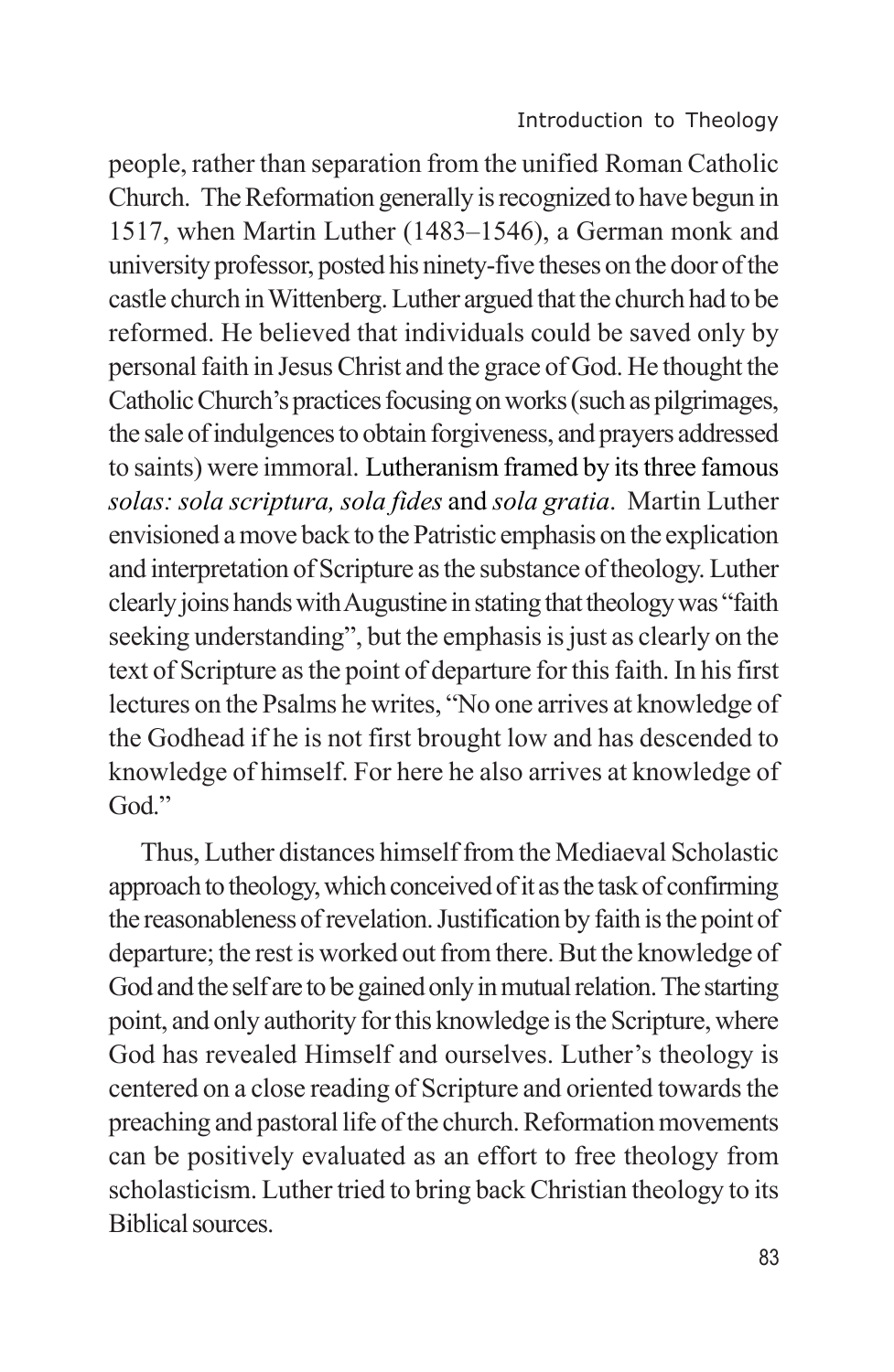#### **8.5.1Counter-Reformation (Catholic Reformation)**

The Roman Catholic Church responded with Counter-Reformation (Catholic Reformation) to the protestant reformation. One of the important agencies of the Catholic Counter-Reformation was the Society of Jesus, founded by St. Ignatius Loyola (1491– 1556). We can also find a renewal in the religious life during this period. Important religious reformers were St. Peter Canisius (1521-1597), St. Charles Borromeo (1538–1584), St. Teresa of Avila (1515–1582), St. John of the Cross (1542–1591), St. Philip Neri (1515-1595) and St. Francis de Sales (1567-1622).

The Church defended the traditional faith through the Council of Trent. The Council of Trent met over a period of eighteen years (1545-47, 1551-52, 1562-63). It met the challenge of the Protestant Reformation by clarifying doctrine and by instituting reforms that improved the quality of the clergy. The Council condemned the teachings of the Protestant Reformers and defined the traditional Church teachings in the areas of Scripture and Tradition, Original Sin, Justification, the Sacraments, the Eucharist and the veneration of saints. The council abolished the abuses and introduced disciplinary reforms affecting the sale of indulgences and the education of the clergy. Council of Trent issued condemnations of what it defined to be heresies committed by proponents of Protestantism, and also issued key statements and clarifications of the Church's doctrine and teachings, including scripture, the Biblical canon, sacred tradition, original sin, justification, salvation, the sacraments, the Mass, and the veneration of saints.

The first Vatican council was convened by Pope Pius IX. It was declared in 1868 and was convoked in December 1869. The discussions started with a scheme of Faith (De Fide) and later a revised constitution on faith, *Dei Filius*, was promulgated on 24th April 1870. It has four chapters on God the Creator, Revelation,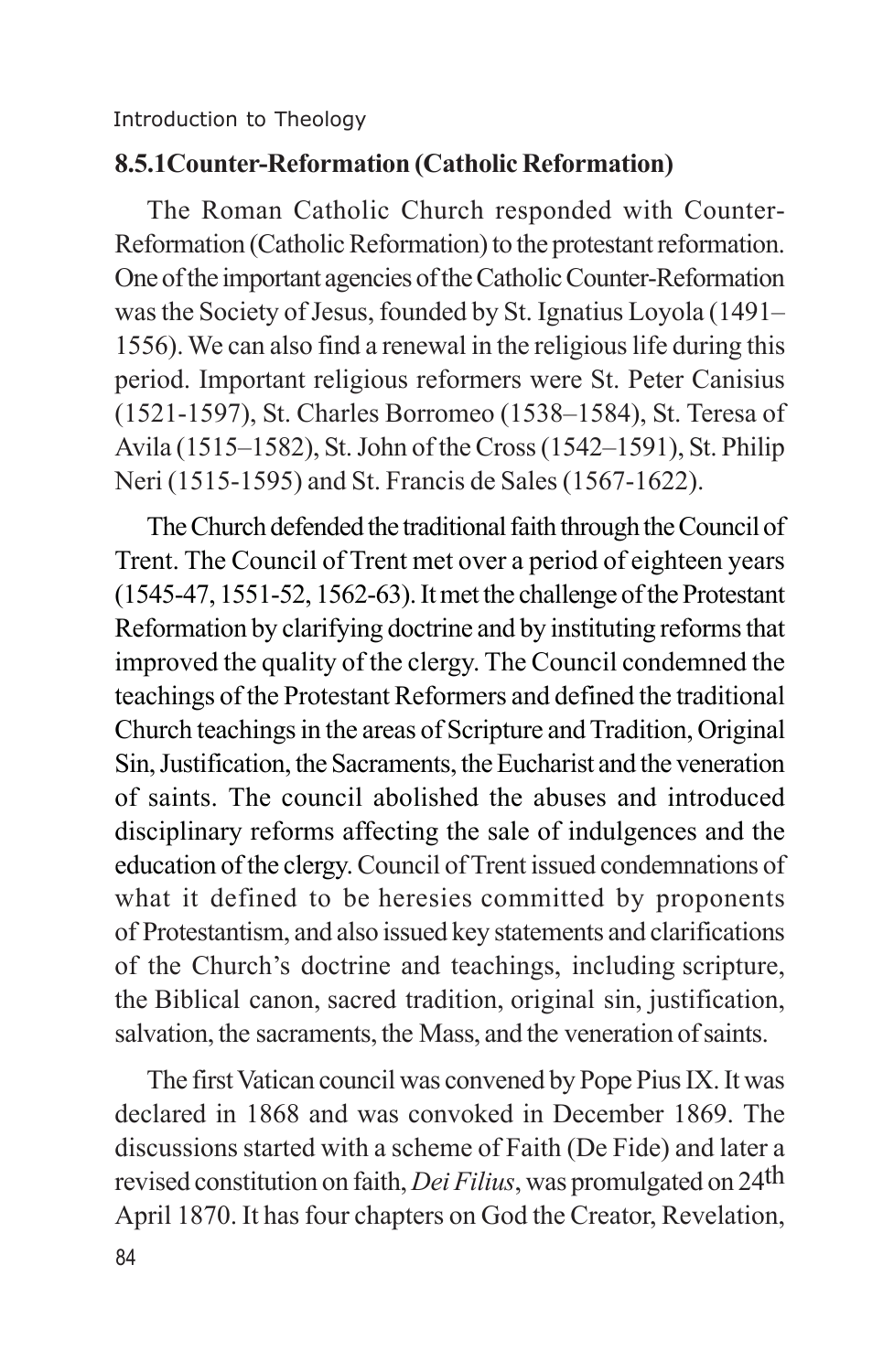Faith, Faith and Reason, respectively. The council wanted to discuss and promulgate teachings on Papal Infallibility and Papal Primacy. But there were extreme positions in the council members and nocomprehensively acceptable formula was achieved. Finally the document Pastor Aeternus (Eternal Pastor), was accepted in which Papal Infallibility was restricted to specific issues regarding faith and morals on which the Pope teaches '*ex chathedra'* (out of his chair of official teaching capacity). Soon due to the outbreak of war between France and Prussia as well as the Italian occupation of the papal territories of Rome on 19th July 1870 compelled the council fathers to close the process without successfully attaining the goals of the council.

 $20<sup>th</sup>$  century is known as the century of the Church. Theology, from its scholastic hangings freed itself. Richness of Scripture, Liturgy and Tradition regained. New concept of ecclesiology- Church as people of God developed. Scripture, got predominance in the theological process. Emergence of contextual theologies is something very special to the  $20<sup>th</sup>$  century. Theology in the modern period has suffered great attacks from philosophical trends and isms such as Rationalism, Idealism, Empiricism, Existentialism, Marxism, Humanism, Pragmatism, Liberalism, Personalism, and Feminism etc. Risk of a 20th century theologian is to address these isms and maintain the Catholic faith amidst their invation alive.

## **8.5.2 Second Vatican Council**

Second Vatican Council 1962-65- an epoch making event in the modern history of theology. 21st ecumenical council of the Roman Catholic Church, announced by Pope John XXIII, as a means of spiritual renewal for the church and as an occasion for Christians separated from Rome to join in a search for Christian unity. It sought, in the words of Pope John XXIII, *aggiornaménto*, "to bring the church up to date," and many of the council's decrees did bring the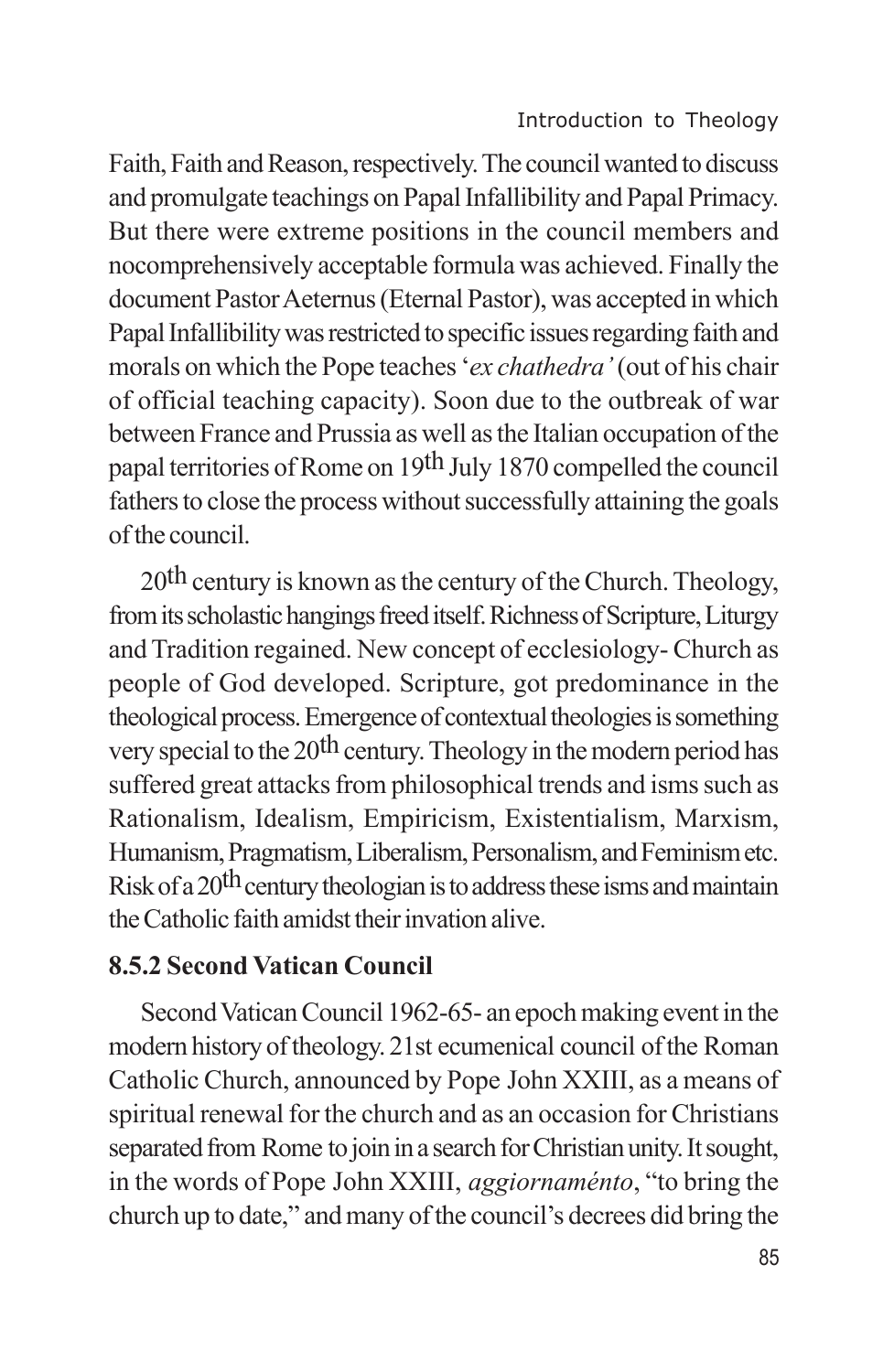church into the modern world. Biblical studies got predominance in the Catholic theological circles (Providentissimus *Deus* 1893, *Divino afflante Spiritu* (1943) *Dei Verbum* (1964*)*, *Interpretation of the Bible in the Church* (1993), *Verbum Domini* (2010).

# **Some Unique Features of the Council**

- 1. The council was convened not for condemnations but for updating the Church for the sake of its own spiritual vitality, Christian unity and world peace.
- 2. By virtue of the number of the participants the Second Vatican Council was the greatest of all the councils held by the Church. The council had more than 2600 bishops from all over the world and the number of participants approached 3000, including the theologians and other experts.
- 3. The Second Vatican Council was the most representative council in the history of the Church with its bishops drawn from every major continent and culture.
- 4. The Second Vatican Council was also more representative than earlier councils in terms of non-Catholic and lay observers. Almost every major Christian Church was represented in the Council. 52 Lay observers were there in the second session of the council, 29 of whom were men and 23 women, including 10 nuns.
- 5. The Second Vatican Council was the first ecumenical council to have available to it the modern means of communication. It was the first to be covered by newspapers and magazines as well as by radio and television.

## **8.6 Theology in the Contemporary Period**

The most important event in the history of the Church during this period after the Second Vatican Council we find the emergence of many contextual theologies. Contextual theology means theology in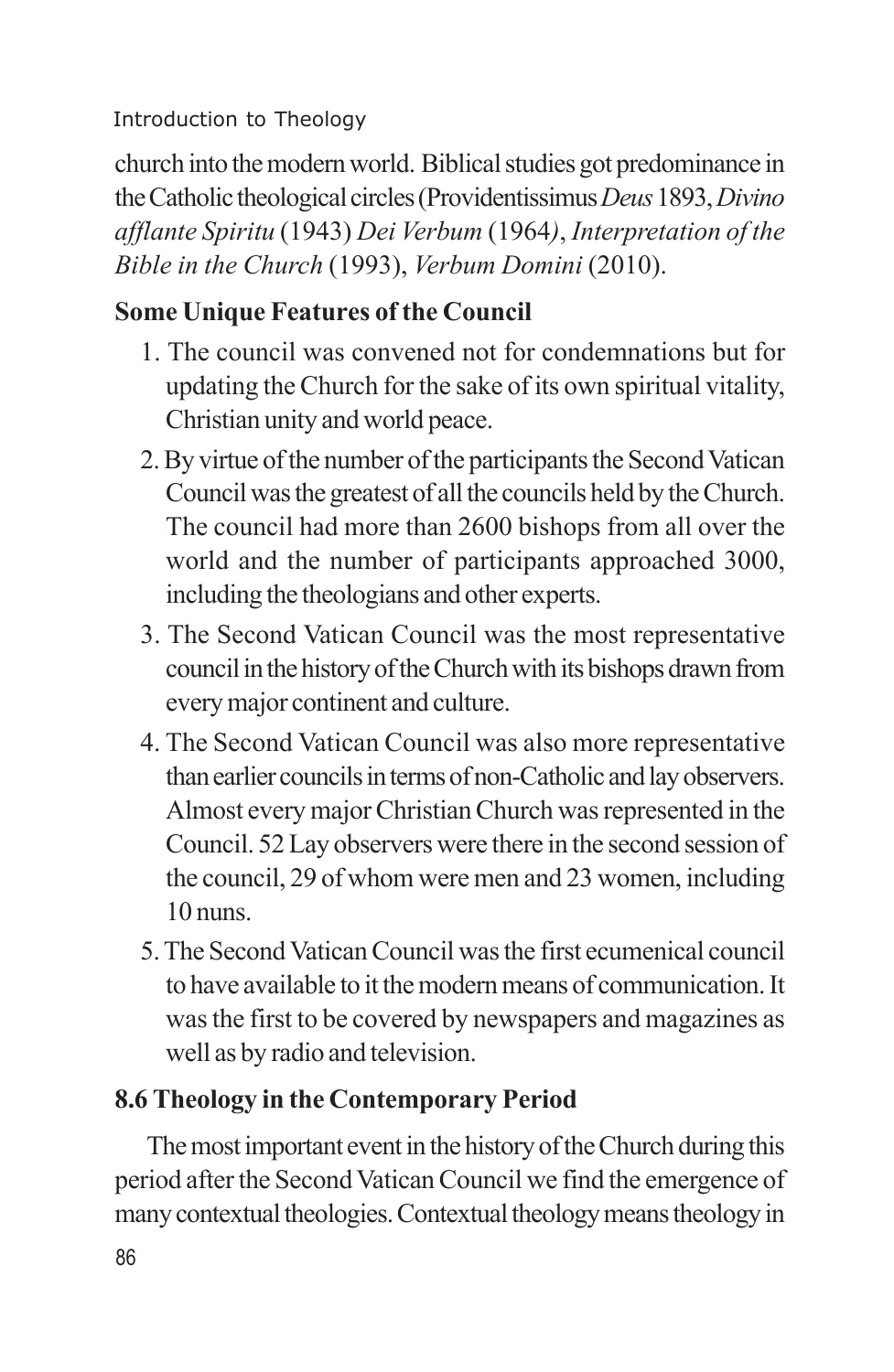a particular context. Contextual theologies can be continental (Asian Theology, African Theology etc.) or even national (Indian Theology, Filipino Theology etc.) or it can be a theology based on the particular situation of a group of people (Black Theology, Feminist Theology, Liberation Theology etc.).

#### **8.6.1. Liberation Theology**

Liberation theology is a movement in theology which interprets the teachings of Jesus Christ in terms of liberation from unjust economic, political, or social conditions. It is an interpretation of Christian faith through the poor's suffering, their struggle and hope, and a critique of society and the Christian faith through the eyes of the poor. It began as a movement within the Roman Catholic Church in Latin America in the 1950s–1960s. Although liberation theology arose principally as a moral reaction to the poverty caused by social injustice in Latin America, it has grown into an international and inter-denominational movement. Prominent Liberation Theologians include Juan Luis Segundo (1925–1996), Leonardo Boff (born 1938), Gustavo Gutiérrez (born 1928), Jon Sobrino (born 1938)

Liberation theology focuses on the human being in need of liberation. The preferential option for the poor has become the slogan of the theology of liberation. Preference implies the universality of God's love, which excludes no one. It is only within the framework of this universality that we can understand the preference, that is, what comes first. Liberation theologians assert that God is revealed as having a preference for those people who are "insignificant," "marginalized," "unimportant," "needy," despised" and "defenseless".

#### **8.6.2 Feminist Theology**

Feminist theology is an approach to theology developed largely in USA since 1968, but now spread to all over the world. It seeks to advance and understand the equality of men and women morally,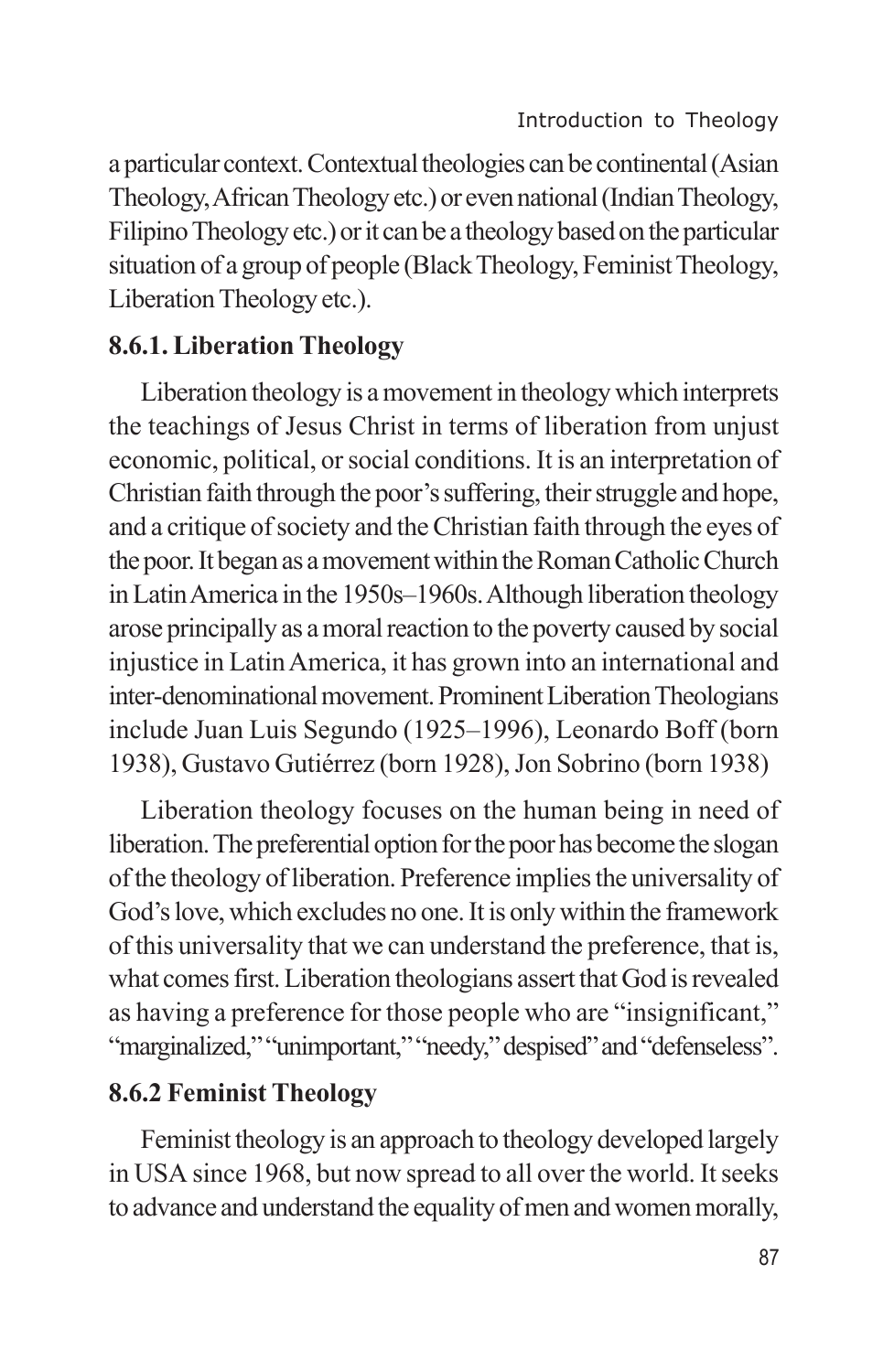socially, spiritually, and in leadership from a Christian perspective. It tries to reconsider the traditions, practices, scriptures, and theologies from a feminist perspective. Some of the goals of feminist theology include increasing the role of women among the clergy and religious authorities, reinterpreting male-dominated imagery and language about God, and studying images of women in the Scriptures. Feminist theology regards women, their bodies, perspectives and experiences as relevant to theology. It demands the use of a language that does not reflect a male power structure. Prominent Feminist Theologians are Mary Daly (1928–2010), Rosemary Radford Ruether (born 1936) and Elizabeth Schuessler Fiorenza (born 1938).

Some feminist theologians try to reconcile Christianity and feminism by arguing that Christianity read in the right way, advocates equality and justice in the same way that feminism does. For example, the American theologian Leonard Swidler argues that Jesus was a feminist. Some other feminist theologians advocate a radically new reading of Christian theology. According to them, women and the experiences of women are the criteria by which all theology has to be judged. Only some texts within the tradition are regarded as usable. The most prominent writers of this second group are Rosemary Radford Ruether and Elizabeth Schuessler Fiorenza.

## **8.6.3 Political Theology**

Political theology is a new trend in theology that began during the latter part of the 20th century. It was a theological response to existentialism that stressed the public significance of Christian eschatology. Political theology investigates the ways in which theological concepts are related to the politics, society, and economics. Two important proponents of political theology are Jürgen Moltmann and Johann Baptist Metz. The connections between Political theology and liberation theology are clear.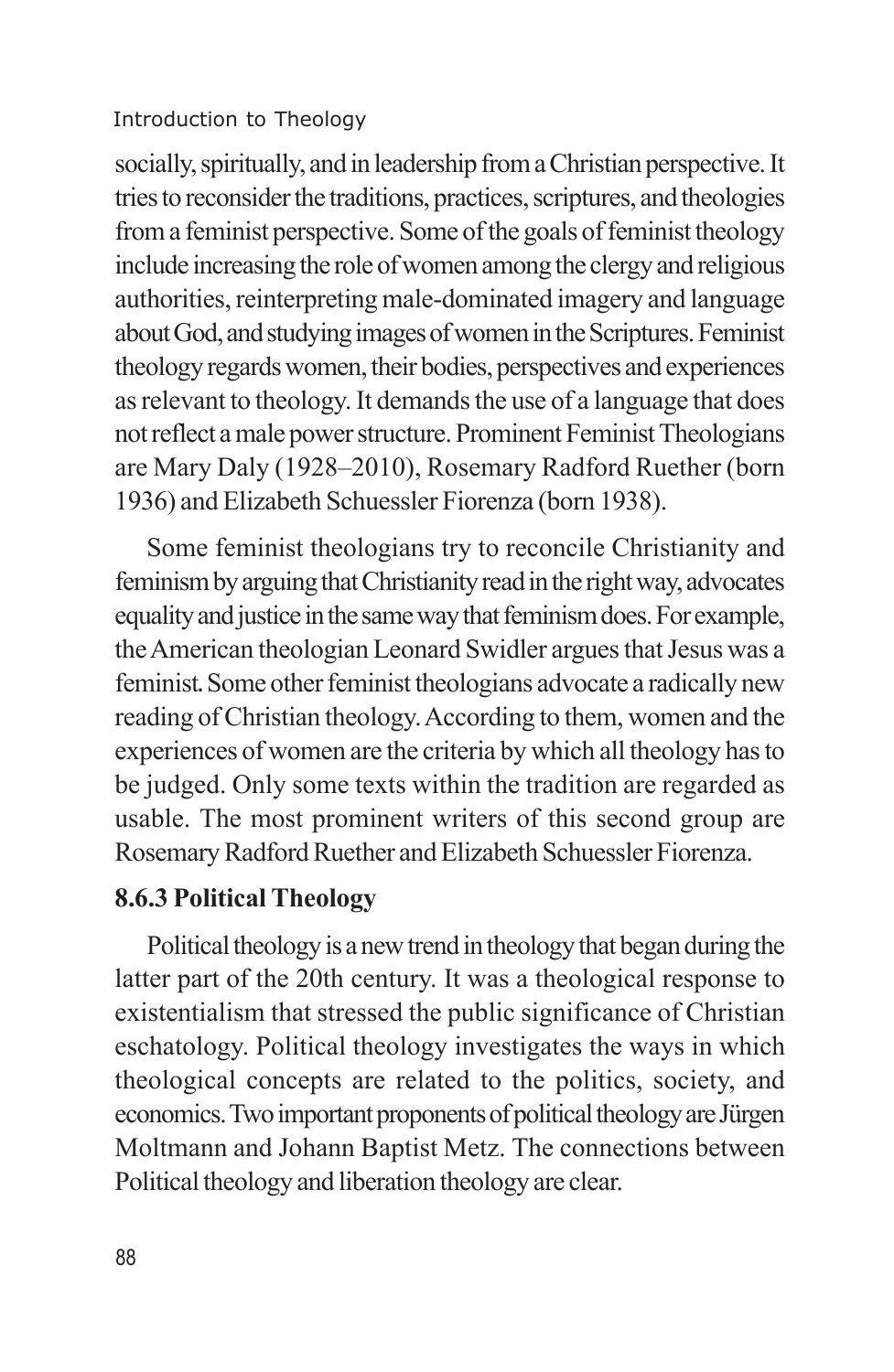Metz explored the concept of *political theology* throughout his work *The Vocabulary of Political Theology*. In contrast to what it takes to be the traditional concentration of theology on the individual and on personal holiness, Metz sees 'the deprivatising of theology as the primary critical task of political theology'. Orthopraxy becomes the mark of true discipleship more than the traditional orthodoxy. He argued for the concept of a 'suffering God' who shared the pain of his creation. He criticizes what he terms 'bourgeois Christianity' and believes that the Christian Gospel has become less credible because it has become entangled with bourgeois religion. His work *Faith in History and Society* develops fundamental theology from this perspective.

### **8.6.4 Dalit Theology**

The term 'Dalit' derived from the Sanskrit root *dal* means broken, cracked, trodden down, crushed or destroyed. Dalit theology is a branch of Christian theology that emerged among the Dalit castes in India in the 1980s.13 It shares a number of themes with liberation theology. Dalit theologians have seen passages in the gospels, such as Jesus' sharing a common drinking vessel with the Samaritan woman in John 4, as indicating his embracing of Dalitness. The parable of the Good Samaritan is also seen as significant, providing a life-giving message to the marginalized Dalits and a challenging message to the non-Dalits. A major proponent of Dalit theology was Arvind P. Nirmal (1936–1995), a Dalit Christian in the Church of North India. Nirmal criticised Brahminic dominance of Christian theology in India, and believed that the application of liberation theology to India should reflect the struggle of Dalits, who make up about 70% of Christians in India.

The emphasis of Dalit theology is on the reign of God. Consequently, the stress is not only on Jesus' option for the poor and the outcasts, but also on his call to everyone to a new fellowship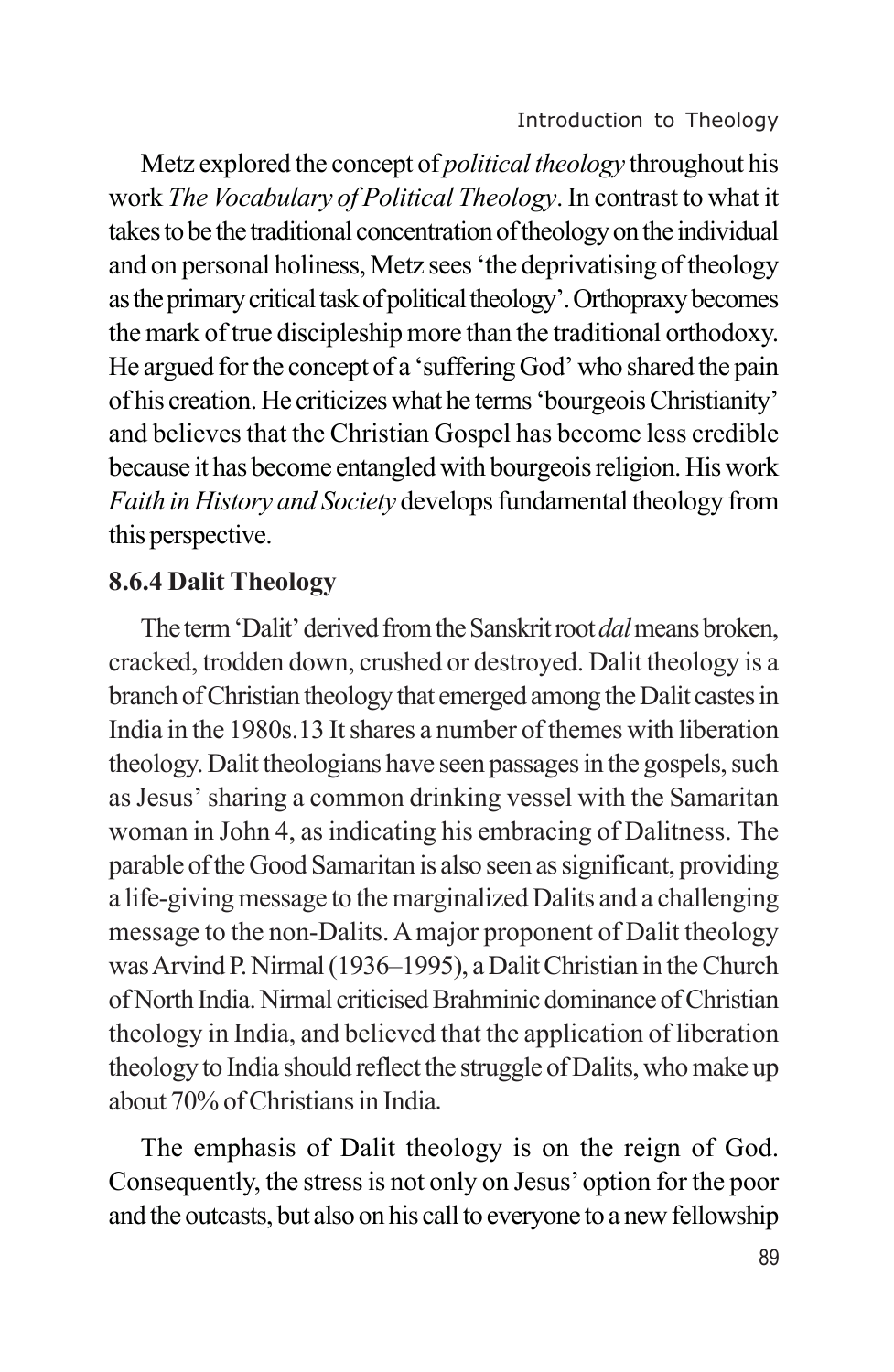in which all are equal and there is no discrimination. Such a community must first of all be a community that struggles against any form of injustice and oppression.

## **8.6.4 Black Theology**

Black Theology tries to understand and interpret the Word of God in the historical, religious, cultural and social life of the Black communities especially the injustice done towards Blacks in American and South African contexts. Black theology makes use of some of the elements of the liberation theology. In Black Theology philosophical views of God are largely ignored in preference for the concerns of the oppressed. The focus is given to God's actions, and his delivering of the oppressed because of his righteousness.

Proponents of black theology are concerned specifically with the social and political aspects of salvation more than the spiritual. In other words, salvation is physical liberation from white oppression rather than freedom from the sinful nature and acts of each individual person. According to them, a white man who is in power cannot be a Christian, unless he gives up that power and give it to the black man. James Cone is a proponent of Black Theology in America. Black theologies were popularized in Africa in the early 1970s by Basil Moore, a Methodist theologian in South Africa. In the United Kingdom, Dr. Robert Beckford is a prominent black theology practitioner.

## **End Notes**

<sup>1</sup> Charlemagne, also known as Charles the Great or Charles I, was King of the Franks from 768, King of the Lombards from 774, and Holy Roman Emperor from 800. He united much of western and central Europe during the early Middle Ages. He was the first recognized emperor to rule from Western Europe since the fall of the Western Roman Empire three centuries earlier. The expanded Frankish state that Charlemagne founded is called the Carolingian Empire. Charlemagne has been called the 'Father of Europe' as he united most of Western Europe for the first time.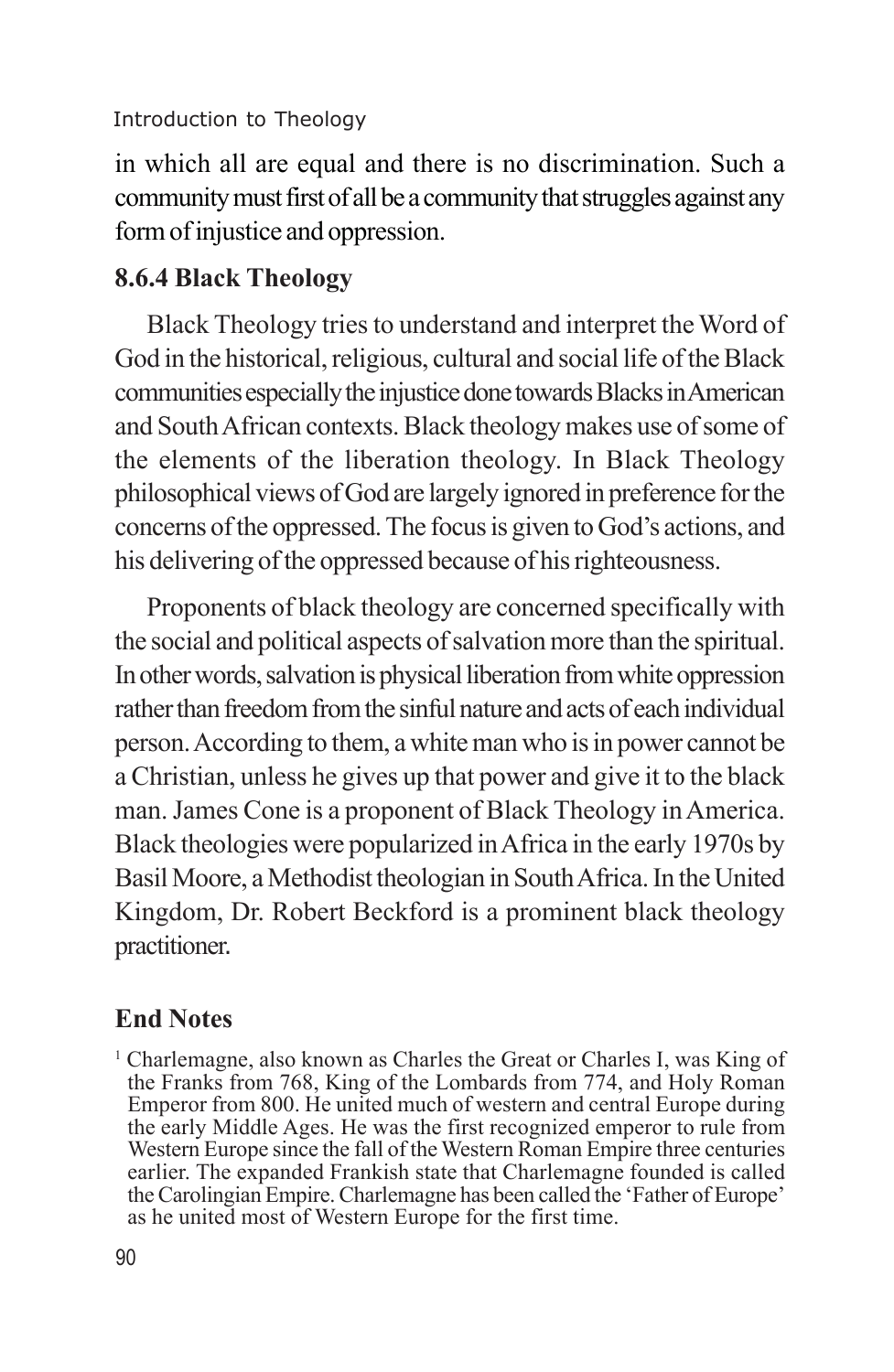# **Chapter 9**

# **Important Mordern Day Theologians**

**9.1. Henri-Marie de Lubac SJ** (1896-1991). He was a French Jesuit priest who became a Cardinal of the Catholic Church, and is considered to be one of the most influential theologians of the 20th century. A *peritus* at the Second Vatican Council, he was made a cardinal in 1983. His vast literary output covers a range of subjects, including the Church, grace and the supernatural, the history of exegesis in the middle Ages, *Pico della Mirandola*, and Joachim of Fiore. He helped to create the intellectual climate that made the Second Vatican Council possible, largely by opening up the vast spiritual resources of the Catholic tradition which had been cramped by post-Tridentine 'baroque' theology. He was one of the founders of 'Sources *Chrétiennes*', a series of patristic and medieval texts,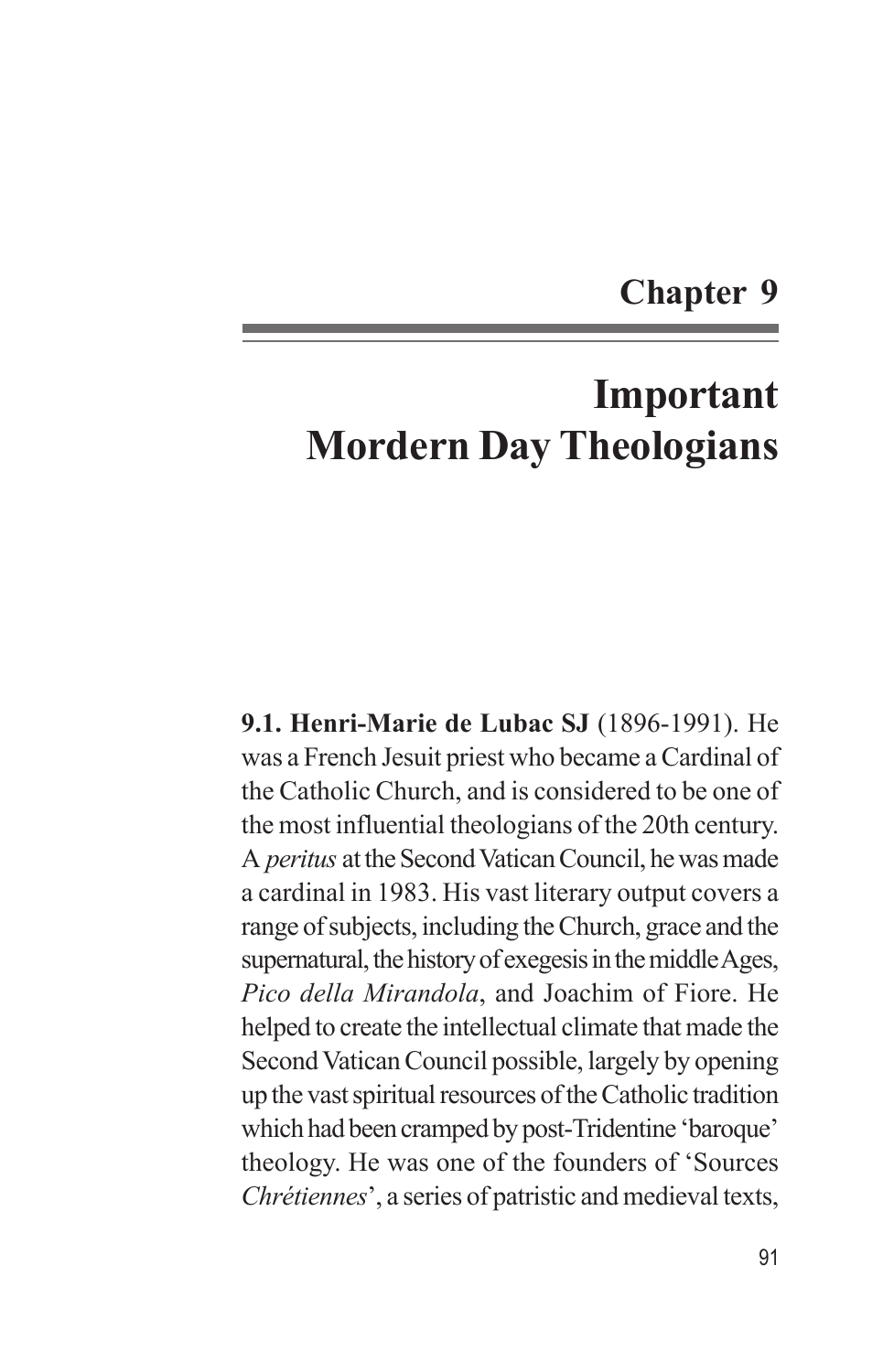with French translation, now involving scholars from all over the world. He died on September 4, 1991, Paris and is buried in a tomb of the Society of Jesus at the Vaugirard cemetery in Paris. Important works:

*Catholicism: Christ and the Common Destiny of Man, The Drama of Atheist Humanism, The Splendor of the Church, Medieval Exegesis 2 Vol.s. The Mystery of the Supernatural etc.*

**9.2. Yves-Marie-Joseph Cardinal Congar**, (1904- 1995, Paris), was a French Dominican priest who was widely recognized in his lifetime as one of the most important Roman Catholic theologians of the 20th century. Best known for his work in ecclesiology (theology of the church itself as an institution or community), Congar drew from biblical, patristic, and medieval sources to revitalize the discipline. An early advocate of ecumenism, he was a major influence at the Second Vatican Council (1962–65). Important works:

*The Meaning of Tradition I Believe In The Holy Spirit Lay people in the church; a study for a theology of the laity Tradition & Traditions My Journal of the Council Diversity and Communion Jesus Christ The Word and the Spirit True and False Reform in the Church I Believe in the Holy Spirit: Lord and Giver of Life*, *3 Vols. Power and poverty in the church The Mystery of the Church*, etc.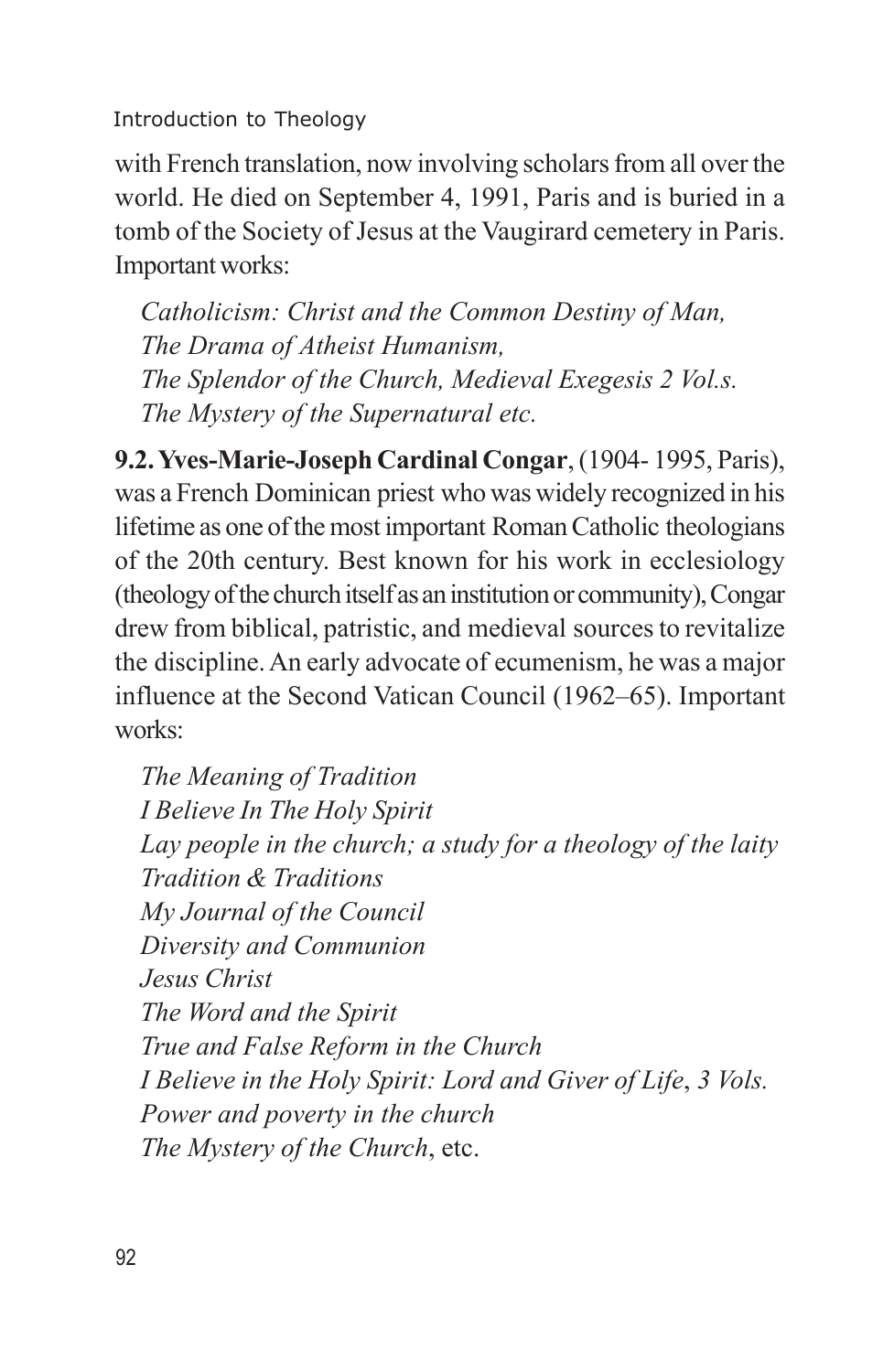**8.3. Karl Rahner**, (1904- 1984), a German Jesuit priest who is widely considered to have been one of the foremost Roman Catholic theologians of the 20th century. He is best known for his work in Christology and for his integration of an existential philosophy of personalism with Thomistic realism, by which human selfconsciousness and self-transcendence are placed within a sphere in which the ultimate determinant is God. He was known as well for his defense of Edward Schillebeeckx in 1968, when the Flemish theologian was under attack for heresy as a result of his calls for more freedom of theological research within the church and for theological pluralism.

In 1962 Rahner was appointed as a *peritus* (expert advisor) by Pope John XXIII for the Second Vatican Council. Cardinal Koenig in Vienna selected Rahner as his private adviser on the Council documents. During the Council, Rahner worked with Joseph Ratzinger (Pope Benedict XVI) to prepare an alternate text on the issue of the relationship between Scripture and Tradition that was accepted by the German bishops. Other topics discussed during Vatican II that showed Rahner's influence included the divine inspiration of the Bible, the relationship of the Church to the modern world, and the possibility of salvation outside the Church even for nonbelievers. Rahner's many books emphasize the continuity of modern and ancient interpretations of Roman Catholic doctrine. His works include:

*Geist in Welt* (1939; *Spirit in the World*), *Hörer des Wortes* (1941; *Hearers of the Word*), *Sendung und Gnade,* 3 vol. (1966; *Mission and Grace*), *Grundkurs des Glaubens* (1976; *Foundations of Christian Faith*), *Die siebenfältige Gabe:über die Sakramente der Kirche* (1974; *Meditations on the Sacraments*). *Theological Investigations* 23 vols. (1961–92).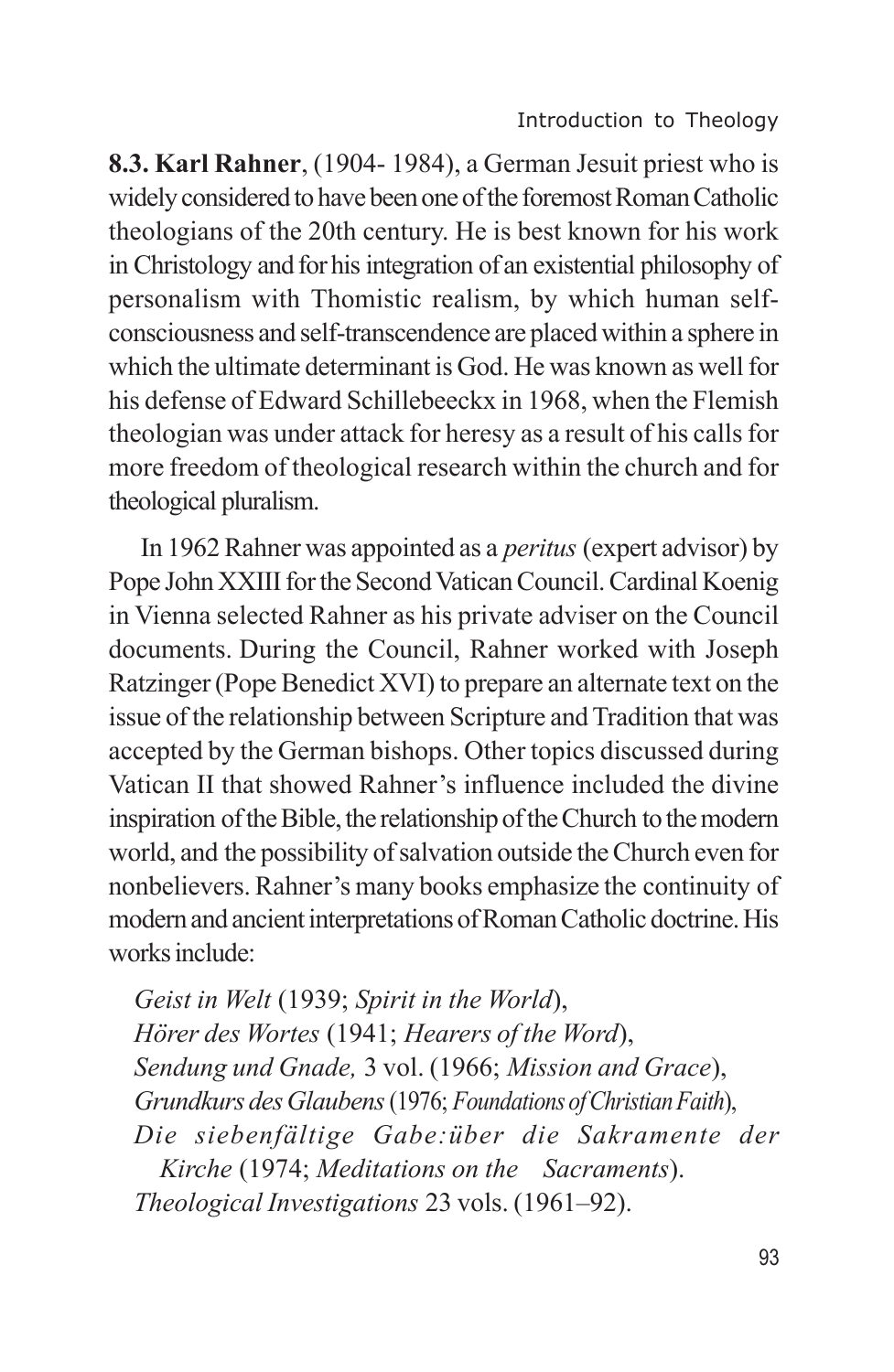**9.4. Jean-Guenolé-Marie Daniélou S.J.** (1905-1974) was a French Jesuit and cardinal, an internationally well known patrologist, theologian and historian and a member of the Académie française. He spent most of his time on research in patristics, and became, with Henri de Lubac one of the founders of the Sources Chrétiennes book series. Thoroughly grounded in the Fathers of the Church, who worked from Scripture, Daniélou generally avoided the neo-Thomistic terminology and approach and used a more relational vocabulary, emphasizing our self-gift in response to God's gift in Jesus Christ, with the gradual unveiling of the Trinitarian life in history. Pope John XXIII appointed Daniélou a *peritus* of the Second Vatican Council.[4] In 1969 Pope Paul VI made him a cardinal. One of the best citations from his works is- [T]he sacraments constitute the events of a time which is the tension between the Resurrection and the Parousia . . . Thus during the delay of the Parousia, the Eucharist prevents humanity, in this foretaste of celestial food, from tiring of waiting and from returning to terrestrial food . . . And the Eucharist is the sacrament of unity which gathers about the Christ of glory, present in the community, all nations in order to offer them through His hands to the Father." (Daniélou, in "Marxist History and Sacred History," 508–509). In an age filled with scientific discoveries and technological developments, Church historian Jean Daniélou dedicated the majority of his writings and teaching to the promotion of the Gospel's message of joy and hope. Major works:

*The Bible and the Liturgy*, *God and the Ways of Knowing*; *The Dead Sea Scrolls and Primitive Christianity.*

**9.5. Karl Barth** (1886–1968) is generally considered as one of the most outstanding Protestant theological thinkers of the twentieth century. As the founder of neo-orthodoxy, he is one of the most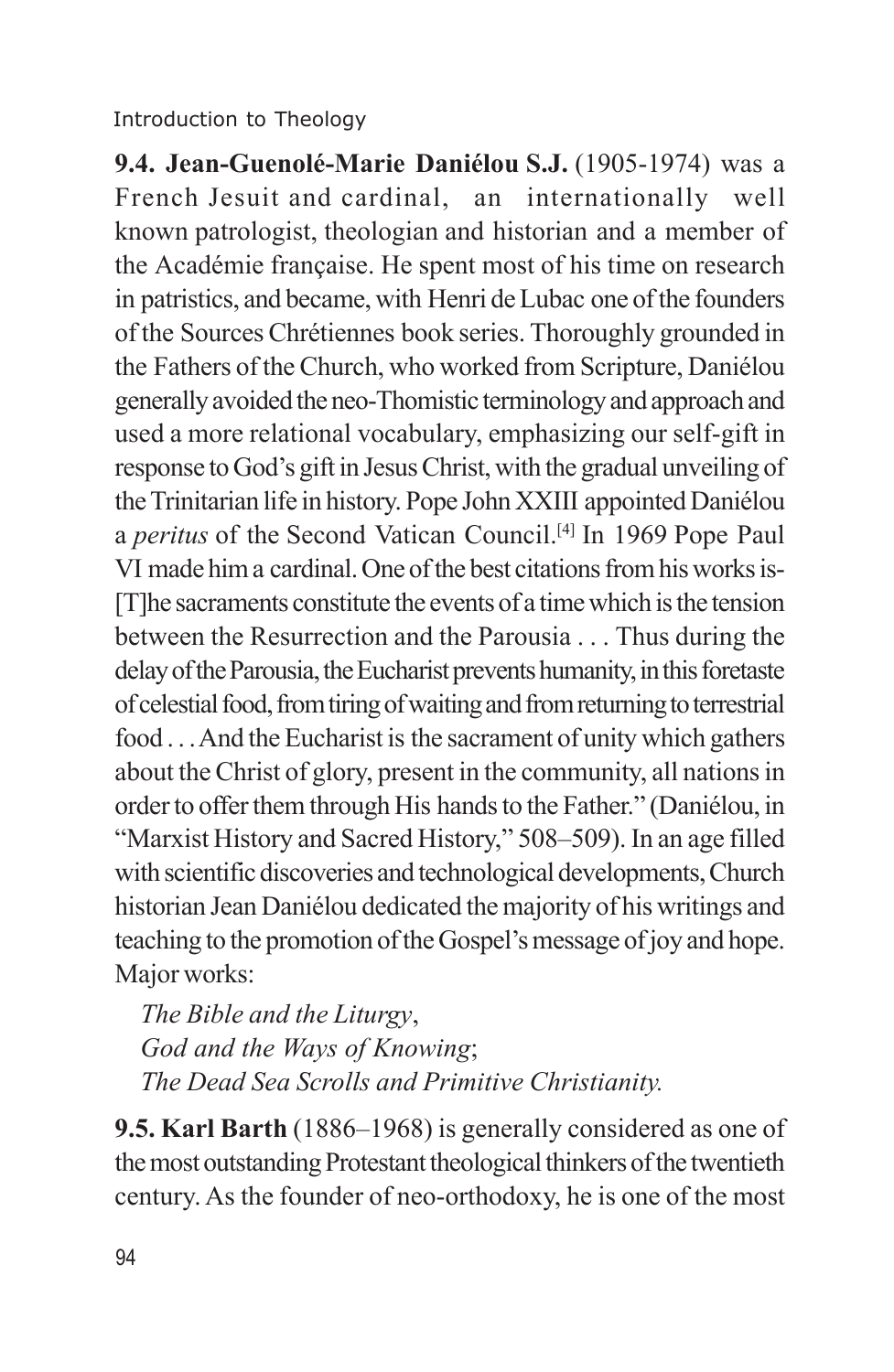influential theologians in contemporary Christian theology. Thus, it is essential to have an overview of Barth's theology in order to have an accurate grasp of the trend of modern Christian theology. In the first section, as a background necessary for an understanding his theology, the study surveyed the life and the major works of Karl Barth. He was born under the context of the conservative Reformed Church tradition, but was educated under the influence of liberal theologians, such as Adolf von Harnack and Wilhelm Herrmann. However, through experiences of ministering for the local church, Barth found out the importance and the priority of the Bible in the theology and in the practice of Christianity. His two prominent works include (1) The Epistle to the Romans, his first publication, and (2) Church Dogmatics, his most famous work. Barth's theology covers three major areas: The doctrine of God, Christ, and the Holy Spirit. First, Barth understood God as the transcendent God and the unknown God. He also emphasized the revelation of God in Jesus Christ. For Barth, God is not the same God as understood by liberal theologians and the proponents of natural theology. Rather, God is the incomprehensible and unapproachable God by man himself. In this sense, there is a sharp contrast between Barth's theology and liberal theology. Second, Barth's theology is Christ-centered. For Barth, all theology should find its focal center in Jesus Christ, as well as all knowledge of God is obtainable only through Jesus Christ. In other words, Jesus Christ, who is the Revelation of God, is the foundation of theology and the knowledge of God. Essentially, Barth's Christology is built upon the tradition of the Nicene-Constantinople Creed, and following in the Chalcedonian formula setting forth two natures united in the one person of Jesus Christ.

Regarding the relationship of Jesus Christ (the living Word) and to the Bible (the written word), and to the church (the proclaimed word), Barth is clear that Jesus Christ is the Lord of both the Bible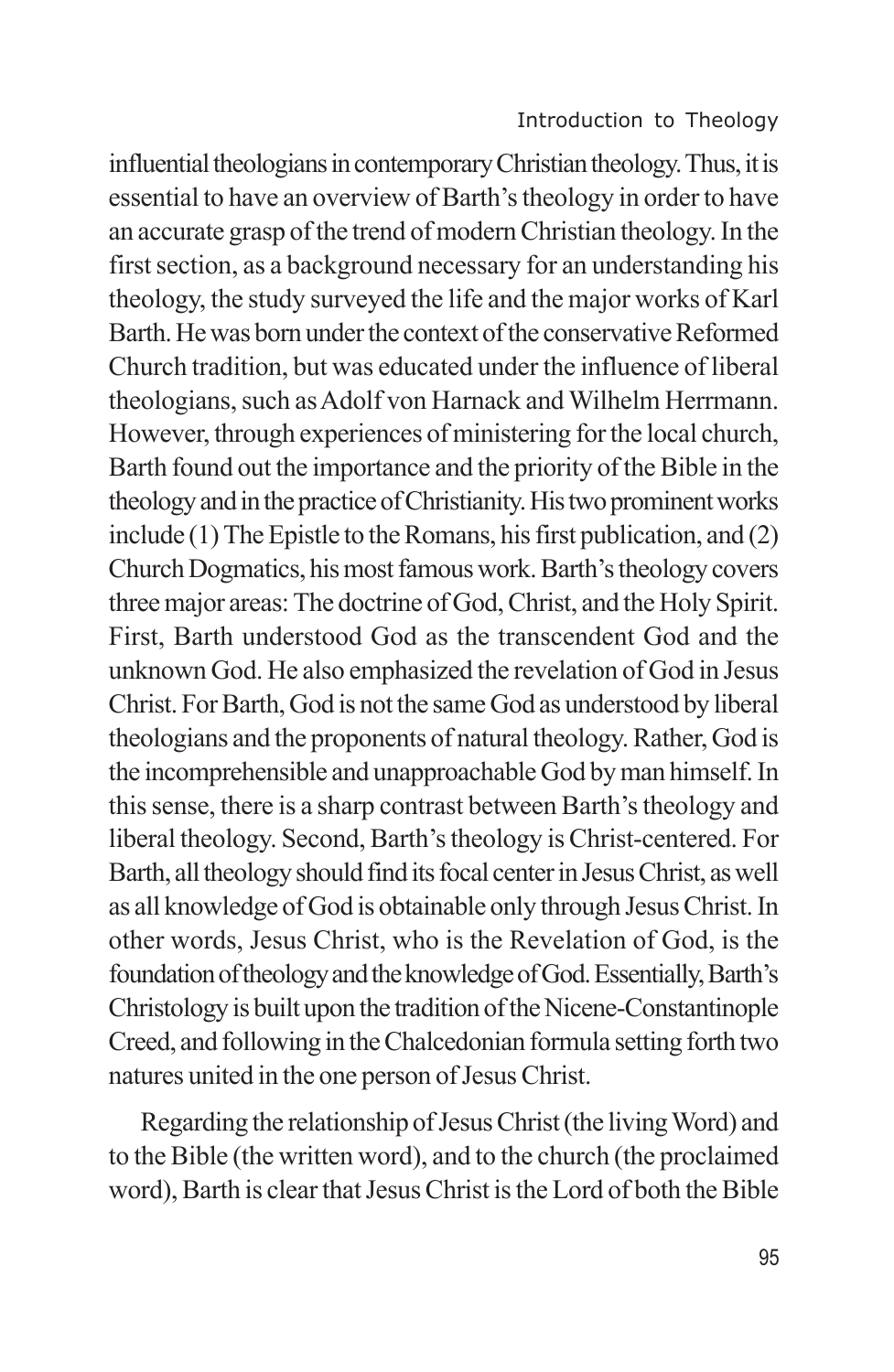and the church. All other elements of the divine revelation and even of theology should be centered upon Jesus Christ. Third, Barth not only believes in the deity of the Holy Spirit, according to the NiceneConstantinople Creed, but also places emphasis upon the Holy Spirit as the (1) Creator, (2) Reconciler, and (3) Redeemer. Barth's understanding of the importance of the Holy Spirit in the Trinity as well as his explanation of the work of the Holy Spirit is of significance for believers. He sees the Holy Spirit as gatherer of the believers as a community as well as the binder of the believers in Christ. In relation to the event which is called revelation, Barth adds three dimensions of the work of the Holy Spirit: The Holy Spirit (1) ensures man what he can't ensures himself, his personal participation in revelation; (2) gives man instruction and guidance he can't give himself; and (3) helps man to experience God's revelation in Jesus ChristBarth's works, which are significant in modern contemporary Christian theology, include: 1. Epistle to the Romans (1919); 2. Die Christliche Dogmatik in Entwurf [Church Dogmatics in Draft] (1927); 3. The Word of God and the Word of Man (1928); 4. Church Dogmatics (1932); 5. The Knowledge of God and the Service of God According to the Reformation (1938); 6. 'No!' in Natural Theology (1946); 7. Dogmatics in Outline (1949); 8. Anselm: Fides Quaerens Intellectum [Anselm's Proof of the Existence of God in the Context of His Theological Scheme] (1960); 9. The Humanity of God (1961); and 10. Evangelical Theology (1963).

### **9.6. Edward Schillebeeckx**

 Edward Schillebeeckx, a prominent member of a wave of Roman Catholic theologians who helped reshape Catholicism during the Second Vatican Council. Schillebeeckx argued that although the task of theology is to speak of God, all theological language is shaped by its time and context. Therefore, the task of theologians is to translate the gospel into language which is understandable to contemporary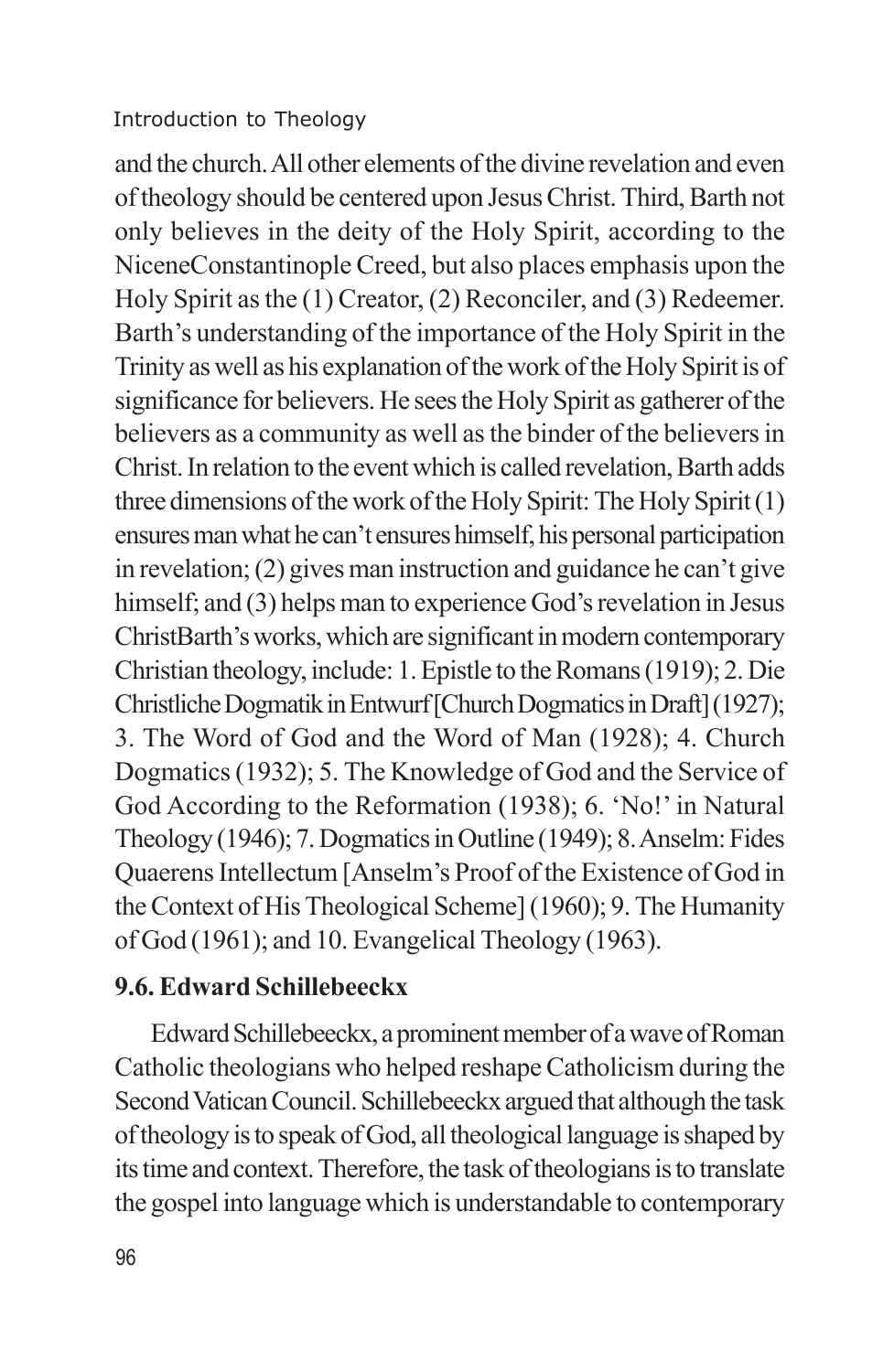audiences. Schillebeeckx balanced his concern for the world with scholarly attempts to recapture the central message of the gospel the truth that God in Jesus is reconciling the world - through critical studies of scripture and Church tradition. In connecting the truths of tradition with the concerns of the present, Schillebeeckx stressed the importance of salvation, a theological term which he broadly defined as 'whenever the good is furthered and evil is defeated.' On the basis of this definition, Schillebeeckx emphasized orthopraxis (correct-action) over orthodoxy (correct-belief). The central task for Christians is to follow Jesus' example in making salvation known by working to transform injustices. He published and lectured widely on basic theological matters like the nature of revelation and salvation, and on issues of church discipline he argued for democratic procedures in church governance. Schillebeeckx had reacted against the neo-scholastic theology that the church adopted in the 19th century as a bulwark against hostile modern ideas. Distilled from the thought of Thomas Aquinas but frequently handed on without any examination of Aquinas's writings or their medieval context.

Schillebeeckx found alternative intellectual resources in modern phenomenology, with its meticulous attention to the actual experience of consciousness. And by studying Aquinas in his medieval context, he recovered a Thomism that expounded the presence and mystery of God in far less rationalistic and conceptual ways than did its neoscholastic versions. Strong emphases on human experience and on the importance of examining church teaching in historical context became hallmarks of Father Schillebeeckx's work. His early writing on the sacraments, for example, portrayed them as personal encounters with God rather than mechanisms for the distribution of grace. In two books — "Jesus: An Experiment in Christology" (1974) and "Christ: The Christian Experience in the Modern World" (1977) — he recast classical Catholic teachings about Christ around the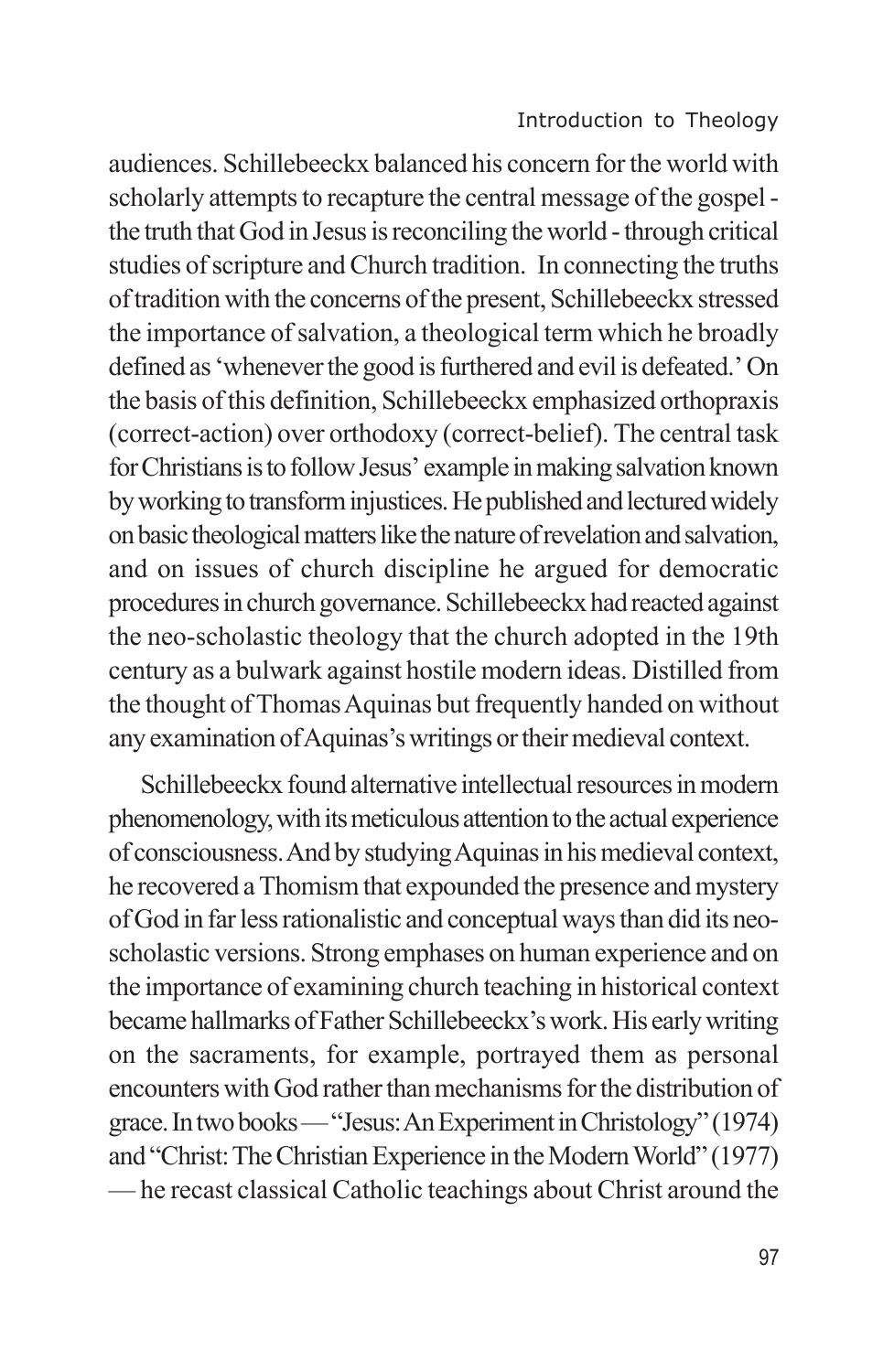experiences that gave rise to his followers' faith in Jesus as messiah and the son of God.

His Major works:

- · *De sacramentele heilseconomie*, (1952)
- · *Revelation and theology,* (1979)
- · *The Church with a human face: a new and expanded theology of ministry,* (1985)
- · *Church. The human story of God,* (1990).
- · *I Am a Happy Theologian*, (1994).
- · *The Eucharist*, (2005/1948).

## **9.7. Hans Urs Von Balthasar**

Hans Urs von Balthasar (12August 1905–26June 1988) was a Swiss theologian and Catholic priest who is considered an important Roman Catholic theologian of the twentieth century. Joseph Cardinal Ratzinger said in his funeral oration for von Balthasar that "he is right in what he teaches of the faith" and that he "points the way to the sources of living water." With Ratzinger and Henri de Lubac, he founded the theological journal *Communio*. Over the course of his life, he authored eighty-five books, over five hundred articles and essays, and almost a hundred translations. However, his theology is exceptionally complex and is difficult to summarize or encapsulate. This complexity is due to the very nature of Balthasar's theological method which is a mystical, contemplative meditation on the overall aesthetic "wholeness" of God's revelation in Jesus.

 He is known for his fifteen-volume trilogy on beauty (*The Glory of the Lord*), goodness (*Theo-Drama*), and truth (*Theo-Logic*). Along with Karl Rahner and Bernard Lonergan, Balthasar sought to offer a response to Western modernity, which posed a challenge to traditional Catholic thought. While Rahner offered a progressive, accommodating position on modernity and Lonergan worked out a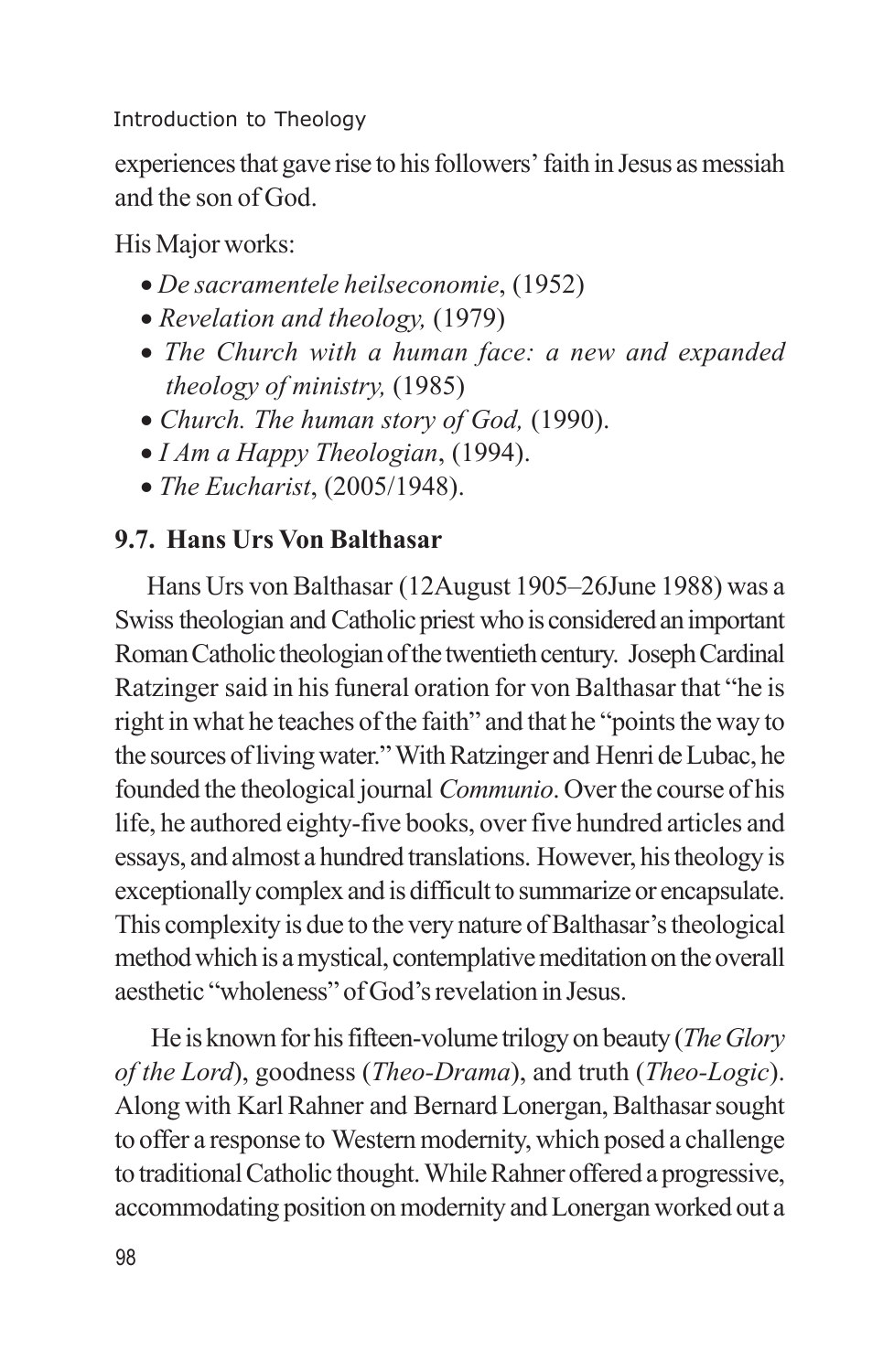philosophy of history that sought to critically appropriate modernity, Balthasar resisted the reductionism and human focus of modernity, wanting Christianity to be more challenging toward modern sensibilities. Balthasar authored more than 60 books on such diverse topics as the theology of history, the early Christian Church Fathers, classical literature, and modern aestheticism.

Major works include:

Balthasar was better known for his sixteen-volume systematic theological "trilogy", published between 1961 and 1987, with a concluding *Epilog* (*Epilogue*). It is called a trilogy because it is divided into three parts: *Herrlichkeit* (*The Glory of the Lord*), *Theodramatik* (*Theo-Drama*), and Theologik (*Theo-Logic*). They follow the threefold self-description of Jesus in John 14:6 ("I am the way, the truth, and the life") and therefore the transcendentals *bonum*, *verum*, and *pulchrum* (the good, the true, and the beautiful),<sup>[67][68]</sup> although the trilogy begins with *Herrlichkeit*, a study of the *pulchrum*, the beautiful.

- · *Prolegomena (Prolegomena)* (1973)
- · *Die Personen des Spiels: Der Mensch in Gott* (Dramatis Personae: Man in God) (1976)
- · *Die Personen des Spiels: Die Personen in Christus* (Dramatis Personae: Persons in Christ) (1978).
- · *Die Handlung (The Action*) (1981

## **9.8. Avery Dulles**

The most distinguished American theologian, a man who combined the virtues of scholarly inquiry with faithfulness to Christ and the Church. Dulles' theological vision pivots on two unwavering axes. The first is his deeply Catholic imagination that endeavors to take account of every possible position, consolidating widely diverse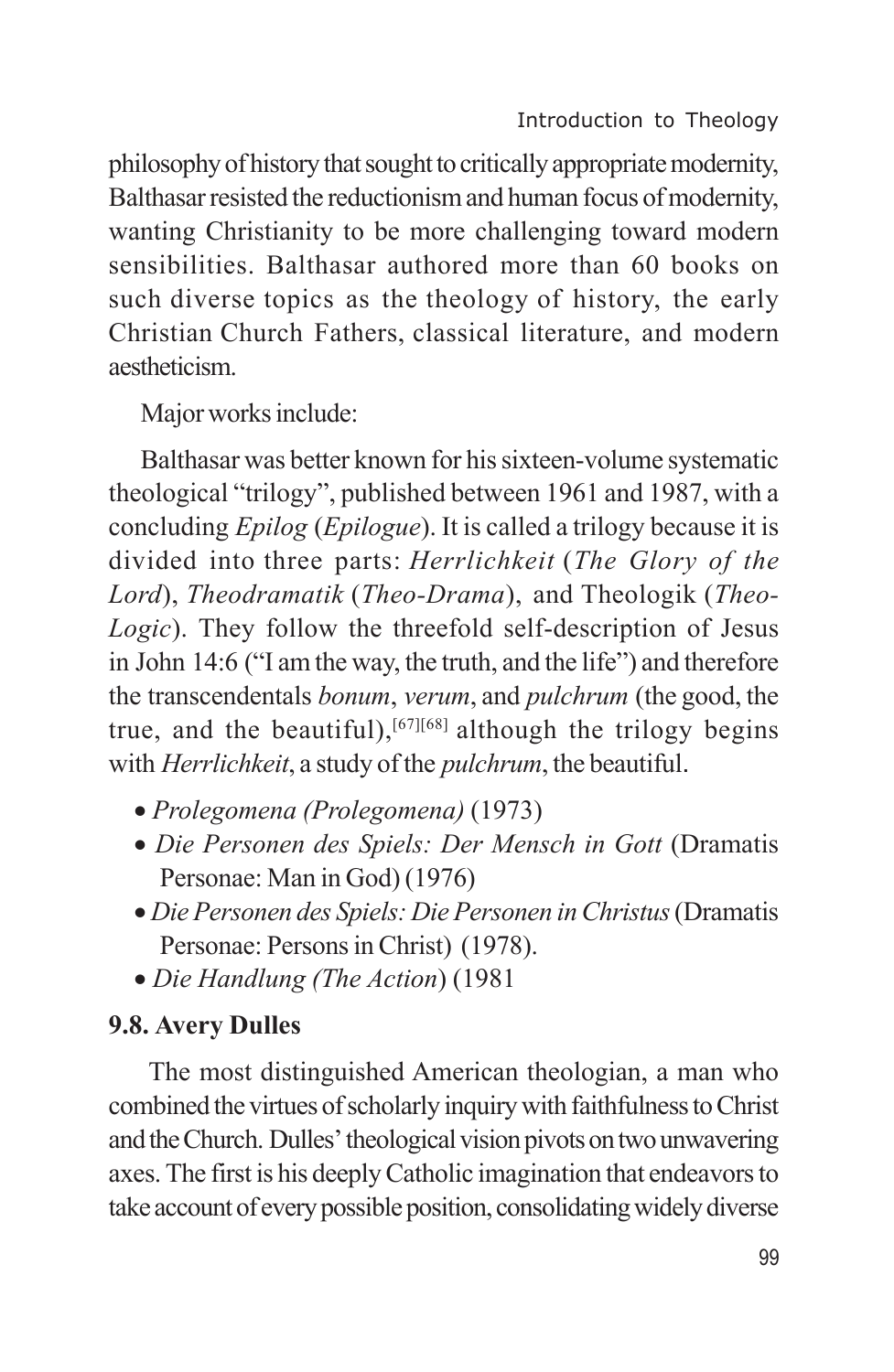views into an authentic unity. The second is his commitment to the Second Vatican Council. Always he sought to display the continuity of that momentous event with the rich biblical, doctrinal, and spiritual heritage of the Catholic Church, even while embracing the council's significant reforms and invigorating theological developments. At Vatican II, Catholicism confronted the innovations of natural science, historical scholarship, and the secular state. Like the council itself, Dulles aspired to remain entirely faithful to the principles embedded within the Christian tradition, while applying those principles creatively and imaginatively to a new world. His theological research was dedicated primarily to the nature of the Church and to the Christian understanding of revelation. His study of ecclesiology, *Models of the Church,* remains Dulles' best-known work. Translated into many languages and still used as an important text, *Models of the Church* effectively displayed Dulles' greatest strengths as a theologian

Being the author of over 750 articles on theological topics, Cardinal Dulles has published twenty-three books including, *Models of the Church* (1974), *Models of Revelation* (1983), *The Catholicity of the Church* (1985), *The Craft of Theology: From Symbol to System* (1992), *The Assurance of Things Hoped For: A Theology of Christian Faith* (1994), *The Splendor of Faith: The Theological Vision of Pope John Paul II (*1999), *The New World of Faith (2000), Newman (2002).* His latest books are, a revised edition of- *The History of Apologetics,* (revised edition, 2005), and *Magisterium: Teacher and Guardian of the Faith* (2007).

### **9.9. Gustavo Gutiérrez**

100 Few theologians have shaped the course of history in the way that Gustavo Gutiérrez has. His life of service and dedication to the poor has inspired millions of people. Gustavo Gutiérrez Merino, O.P. is a Peruvian theologian and Dominican priest regarded as one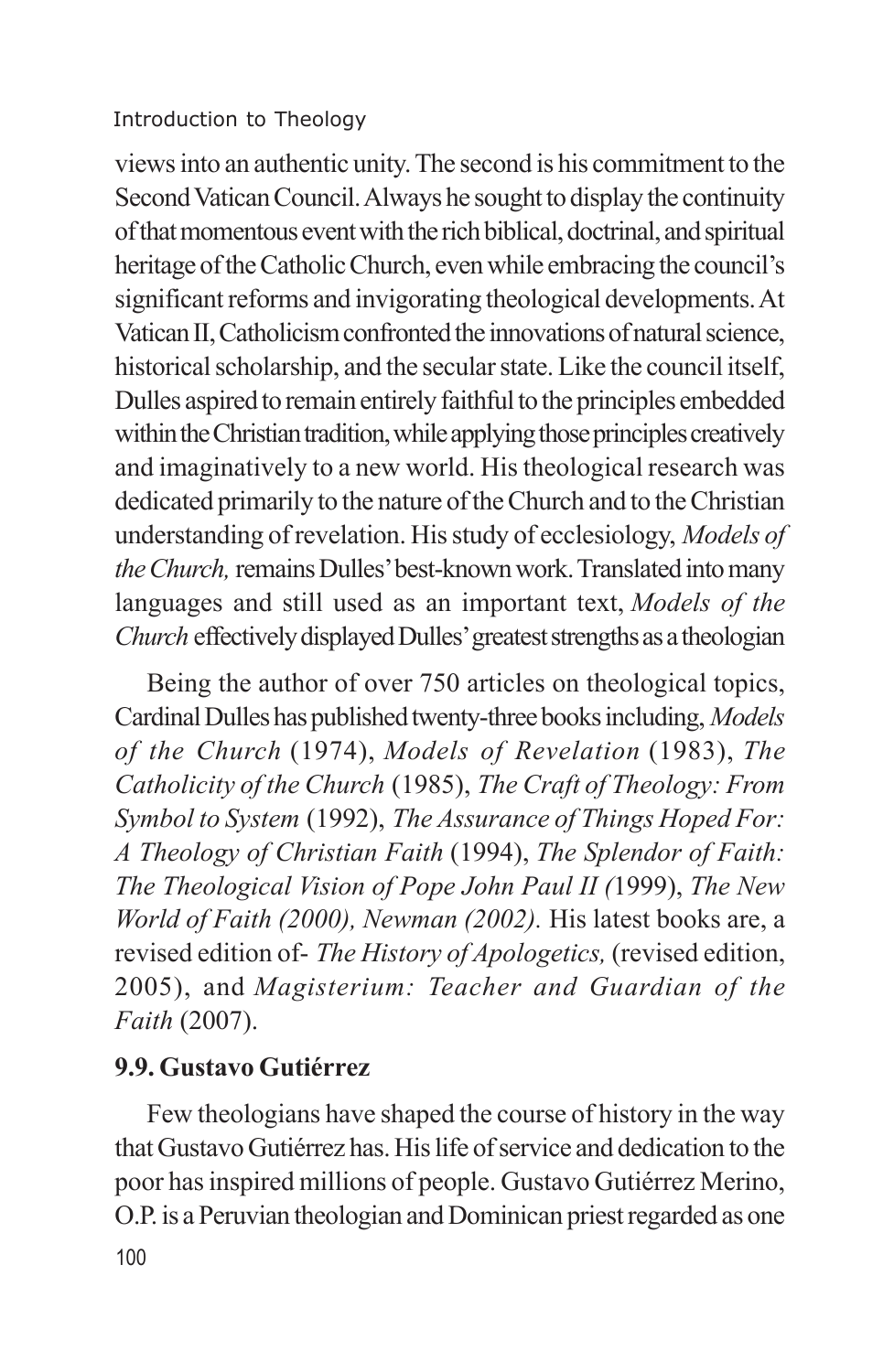of the principal founders of liberation theology in Latin America. In September 1984, a special assembly of Peruvian bishops was summoned to Rome for the express purpose of condemning Gutiérrez, but the bishops held firm. Gutiérrez's ground-breaking work, *A Theology of Liberation: History, Politics, Salvation* (1971), explains his notion of Christian poverty as an act of loving solidarity with the poor as well as a liberatory protest against poverty.

According to Gutiérrez, true 'liberation' has three main dimensions. First, it involves political and social liberation, the elimination of the immediate causes of poverty and injustice. Second, liberation involves the emancipation of the poor, the marginalized, the downtrodden and the oppressed from all 'those things that limit their capacity to develop themselves freely and in dignity.'Third, it involves liberation from selfishness and sin, a re-establishment of a relationship with God and with other people. We have all of his works published in English up in the 'Victor Jara Liberation Theology Library', but I highly recommend *Sharing the Word through the Liturgical Year* (1995) which distills much of Gutiérrez's wisdom through his inspiring weekly homilies.

**9.10. Joseph Ratzinger (Pope Benedict XVI 1927-** ). Many refer to Pope Benedict XVI as "the Mozart of Theology." Who are the personalities and thinkers who have informed his theology? What events, and which religious devotions, have shaped his personality? What are the central themes of his complex scholarship encompassing more than 1500 titles? This study attempts to shed light on the unifying melody of the policies and positions of a pontificate charged with spiritual and theological depth. Especially in the 1970s an anthropocentric shift had occurred. Emery de GalÌ argues that, amid a general lack of original, secular ideas stirring public opinion, Benedict XVI inaugurates an epochal Christocentric shift; by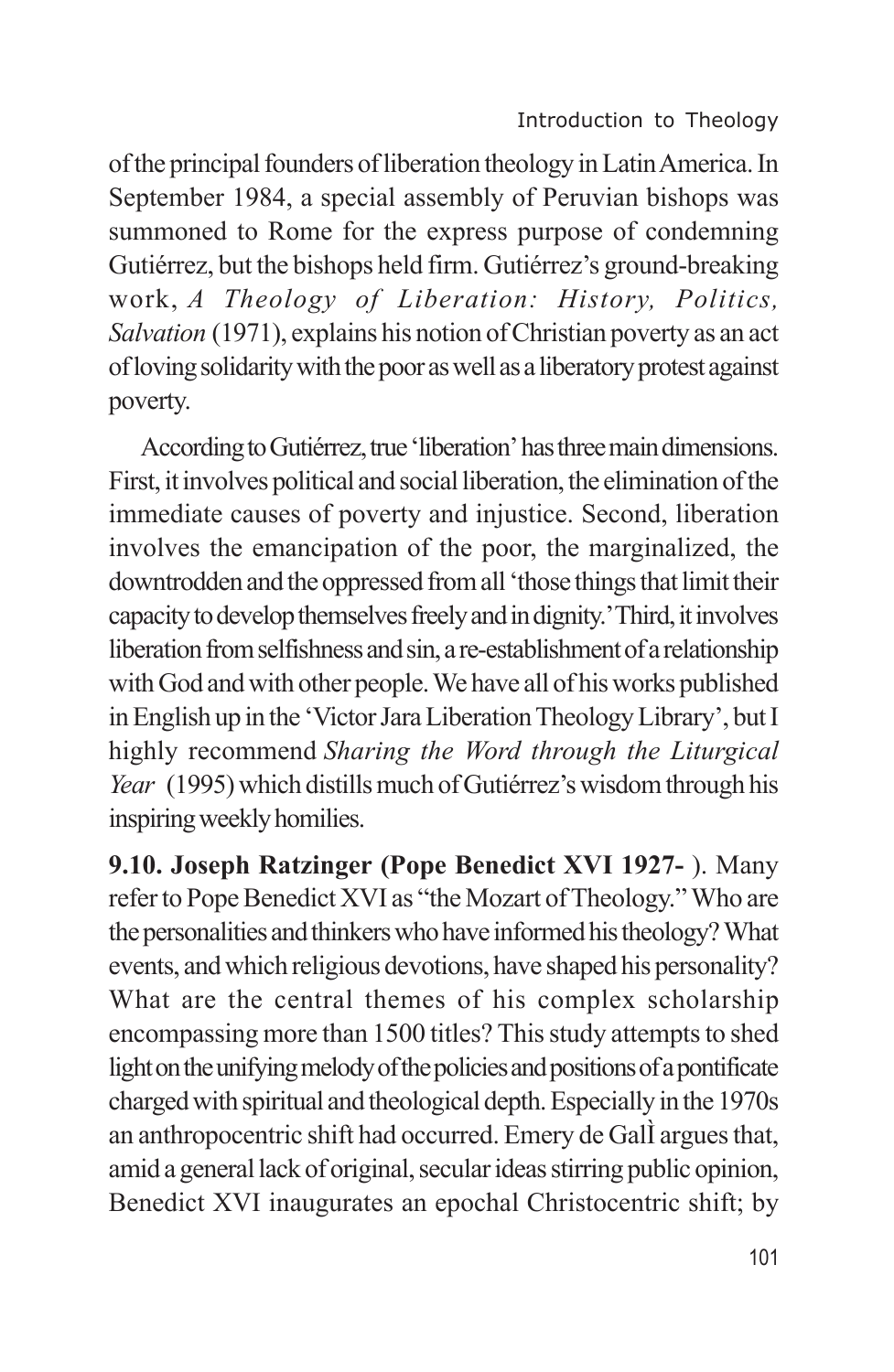rekindling the Patristic genius, he provides Christianity with Joseph Ratzinger's voluminous writings manage to cover virtually every aspect of contemporary theology. Trinitarian thought, Christology, revelation, tradition, theological method, hermeneutics, the relationship between faith and reason, theological anthropology, prayer, catechesis, Mariology, ecclesiology, priesthood, the theological virtues and liturgy all come into play in this evangelical *homage* to one of Catholicism's finest living theologians. Both intellectual legitimacy and the scholarship needed to propel it into the twenty-first century"—Provided by publisher.

The theology of Pope Benedict XVI, as promulgated during his pontificate, consists mainly of three encyclical letters on love (2005), hope (2007), and "charity in truth" (2009), as well as apostolic documents and various speeches and interviews. Benedict's theology underwent developments over the years, many of which were characterized by his leadership position in the Congregation for the Doctrine of the Faith, which is entrusted with preserving the Catholic faith in its entirety. His theology originated in the view that God speaks to us through the Church today and not just through the Bible. The Bible does not teach natural science but rather it is a testimonial to God's revelation

In his first Encyclical as Pope, *Deus caritas est*, Benedict XVI describes God as love, and talks about the love which God lavishes upon us and which we in turn must share with others through acts of charity. His letter has two parts. A theological speculative part in which he describes; "the intrinsic link between that Love and the reality of human love". The second part deals with practical aspects, and calls the world to new energy and commitment in its response to God's love. And Benedict develops a positive view of sex and *eros* in this first encyclical, which would do away with the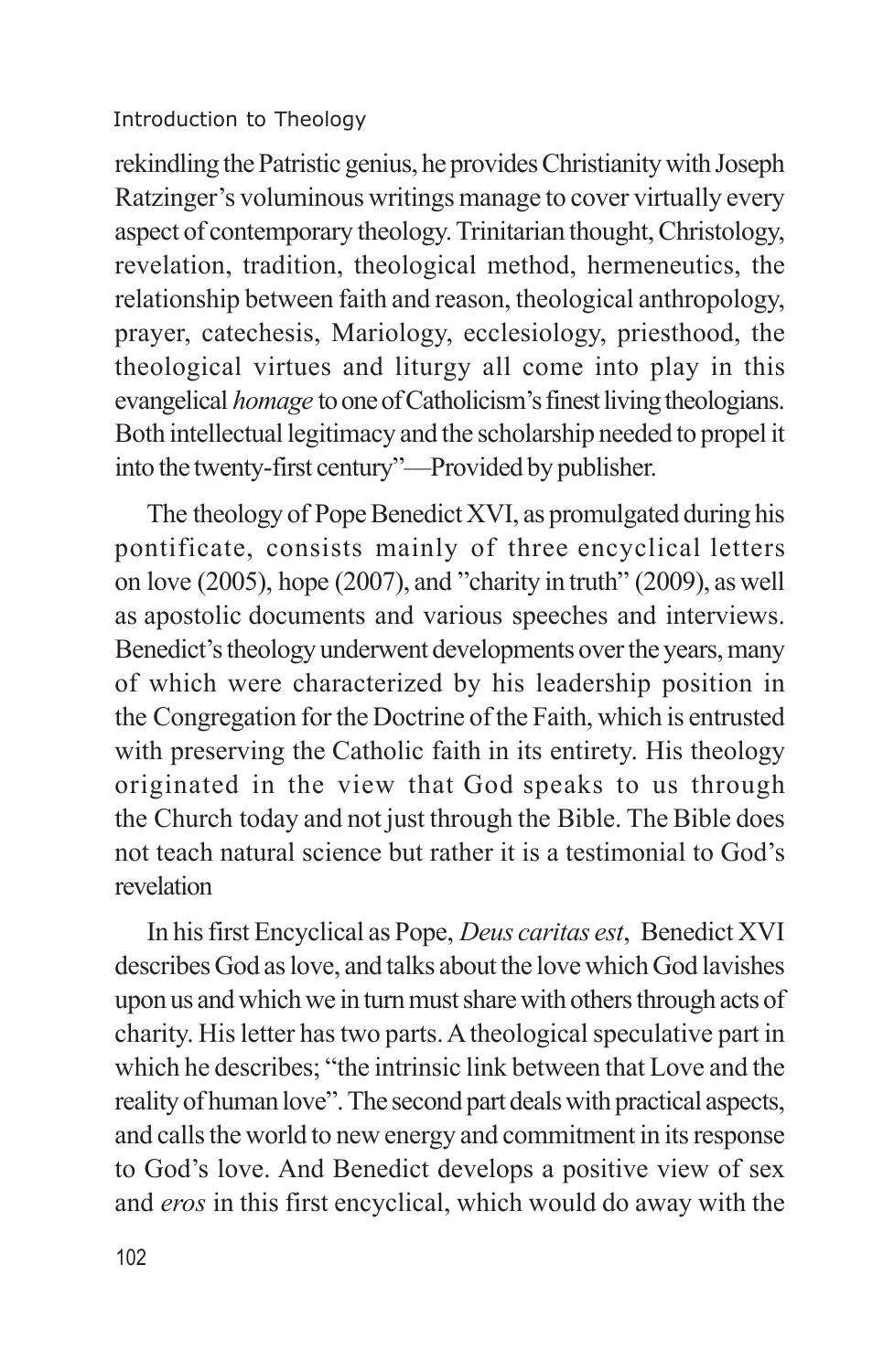Victorian view of the human body. Love between man and woman is a gift of God, which should not be exploited:

In his second encyclical, *Spe Salvi*, Benedict XVI explains the concept of faith-based hope in the New Testament and the early Church. He suggests a redirection of often short-sighted hopes. Real hope must be based on faith in God who is love. Christ, the most manifest expression of God's love, dies on the cross not to end slavery, miseries or other temporal problems. Benedict argues in his letter against two mistaken notions of hope: 1.) Christians who may have focused their hopes too much on their own eternal salvation, and 2.) those who have placed their hope exclusively on science, rationality, freedom and justice for all, thus excluding any notion of God and eternity. Christians find lasting hope by finding their loving God, and this has real consequences for everyday life.

In a special letter on the Eucharist and the Church, Benedict describes the Eucharist as the causal principle of the Church. Through the sacrament of the Eucharist Jesus draws the faithful into his "hour; " he shows us the bond that he willed to establish between himself and us, between his own person and the Church (*Sacramentum Caritatis, 14).*According to Benedict, the Eucharist, which is union with Christ, has a profound impact on our social relations, because "union with Christ is also u nion with all those to whom he gives himself. I cannot possess Christ just for myself; I can belong to him only in union with all those who have become, or who will become, his own.

*Role of the Church: To comprehend God's ongoing revelation is why the Church is important at all ages. Benedict's view of the church, ecclesiology, places much emphasis on the Catholic Church and its institutions, as the instrument by which God's message manifests itself on Earth: a view of the Church's*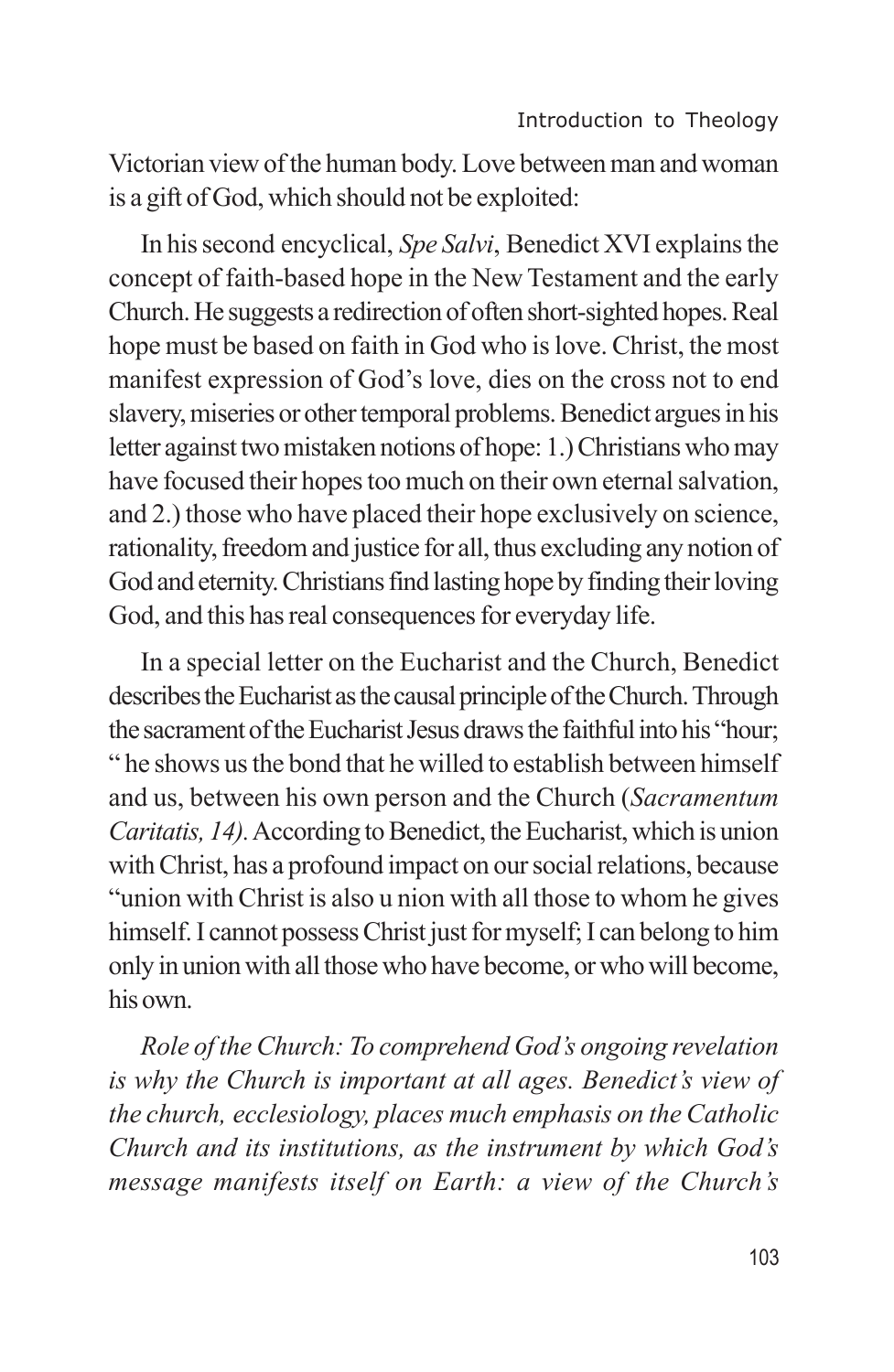*universal worldwide role which tends to resist local pressure to submit to external social trends in specific countries or cultures.*

*Major works:*

- · *Theological Highlights of Vatican II. New York: Paulist Press. 1966*
- · *Introduction to Christianity. London: Burns & Oats. 1968*
- · *Faith and Future. Chicago: Franciscan Herald Press. 1971*
- · *The God of Jesus Christ: Meditations on the Triune God. 1978.*
- · *Daughter Zion: Meditations on the Church's Marian Belief. 1983*
- · *Principles of Christian Morality. San Francisco: Ignatius Press. 1986*
- · *Feast of Faith: Approaches to a Theology of the Liturgy. San Francisco: Ignatius Press. 1986*
- · *Principles of Catholic Theology: Building Stones for a Fundamental Theology*. 1987.
- · *The Spirit of the Liturgy*. San Francisco: Ignatius Press. 2000 [2000].
- · *God and the World*. San Francisco: Ignatius Press. 2002.
- · *Jesus of Nazareth*. New York: Doubleday. 2007.
- · *Light of the World: The Pope, The Church, and the Signs of the Times*.2010.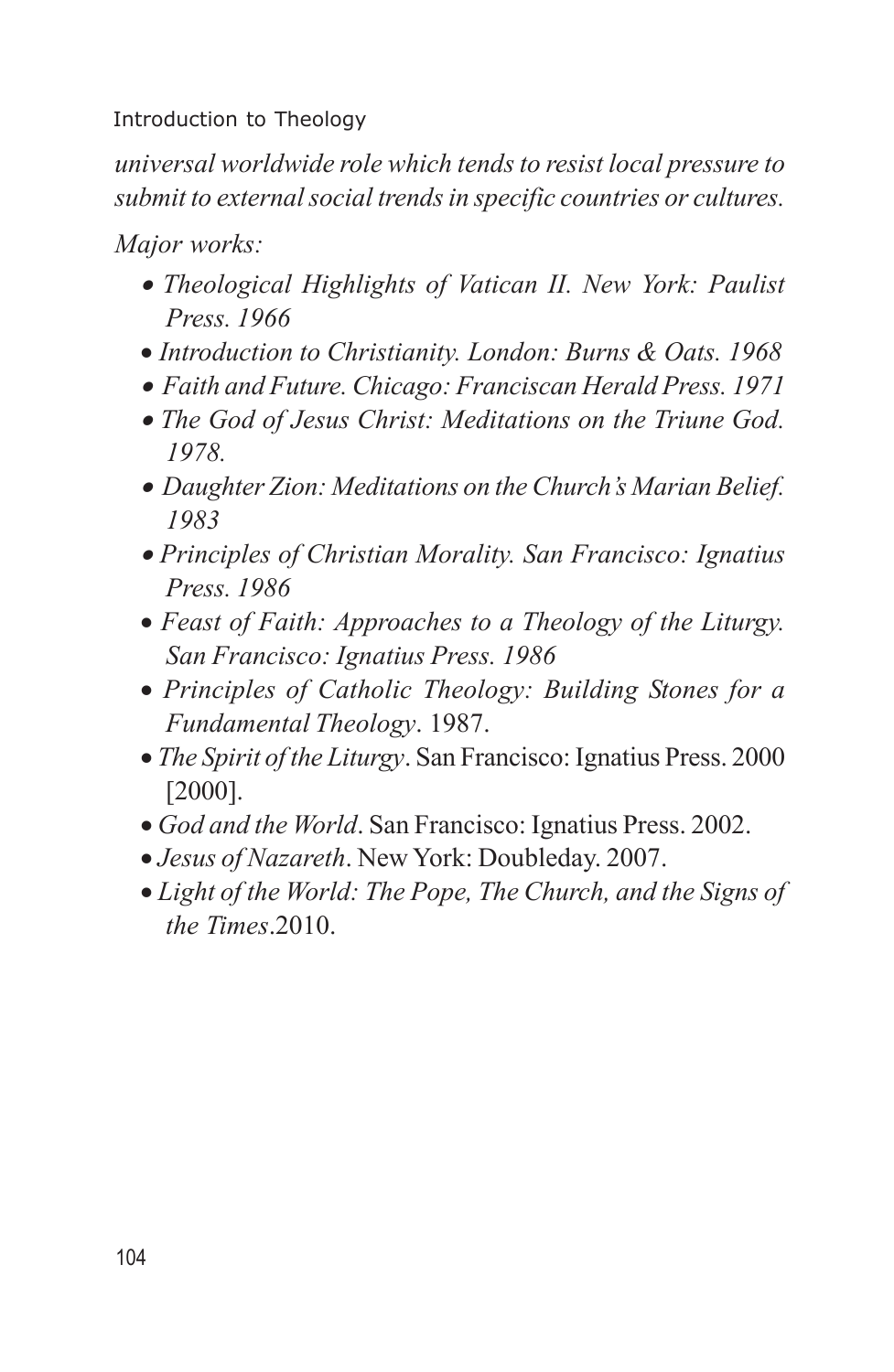# **Chapter 10**

# **Theologizing in the Indian Context<sup>1</sup>**

In the land of Palestine, which is marked by inequality and injustice, Jesus proclaimed "the good news" to the poor and the downtrodden. The predicament and call of Jesus' disciples in India is almost the same. We should know our country, our people and our problems if we want to bring the good news to them. As in Palestine at the time of Jesus, inequality and injustice are the key words to characterize the socio-economic and political realities of our country. Poverty, illiteracy, unemployment and lack of health care are glaring realities. The vast majority of the people is affected by them, and still worse is the case if women, the Dalits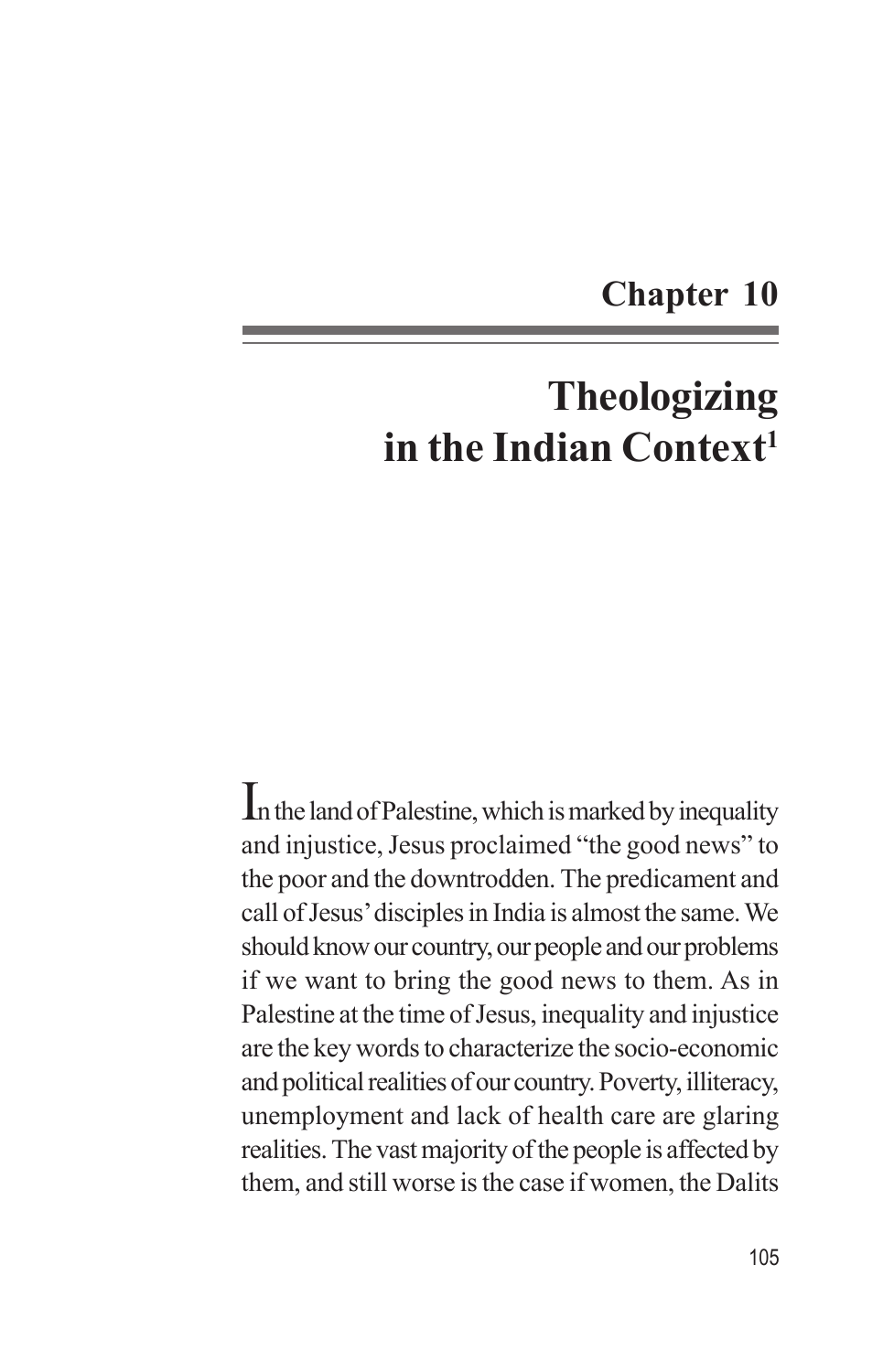and the tribals, who are marginalized. We need a closer look at these realities and see how attempts were made to do theology in this context.

## **10.1. The Socio-Economic Scenario**

On the one side, our country has made tremendous industrial and economic progress in the last 70 years. India is the tenth most industrialized country in the world with in three decades. The GNP has grown, quality consumer goods are available everywhere, and have a rich middle class whose percentage has increased from 10% to about 30%. On the other side, poor people have become poorer and their number has increased. Among 174 countries, India's place is 128 from the point of view of social development (UN Human Development Report, 1997).

Reasons for this glaring contradiction are many. We followed a "Mixed Economy", which is a choice between socialism and capitalism. In this system, the capital-intensive heavy industry is undertaken by the Government with the taxpayers' money, and the production of profit-making consumer goods is in the hands of the private sector to their own huge profit. It resulted in the emergence of a rich middle class and the consequent widening gulf between the rich and the poor, causing greater inequalities. Though the caste system has been constitutionally and legally abolished, the system remains practically unchanged. Lower castes, including the dalits and tribals, are both socially e and economically discriminated against. Most of the middle class people come from the upper castes, and thus there is a linkage between class and caste discrimination. Economic liberalization, free e markets and globalization are the new factors for the the widening split between the rich and the poor. The poor and the uneducated become unwanted aunt unemployed due to mechanisation ant computerization. Globalisation, free market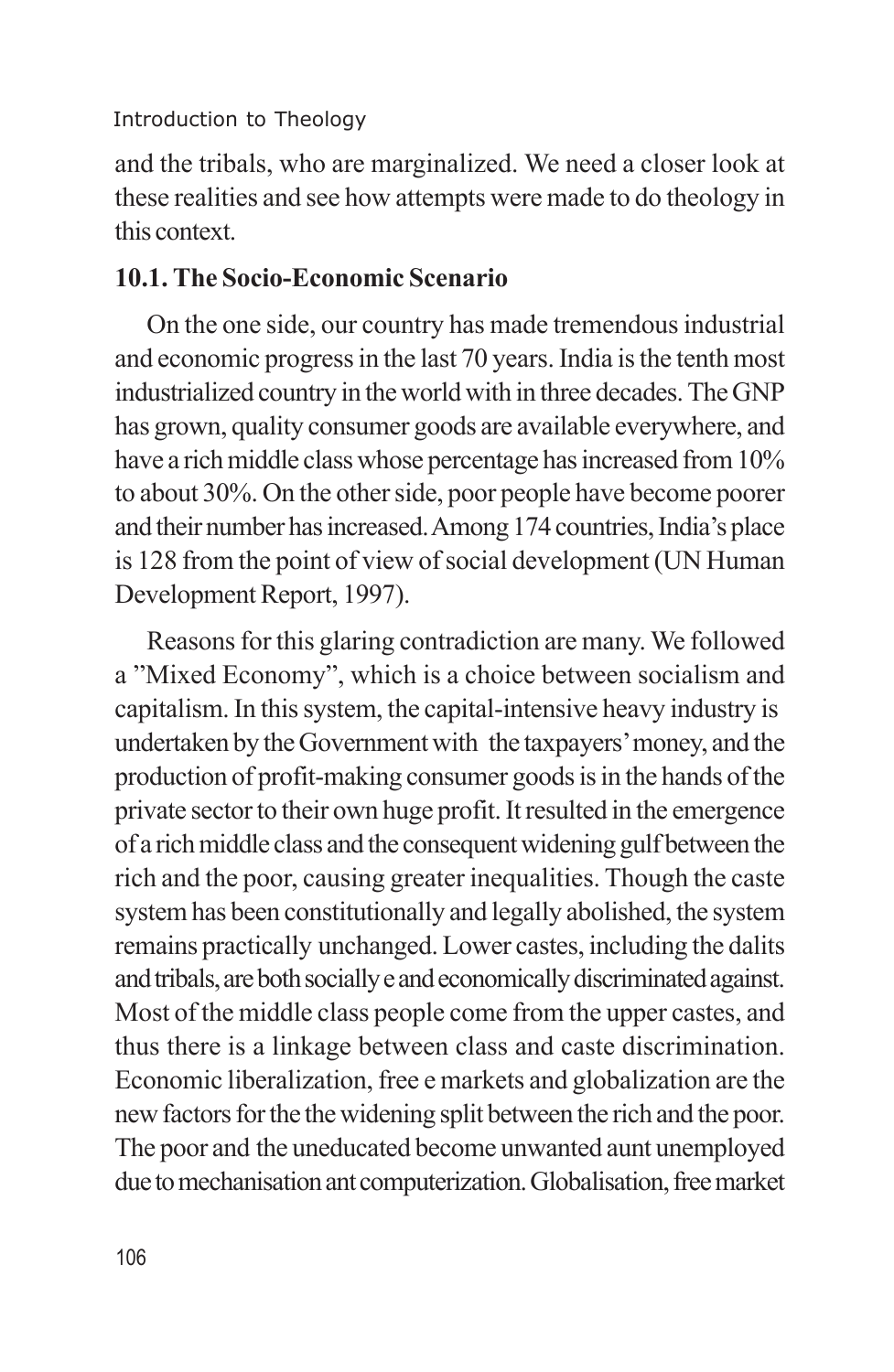and over consumption also lead to the exploitation of the natural resources and the consequent destruction of nature and pollution atmosphere, water and the whole environment.

## **10.2. The political situation**

In India we have a democratic government, elected by the people, and the government functions under a written Constitution. The Executive has to function in accordance with the Constitution and the laws made by the Legislature. If the Executive and the Legislature function against the provisions of the Constitution, the Judiciary will intervene and correct it. Thus we have a system of government with sufficient checks and balances. The Preamble to the Constitution of India declares that our country is a sovereign, socialist, secular and democratic Republic and it will secure for all its citizens liberty of thought, expression, belief, faith, and worship. The word 'secular ' does not mean neutral or against religion, Article 25 of the Constitution guarantees to all persons, not only the right to freedom of conscience and the right freely to profess and practice religion, but also the right to propagate one's religion.

The secular character of our nation is today threatened by the Hindutva movement, started by some Hindu fundamentalist groups and Islamic extremists. The alarming thing is that several political parties have allied with the religious fundamentalist groups in order to win vote banks and gain political power and thus capture the government. The Hindutva is a very dangerous ideology which claims legitimacy exclusively for the majority religion, the Hindu religion, and to a monolithic culture, and calls for the creation of a Hindu Rashtra, where the minorities who belong to other religions and cultural traditions are caricatured as 'foreigners' and they are to be either eliminated or reduced to second class citizens.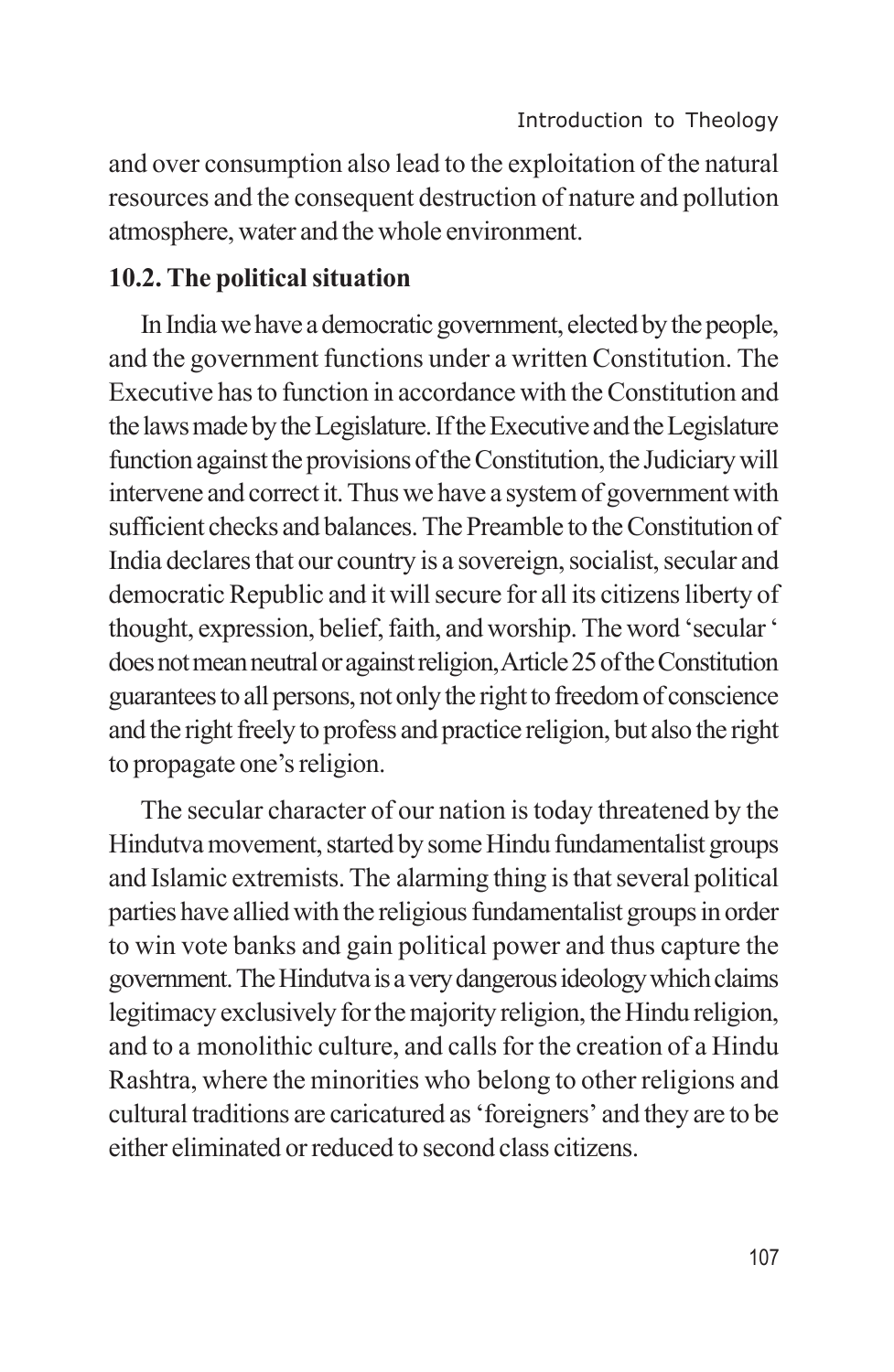Religious fundamentalism and fanaticism, the harassment and persecution of religious minorities, the Ayodhya conflict, the attempts to rewrite the Construction of India and Indian history, the manipulation of our educational policies and rewriting of text books etc are not the only problems we are facing today. Coalition governments coupled with defection and split of political parties and consequent political instability, rampant corruption in the government and in the political parties, pro-rich policies of governments and the neglect of the poor and the marginalized, especially in the aftermath of globalization and liberal economic policies are serious problems in the political scene.

## **10.3. Discrimination against women**

Women in India do not get equal justice. On the contrary, they are discriminated by the male chauvinists. Women are subjected to unimaginable forms of violence and discrimination: female foeticide, infanticide, gender discrimination in education, food and health care, restriction of freedom in movement, forced marriages, wife battering, bride burning and dowry deaths, sexual abuse, rape, prostitution and denial of equal democratic rights. Half of the Indian population is women. And yet in the 13th parliament out of 543 members only 47 are women, that is, only about 8.5%. Yet when the women got a chance of 33% reservation in the local Panchayat elections according to the 73rd amendment of the Constitution, they proved their mettle by their committed action. Many women Panchayat Presidents became well known by their courageous action to meet the basic and essential needs of the people.

The case of dalit, tribal and backward class women is worse. The upper caste men treat them in an inhuman manner. Most of them are victims of the technological and computer revolution and that of globalization. They have lost their jobs and livelihood mainly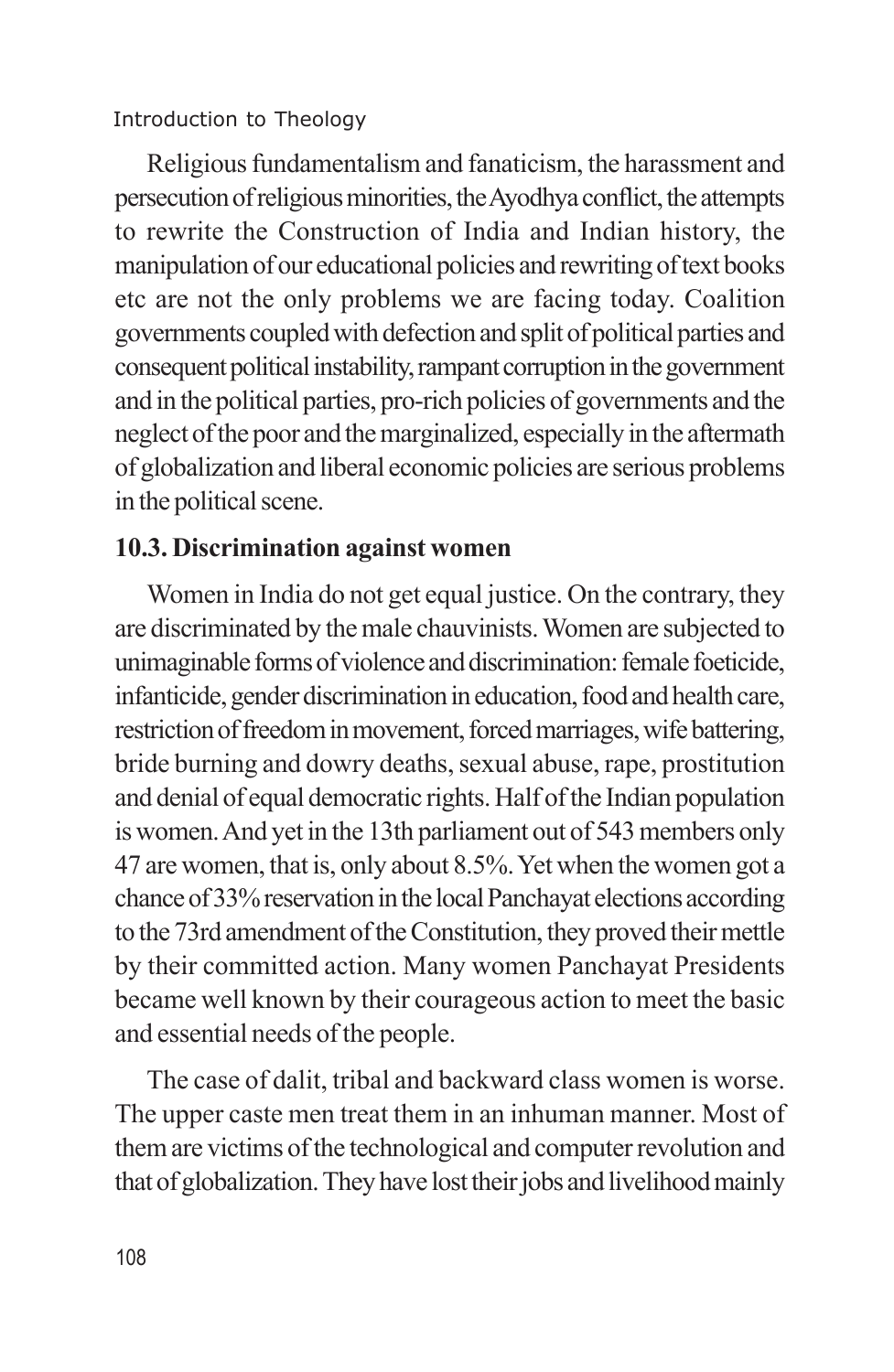in agriculture, fishing, and cottage industries, as they are uneducated and unskilled workers. Will the Church and theological fraternity listen to the voice of Indian women and respond to their plight?

## **10.4. The Cry of the Dalits, Tribals and Other Marginalized Groups**

Adivasis, Tribals and Dalits are part of the original indigenous people of India with their own history, traditions and religion. Among them the Dalits are the most humiliated lot. They are called by different names, untouchables, panchamas (fifth caste), chamdalas, scheduled castes, harijans, (the name given by Gandhiji) etc. As they are 'outcastes', they are thrown out of the residential areas of the four castes of the Hindu community and are treated with content as untouchables, and are segregated socially, religiously and culturally. Dalits and the tribals together form 22.5% of the total population. Most of the dalits are landless and economically very poor. Many of them are agricultural labourers or they do other menial jobs. The upper caste people dictate to them, control them and exploit them. The term 'Dalit' (from the root Dal which means 'to break', 'to cut', 'to oppress'), means 'the oppressed people', and became very popular with their liberation movement, started by Mahatma Jotirao Phule in the 19th century and Babasaheb Ambedkar in the 20th century. Today the Dalits are being organized and educated, and they are beginning to fight for their legitimate rights and equal justice. Some Dalits embraced Christianity in search of liberation, but unfortunately they are doubly discriminated, both by the State and the Church. The state denies them the rights and privileges given to the normal dalits because they embraced Christianity. In certain sections of the Church also they are still striving to get equal treatment and justice.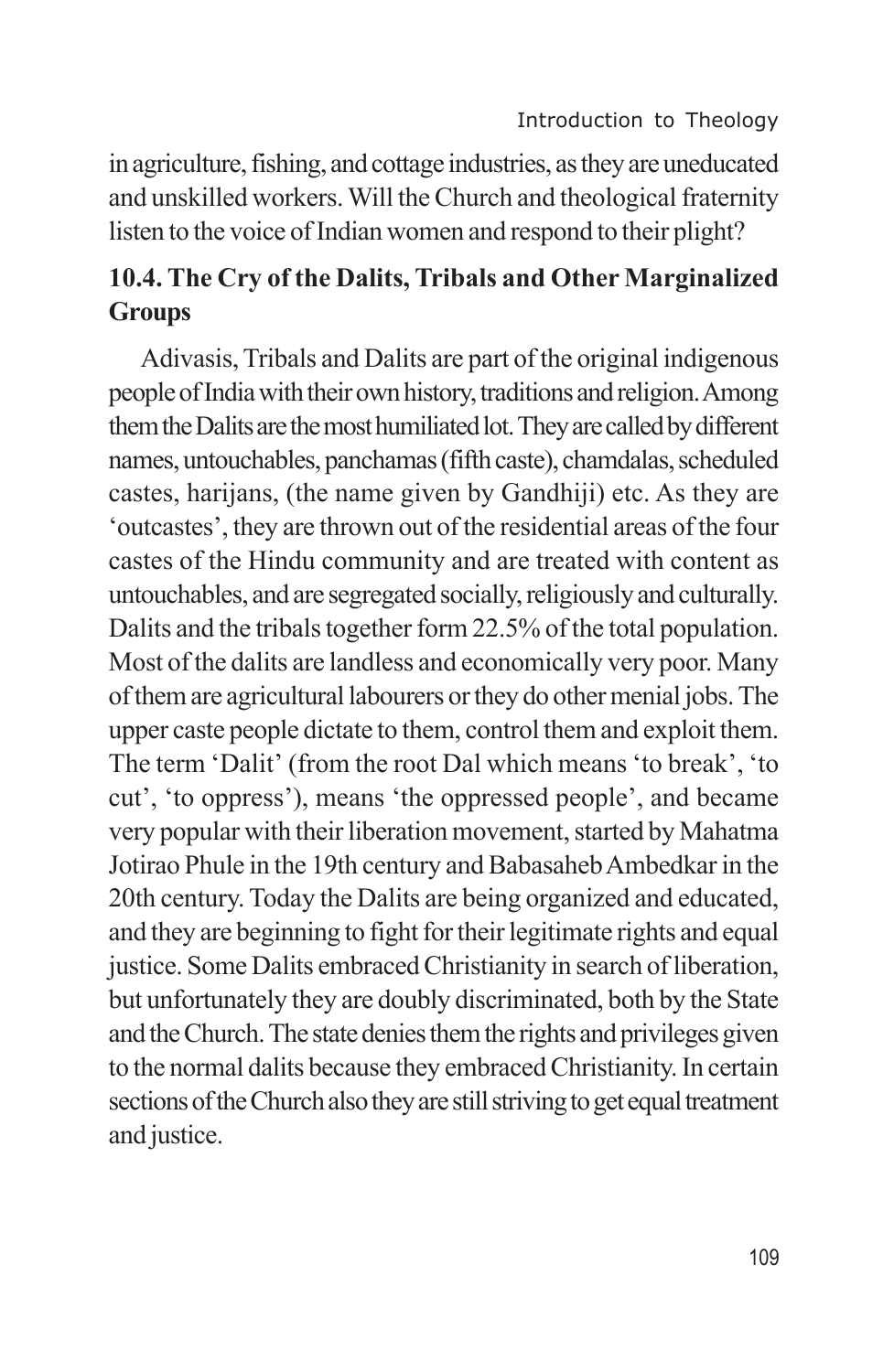The scheduled Tribes constitute 8% of the total population. They are of two categories, frontier tribes and non-frontier tribes. The frontier tribes are the inhabitants of the North-East Frontier States, and the non-frontier tribes are distributed in the most of the other States. Most of the North-East tribes embraced Christianity before and after independence. In Central India also many tribals joined Christianity as part of mass movement in search of a new identity to fight against the oppressive forces and the feudal landlords. Many of the non-frontier tribals are today threatened as they have been uprooted from their habitats due to industry, mining, construction of dams, deforestation, lack of work and migration to the cities.

Of the four Hindu castes, the fourth caste is called sudras, and they are divided into innumerable sub castes or groups. Most of them are classified under the other scheduled classes (OBC). Their situation is equally "deplorable both socially and economically. Under our Constitution, the Dalits, Tribals and backward classes are offered several rights and privileges for education, employment and special quotas for seats in the electoral bodies of the government. These steps are meant to enhance their social and economic status. In the Bible we see that the poor, the oppressed and the marginalized people are the 'beloved of God' and those favoured by Christ. What is the special mission of the Church towards them? How should theology be oriented to their liberation?

## **10.5. Critique against a Purely Cultural, Philosophical and Religious Approach**

The earlier attempts of the pioneers of Indian theology were often along the line of a translation model. They tried mainly to translate the Christian doctrines and western theology into Indian cultural, philosophical and religious categories, so that they may be understood and received by the Indian mind. For this mostly they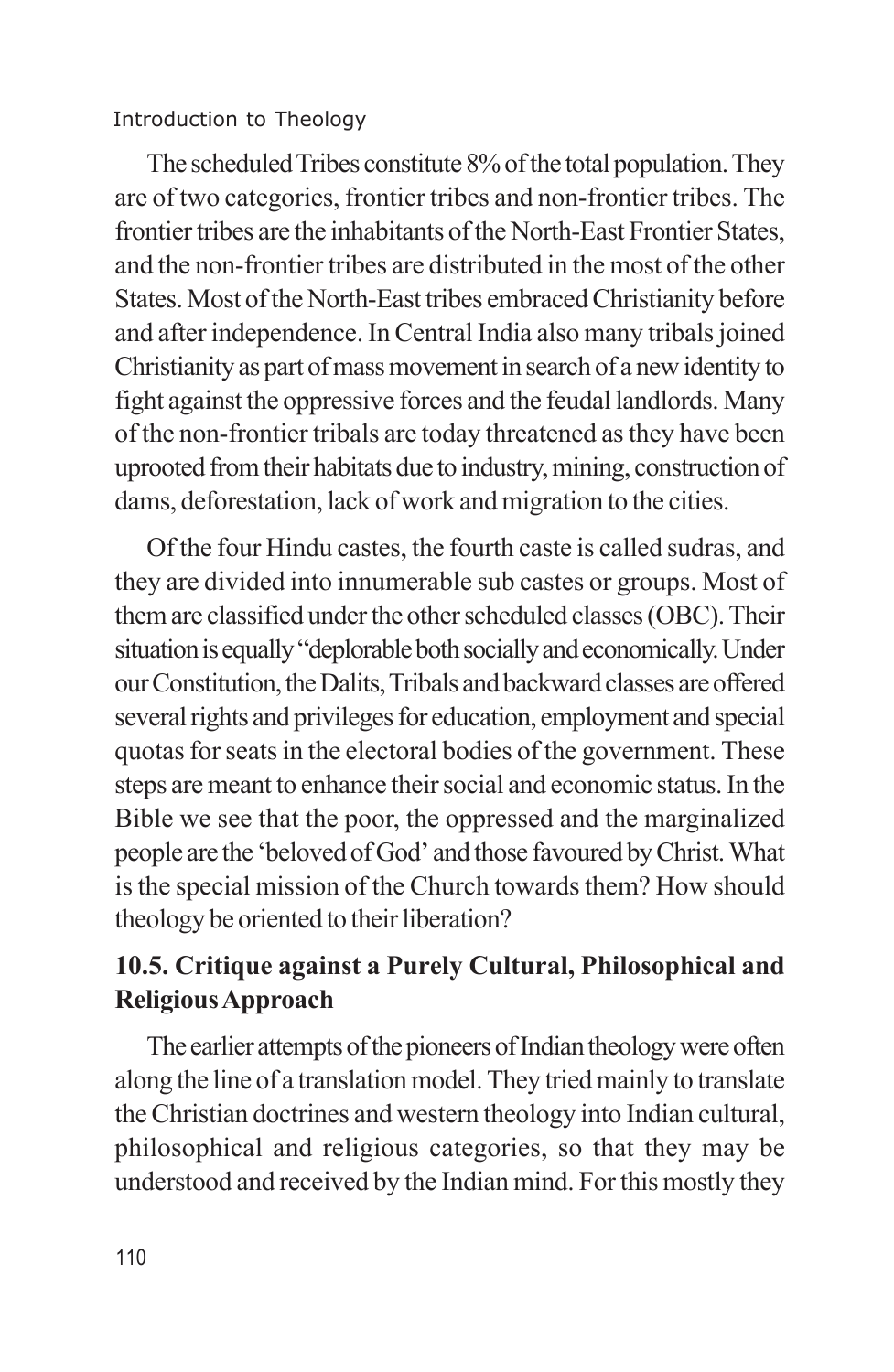had recourse to the religion, scriptures and philosophies of the upper layers of the Hindu caste order. However, the vast majority of the Indian people belong to the sudras, the lowest caste, the Dalits and the Tribals. The relevant question is, therefore, whom theology should address itself to.

Moreover, many other relevant questions are raised: Is theology merely wisdom, an esoteric knowledge, for another worldly and purely spiritual salvation? Has theology anything to do with the concrete socio-economic and political problems of the people and their concrete lives here and now? After the political independence, our country is now in the struggle for socio-economic freedom and development and for the building up of a welfare nation. Have Christ, his Gospel and the Church anything to contribute to the building up of our nation? Has the Gospel something to do with the socioeconomic and political questions and problems of our people? Is the salvation proclaimed by Christ a purely otherworldly and spiritual reality? By all evidences of the New Testament and by what Christ did in his time, it is very clear that the salvation which Christ preached begins here, and it affects, reforms and renews radically the socioeconomic and political structures of human lives and creates a new human society, based on justice, freedom and equality. Of course, it should be remembered that salvation transcends all these and even the socio-economic and political structures need a firm spiritual grounding for their own continuous renewal.

## **10.6. Christ and Our Search for New Humanity**

Many Indian theologians have begun to realize that the God's revelation in Jesus Christ and the Gospel contain answers and powerful resources for the socio-economic, political, cultural and religious questions and aspirations of the nation. They have seen a link between the Gospel of Christ and the social and religious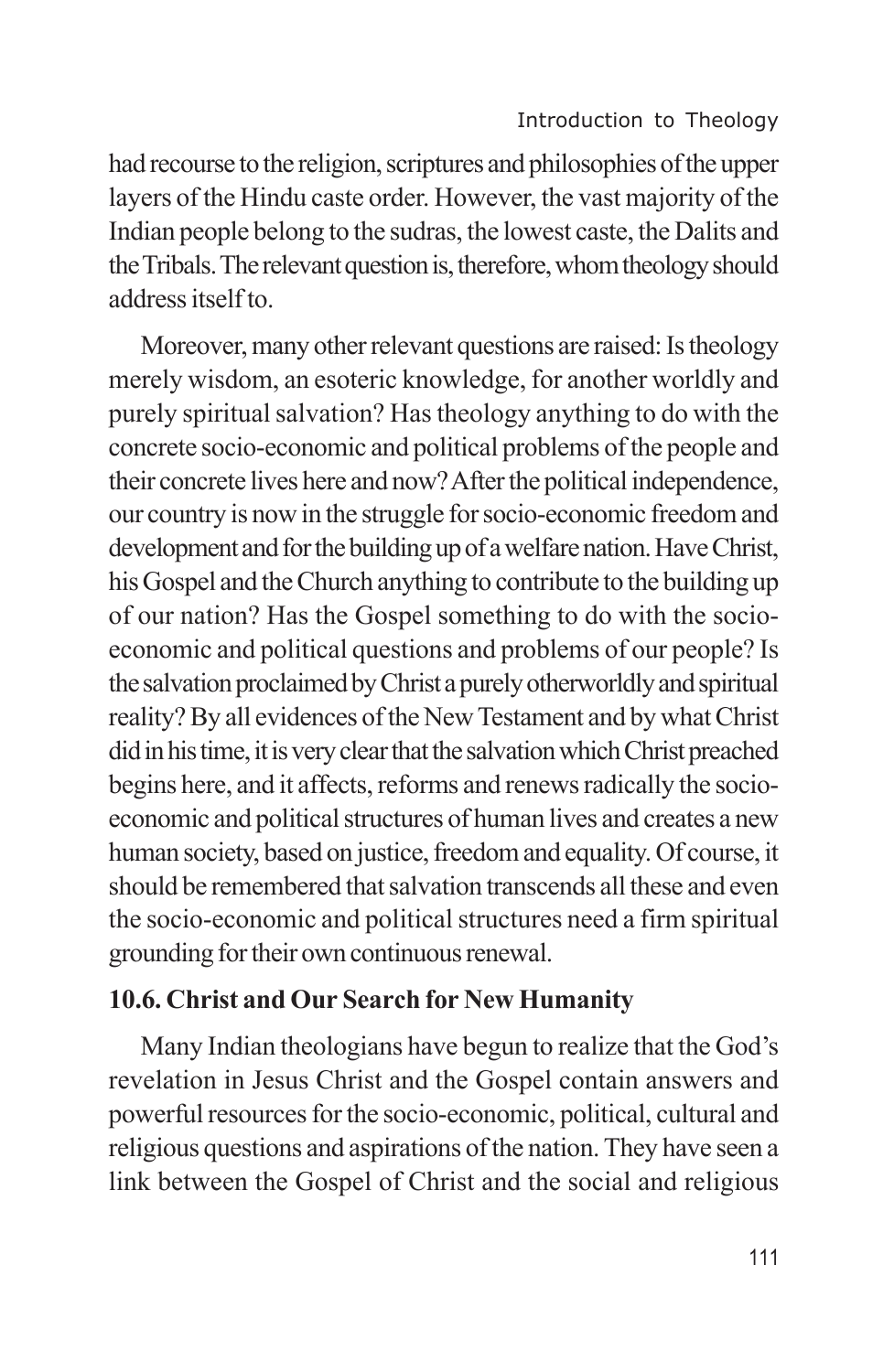movements of the country. As very many Christians and missionaries began to be involved in the struggles of the people and to identify with the poor and the marginalized, they realized that they are proclaiming Christ in a new way and found the relevance of the Gospel for the country and for the lives of the people. Increasing number of Indian Christians and theologians realized that evangelization is much more than merely baptizing people and planting the Church. They saw evangelization as proclaiming God's love manifested in Christ calling for communion and humanization. Authentic humanization is at the same time divinization.

India's rich religious experience, our time-old tradition of harmony among the plurality of religions, the nation's resolve to construct a new society based on equal justice and freedom for all, and our strong commitment to eliminate poverty and misery, and solidarity with the poor and the marginalized, all these are seen as constituent parts of the new humanity' given in Jesus Christ. Jesus Christ is the prototype of the new humanity and the new creation. The Church's main task is to proclaim the arrival of the new humanity in Christ' and to be at its service. This new theological trend emphasized the hidden presence of Christ and His Spirit in all cultures and religions and in all human societies calling for communion and authentic human development or humanization. Christ is seen here not merely as the centre of the Church, but as the centre of the whole humankind and that of the whole creation. The transformation of human life and human societies in all its dimensions is the goal of the mission of the Church. It is not only the task of the Church and of the Christians, but also the task of all believers as well as of non-believers. Hence the Christian mission needs the collaboration and cooperation with the people of all religions and ideologies, and thus the necessity of dialogue. All these call for the redefining of Christian mission and a different style of missionary praxis.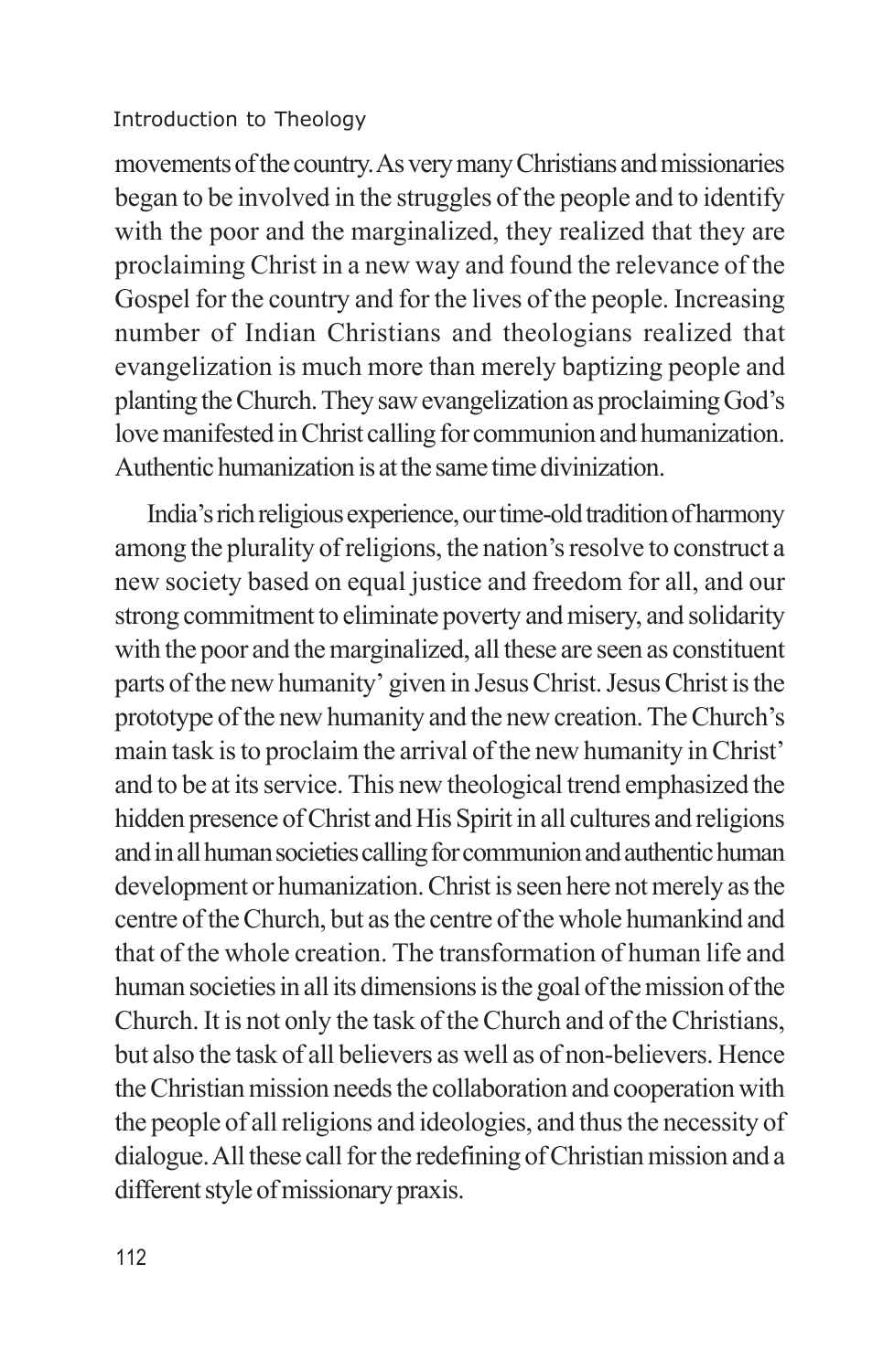The Protestant theologian Paul D. Devanandan (1901 - 1962) was, perhaps, the first Indian theologian who powerfully presented such a trend of thought, and identified the link between Christ and the search for 'new humanity' in India. For Devanandan, the Kingdom of God and the New Creation is not merely a transtemporal and purely spiritual reality, but a new reality that has erupted with the coming of Christ and something to be realized here and now, though not completely. M. M. Thomas, the lay theologian of the Mar Thoma Church followed the thought of Devanandan and he is, perhaps, the most articulate theologian who elaborated the links among Christ, salvation, humanization, Indian renaissance and modern secularity. Some other Indian theologians like, Raimundo Panikkar, John B. Chethimattam, and D. S. Amalorpavadass though their major approach to theology was from the cultural, philosophical and religious context of India, in their later works showed increasing interest in the human and secular problems and in development and humanization.

## **10.7. Indian Theology of Liberation**

South American Liberation theology emerged in the 1960s and 70s. Liberation theology is the attempt to discern the action of God in history and to collaborate with it by transforming the world. Here theology is not an intellectual pastime, but a praxis-oriented programme. It starts with the experience of poverty, misery, oppression and injustice and a new awareness that such human situations can be changed by the analysis and exposure of their root causes and consequently their elimination. The process is guided, strengthened and supported by the rereading and interpretation of the Word of God in the Bible and thus affirms our faith-commitment. Theology is here reconceived as a tool and service to our liberation struggles in view of creating a new society.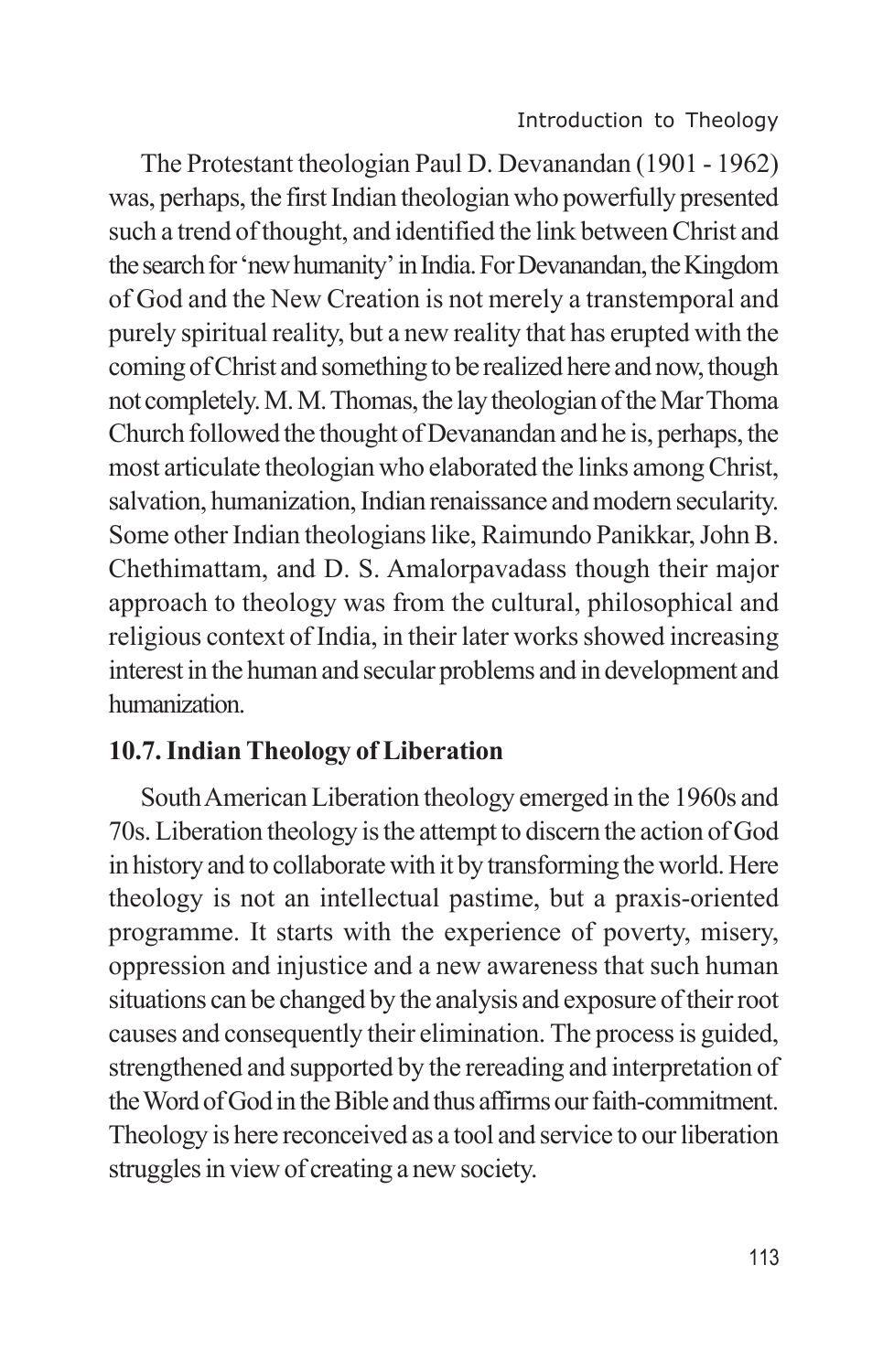Almost parallel to the South American liberation theology, we can see similar theological developments in other Continents like Asia and Africa. We cannot, therefore, say that all Liberation theologies were directly influenced by the South American Liberation theology (See, M. Amaladoss, *Life in Freedom: Liberation Theologies from Asia*, 1997). Among those who tried to articulate an Indian theology of liberation, three names are outstanding, Sebastian Kappen, Samuel Rayan and George M. Soares-Prabhu. The latter two are well-known Bible scholars, who tried to interpret the Word of God in the Bible from the actual Indian context. The poverty and misery of the people, the social problems like the caste system and the marginalization of Dalits, Tribals and women, and the basic religiosity of the Indian people were the context in which they made their biblical reflections and exegesis.

It is Sebastian Kappen, who made a unique contribution towards an Indian theology of liberation, critical study of Marxism, involvement in the lives and struggles of the marginalized people, constant interaction with the social activists, dialogue with people of other faiths and ideologies and familiarity with the various streams of western philosophies and theology provided him with the necessary tools for the exploration and articulation of an Indian theology of liberation. His firm conviction was that all resources belonging to all religions, cultures, ideologies, sciences and technology are to be channeled and harnessed for the social transformation and humanization of our world. Kappen pointed out that an Indian theology of liberation would be unique as we have a religiously pluralistic context which calls for collaboration with the people of all faiths and ideologies and the adequate use of all their resources, and not merely Christian resources. A new Indian Christology or Jesesology is his starting point, where he introduced Christ and His prophetic protest in continuity with the history of socio-religious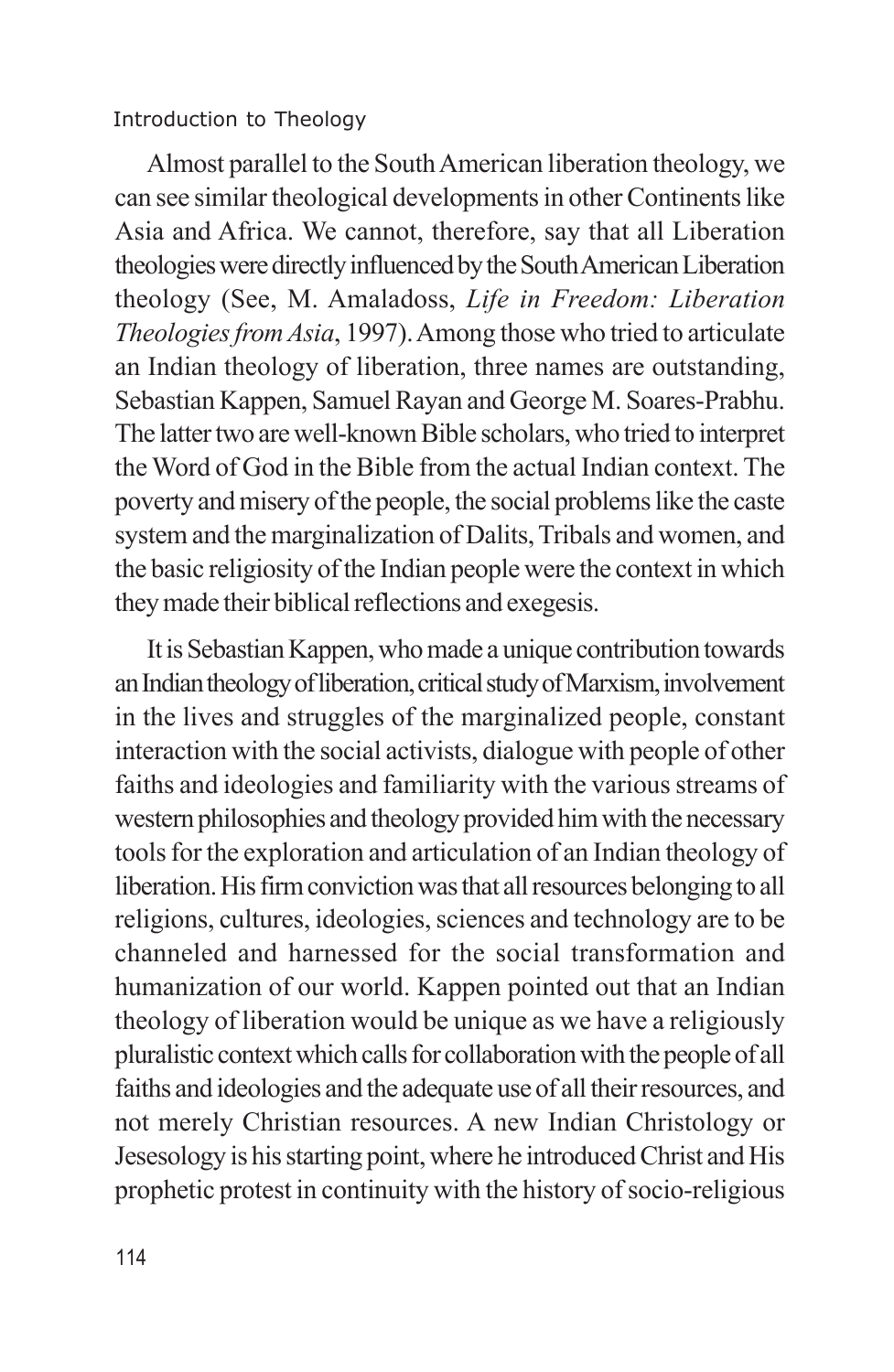movements of dissent, contestation and revolt in India, along the line of Buddha and the Bhakti tradition, in opposition to the sterile Brahmanic ritualism of Hinduism: hence the relevance of Jesus and the Gospel in our struggles for freedom and a new humanity.

### **10.8. Dalit Theology**

We have mentioned above that many Dalits in India embraced Christianity as a mass protest movement against the Hindu caste system by which they were oppressed and discriminated against. Christianity provided them a new identity. But the tragic thing is that even after becoming Christians; their situation did not improve much. Many Churches continued the caste discrimination. Therefore, the Dalit Christians were gradually alienated from their own Churches. As they adopted Christian faith, they also had lost their special privileges, rights, free education, reservation of jobs etc that their non-Christian counterparts enjoyed. Dalit Christians thus lost their identity and human dignity and they became non persons.

Dalit theology is the cry of the Dalit Christians by which they try to express their faith in the midst of their agonies. It is a Dalit version of liberation theology. Christian Dalits rejected the theology couched in the classical Indian philosophical and religious categories which are the language and perspective of the upper castes by which they wanted to maintain their superiority and to control all others. Instead, Dalit Christians began to discover their own history and their little traditions and to theologize in their own language and categories. There is an implicit theology of liberation underlying many of their myths, stories, poems, narratives, folklore and rituals. The Christian Dalits began to discover and develop their liberative meanings in the light of their faith-experience. The Crucified and Risen Jesus stood at the centre of their faith. It is the Crucified Jesus who gives meaning to their miserable and wretched life: it is the Crucified Jesus who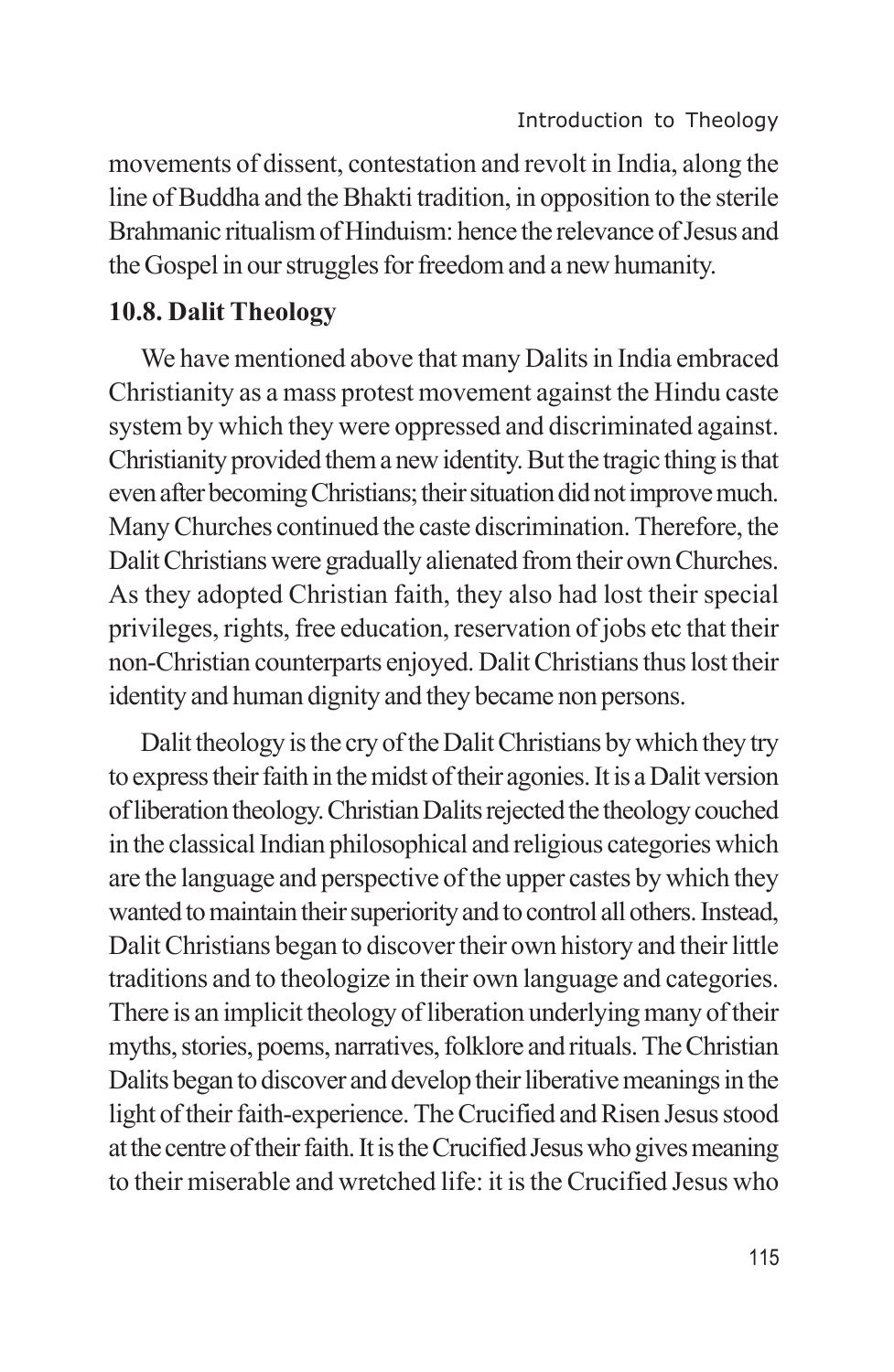gives them the power both to suffer and to revolt. It is the Risen Jesus who gives them hope in the midst of hopelessness; hope in a new life and for a new world, which they dream. For Jesus, death was not the end, but the beginning of a new life already on the third day, and not at the end of history. Suffering and hope is, thus, the texture of Dalit theology.

Israel was an oppressed people, a Dalit group; and the Old Testament is the story of this Dalit people and the saga of their victory. God himself came to liberate them. The New Testament is the continuation of this story, the story of Jesus who was the leader and the prophet of the little ones of Israel, the oppressed and the marginalized. He was crucified by the powerful of society. But on the third day this Jesus was raised and glorified by God the Father. The Church at its origins was a Jesus Movement, the Movement of Jesus' People who were the community of the little ones, the poor and the oppressed to whom the mystery of Kingdom of God was revealed. Where do we find the God of the Bible today? Is He not with the Dalits? Yes, He is the God of the Dalits The Risen Lord Jesus is with his people, the little ones, the oppressed and the marginalized. The Dalits are the People of God and God wants their **liberation** 

## **10.9. Women's Voice in Indian Theology**

Theologies of the past and present are by and large the product of a male dominated society. Naturally these theologies express, more often unconsciously, the male perspectives, concerns and domination with the tragic consequence of the subordination, exploitation and oppression of women. In patriarchal societies and cultures women are often treated as commodities for men, simply to be used and abused. Theologies made exclusively by me a naturally one sided and to some extent distorted and they need the corrective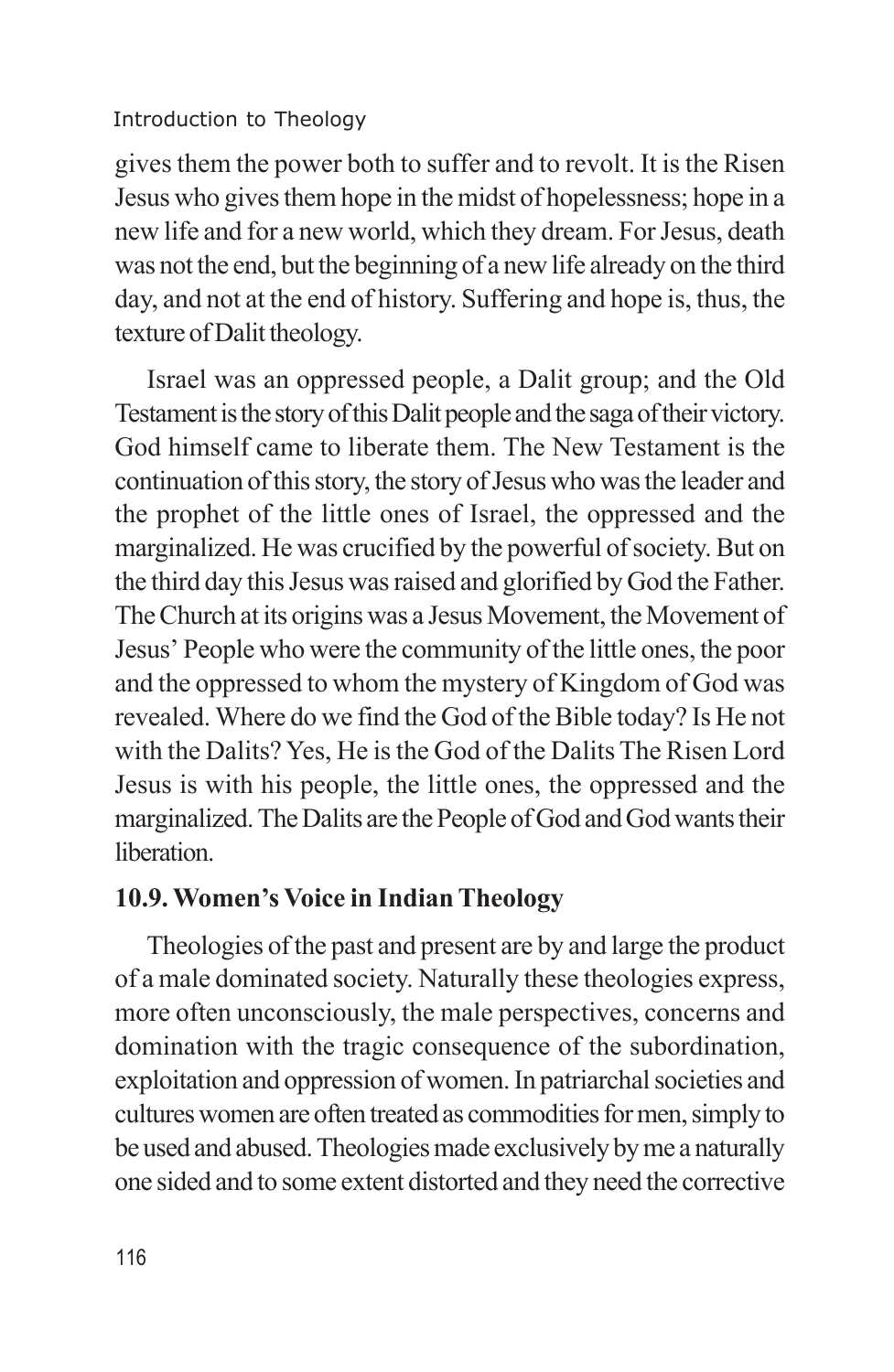from a female perspective that theology may become more balanced and integral. If God created 'man' (homo human being) as male and female, they are constitutive and complementary parts of being 'human'. Man and woman, and consequently male and female perspectives are, left to themselves, incomplete, one-sided and liable to distortions. Hence they need to be related and complemented in order to be authentically and genuinely human. The experience of women, their perspectives, insights and intuitions are, therefore, indispensable for an authentic theology. The potentialities, talents and the possible contributions of women are unique and irreplaceable. Theology must be penetrated by the warmth, intuitions, and the sharing and caring nature of women.

Along with the principle of complementarity, the principle of equality must be also seriously taken. We are entering into an egalitarian society and culture where the equality of men and women is being accepted both in theory and practice. Equality of men and women in politics and in the socio-economic and cultural realm is already established in many countries. Women are half of the world population and of Church membership. How unfair and unjust to deny them equal partnership! What a tremendous loss ifthe resources and talents of half of the world population are not properly utilized or channeled but simply drained off!

There are a number of theologically trained women in India, and they have formed an organization too for mutual encouragement and support. But their voice is very feeble. Among the women theologians Vandana Mataji and Sara Grant have made some significant contributions from the Ashram-life point of view. Their writings are experience-based with a contemplative slant. They often call for a theology from the heart. There are indeed many theologically trained women who are social activists and who live among the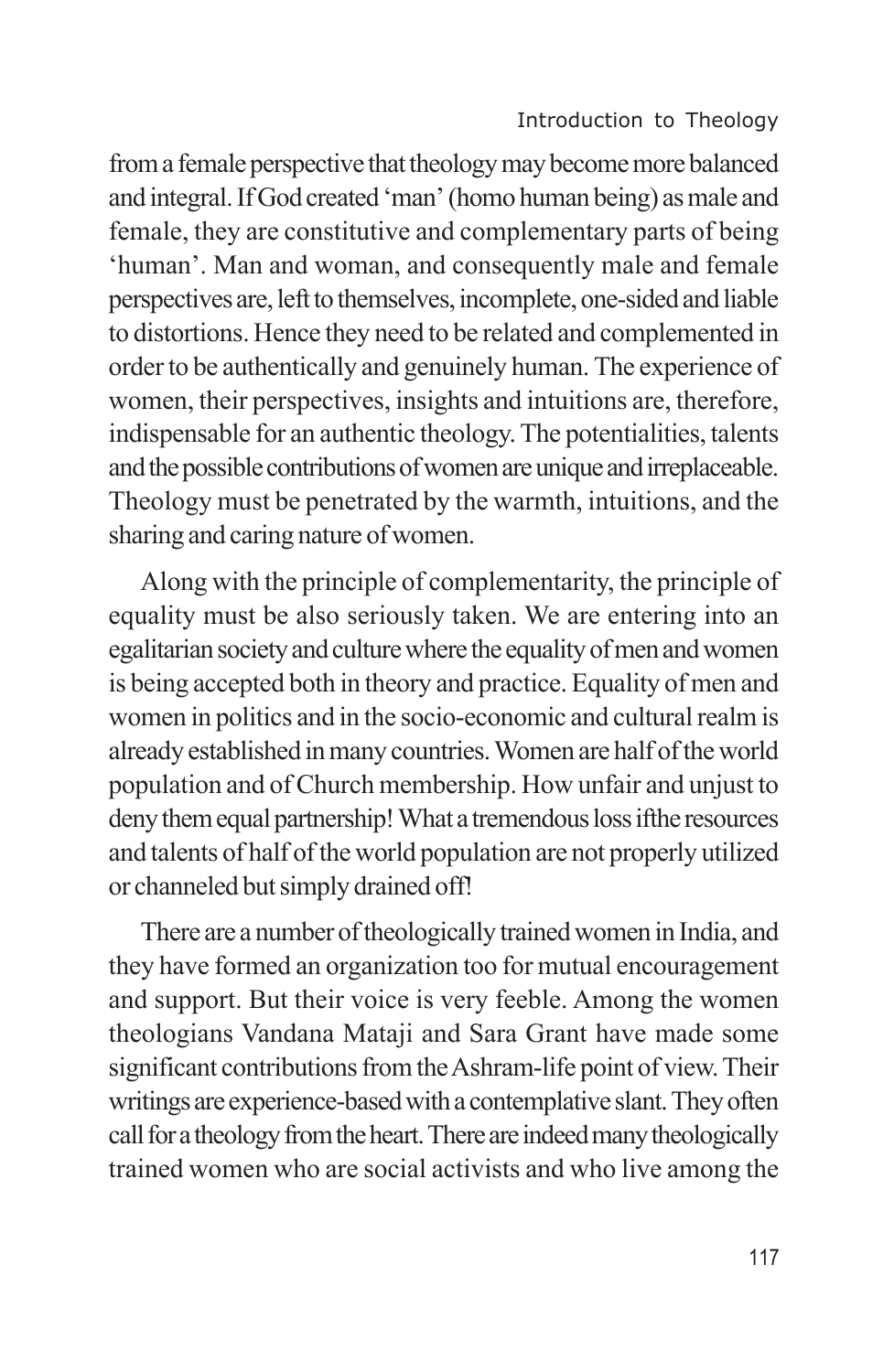ordinary village folk, especially among the oppressed and marginalized women, and try to articulate the thoughts, insights, feelings and emotions of women. Indian theology is badly in need of more substantial contribution from the part of women.

## **End Notes**

<sup>1</sup> This chapter is taken with the consent of Fr. Kuncheria Pathil from the book: Kuncheria Pathil and Dominic Veliath, *An Introduction to Theology*, Bangalore: TPI, 2005. And, Kuncheria Pathil, "Theological Reflection on the Church from India,"in Asian Horizons, (2012), 677-706.